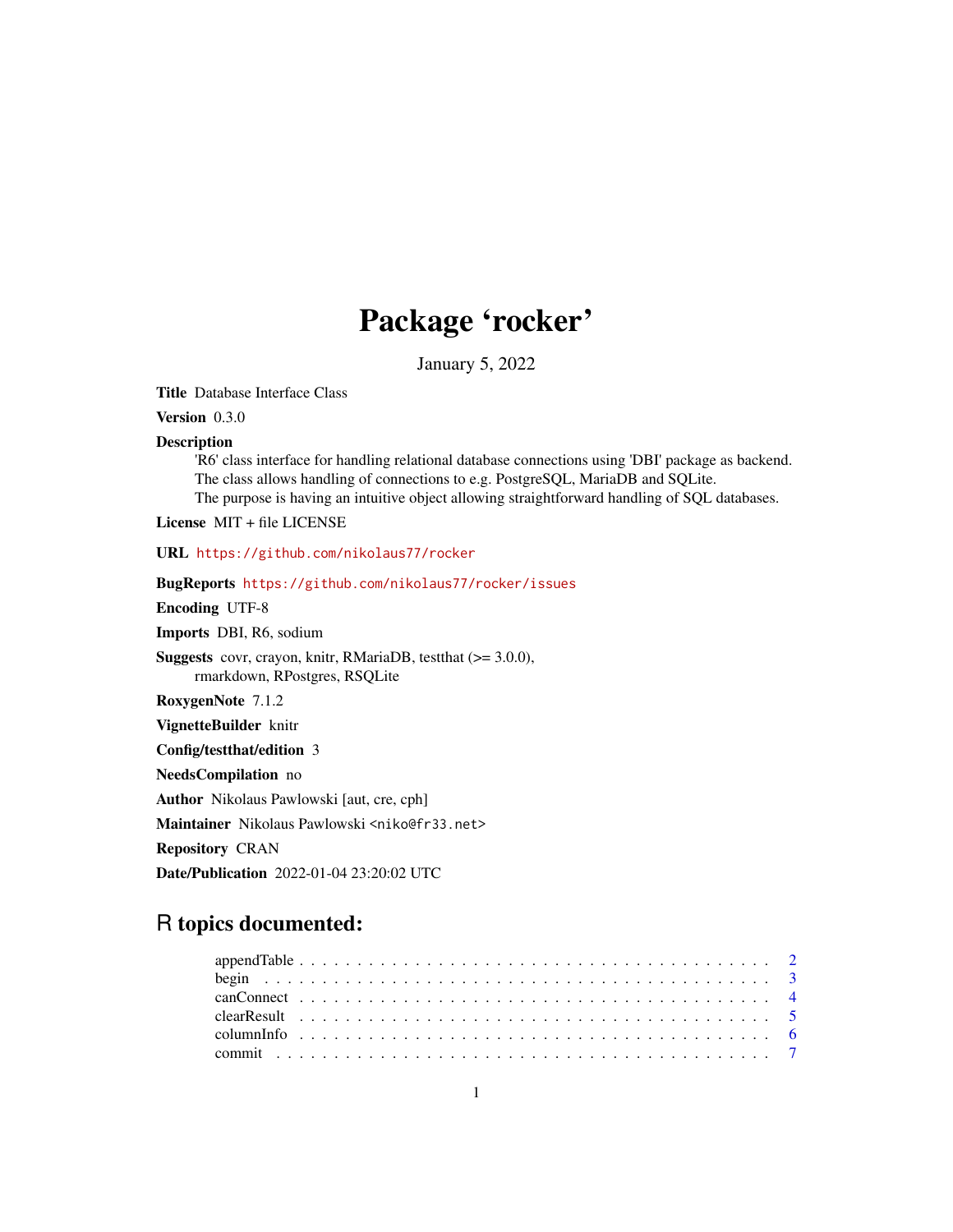89

<span id="page-1-0"></span>

| connect     | 8               |
|-------------|-----------------|
|             | 9               |
|             | 10              |
| execute     | 11              |
| existsTable | 12              |
|             | 13              |
|             | 14              |
|             | 15              |
|             | 16              |
|             | 17              |
|             | 18              |
|             | 19              |
|             | 20              |
|             | 21              |
|             | $\overline{22}$ |
|             | 23              |
|             | 24              |
|             | 25              |
|             | 26              |
|             | 27              |
|             | 28              |
|             | 28              |
|             | 29              |
|             | 30              |
|             | 56              |
|             | 78              |
|             | 78              |
|             | 79              |
|             | 80              |
|             | 81              |
|             | 82              |
|             | 83              |
|             | 85              |
|             | 86              |
|             | 86              |
|             | 87              |
|             |                 |

# **Index**

<span id="page-1-1"></span>appendTable

Append data to table.

# Description

Append data to table.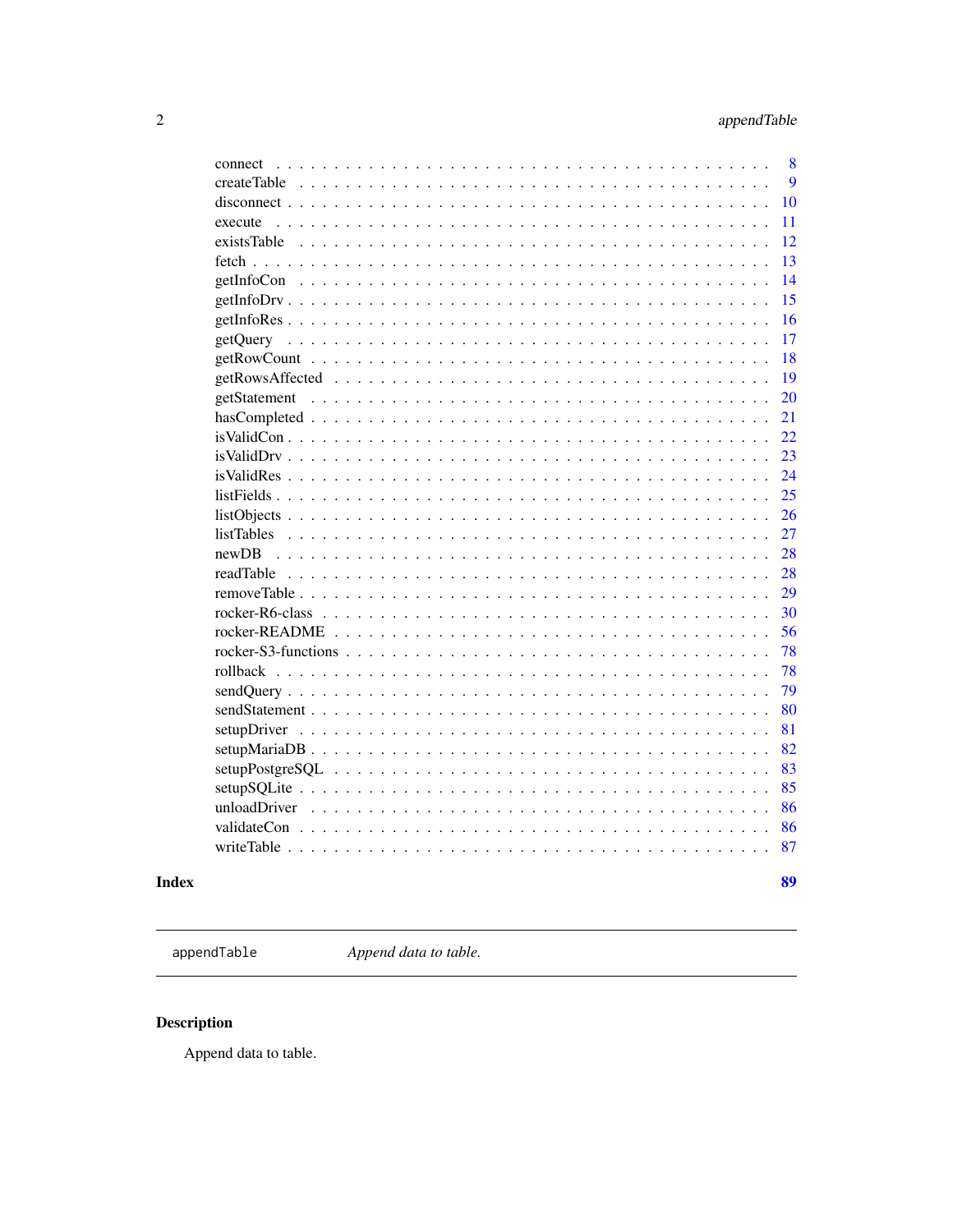#### <span id="page-2-0"></span>begin 3

### Usage

```
appendTable(db, name, value, ...)
```
# Arguments

| db       | rocker object                                                            |
|----------|--------------------------------------------------------------------------|
| name     | Table name                                                               |
| value    | Values data.frame                                                        |
| $\cdots$ | Optional, additional suitable parameters passed to DBI: :dbAppendTable() |

# Value

Number of appended rows invisibly

# See Also

```
Other rocker-S3-functions: begin(), canConnect(), clearResult(), columnInfo(), commit(),
connect(), createTable(), disconnect(), execute(), existsTable(), fetch(), getInfoCon(),
getInfoDrv(), getInfoRes(), getQuery(), getRowCount(), getRowsAffected(), getStatement(),
hasCompleted(), isValidCon(), isValidDrv(), isValidRes(), listFields(), listObjects(),
listTables(), readTable(), removeTable(), rocker-README, rocker-S3-functions, rocker-package,
rollback(), sendQuery(), sendStatement(), setupDriver(), setupMariaDB(), setupPostgreSQL(),
setupSQLite(), unloadDriver(), validateCon(), writeTable()
```
# Examples

```
db <- rocker::newDB()
rocker::setupSQLite(db)
rocker::connect(db)
rocker::createTable(db, "mtcars", mtcars)
rocker::appendTable(db, "mtcars", mtcars)
rocker::disconnect(db)
rocker::unloadDriver(db)
```
<span id="page-2-1"></span>begin *Begin transaction.*

#### Description

Begin transaction.

#### Usage

begin(db, ...)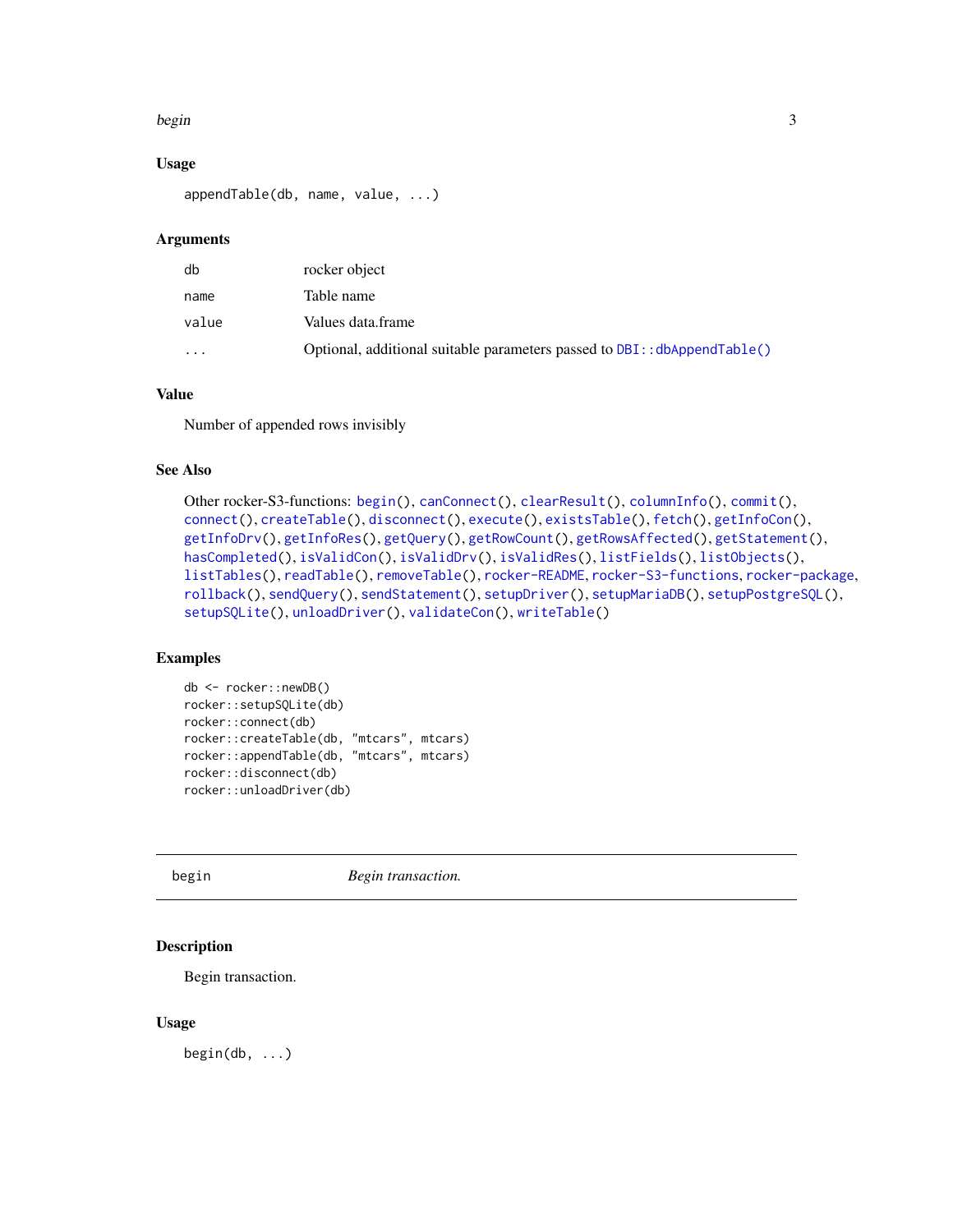4 canConnect 2 canConnect 2 canConnect 2 canConnect 2 canConnect 2 canConnect 2 canConnect 2 canConnect 2 canConnect 2 canConnect 2 canConnect 2 canConnect 2 canConnect 2 canConnect 2 canConnect 2 canConnect 2 canConnect 2

#### **Arguments**

| db | rocker object                                                      |
|----|--------------------------------------------------------------------|
| .  | Optional, additional suitable parameters passed to DBI:: dbBegin() |

#### Value

Invisible self

# See Also

```
Other rocker-S3-functions: appendTable(), canConnect(), clearResult(), columnInfo(), commit(),
connect(), createTable(), disconnect(), execute(), existsTable(), fetch(), getInfoCon(),
getInfoDrv(), getInfoRes(), getQuery(), getRowCount(), getRowsAffected(), getStatement(),
hasCompleted(), isValidCon(), isValidDrv(), isValidRes(), listFields(), listObjects(),
listTables(), readTable(), removeTable(), rocker-README, rocker-S3-functions, rocker-package,
rollback(), sendQuery(), sendStatement(), setupDriver(), setupMariaDB(), setupPostgreSQL(),
setupSQLite(), unloadDriver(), validateCon(), writeTable()
```
# Examples

```
db <- rocker::newDB()
rocker::setupSQLite(db)
rocker::connect(db)
rocker::writeTable(db, "mtcars", mtcars)
rocker::begin(db)
rocker::sendStatement(db, "DELETE FROM mtcars WHERE gear = 3;")
rocker::clearResult(db)
rocker::commit(db)
rocker::disconnect(db)
rocker::unloadDriver(db)
```
<span id="page-3-1"></span>

canConnect *Test connection parameters.*

#### Description

Test connection parameters.

# Usage

```
canConnect(db, ...)
```
#### Arguments

| db                      | rocker object                                                |
|-------------------------|--------------------------------------------------------------|
| $\cdot$ $\cdot$ $\cdot$ | Optional, suitable parameters passed to DBI:: dbCanConnect() |

<span id="page-3-0"></span>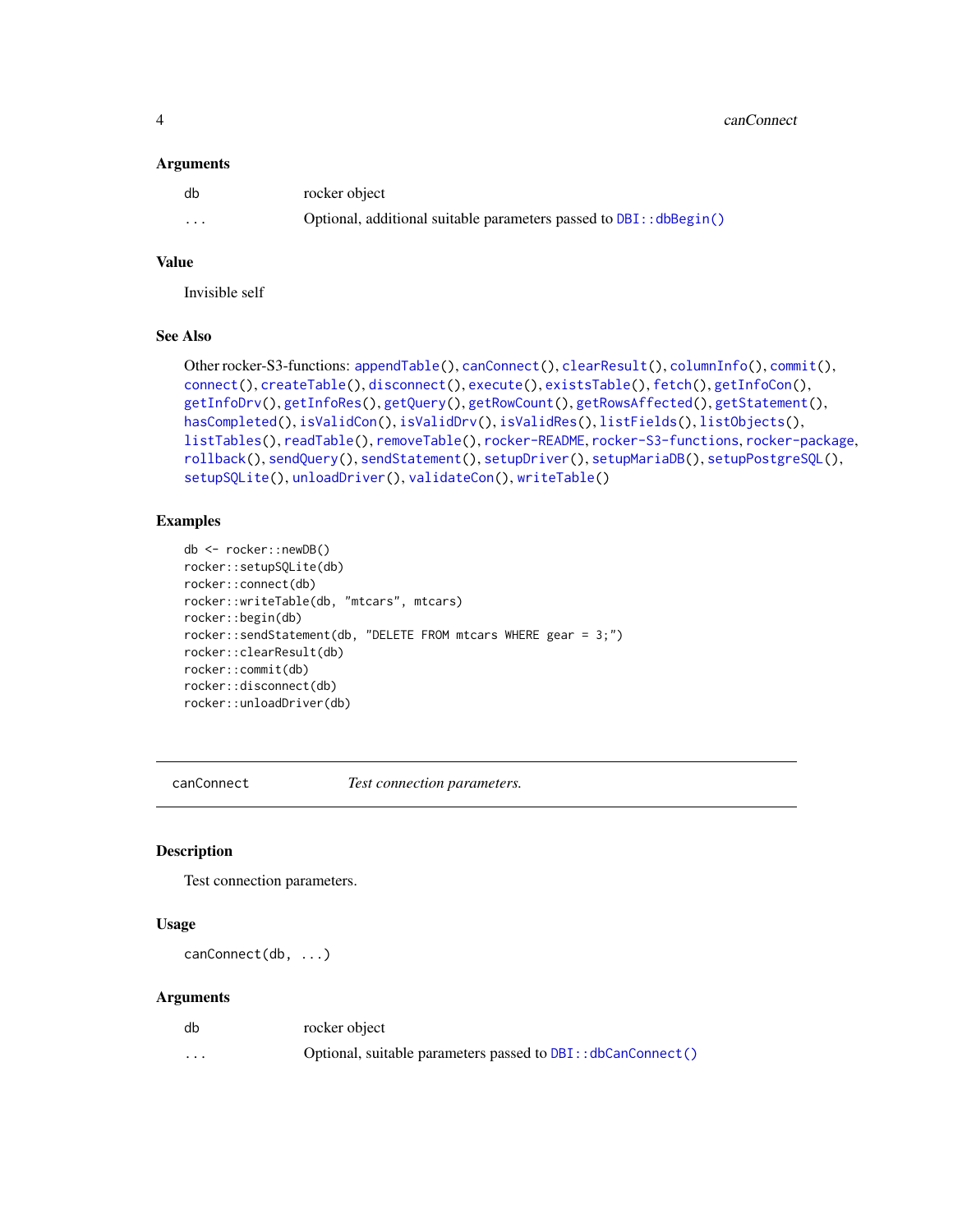#### <span id="page-4-0"></span>clearResult 5

# Value

TRUE or FALSE

#### See Also

```
Other rocker-S3-functions: appendTable(), begin(), clearResult(), columnInfo(), commit(),
connect(), createTable(), disconnect(), execute(), existsTable(), fetch(), getInfoCon(),
getInfoDrv(), getInfoRes(), getQuery(), getRowCount(), getRowsAffected(), getStatement(),
hasCompleted(), isValidCon(), isValidDrv(), isValidRes(), listFields(), listObjects(),
listTables(), readTable(), removeTable(), rocker-README, rocker-S3-functions, rocker-package,
rollback(), sendQuery(), sendStatement(), setupDriver(), setupMariaDB(), setupPostgreSQL(),
setupSQLite(), unloadDriver(), validateCon(), writeTable()
```
#### Examples

```
db <- rocker::newDB()
rocker::setupSQLite(db)
rocker::canConnect(db)
rocker::unloadDriver(db)
```
<span id="page-4-1"></span>clearResult *Clear query or statement result.*

#### **Description**

Clear query or statement result.

#### Usage

clearResult(db, ...)

# Arguments

| db       | rocker object                                                           |
|----------|-------------------------------------------------------------------------|
| $\cdots$ | Optional, additional suitable parameters passed to DBI::dbClearResult() |

#### Value

Invisible self

#### See Also

```
Other rocker-S3-functions: appendTable(), begin(), canConnect(), columnInfo(), commit(),
connect(), createTable(), disconnect(), execute(), existsTable(), fetch(), getInfoCon(),
getInfoDrv(), getInfoRes(), getQuery(), getRowCount(), getRowsAffected(), getStatement(),
hasCompleted(), isValidCon(), isValidDrv(), isValidRes(), listFields(), listObjects(),
listTables(), readTable(), removeTable(), rocker-README, rocker-S3-functions, rocker-package,
rollback(), sendQuery(), sendStatement(), setupDriver(), setupMariaDB(), setupPostgreSQL(),
setupSQLite(), unloadDriver(), validateCon(), writeTable()
```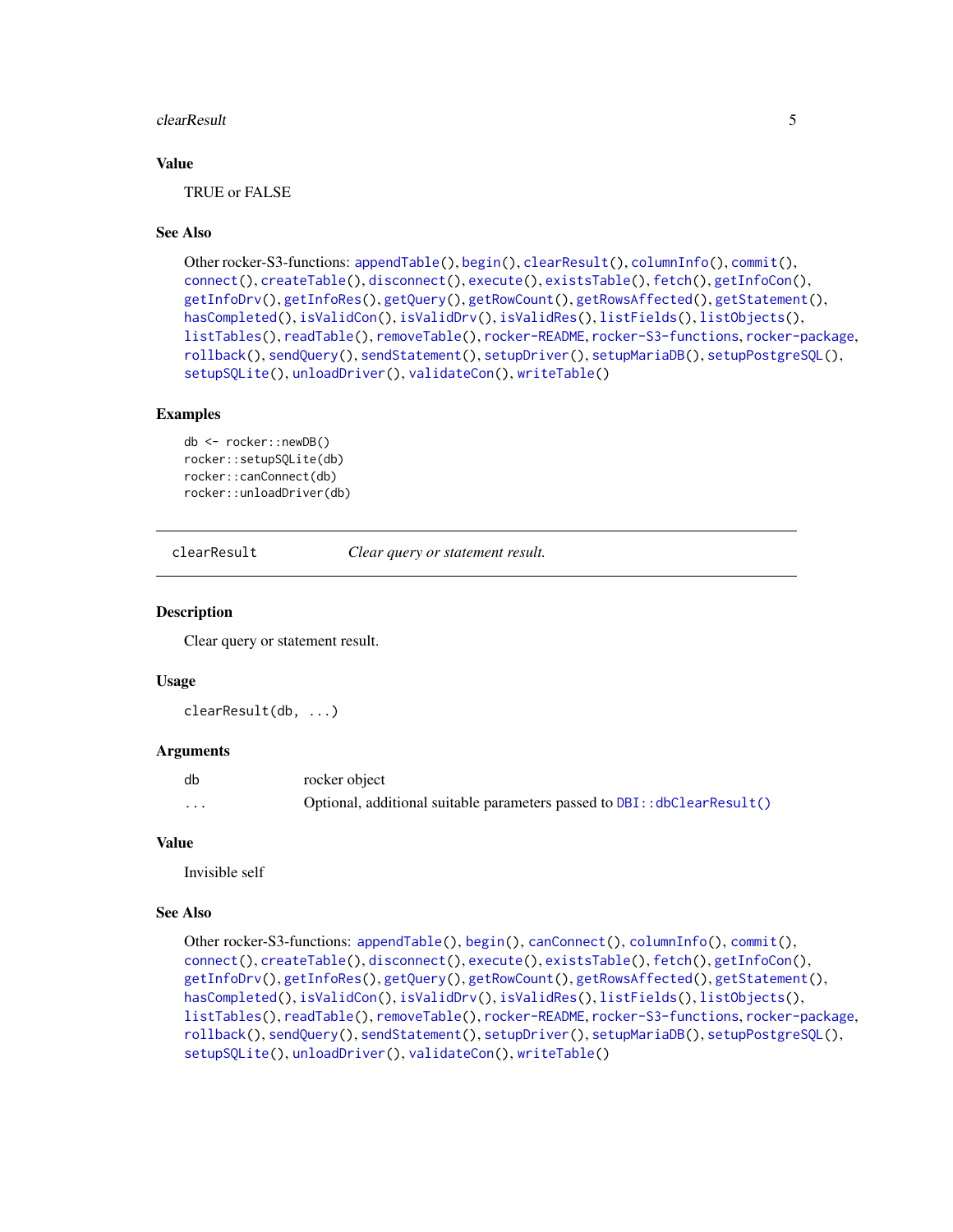#### Examples

```
db <- rocker::newDB()
rocker::setupSQLite(db)
rocker::connect(db)
rocker::writeTable(db, "mtcars", mtcars)
rocker::sendQuery(db, "SELECT * FROM mtcars;")
output <- rocker::fetch(db)
rocker::clearResult(db)
rocker::disconnect(db)
rocker::unloadDriver(db)
```
<span id="page-5-1"></span>

columnInfo *Information on query result columns.*

# Description

Information on query result columns.

#### Usage

columnInfo(db, ...)

# Arguments

| db       | rocker object                                                               |
|----------|-----------------------------------------------------------------------------|
| $\cdots$ | Optional, additional suitable parameters passed to $DBI$ : : dbColumnInfo() |

# Value

Information table

#### See Also

```
Other rocker-S3-functions: appendTable(), begin(), canConnect(), clearResult(), commit(),
connect(), createTable(), disconnect(), execute(), existsTable(), fetch(), getInfoCon(),
getInfoDrv(), getInfoRes(), getQuery(), getRowCount(), getRowsAffected(), getStatement(),
hasCompleted(), isValidCon(), isValidDrv(), isValidRes(), listFields(), listObjects(),
listTables(), readTable(), removeTable(), rocker-README, rocker-S3-functions, rocker-package,
rollback(), sendQuery(), sendStatement(), setupDriver(), setupMariaDB(), setupPostgreSQL(),
setupSQLite(), unloadDriver(), validateCon(), writeTable()
```

```
db <- rocker::newDB()
rocker::setupSQLite(db)
rocker::connect(db)
rocker::writeTable(db, "mtcars", mtcars)
rocker::sendQuery(db, "SELECT * FROM mtcars;")
```
<span id="page-5-0"></span>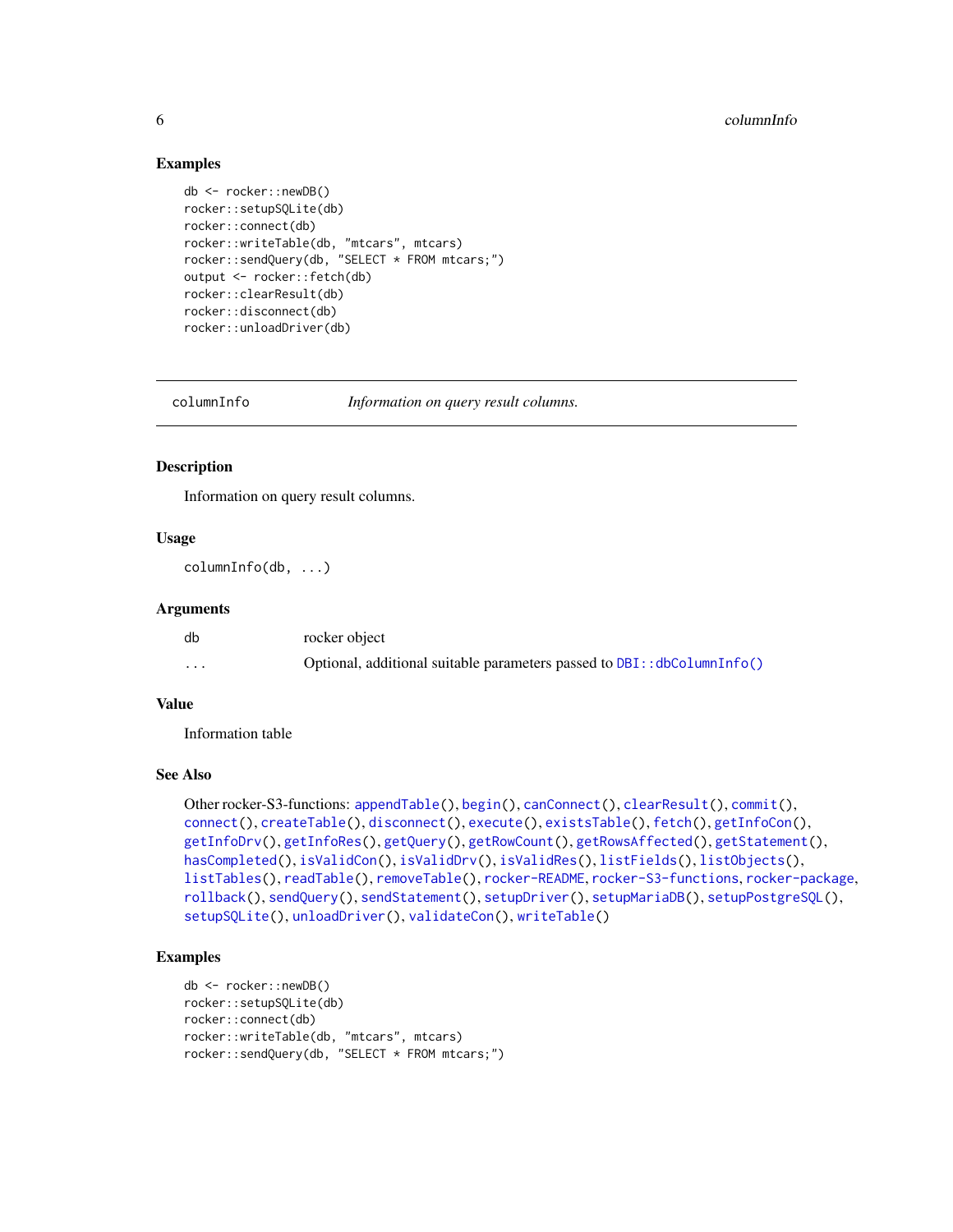#### <span id="page-6-0"></span>commit the commit of the contract of the contract of the contract of the contract of the contract of the contract of the contract of the contract of the contract of the contract of the contract of the contract of the contr

```
rocker::columnInfo(db)
rocker::clearResult(db)
rocker::disconnect(db)
rocker::unloadDriver(db)
```
<span id="page-6-1"></span>

commit *Commit transaction.*

#### Description

Commit transaction.

#### Usage

commit(db, ...)

#### Arguments

| db | rocker object                                                           |
|----|-------------------------------------------------------------------------|
| .  | Optional, additional suitable parameters passed to $DBI$ : : dbCommit() |

#### Value

Invisible self

# See Also

```
Other rocker-S3-functions: appendTable(), begin(), canConnect(), clearResult(), columnInfo(),
connect(), createTable(), disconnect(), execute(), existsTable(), fetch(), getInfoCon(),
getInfoDrv(), getInfoRes(), getQuery(), getRowCount(), getRowsAffected(), getStatement(),
hasCompleted(), isValidCon(), isValidDrv(), isValidRes(), listFields(), listObjects(),
listTables(), readTable(), removeTable(), rocker-README, rocker-S3-functions, rocker-package,
rollback(), sendQuery(), sendStatement(), setupDriver(), setupMariaDB(), setupPostgreSQL(),
setupSQLite(), unloadDriver(), validateCon(), writeTable()
```

```
db <- rocker::newDB()
rocker::setupSQLite(db)
rocker::connect(db)
rocker::writeTable(db, "mtcars", mtcars)
rocker::begin(db)
rocker::sendStatement(db, "DELETE FROM mtcars WHERE gear = 3;")
rocker::clearResult(db)
rocker::commit(db)
rocker::disconnect(db)
rocker::unloadDriver(db)
```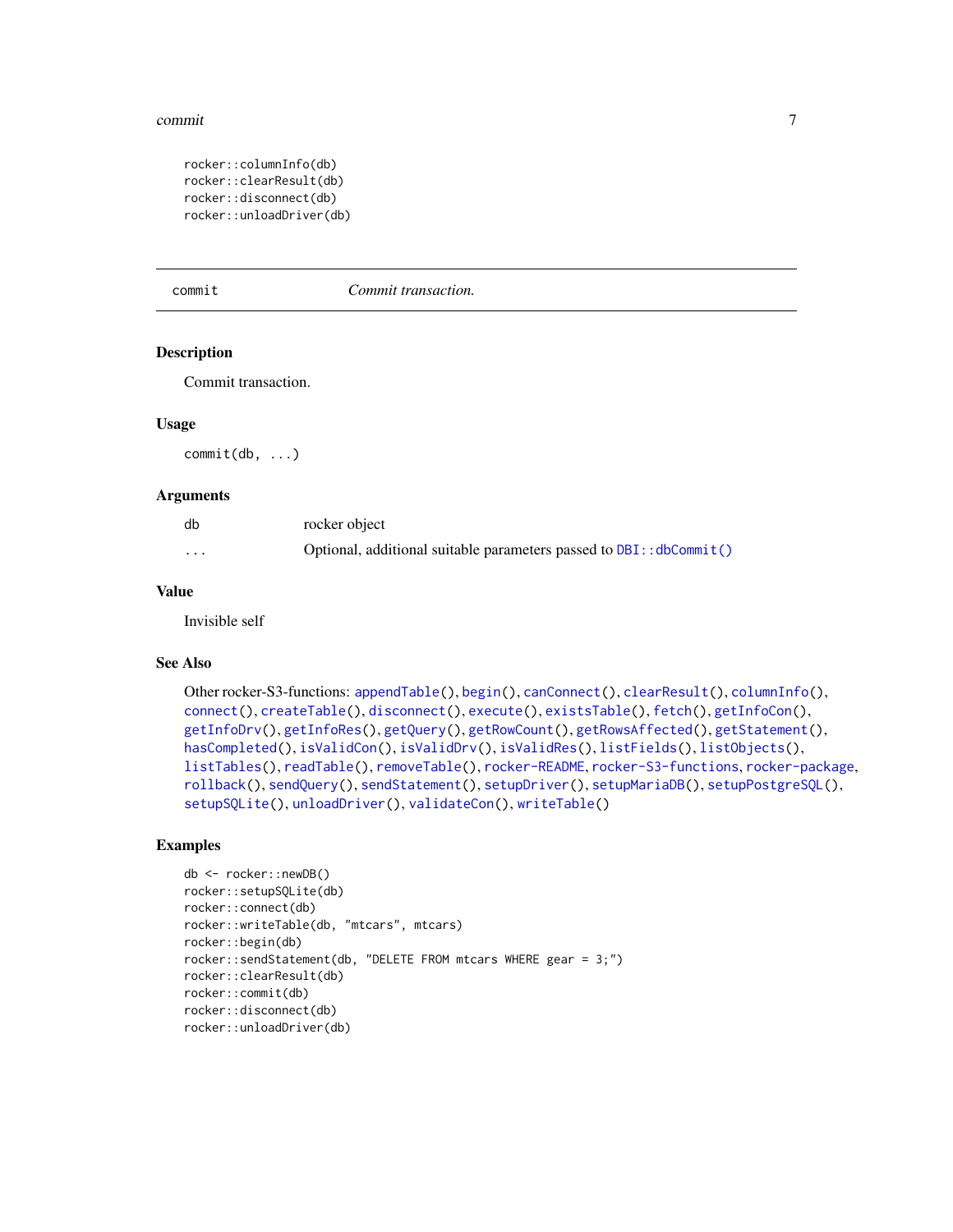<span id="page-7-1"></span><span id="page-7-0"></span>

Establish database connection using stored parameters.

#### Usage

connect(db, ...)

# Arguments

| db       | rocker object                                                             |
|----------|---------------------------------------------------------------------------|
| $\cdots$ | Optional, additional suitable parameters passed to $DBI$ : : dbConnect () |

# Value

Invisible self

#### See Also

```
Other rocker-S3-functions: appendTable(), begin(), canConnect(), clearResult(), columnInfo(),
commit(), createTable(), disconnect(), execute(), existsTable(), fetch(), getInfoCon(),
getInfoDrv(), getInfoRes(), getQuery(), getRowCount(), getRowsAffected(), getStatement(),
hasCompleted(), isValidCon(), isValidDrv(), isValidRes(), listFields(), listObjects(),
listTables(), readTable(), removeTable(), rocker-README, rocker-S3-functions, rocker-package,
rollback(), sendQuery(), sendStatement(), setupDriver(), setupMariaDB(), setupPostgreSQL(),
setupSQLite(), unloadDriver(), validateCon(), writeTable()
```

```
db <- rocker::newDB()
rocker::setupSQLite(db)
rocker::connect(db)
rocker::disconnect(db)
rocker::unloadDriver(db)
```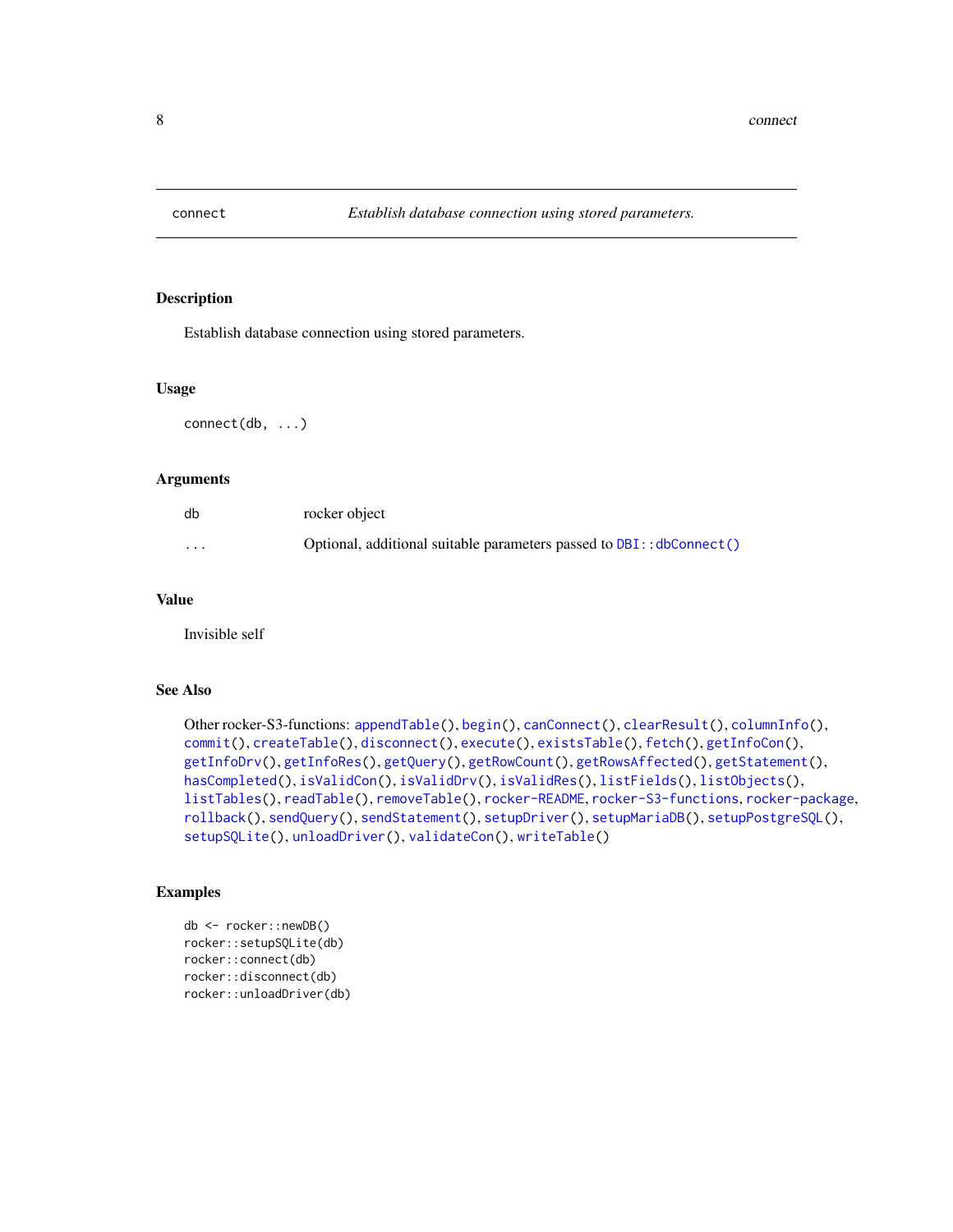<span id="page-8-1"></span><span id="page-8-0"></span>

Create empty formatted table.

#### Usage

```
createTable(db, name, fields, ...)
```
# Arguments

| db                      | rocker object                                                                |
|-------------------------|------------------------------------------------------------------------------|
| name                    | Table name                                                                   |
| fields                  | Template data.frame                                                          |
| $\cdot$ $\cdot$ $\cdot$ | Optional, additional suitable parameters passed to $DBI$ : $dbCreateTable()$ |

#### Value

Invisible self

#### See Also

```
Other rocker-S3-functions: appendTable(), begin(), canConnect(), clearResult(), columnInfo(),
commit(), connect(), disconnect(), execute(), existsTable(), fetch(), getInfoCon(),
getInfoDrv(), getInfoRes(), getQuery(), getRowCount(), getRowsAffected(), getStatement(),
hasCompleted(), isValidCon(), isValidDrv(), isValidRes(), listFields(), listObjects(),
listTables(), readTable(), removeTable(), rocker-README, rocker-S3-functions, rocker-package,
rollback(), sendQuery(), sendStatement(), setupDriver(), setupMariaDB(), setupPostgreSQL(),
setupSQLite(), unloadDriver(), validateCon(), writeTable()
```

```
db <- rocker::newDB()
rocker::setupSQLite(db)
rocker::connect(db)
rocker::createTable(db, "mtcars", mtcars)
rocker::disconnect(db)
rocker::unloadDriver(db)
```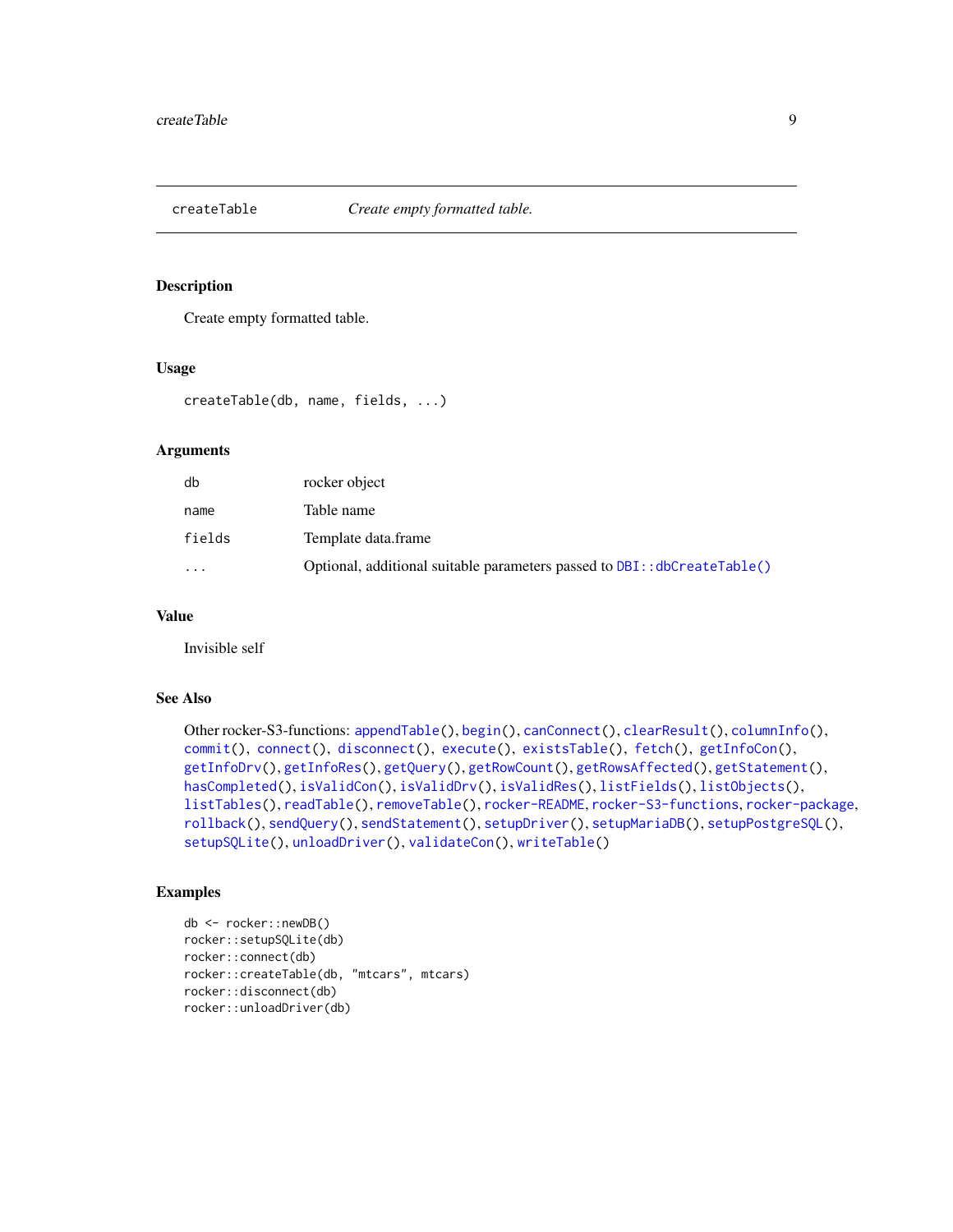<span id="page-9-1"></span><span id="page-9-0"></span>

Disconnect database.

#### Usage

disconnect(db, ...)

# Arguments

| db       | rocker object                                                                 |
|----------|-------------------------------------------------------------------------------|
| $\cdots$ | Optional, additional suitable parameters passed to $DBI$ : : $dbDisconnect()$ |

# Value

Invisible self

#### See Also

```
Other rocker-S3-functions: appendTable(), begin(), canConnect(), clearResult(), columnInfo(),
commit(), connect(), createTable(), execute(), existsTable(), fetch(), getInfoCon(),
getInfoDrv(), getInfoRes(), getQuery(), getRowCount(), getRowsAffected(), getStatement(),
hasCompleted(), isValidCon(), isValidDrv(), isValidRes(), listFields(), listObjects(),
listTables(), readTable(), removeTable(), rocker-README, rocker-S3-functions, rocker-package,
rollback(), sendQuery(), sendStatement(), setupDriver(), setupMariaDB(), setupPostgreSQL(),
setupSQLite(), unloadDriver(), validateCon(), writeTable()
```

```
db <- rocker::newDB()
rocker::setupSQLite(db)
rocker::connect(db)
rocker::disconnect(db)
rocker::unloadDriver(db)
```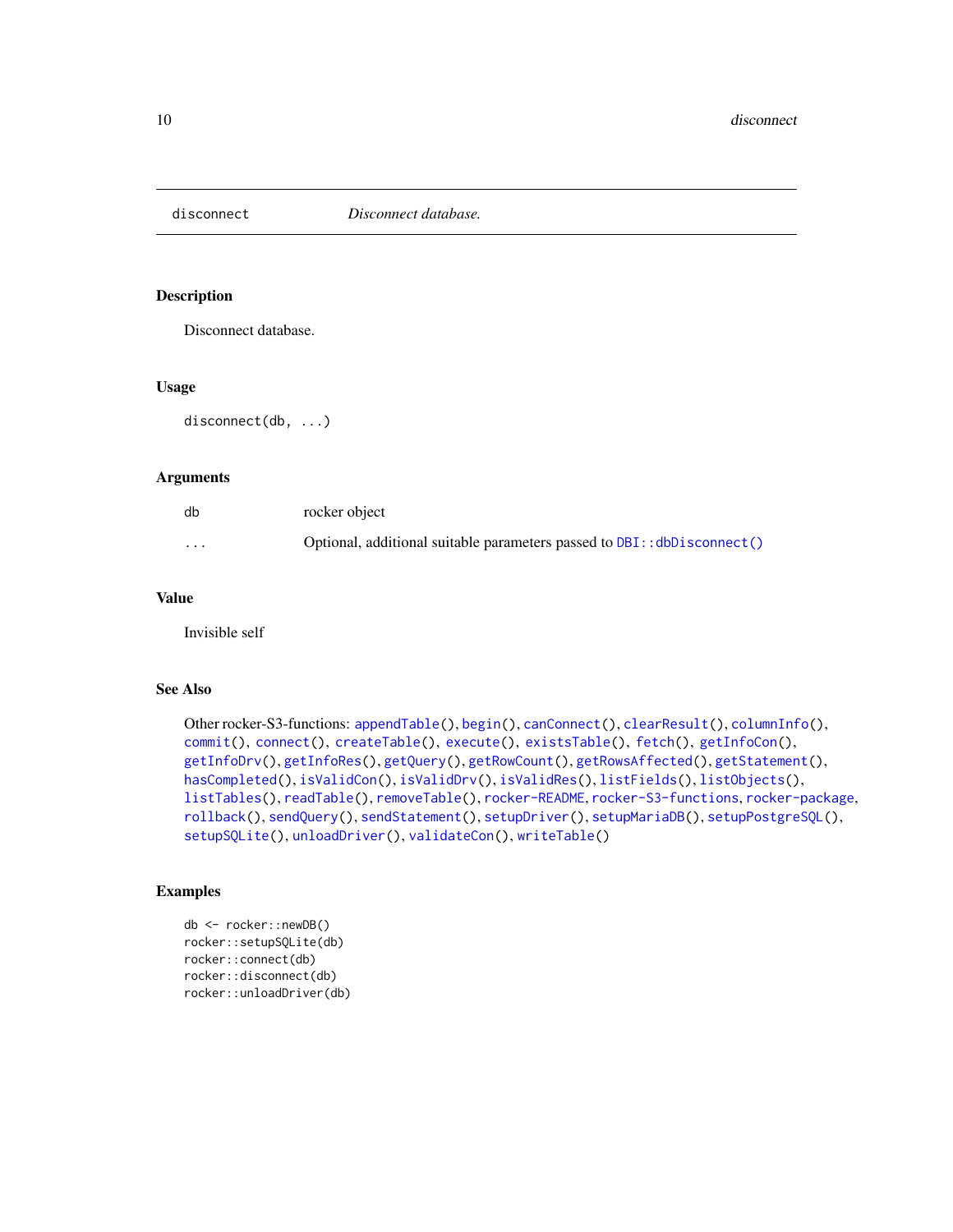<span id="page-10-1"></span><span id="page-10-0"></span>execute *Execute SQL statement in database. Combination of functions execute and clearResult. If required, database is automatically connected and disconnected.*

#### Description

Execute SQL statement in database. Combination of functions execute and clearResult. If required, database is automatically connected and disconnected.

# Usage

execute(db, statement, ...)

# Arguments

| db                      | rocker object                                                               |
|-------------------------|-----------------------------------------------------------------------------|
| statement               | $SOL$ statement (UPDATE, DELETE, INSERT INTO, $\ldots$ )                    |
| $\cdot$ $\cdot$ $\cdot$ | Optional, additional suitable parameters passed to DBI: : dbSendStatement() |

#### Value

Number of affected rows

# See Also

```
Other rocker-S3-functions: appendTable(), begin(), canConnect(), clearResult(), columnInfo(),
commit(), connect(), createTable(), disconnect(), existsTable(), fetch(), getInfoCon(),
getInfoDrv(), getInfoRes(), getQuery(), getRowCount(), getRowsAffected(), getStatement(),
hasCompleted(), isValidCon(), isValidDrv(), isValidRes(), listFields(), listObjects(),
listTables(), readTable(), removeTable(), rocker-README, rocker-S3-functions, rocker-package,
rollback(), sendQuery(), sendStatement(), setupDriver(), setupMariaDB(), setupPostgreSQL(),
setupSQLite(), unloadDriver(), validateCon(), writeTable()
```

```
db <- rocker::newDB()
rocker::setupSQLite(db)
rocker::connect(db)
rocker::writeTable(db, "mtcars", mtcars)
rocker::execute(db, "DELETE FROM mtcars WHERE gear = 3;")
rocker::disconnect(db)
rocker::unloadDriver(db)
```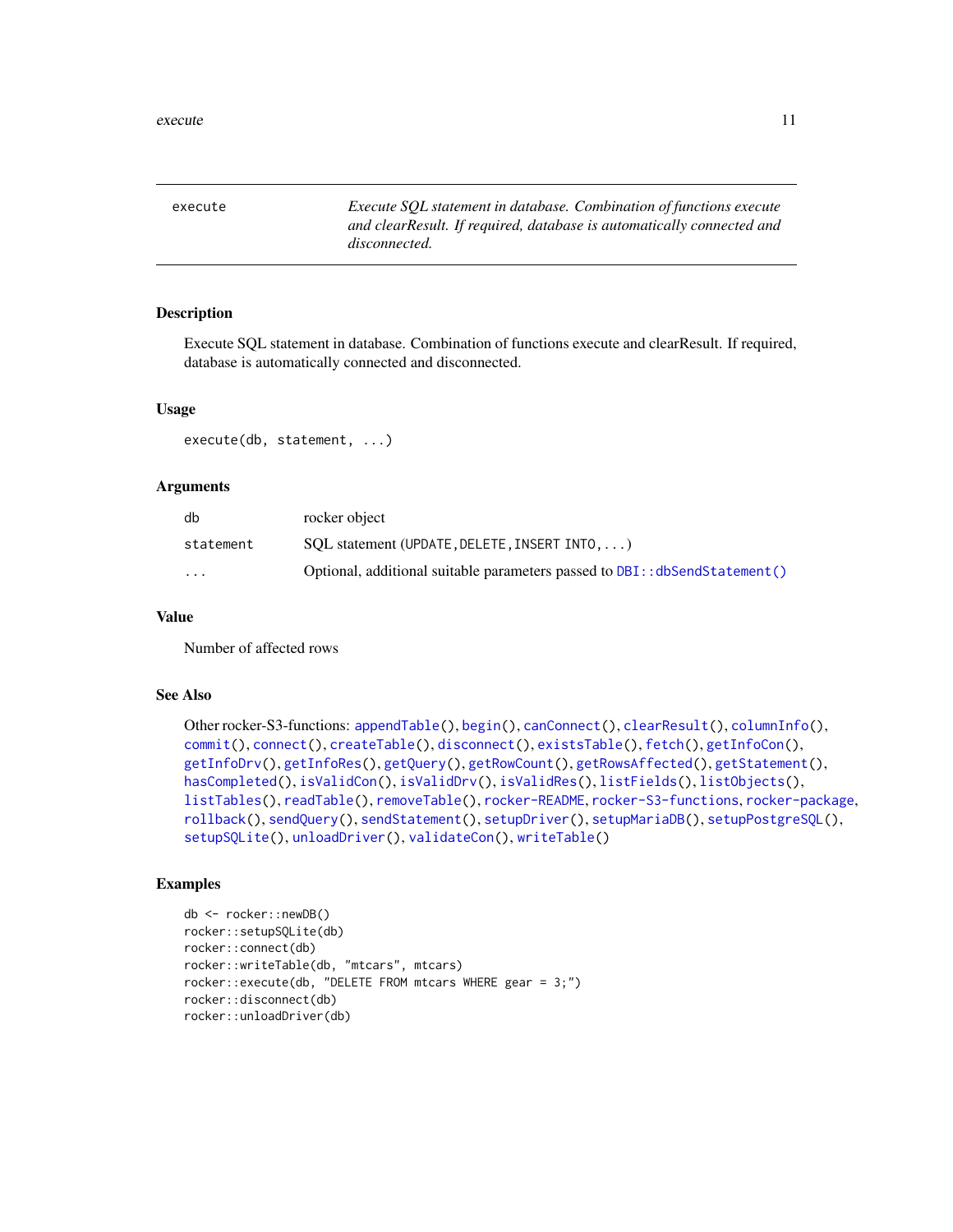<span id="page-11-1"></span><span id="page-11-0"></span>

Check if table exists.

# Usage

```
existsTable(db, name, ...)
```
#### Arguments

| db                      | rocker object                                                              |
|-------------------------|----------------------------------------------------------------------------|
| name                    | Table name                                                                 |
| $\cdot$ $\cdot$ $\cdot$ | Optional, additional suitable parameters passed to $DBI$ : $dbExistable()$ |

#### Value

TRUE or FALSE

#### See Also

```
Other rocker-S3-functions: appendTable(), begin(), canConnect(), clearResult(), columnInfo(),
commit(connect(createTable(disconnect(execute(fetch(getInfoCon(),
getInfoDrv(), getInfoRes(), getQuery(), getRowCount(), getRowsAffected(), getStatement(),
hasCompleted(), isValidCon(), isValidDrv(), isValidRes(), listFields(), listObjects(),
listTables(), readTable(), removeTable(), rocker-README, rocker-S3-functions, rocker-package,
rollback(), sendQuery(), sendStatement(), setupDriver(), setupMariaDB(), setupPostgreSQL(),
setupSQLite(), unloadDriver(), validateCon(), writeTable()
```

```
db <- rocker::newDB()
rocker::setupSQLite(db)
rocker::connect(db)
rocker::writeTable(db, "mtcars", mtcars)
rocker::existsTable(db, "mtcars")
rocker::disconnect(db)
rocker::unloadDriver(db)
```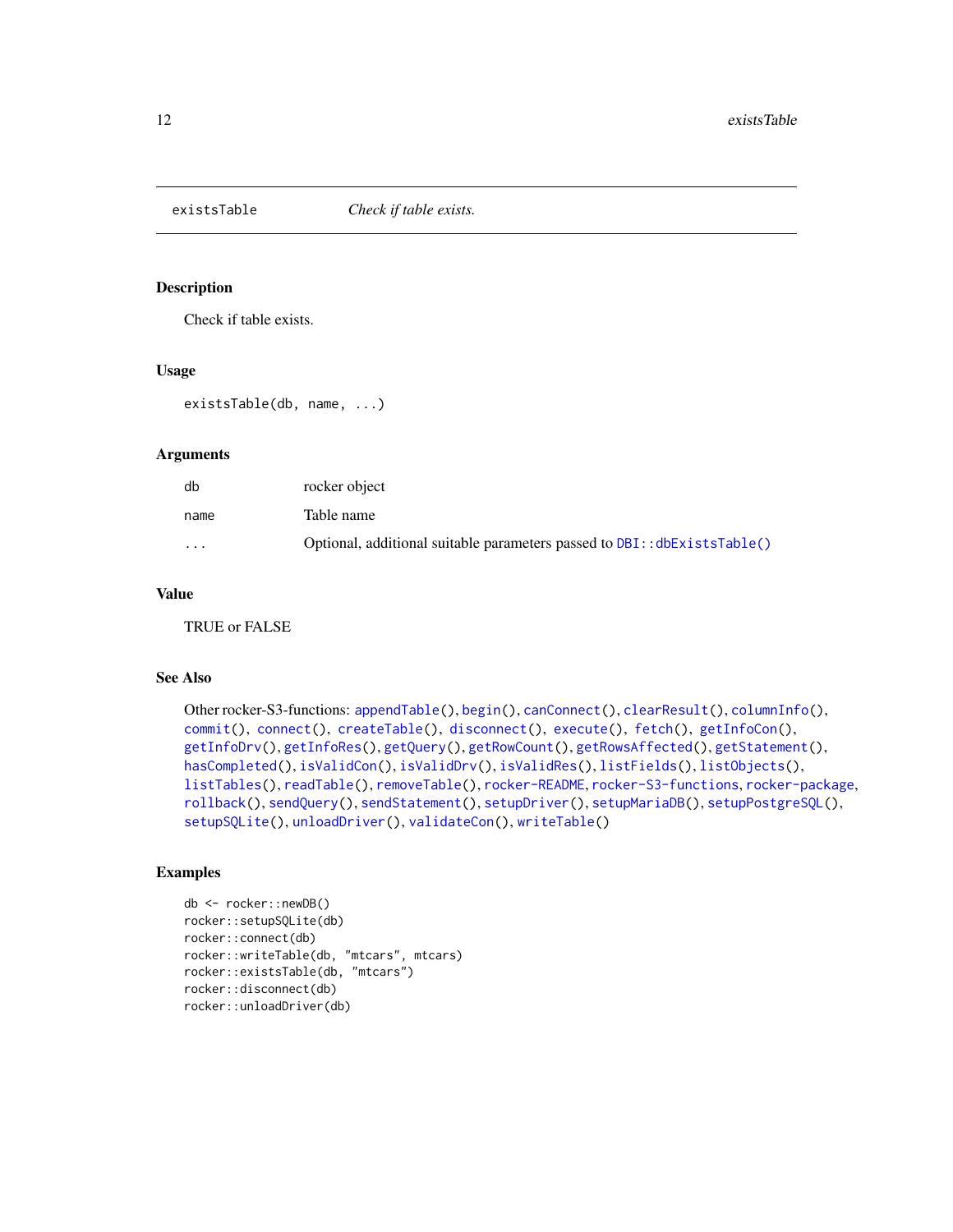<span id="page-12-1"></span><span id="page-12-0"></span>

Fetch SQL query result from database.

#### Usage

fetch(db,  $n = -1, ...$ )

#### **Arguments**

| db       | rocker object                                                          |
|----------|------------------------------------------------------------------------|
|          | Number of record to be fetched                                         |
| $\cdots$ | Optional, additional suitable parameters passed to $DBI$ : : dbFetch() |

# Value

Records

# See Also

```
Other rocker-S3-functions: appendTable(), begin(), canConnect(), clearResult(), columnInfo(),
commit(), connect(), createTable(), disconnect(), execute(), existsTable(), getInfoCon(),
getInfoDrv(), getInfoRes(), getQuery(), getRowCount(), getRowsAffected(), getStatement(),
hasCompleted(), isValidCon(), isValidDrv(), isValidRes(), listFields(), listObjects(),
listTables(), readTable(), removeTable(), rocker-README, rocker-S3-functions, rocker-package,
rollback(), sendQuery(), sendStatement(), setupDriver(), setupMariaDB(), setupPostgreSQL(),
setupSQLite(), unloadDriver(), validateCon(), writeTable()
```

```
db <- rocker::newDB()
rocker::setupSQLite(db)
rocker::connect(db)
rocker::writeTable(db, "mtcars", mtcars)
rocker::sendQuery(db, "SELECT * FROM mtcars;")
output <- rocker::fetch(db)
rocker::clearResult(db)
rocker::disconnect(db)
rocker::unloadDriver(db)
```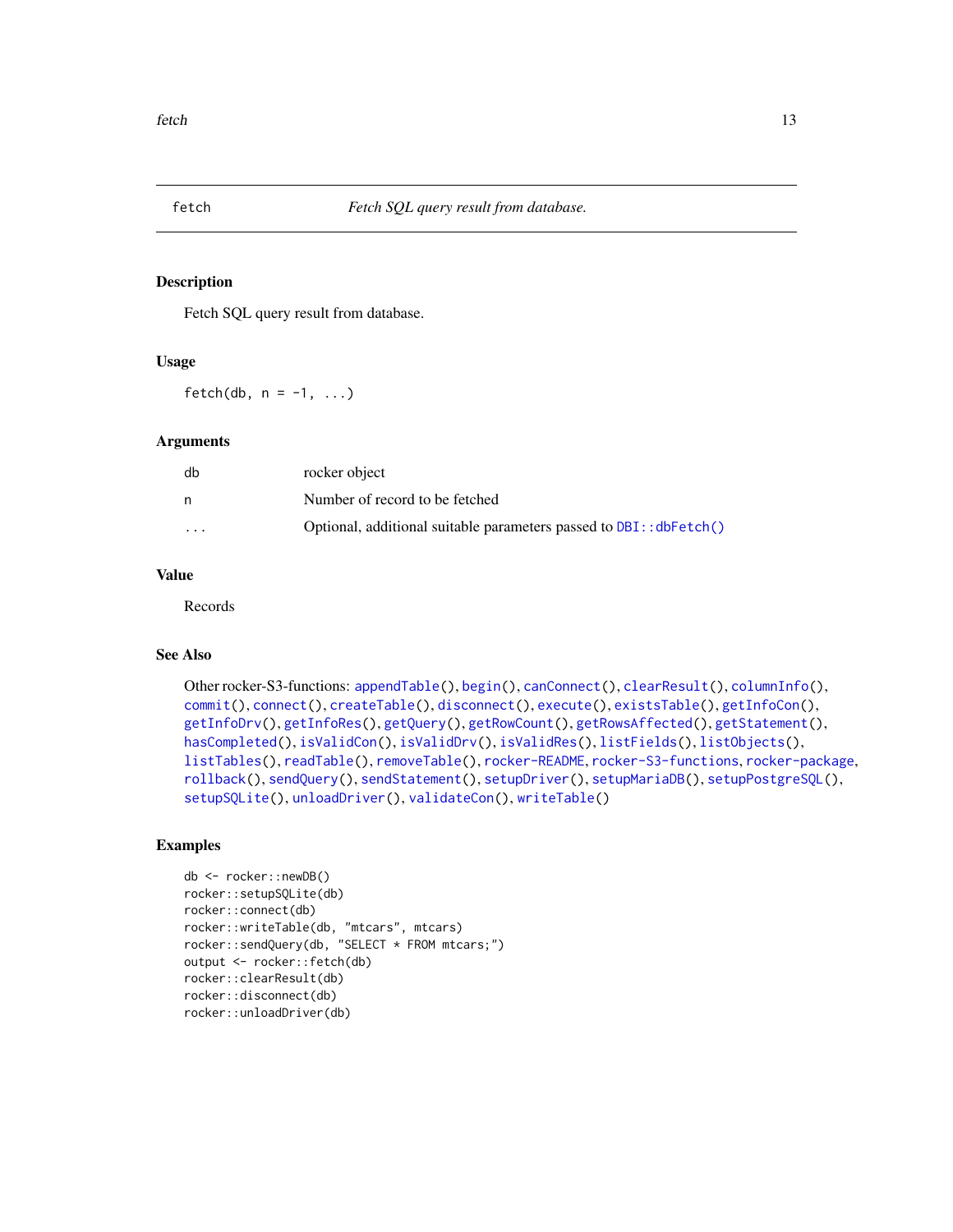<span id="page-13-1"></span><span id="page-13-0"></span>

Information on connection object.

#### Usage

getInfoCon(db, ...)

#### Arguments

| db       | rocker object                                                            |
|----------|--------------------------------------------------------------------------|
| $\cdots$ | Optional, additional suitable parameters passed to $DBI$ : : dbGetInfo() |

#### Value

Information list

# See Also

```
Other rocker-S3-functions: appendTable(), begin(), canConnect(), clearResult(), columnInfo(),
commit(), connect(), createTable(), disconnect(), execute(), existsTable(), fetch(),
getInfoDrv(), getInfoRes(), getQuery(), getRowCount(), getRowsAffected(), getStatement(),
hasCompleted(), isValidCon(), isValidDrv(), isValidRes(), listFields(), listObjects(),
listTables(), readTable(), removeTable(), rocker-README, rocker-S3-functions, rocker-package,
rollback(), sendQuery(), sendStatement(), setupDriver(), setupMariaDB(), setupPostgreSQL(),
setupSQLite(), unloadDriver(), validateCon(), writeTable()
```

```
db <- rocker::newDB()
rocker::setupSQLite(db)
rocker::connect(db)
rocker::getInfoCon(db)
rocker::disconnect(db)
rocker::unloadDriver(db)
```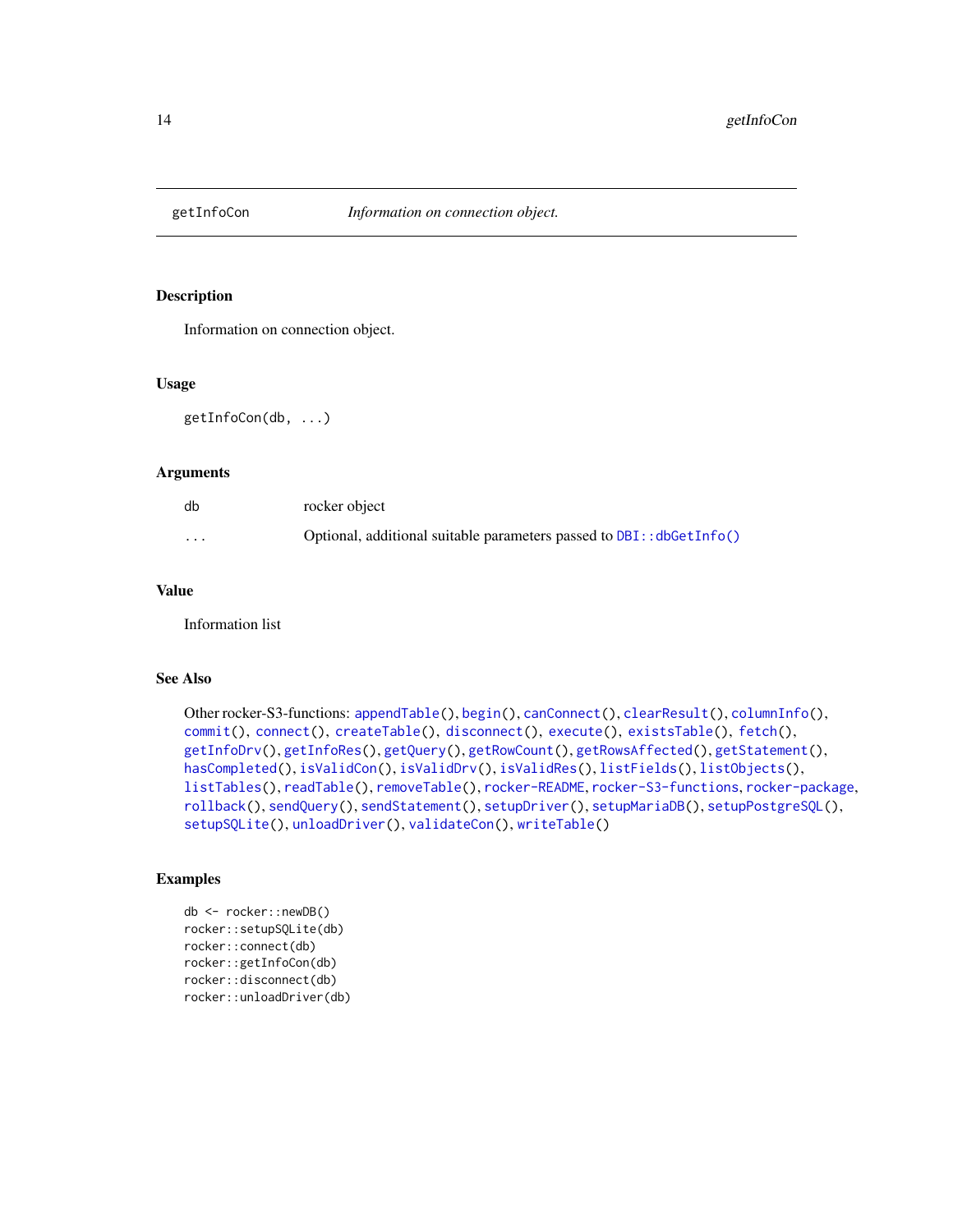<span id="page-14-1"></span><span id="page-14-0"></span>

Information on driver object.

#### Usage

```
getInfoDrv(db, ...)
```
# Arguments

| db       | rocker object                                                            |
|----------|--------------------------------------------------------------------------|
| $\cdots$ | Optional, additional suitable parameters passed to $DBI$ : : dbGetInfo() |

# Value

Information list

# See Also

```
Other rocker-S3-functions: appendTable(), begin(), canConnect(), clearResult(), columnInfo(),
commit(), connect(), createTable(), disconnect(), execute(), existsTable(), fetch(),
getInfoCon(), getInfoRes(), getQuery(), getRowCount(), getRowsAffected(), getStatement(),
hasCompleted(), isValidCon(), isValidDrv(), isValidRes(), listFields(), listObjects(),
listTables(), readTable(), removeTable(), rocker-README, rocker-S3-functions, rocker-package,
rollback(), sendQuery(), sendStatement(), setupDriver(), setupMariaDB(), setupPostgreSQL(),
setupSQLite(), unloadDriver(), validateCon(), writeTable()
```

```
db <- rocker::newDB()
rocker::setupSQLite(db)
rocker::getInfoDrv(db)
rocker::unloadDriver(db)
```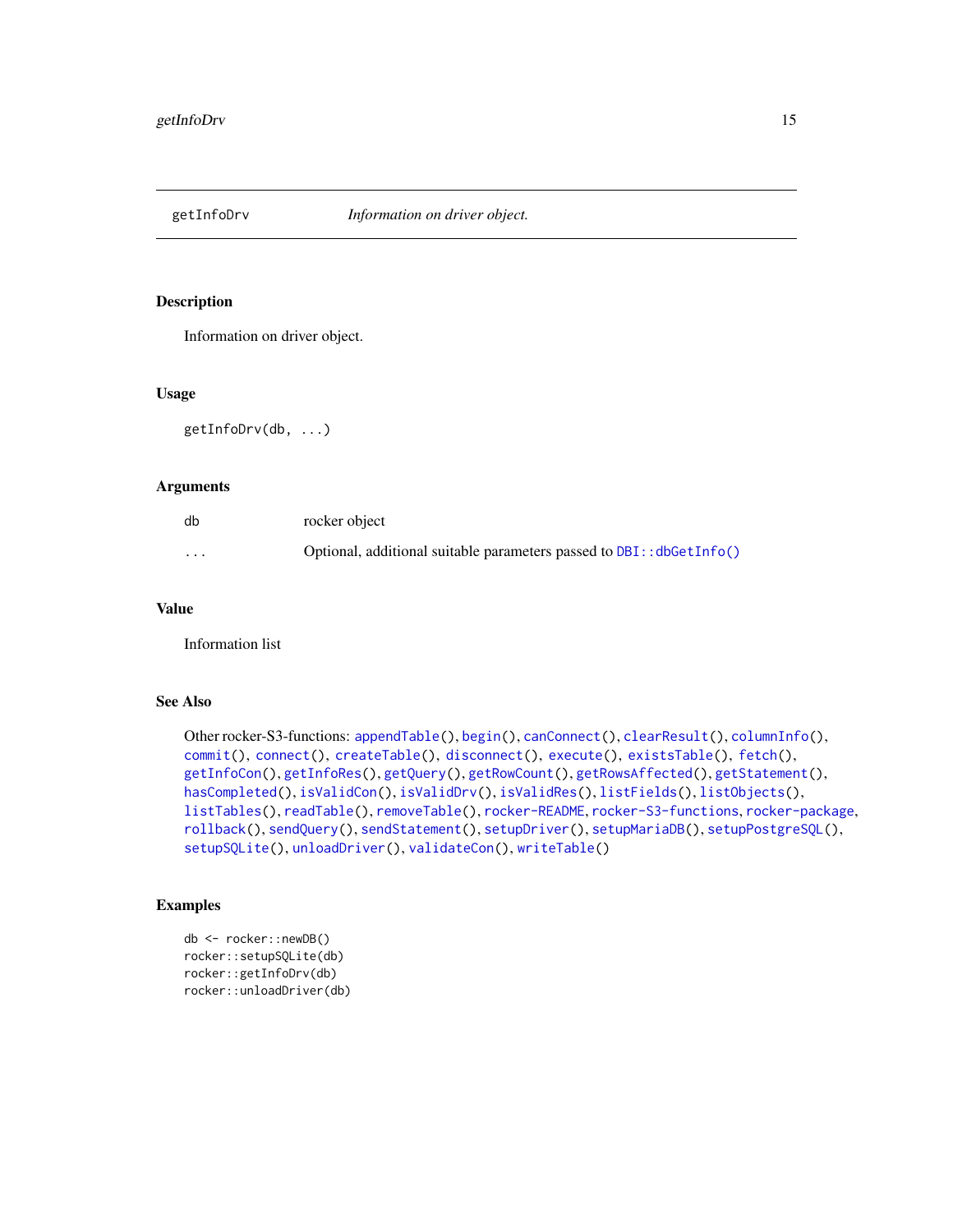<span id="page-15-1"></span><span id="page-15-0"></span>

Information on result object.

#### Usage

getInfoRes(db, ...)

# Arguments

| db       | rocker object                                                        |
|----------|----------------------------------------------------------------------|
| $\cdots$ | Optional, additional suitable parameters passed to DBI:: dbGetInfo() |

# Value

Information list

#### See Also

```
Other rocker-S3-functions: appendTable(), begin(), canConnect(), clearResult(), columnInfo(),
commit(), connect(), createTable(), disconnect(), execute(), existsTable(), fetch(),
getInfoCon(), getInfoDrv(), getQuery(), getRowCount(), getRowsAffected(), getStatement(),
hasCompleted(), isValidCon(), isValidDrv(), isValidRes(), listFields(), listObjects(),
listTables(), readTable(), removeTable(), rocker-README, rocker-S3-functions, rocker-package,
rollback(), sendQuery(), sendStatement(), setupDriver(), setupMariaDB(), setupPostgreSQL(),
setupSQLite(), unloadDriver(), validateCon(), writeTable()
```

```
db <- rocker::newDB()
rocker::setupSQLite(db)
rocker::connect(db)
rocker::writeTable(db, "mtcars", mtcars)
rocker::sendQuery(db, "SELECT * FROM mtcars;")
rocker::getInfoRes(db)
rocker::clearResult(db)
rocker::disconnect(db)
rocker::unloadDriver(db)
```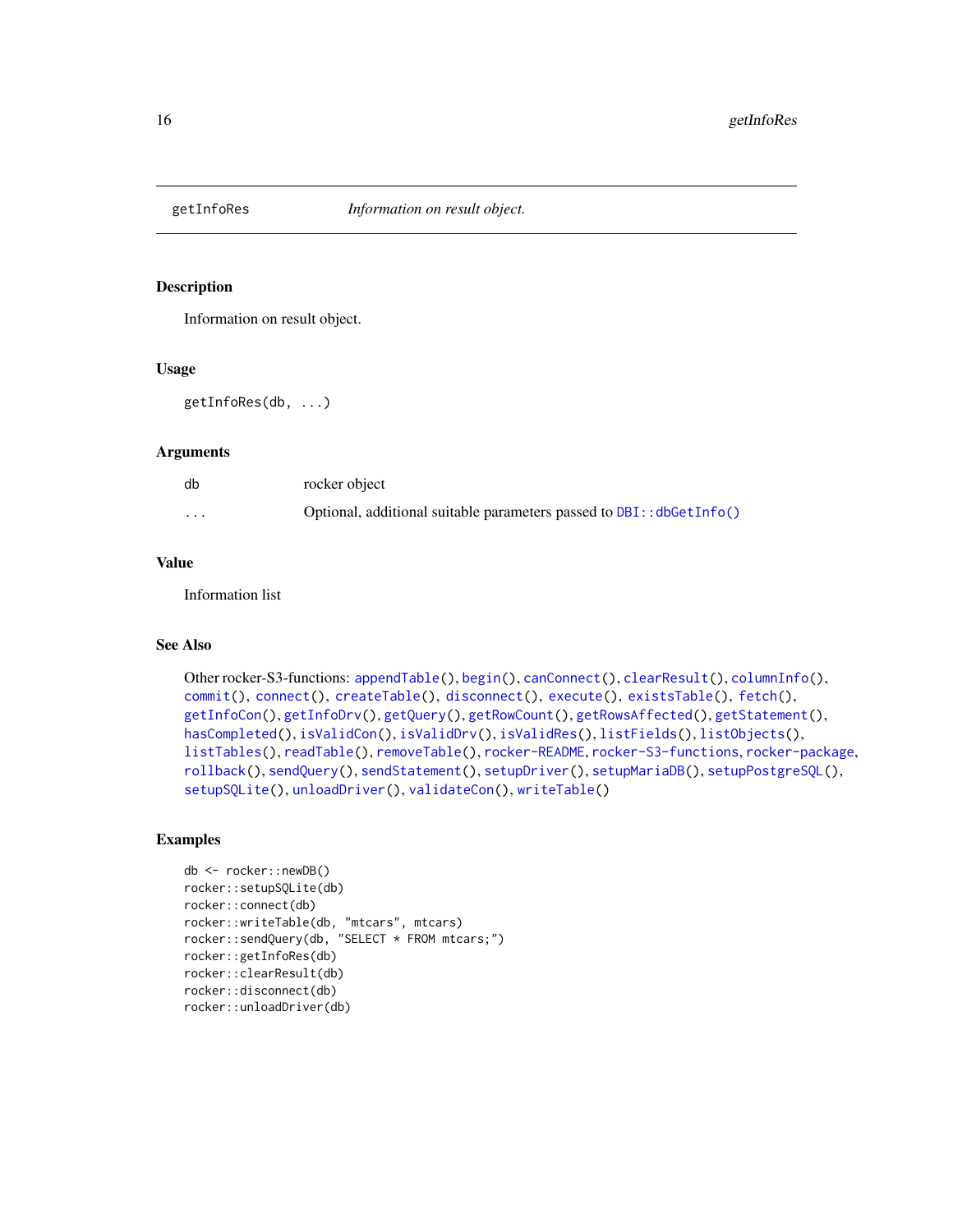<span id="page-16-1"></span><span id="page-16-0"></span>getQuery *Retrieve SQL query from database. Combination of functions send-Query(), fetch() and clearResult(). If required, database is automatically connected and disconnected.*

#### Description

Retrieve SQL query from database. Combination of functions sendQuery(), fetch() and clear-Result(). If required, database is automatically connected and disconnected.

#### Usage

 $getQuery(db, statement, n = -1, ...)$ 

# Arguments

| db        | rocker object                                                              |
|-----------|----------------------------------------------------------------------------|
| statement | SOL query (SELECT)                                                         |
| n         | Number of record to be fetched at once. All records will be fetched.       |
| $\ddotsc$ | Optional, additional suitable parameters passed to $DBI$ : $dbSendQuery()$ |

#### Value

Records

# See Also

```
Other rocker-S3-functions: appendTable(), begin(), canConnect(), clearResult(), columnInfo(),
commit(), connect(), createTable(), disconnect(), execute(), existsTable(), fetch(),
getInfoCon(), getInfoDrv(), getInfoRes(), getRowCount(), getRowsAffected(), getStatement(),
hasCompleted(), isValidCon(), isValidDrv(), isValidRes(), listFields(), listObjects(),
listTables(), readTable(), removeTable(), rocker-README, rocker-S3-functions, rocker-package,
rollback(), sendQuery(), sendStatement(), setupDriver(), setupMariaDB(), setupPostgreSQL(),
setupSQLite(), unloadDriver(), validateCon(), writeTable()
```

```
db <- rocker::newDB()
rocker::setupSQLite(db)
rocker::connect(db)
rocker::writeTable(db, "mtcars", mtcars)
output <- rocker::getQuery(db, "SELECT * FROM mtcars;")
rocker::disconnect(db)
rocker::unloadDriver(db)
```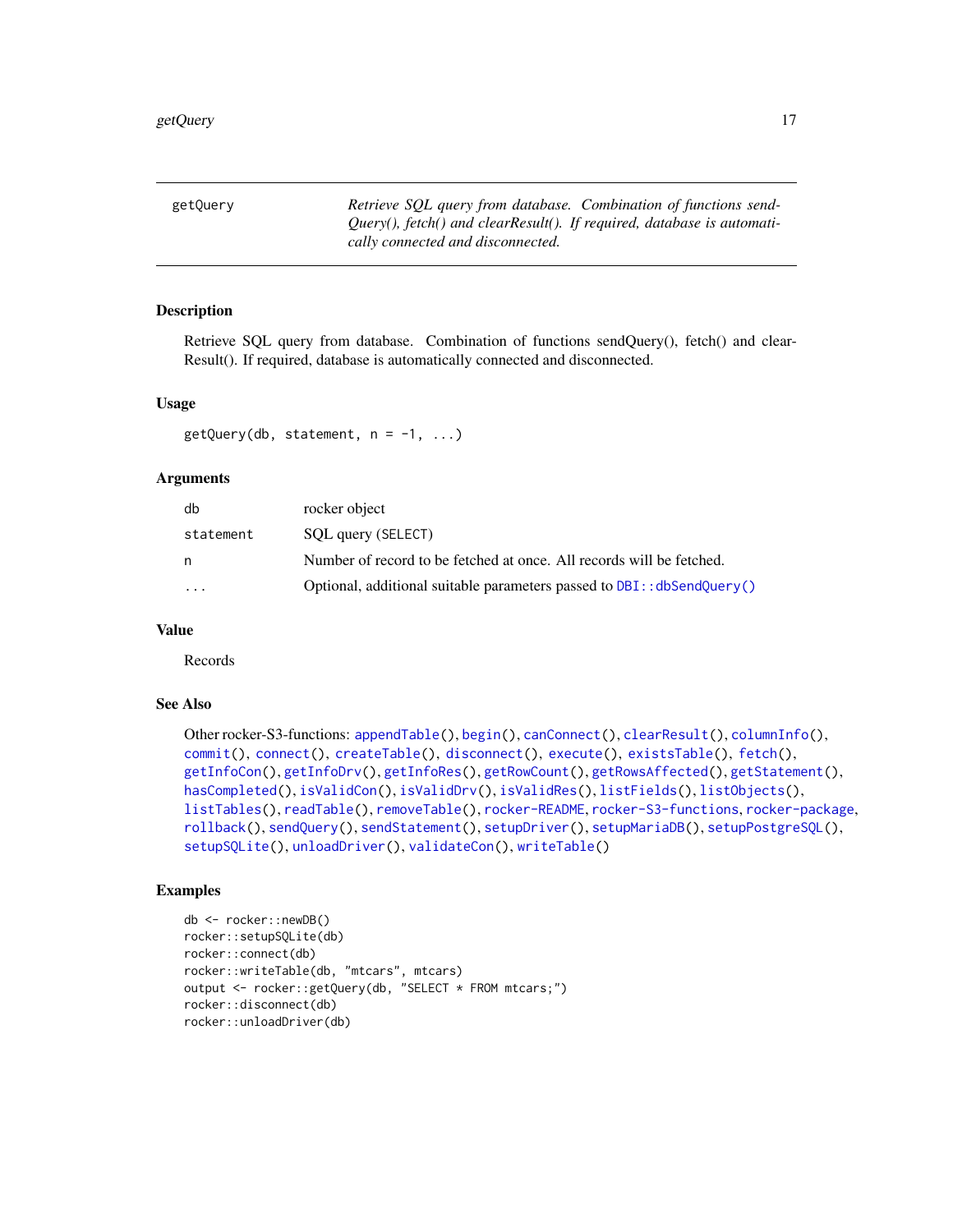<span id="page-17-1"></span><span id="page-17-0"></span>

Information on number of retrieved rows.

#### Usage

```
getRowCount(db, ...)
```
#### Arguments

| db       | rocker object                                                            |
|----------|--------------------------------------------------------------------------|
| $\cdots$ | Optional, additional suitable parameters passed to DBI:: dbGetRowCount() |

#### Value

Number of retrieved rows

# See Also

```
Other rocker-S3-functions: appendTable(), begin(), canConnect(), clearResult(), columnInfo(),
commit(), connect(), createTable(), disconnect(), execute(), existsTable(), fetch(),
getInfoCon(), getInfoDrv(), getInfoRes(), getQuery(), getRowsAffected(), getStatement(),
hasCompleted(), isValidCon(), isValidDrv(), isValidRes(), listFields(), listObjects(),
listTables(), readTable(), removeTable(), rocker-README, rocker-S3-functions, rocker-package,
rollback(), sendQuery(), sendStatement(), setupDriver(), setupMariaDB(), setupPostgreSQL(),
setupSQLite(), unloadDriver(), validateCon(), writeTable()
```

```
db <- rocker::newDB()
rocker::setupSQLite(db)
rocker::connect(db)
rocker::writeTable(db, "mtcars", mtcars)
rocker::sendQuery(db, "SELECT * FROM mtcars;")
output <- rocker::fetch(db)
rocker::getRowCount(db)
rocker::clearResult(db)
rocker::disconnect(db)
rocker::unloadDriver(db)
```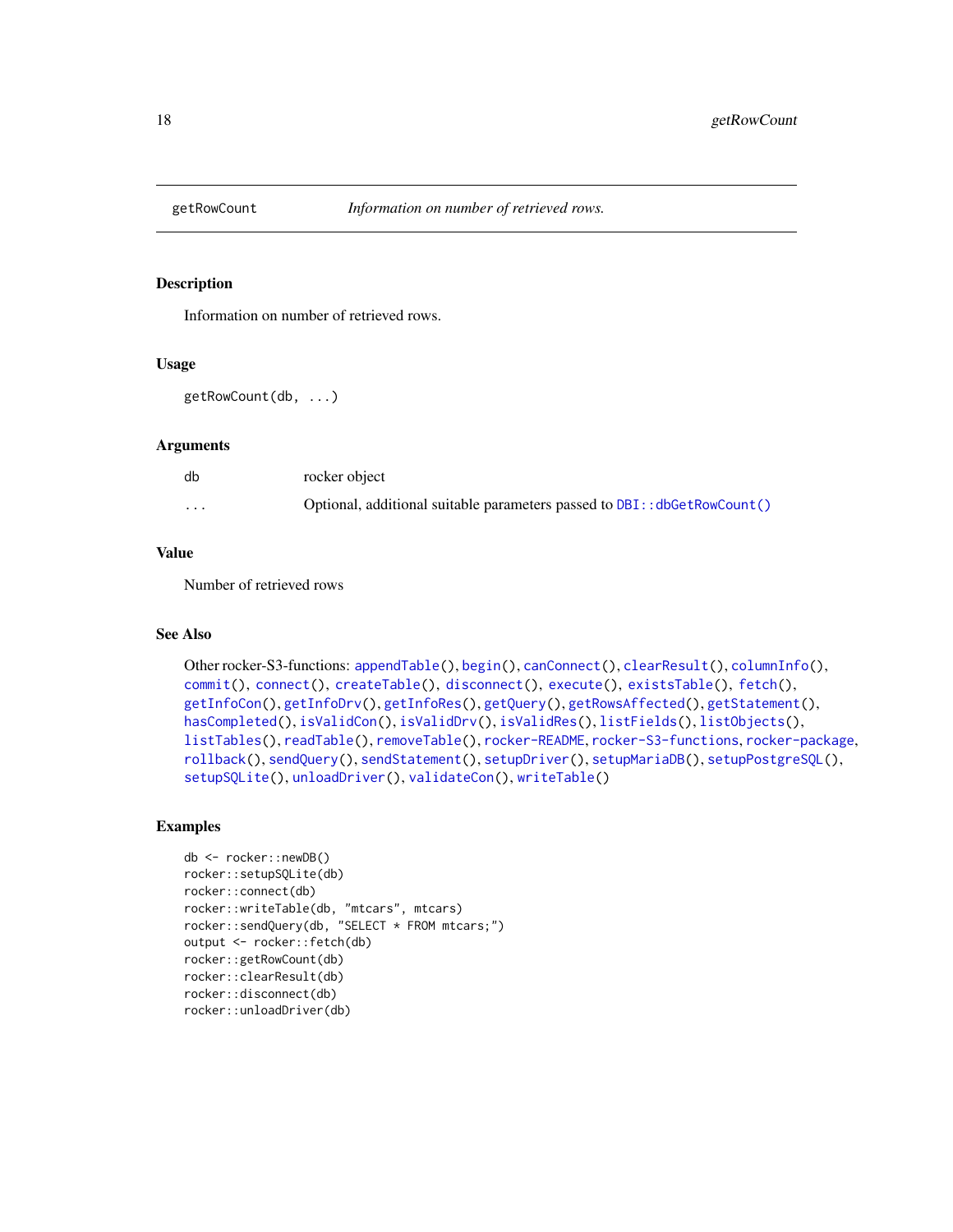<span id="page-18-1"></span><span id="page-18-0"></span>getRowsAffected *Information on number of affected rows.*

#### Description

Information on number of affected rows.

#### Usage

```
getRowsAffected(db, ...)
```
# Arguments

| db       | rocker object                                                                |
|----------|------------------------------------------------------------------------------|
| $\cdots$ | Optional, additional suitable parameters passed to DBI:: dbGetRowsAffected() |

# Value

Number of affected rows

#### See Also

```
Other rocker-S3-functions: appendTable(), begin(), canConnect(), clearResult(), columnInfo(),
commit(), connect(), createTable(), disconnect(), execute(), existsTable(), fetch(),
getInfoCon(), getInfoDrv(), getInfoRes(), getQuery(), getRowCount(), getStatement(),
hasCompleted(), isValidCon(), isValidDrv(), isValidRes(), listFields(), listObjects(),
listTables(), readTable(), removeTable(), rocker-README, rocker-S3-functions, rocker-package,
rollback(), sendQuery(), sendStatement(), setupDriver(), setupMariaDB(), setupPostgreSQL(),
setupSQLite(), unloadDriver(), validateCon(), writeTable()
```

```
db <- rocker::newDB()
rocker::setupSQLite(db)
rocker::connect(db)
rocker::writeTable(db, "mtcars", mtcars)
rocker::sendStatement(db, "DELETE FROM mtcars WHERE gear = 3;")
rocker::getRowsAffected(db)
rocker::clearResult(db)
rocker::disconnect(db)
rocker::unloadDriver(db)
```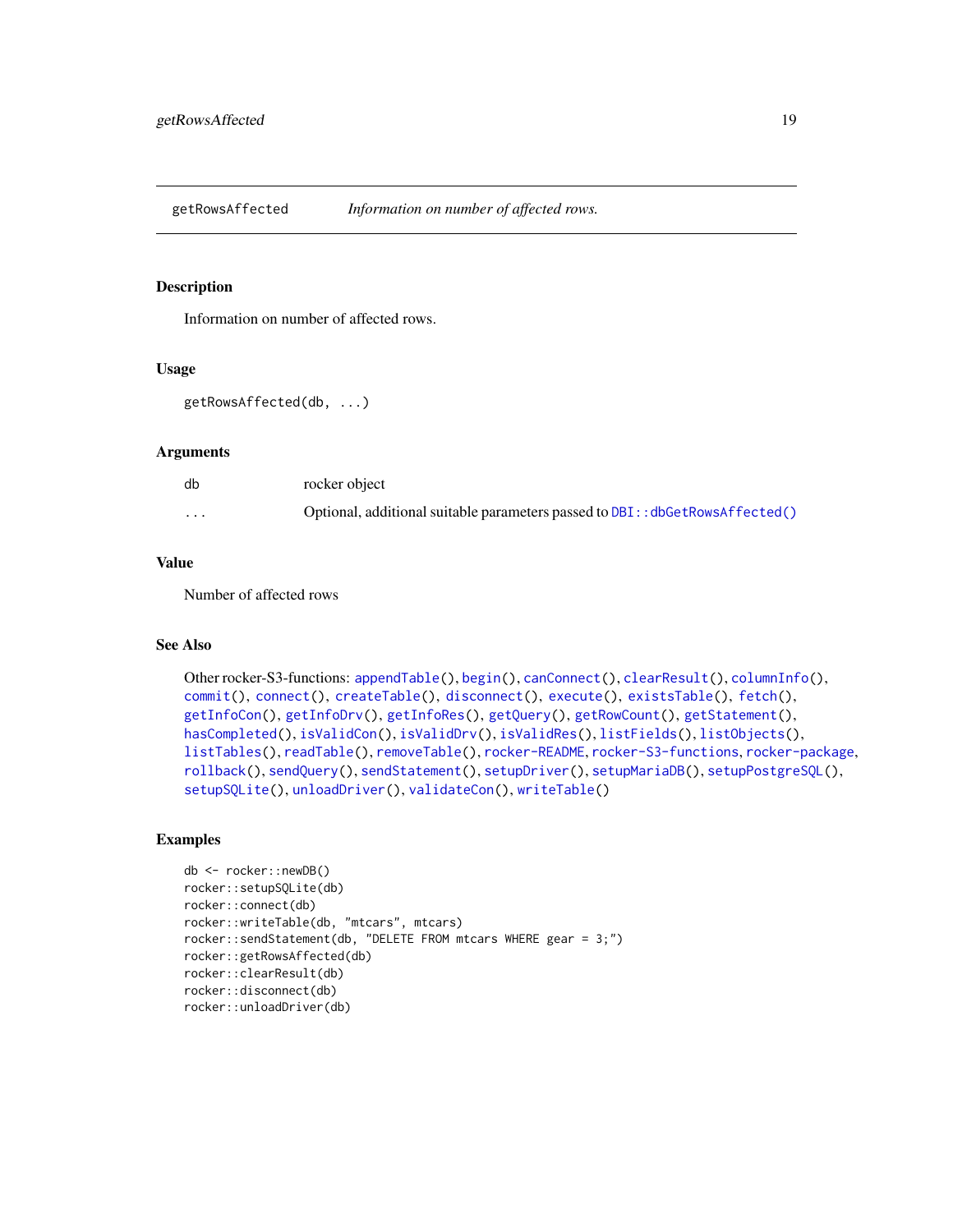<span id="page-19-1"></span><span id="page-19-0"></span>

Information on sent statement.

#### Usage

```
getStatement(db, ...)
```
# Arguments

| db       | rocker object                                                             |
|----------|---------------------------------------------------------------------------|
| $\cdots$ | Optional, additional suitable parameters passed to DBI:: dbGetStatement() |

# Value

Statement text

#### See Also

```
Other rocker-S3-functions: appendTable(), begin(), canConnect(), clearResult(), columnInfo(),
commit(), connect(), createTable(), disconnect(), execute(), existsTable(), fetch(),
getInfoCon(), getInfoDrv(), getInfoRes(), getQuery(), getRowCount(), getRowsAffected(),
hasCompleted(), isValidCon(), isValidDrv(), isValidRes(), listFields(), listObjects(),
listTables(), readTable(), removeTable(), rocker-README, rocker-S3-functions, rocker-package,
rollback(), sendQuery(), sendStatement(), setupDriver(), setupMariaDB(), setupPostgreSQL(),
setupSQLite(), unloadDriver(), validateCon(), writeTable()
```

```
db <- rocker::newDB()
rocker::setupSQLite(db)
rocker::connect(db)
rocker::writeTable(db, "mtcars", mtcars)
rocker::sendQuery(db, "SELECT * FROM mtcars;")
rocker::getStatement(db)
rocker::clearResult(db)
rocker::disconnect(db)
rocker::unloadDriver(db)
```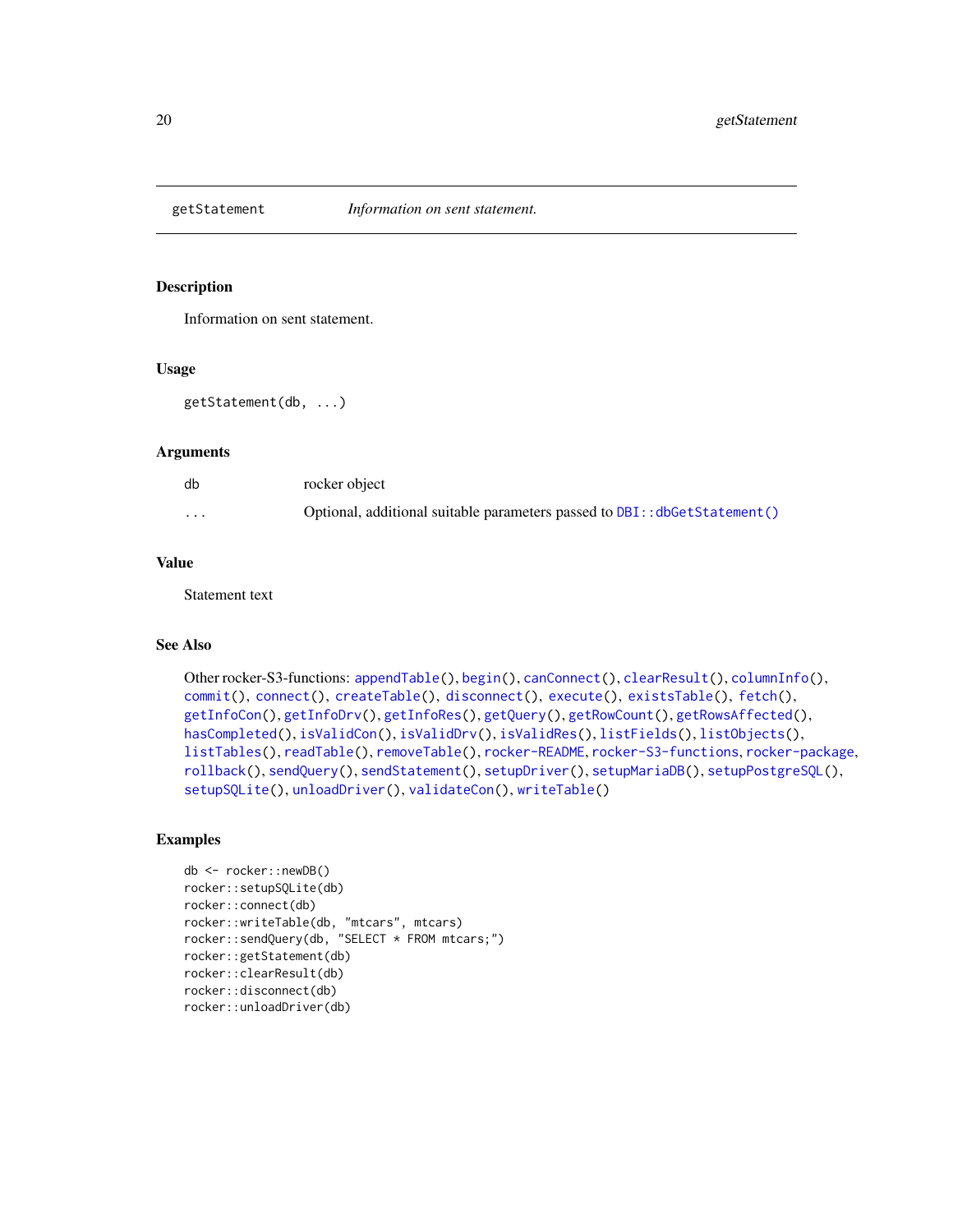<span id="page-20-1"></span><span id="page-20-0"></span>

Information whether all records were retrieved.

#### Usage

```
hasCompleted(db, ...)
```
# Arguments

| db                      | rocker object                                                             |
|-------------------------|---------------------------------------------------------------------------|
| $\cdot$ $\cdot$ $\cdot$ | Optional, additional suitable parameters passed to DBI:: dbHasCompleted() |

#### Value

TRUE or FALSE

# See Also

```
Other rocker-S3-functions: appendTable(), begin(), canConnect(), clearResult(), columnInfo(),
commit(), connect(), createTable(), disconnect(), execute(), existsTable(), fetch(),
getInfoCon(), getInfoDrv(), getInfoRes(), getQuery(), getRowCount(), getRowsAffected(),
getStatement(), isValidCon(), isValidDrv(), isValidRes(), listFields(), listObjects(),
listTables(), readTable(), removeTable(), rocker-README, rocker-S3-functions, rocker-package,
rollback(), sendQuery(), sendStatement(), setupDriver(), setupMariaDB(), setupPostgreSQL(),
setupSQLite(), unloadDriver(), validateCon(), writeTable()
```

```
db <- rocker::newDB()
rocker::setupSQLite(db)
rocker::connect(db)
rocker::writeTable(db, "mtcars", mtcars)
rocker::sendQuery(db, "SELECT * FROM mtcars;")
output <- rocker::fetch(db, 5)
rocker::hasCompleted(db)
rocker::clearResult(db)
rocker::disconnect(db)
rocker::unloadDriver(db)
```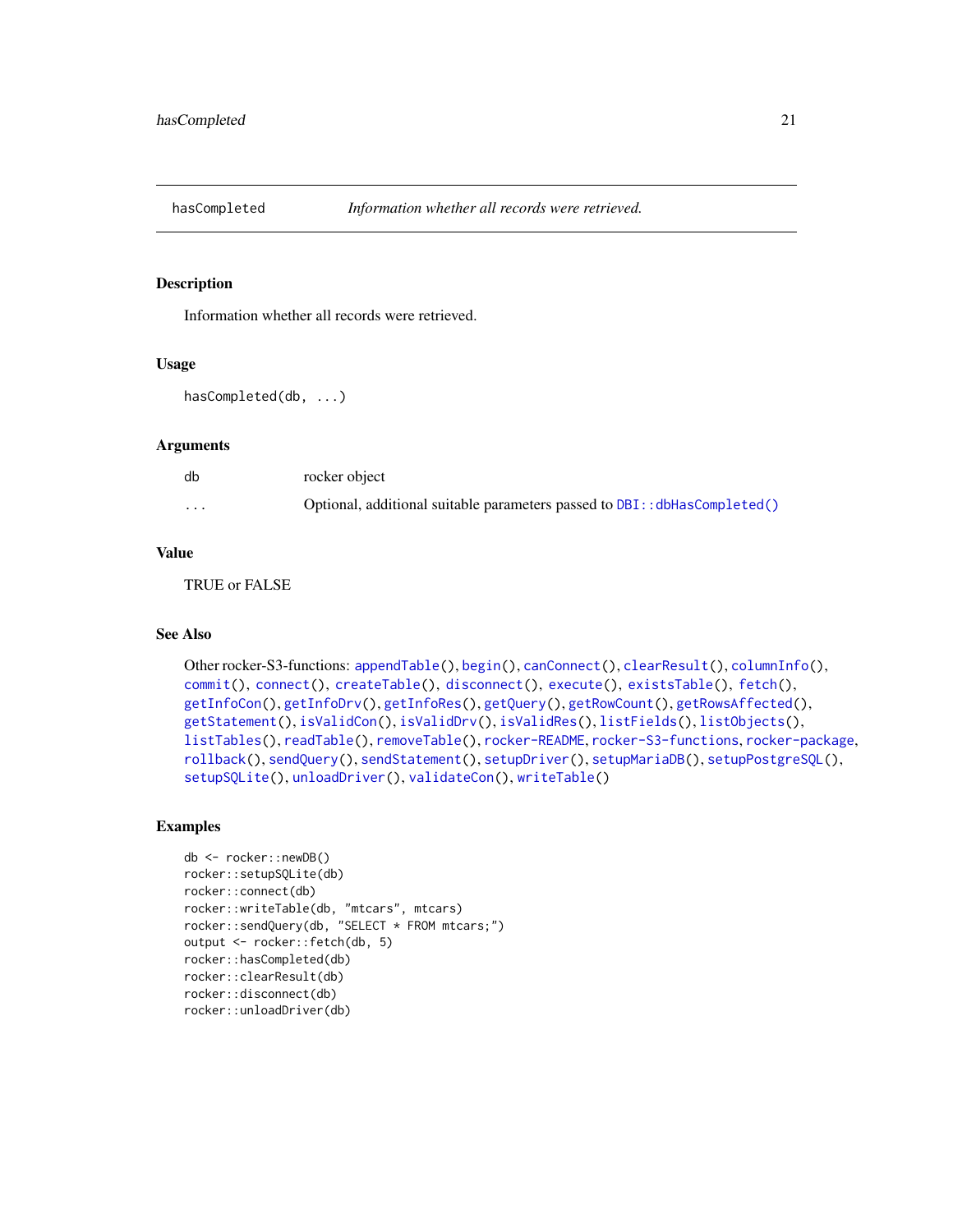<span id="page-21-1"></span><span id="page-21-0"></span>

Check connection object.

# Usage

isValidCon(db, onLostNull = FALSE, ...)

# Arguments

| db         | rocker object                                                              |
|------------|----------------------------------------------------------------------------|
| onLostNull | TRUE or FALSE. If connection lost, set .con to NULL                        |
| $\cdot$    | Optional, additional suitable parameters passed to $DBI$ : : $dbIsValid()$ |

#### Value

TRUE or FALSE

#### See Also

```
Other rocker-S3-functions: appendTable(), begin(), canConnect(), clearResult(), columnInfo(),
commit(), connect(), createTable(), disconnect(), execute(), existsTable(), fetch(),
getInfoCon(), getInfoDrv(), getInfoRes(), getQuery(), getRowCount(), getRowsAffected(),
getStatement(), hasCompleted(), isValidDrv(), isValidRes(), listFields(), listObjects(),
listTables(), readTable(), removeTable(), rocker-README, rocker-S3-functions, rocker-package,
rollback(), sendQuery(), sendStatement(), setupDriver(), setupMariaDB(), setupPostgreSQL(),
setupSQLite(), unloadDriver(), validateCon(), writeTable()
```

```
db <- rocker::newDB()
rocker::setupSQLite(db)
rocker::connect(db)
rocker::isValidCon(db)
rocker::disconnect(db)
rocker::unloadDriver(db)
```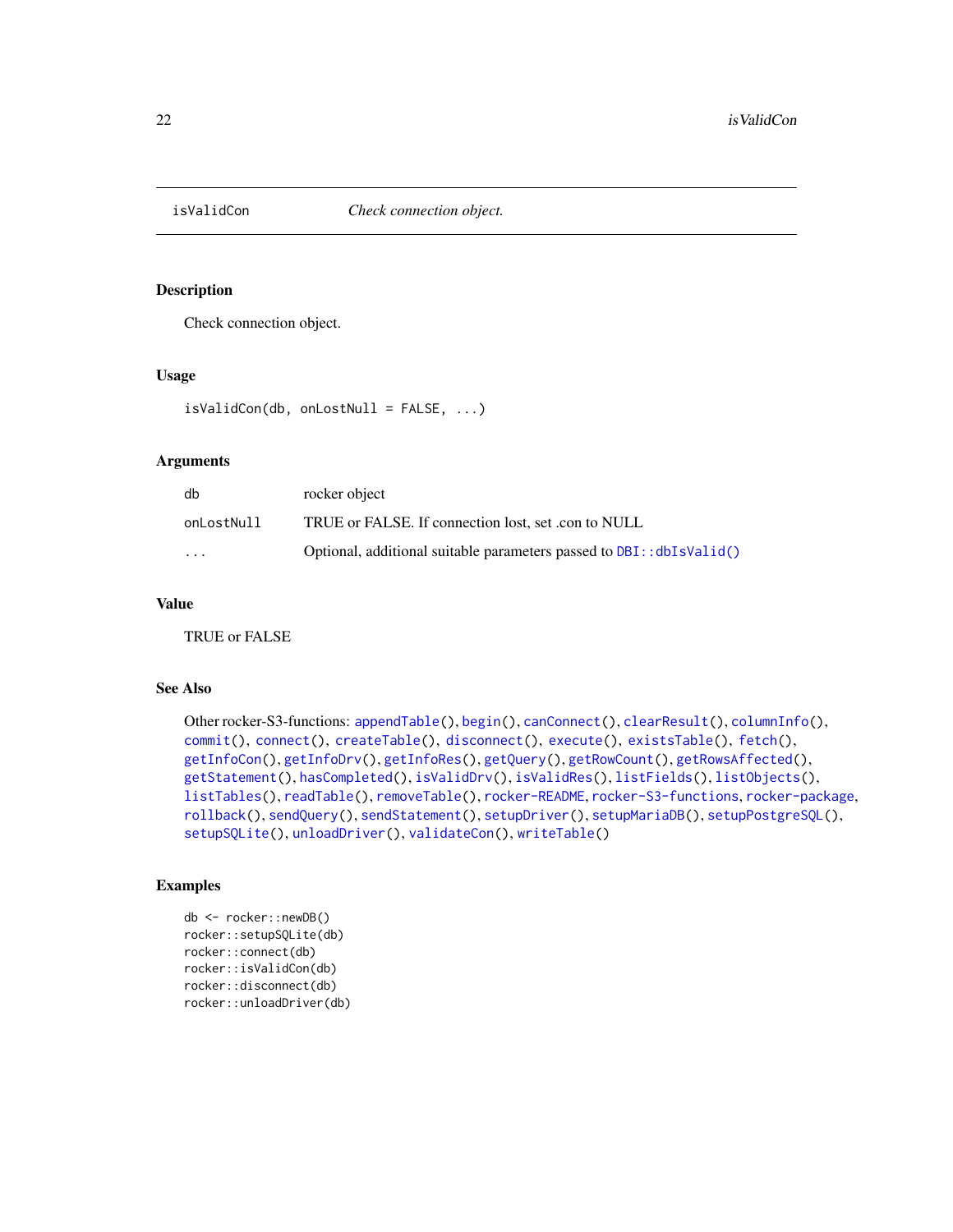<span id="page-22-1"></span><span id="page-22-0"></span>isValidDrv *Check driver object.*

Description

Check driver object.

#### Usage

isValidDrv(db, onLostNull = FALSE, ...)

#### Arguments

| db         | rocker object                                                              |
|------------|----------------------------------------------------------------------------|
| onLostNull | TRUE or FALSE. If driver lost, set .drv to NULL                            |
| $\cdots$   | Optional, additional suitable parameters passed to $DBI$ : : $dbIsValid()$ |

#### Value

TRUE or FALSE

# See Also

```
Other rocker-S3-functions: appendTable(), begin(), canConnect(), clearResult(), columnInfo(),
commit(), connect(), createTable(), disconnect(), execute(), existsTable(), fetch(),
getInfoCon(), getInfoDrv(), getInfoRes(), getQuery(), getRowCount(), getRowsAffected(),
getStatement(), hasCompleted(), isValidCon(), isValidRes(), listFields(), listObjects(),
listTables(), readTable(), removeTable(), rocker-README, rocker-S3-functions, rocker-package,
rollback(), sendQuery(), sendStatement(), setupDriver(), setupMariaDB(), setupPostgreSQL(),
setupSQLite(), unloadDriver(), validateCon(), writeTable()
```

```
db <- rocker::newDB()
rocker::setupSQLite(db)
rocker::isValidDrv(db)
rocker::unloadDriver(db)
```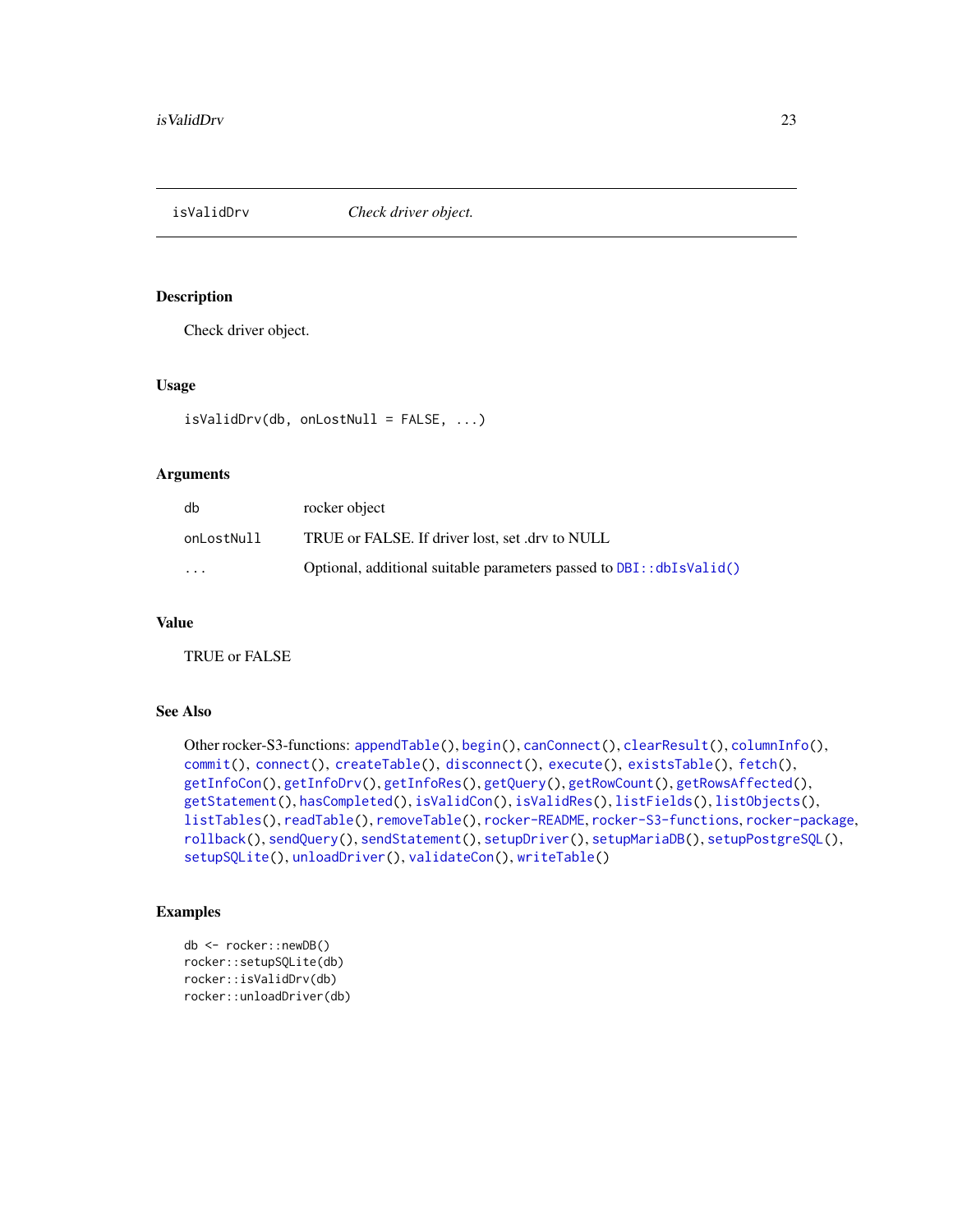<span id="page-23-1"></span><span id="page-23-0"></span>

Check result object.

#### Usage

 $isValidRes(db, onLostNull = FALSE, ...)$ 

#### **Arguments**

| db         | rocker object                                                              |
|------------|----------------------------------------------------------------------------|
| onLostNull | TRUE or FALSE. If result lost, set .res to NULL                            |
| $\cdots$   | Optional, additional suitable parameters passed to $DBI$ : : $dbIsValid()$ |

# Value

TRUE or FALSE

# See Also

```
Other rocker-S3-functions: appendTable(), begin(), canConnect(), clearResult(), columnInfo(),
commit(), connect(), createTable(), disconnect(), execute(), existsTable(), fetch(),
getInfoCon(), getInfoDrv(), getInfoRes(), getQuery(), getRowCount(), getRowsAffected(),
getStatement(), hasCompleted(), isValidCon(), isValidDrv(), listFields(), listObjects(),
listTables(), readTable(), removeTable(), rocker-README, rocker-S3-functions, rocker-package,
rollback(), sendQuery(), sendStatement(), setupDriver(), setupMariaDB(), setupPostgreSQL(),
setupSQLite(), unloadDriver(), validateCon(), writeTable()
```

```
db <- rocker::newDB()
rocker::setupSQLite(db)
rocker::connect(db)
rocker::writeTable(db, "mtcars", mtcars)
rocker::sendQuery(db, "SELECT * FROM mtcars;")
rocker::isValidRes(db)
rocker::clearResult(db)
rocker::disconnect(db)
rocker::unloadDriver(db)
```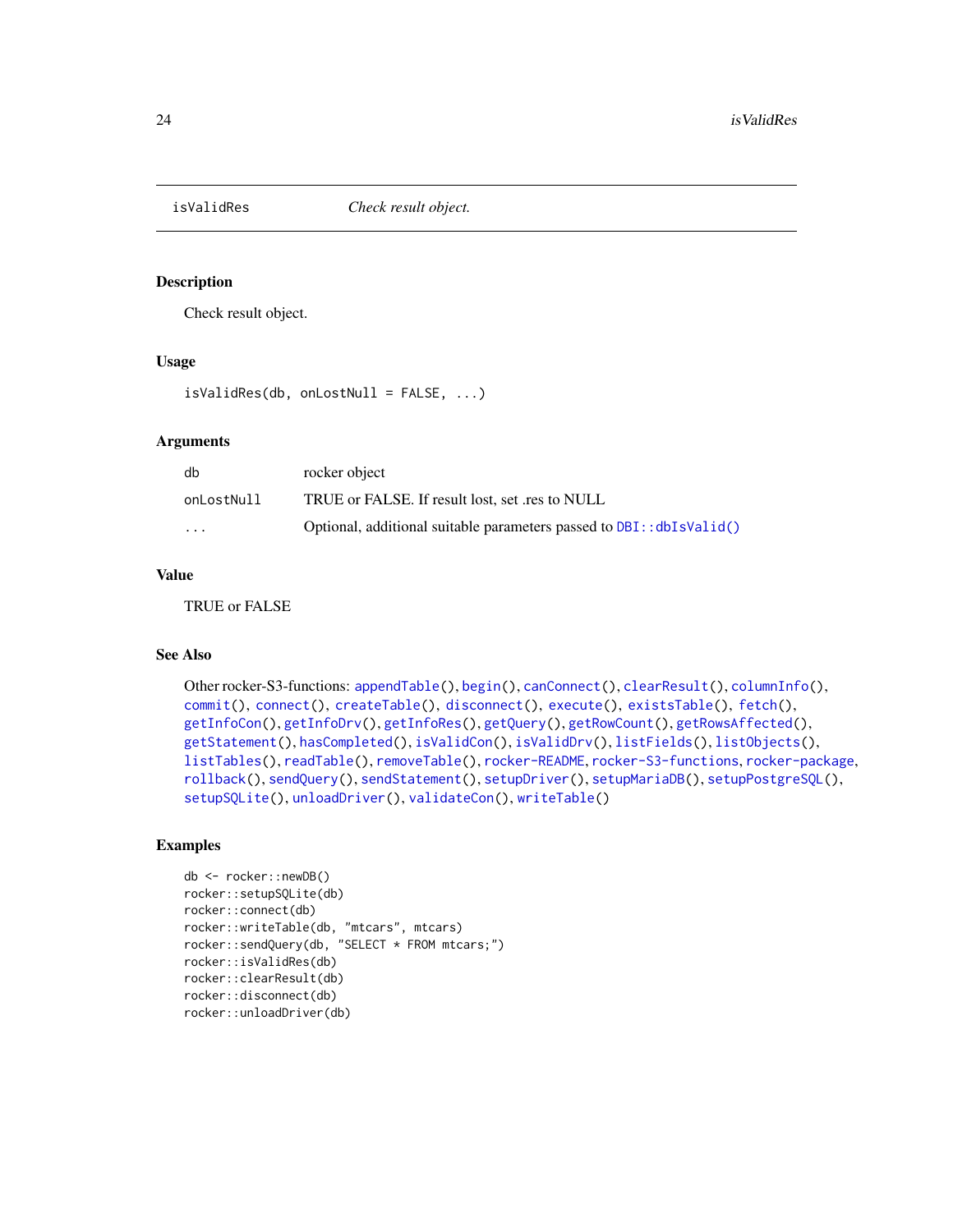<span id="page-24-1"></span><span id="page-24-0"></span>

List table column names.

#### Usage

```
listFields(db, name, ...)
```
# Arguments

| db       | rocker object                                                           |
|----------|-------------------------------------------------------------------------|
| name     | Table name                                                              |
| $\cdots$ | Optional, additional suitable parameters passed to DBI:: dbListFields() |

# Value

Column names

#### See Also

```
Other rocker-S3-functions: appendTable(), begin(), canConnect(), clearResult(), columnInfo(),
commit(), connect(), createTable(), disconnect(), execute(), existsTable(), fetch(),
getInfoCon(), getInfoDrv(), getInfoRes(), getQuery(), getRowCount(), getRowsAffected(),
getStatement(), hasCompleted(), isValidCon(), isValidDrv(), isValidRes(), listObjects(),
listTables(), readTable(), removeTable(), rocker-README, rocker-S3-functions, rocker-package,
rollback(), sendQuery(), sendStatement(), setupDriver(), setupMariaDB(), setupPostgreSQL(),
setupSQLite(), unloadDriver(), validateCon(), writeTable()
```

```
db <- rocker::newDB()
rocker::setupSQLite(db)
rocker::connect(db)
rocker::writeTable(db, "mtcars", mtcars)
rocker::listFields(db, "mtcars")
rocker::disconnect(db)
rocker::unloadDriver(db)
```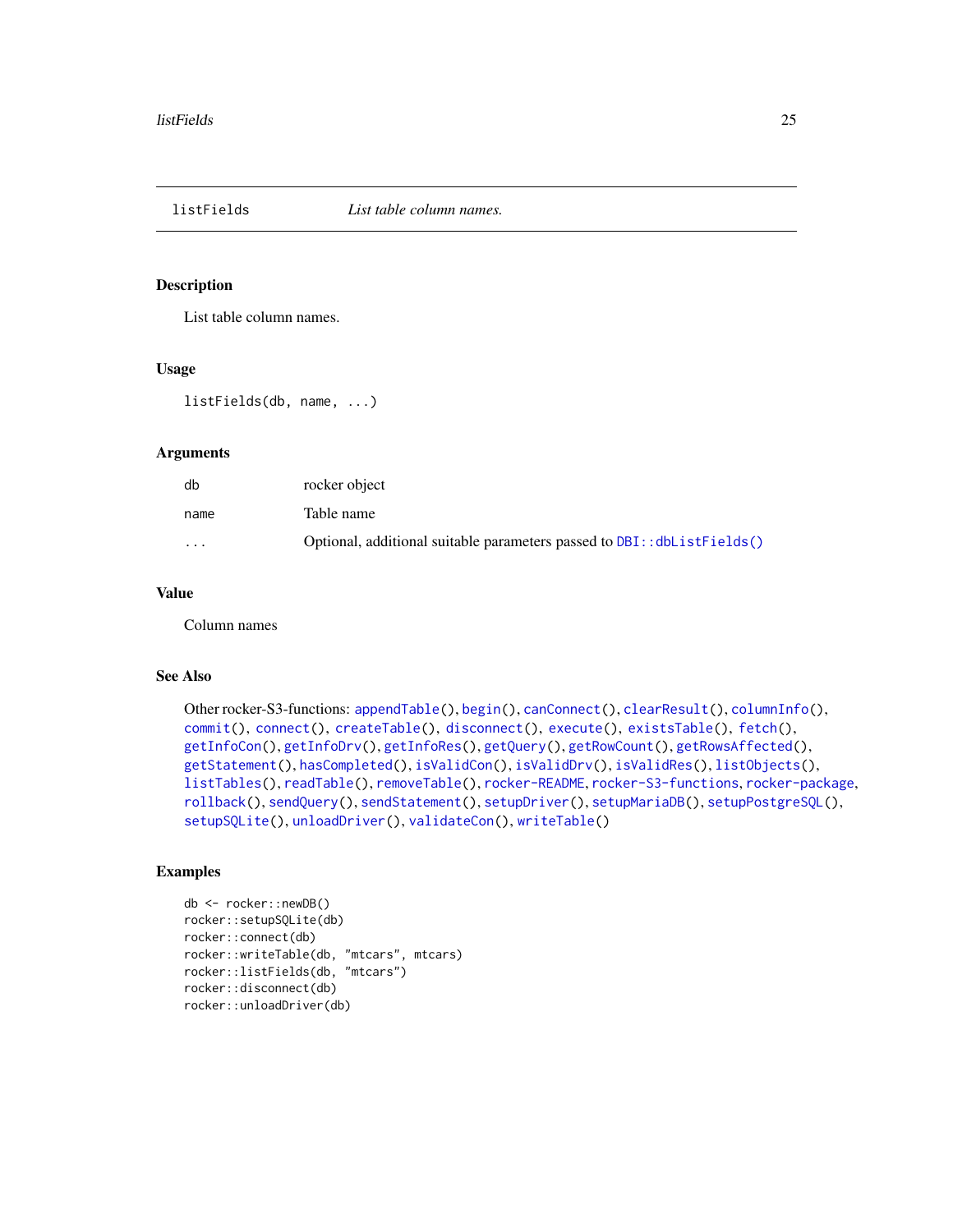<span id="page-25-1"></span><span id="page-25-0"></span>

List database objects.

# Usage

listObjects(db, ...)

#### Arguments

| db       | rocker object                                                                |
|----------|------------------------------------------------------------------------------|
| $\cdots$ | Optional, additional suitable parameters passed to $DBI$ : $dbListObject(s)$ |

# Value

List of objects

# See Also

```
Other rocker-S3-functions: appendTable(), begin(), canConnect(), clearResult(), columnInfo(),
commit(), connect(), createTable(), disconnect(), execute(), existsTable(), fetch(),
getInfoCon(), getInfoDrv(), getInfoRes(), getQuery(), getRowCount(), getRowsAffected(),
getStatement(), hasCompleted(), isValidCon(), isValidDrv(), isValidRes(), listFields(),
listTables(), readTable(), removeTable(), rocker-README, rocker-S3-functions, rocker-package,
rollback(), sendQuery(), sendStatement(), setupDriver(), setupMariaDB(), setupPostgreSQL(),
setupSQLite(), unloadDriver(), validateCon(), writeTable()
```

```
db <- rocker::newDB()
rocker::setupSQLite(db)
rocker::connect(db)
rocker::writeTable(db, "mtcars", mtcars)
rocker::listObjects(db)
rocker::disconnect(db)
rocker::unloadDriver(db)
```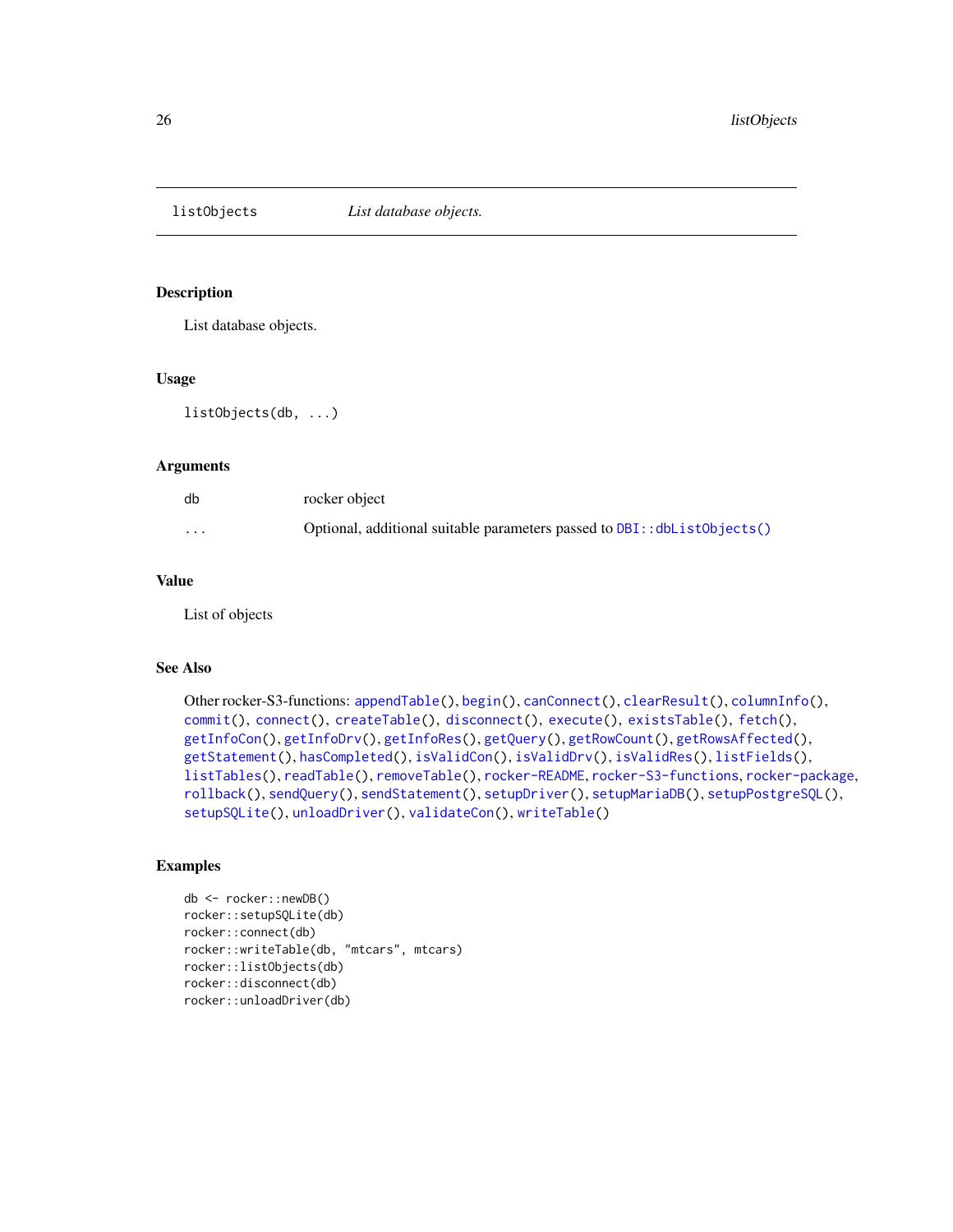<span id="page-26-1"></span><span id="page-26-0"></span>listTables *List database tables.*

# Description

List database tables.

# Usage

listTables(db, ...)

#### Arguments

| db       | rocker object                                                               |
|----------|-----------------------------------------------------------------------------|
| $\cdots$ | Optional, additional suitable parameters passed to $DBI$ : : dbListTables() |

#### Value

List of objects

# See Also

```
Other rocker-S3-functions: appendTable(), begin(), canConnect(), clearResult(), columnInfo(),
commit(), connect(), createTable(), disconnect(), execute(), existsTable(), fetch(),
getInfoCon(), getInfoDrv(), getInfoRes(), getQuery(), getRowCount(), getRowsAffected(),
getStatement(), hasCompleted(), isValidCon(), isValidDrv(), isValidRes(), listFields(),
listObjects(), readTable(), removeTable(), rocker-README, rocker-S3-functions, rocker-package,
rollback(), sendQuery(), sendStatement(), setupDriver(), setupMariaDB(), setupPostgreSQL(),
setupSQLite(), unloadDriver(), validateCon(), writeTable()
```

```
db <- rocker::newDB()
rocker::setupSQLite(db)
rocker::connect(db)
rocker::writeTable(db, "mtcars", mtcars)
rocker::listTables(db)
rocker::disconnect(db)
rocker::unloadDriver(db)
```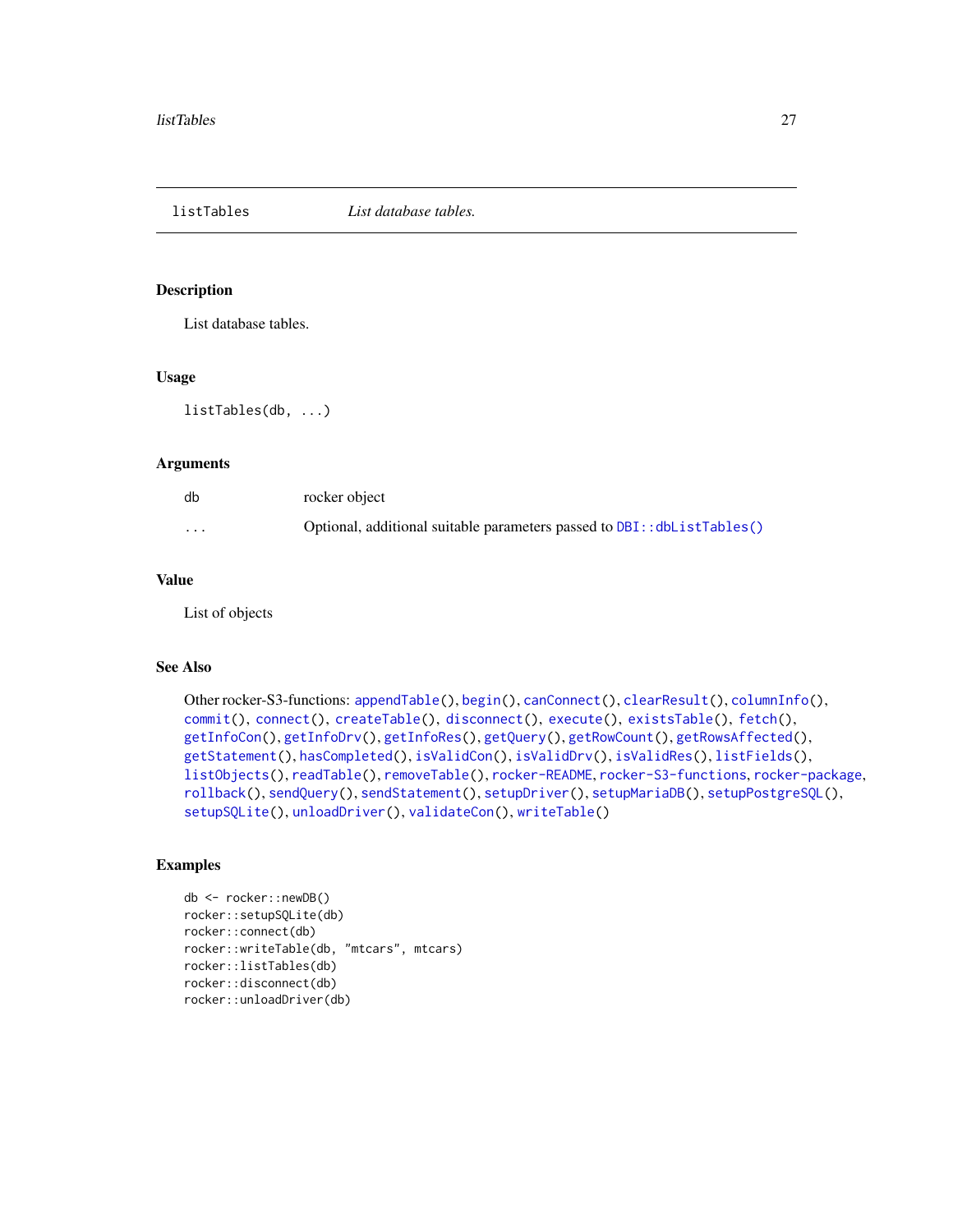#### <span id="page-27-0"></span>newDB *newDB*

# Description

Function generates a new [R6](#page-0-0) database handling interface with [DBI](#page-0-0) backend. For more information, see [rocker](#page-29-1) class description.

# Usage

 $newDB(verbose = TRUE, id = NULL, ...)$ 

# Arguments

| verbose                 | TRUE or FALSE. Switch text output on / off. |
|-------------------------|---------------------------------------------|
| id                      | Optional object ID/name                     |
| $\cdot$ $\cdot$ $\cdot$ | Not used yet                                |

# Value

New instance of rocker class

#### See Also

Other rocker: [rocker-R6-class](#page-29-2), [rocker-README](#page-55-1), [rocker-S3-functions](#page-77-1), [rocker-package](#page-0-0)

# Examples

db <- rocker::newDB()

<span id="page-27-1"></span>readTable *Read table.*

#### Description

Read table.

# Usage

readTable(db, name, ...)

# Arguments

| db                      | rocker object                                                           |
|-------------------------|-------------------------------------------------------------------------|
| name                    | Table name                                                              |
| $\cdot$ $\cdot$ $\cdot$ | Optional, additional suitable parameters passed to DBI: : dbReadTable() |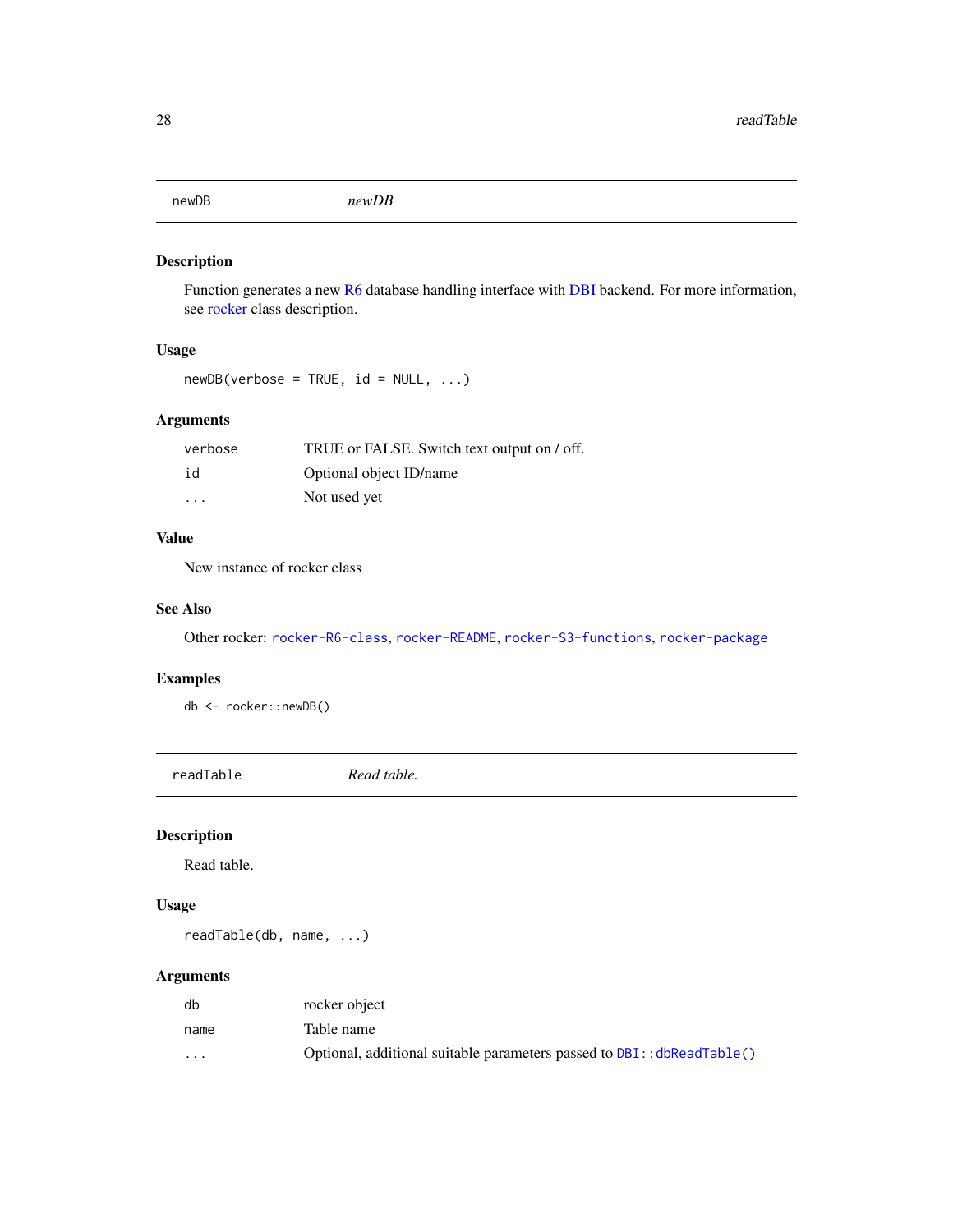#### <span id="page-28-0"></span>removeTable 29

#### Value

Table

# See Also

```
Other rocker-S3-functions: appendTable(), begin(), canConnect(), clearResult(), columnInfo(),
commit(), connect(), createTable(), disconnect(), execute(), existsTable(), fetch(),
getInfoCon(), getInfoDrv(), getInfoRes(), getQuery(), getRowCount(), getRowsAffected(),
getStatement(), hasCompleted(), isValidCon(), isValidDrv(), isValidRes(), listFields(),
listObjects(), listTables(), removeTable(), rocker-README, rocker-S3-functions, rocker-package,
rollback(), sendQuery(), sendStatement(), setupDriver(), setupMariaDB(), setupPostgreSQL(),
setupSQLite(), unloadDriver(), validateCon(), writeTable()
```
# Examples

```
db <- rocker::newDB()
rocker::setupSQLite(db)
rocker::connect(db)
rocker::writeTable(db, "mtcars", mtcars)
output <- rocker::readTable(db, "mtcars")
rocker::disconnect(db)
rocker::unloadDriver(db)
```
<span id="page-28-1"></span>removeTable *Remove table.*

# Description

Remove table.

#### Usage

```
removeTable(db, name, ...)
```
# Arguments

| db       | rocker object                                                                 |
|----------|-------------------------------------------------------------------------------|
| name     | Table name                                                                    |
| $\cdots$ | Optional, additional suitable parameters passed to $DBI$ : $db$ RemoveTable() |

#### Value

Invisible self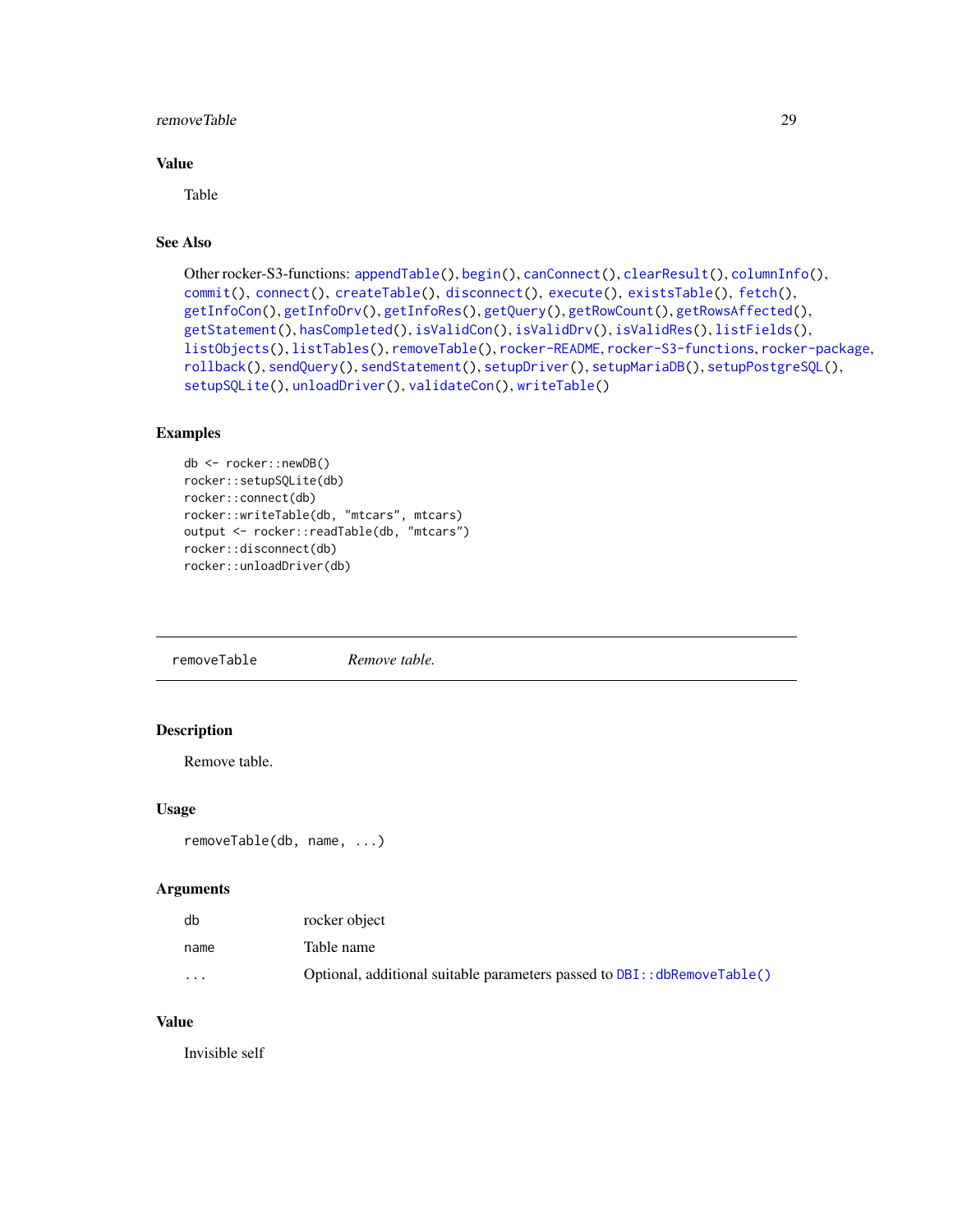# <span id="page-29-0"></span>See Also

```
Other rocker-S3-functions: appendTable(), begin(), canConnect(), clearResult(), columnInfo(),
commit(), connect(), createTable(), disconnect(), execute(), existsTable(), fetch(),
getInfoCon(), getInfoDrv(), getInfoRes(), getQuery(), getRowCount(), getRowsAffected(),
getStatement(), hasCompleted(), isValidCon(), isValidDrv(), isValidRes(), listFields(),
listObjects(), listTables(), readTable(), rocker-README, rocker-S3-functions, rocker-package,
rollback(), sendQuery(), sendStatement(), setupDriver(), setupMariaDB(), setupPostgreSQL(),
setupSQLite(), unloadDriver(), validateCon(), writeTable()
```
#### Examples

```
db <- rocker::newDB()
rocker::setupSQLite(db)
rocker::connect(db)
rocker::writeTable(db, "mtcars", mtcars)
rocker::removeTable(db, "mtcars")
rocker::disconnect(db)
rocker::unloadDriver(db)
```
<span id="page-29-2"></span>rocker-R6-class *'rocker' Database Interface R6 Class*

#### <span id="page-29-1"></span>Description

[R6](#page-0-0) class interface for handling database connections using [DBI](#page-0-0) package as backend. The class allows handling of connections to e.g. PostgreSQL, MariaDB and SQLite.

# Format

#### [R6Class](#page-0-0)

#### Active bindings

- .drv Read only [DBI::DBIDriver-class](#page-0-0) object or NULL. It is recommended not to use this object! For advanced user, object can be used for direct execution of functions from DBI package.
- .con Read only [DBI::DBIConnection-class](#page-0-0) object or NULL. It is recommended not to use this object! For advanced user, object can be used for direct execution of functions from DBI package.
- .res Read only [DBI::DBIResult-class](#page-0-0) object or NULL. It is recommended not to use this object! For advanced user, object can be used for direct execution of functions from DBI package.
- transaction Read only TRUE or FALSE. Information on pending transaction.

info Read only driver package and connection parameter information list.

verbose TRUE or FALSE. Switch text output on / off.

id Optional object ID/name

validateQuery SQL statement used in validateCon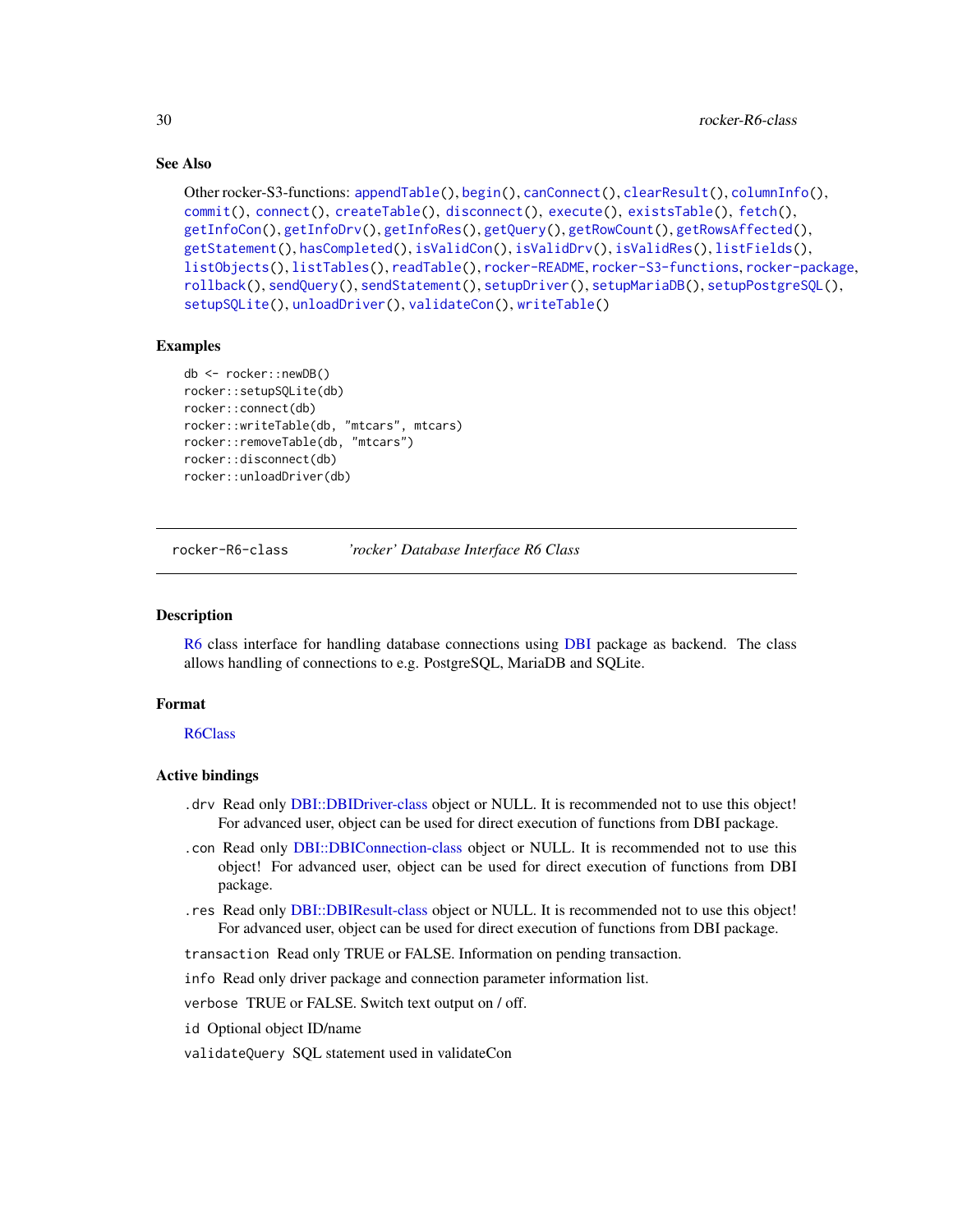# Methods

#### Public methods:

- [rocker\\$new\(\)](#page-30-0)
- [rocker\\$print\(\)](#page-31-0)
- [rocker\\$setupDriver\(\)](#page-31-1)
- [rocker\\$setupPostgreSQL\(\)](#page-31-2)
- [rocker\\$setupMariaDB\(\)](#page-32-0)
- [rocker\\$setupSQLite\(\)](#page-32-1)
- [rocker\\$unloadDriver\(\)](#page-33-0)
- [rocker\\$canConnect\(\)](#page-33-1)
- [rocker\\$connect\(\)](#page-33-2)
- [rocker\\$disconnect\(\)](#page-34-0)
- [rocker\\$sendQuery\(\)](#page-34-1)
- [rocker\\$getQuery\(\)](#page-34-2)
- [rocker\\$sendStatement\(\)](#page-35-0)
- [rocker\\$execute\(\)](#page-35-1)
- [rocker\\$fetch\(\)](#page-36-0)
- [rocker\\$hasCompleted\(\)](#page-36-1)
- [rocker\\$getRowsAffected\(\)](#page-36-2)
- [rocker\\$getRowCount\(\)](#page-37-0)
- [rocker\\$columnInfo\(\)](#page-37-1)
- [rocker\\$getStatement\(\)](#page-38-0)
- [rocker\\$clearResult\(\)](#page-38-1)
- [rocker\\$begin\(\)](#page-38-2)
- [rocker\\$commit\(\)](#page-39-0)
- [rocker\\$rollback\(\)](#page-39-1)
- [rocker\\$getInfoDrv\(\)](#page-40-0)
- [rocker\\$getInfoCon\(\)](#page-40-1)
- [rocker\\$getInfoRes\(\)](#page-40-2)
- [rocker\\$isValidDrv\(\)](#page-41-0)
- [rocker\\$isValidCon\(\)](#page-41-1)
- [rocker\\$isValidRes\(\)](#page-41-2)
- [rocker\\$validateCon\(\)](#page-42-0)
- [rocker\\$createTable\(\)](#page-42-1)
- [rocker\\$appendTable\(\)](#page-42-2)
- [rocker\\$writeTable\(\)](#page-43-0)
- [rocker\\$readTable\(\)](#page-43-1)
- [rocker\\$removeTable\(\)](#page-44-0)
- [rocker\\$existsTable\(\)](#page-44-1)
- [rocker\\$listFields\(\)](#page-44-2)
- [rocker\\$listObjects\(\)](#page-45-0)
- <span id="page-30-0"></span>• [rocker\\$listTables\(\)](#page-45-1)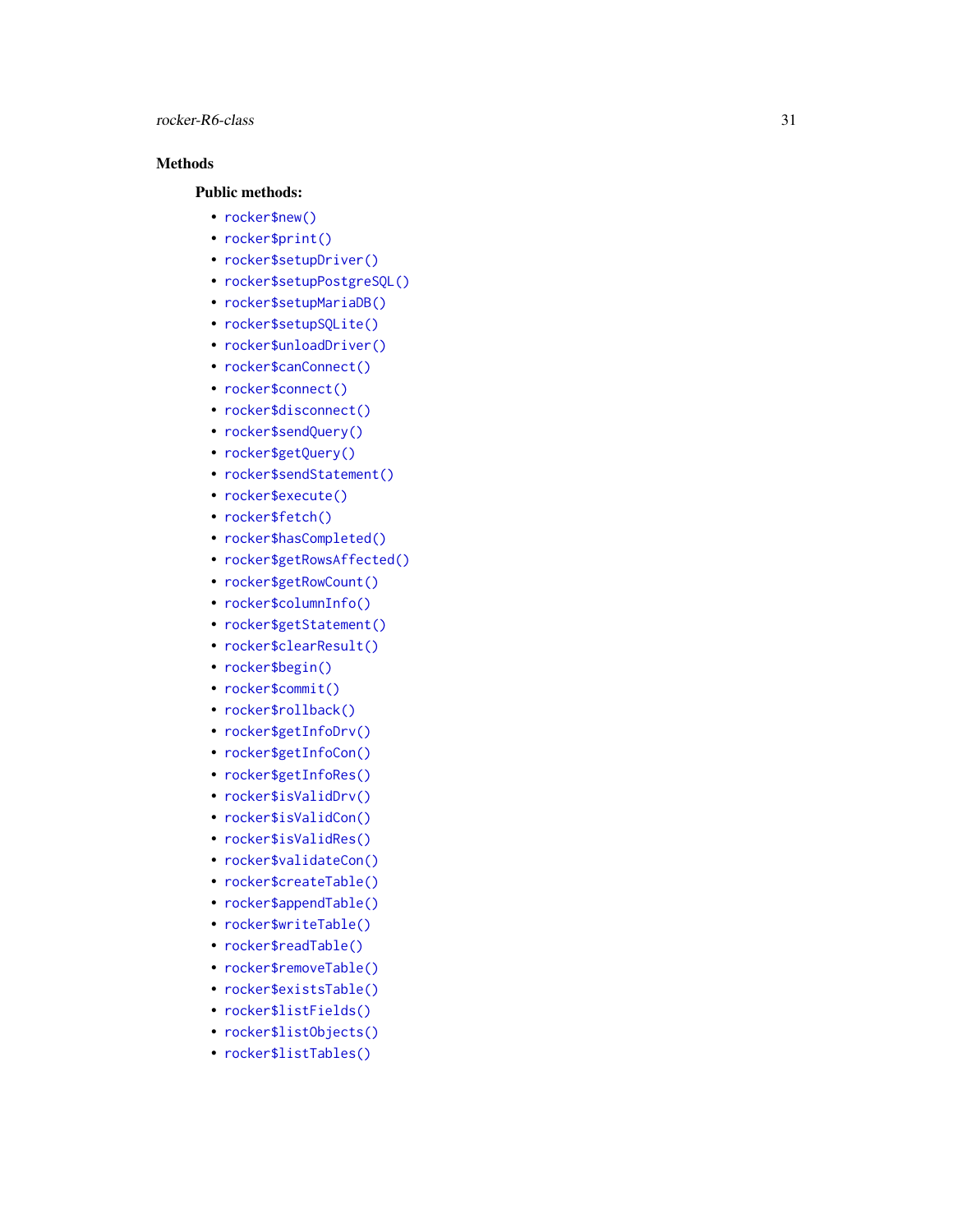Method new(): Generate new instance of class.

*Usage:*  $rocker$new(verbose = TRUE, id = NULL, ...)$ *Arguments:* verbose TRUE or FALSE. Switch text output on / off. id Optional object ID/name ... Not used yet *Returns:* New instance of class

<span id="page-31-0"></span>Method print(): Print object information.

*Usage:* rocker\$print() *Returns:* Invisible self

<span id="page-31-1"></span>Method setupDriver(): Setup database driver and define connection parameters.

*Usage:*

```
rocker$setupDriver(drv, protect = c("password", "user"), ...)
```
*Arguments:*

```
RPostgres::Postgres()RMariaDB::MariaDB()
  and RSQLite::SQLite()
```
protect Parameters to be hidden

... Suitable parameters passed to [DBI::dbConnect\(\)](#page-0-0) e.g. host, port, dbname, user and password

*Returns:* Invisible self

*Examples:*

```
db <- rocker::newDB()
db$setupDriver(
 drv = RSQLite::SQLite(),
  dbname = ": memory: "
)
db$unloadDriver()
```
<span id="page-31-2"></span>Method setupPostgreSQL(): Setup database driver and define connection parameters for PostgreSQL using [RPostgres](#page-0-0) package. Wrapper for setupDriver() function.

```
Usage:
rocker$setupPostgreSQL(
 host = "127.0.0.1",
 port = "5432",
 dbname = "mydb"
 user = "postgres",
 password = "password",
 protect = c("password", "user"),
  ...
)
```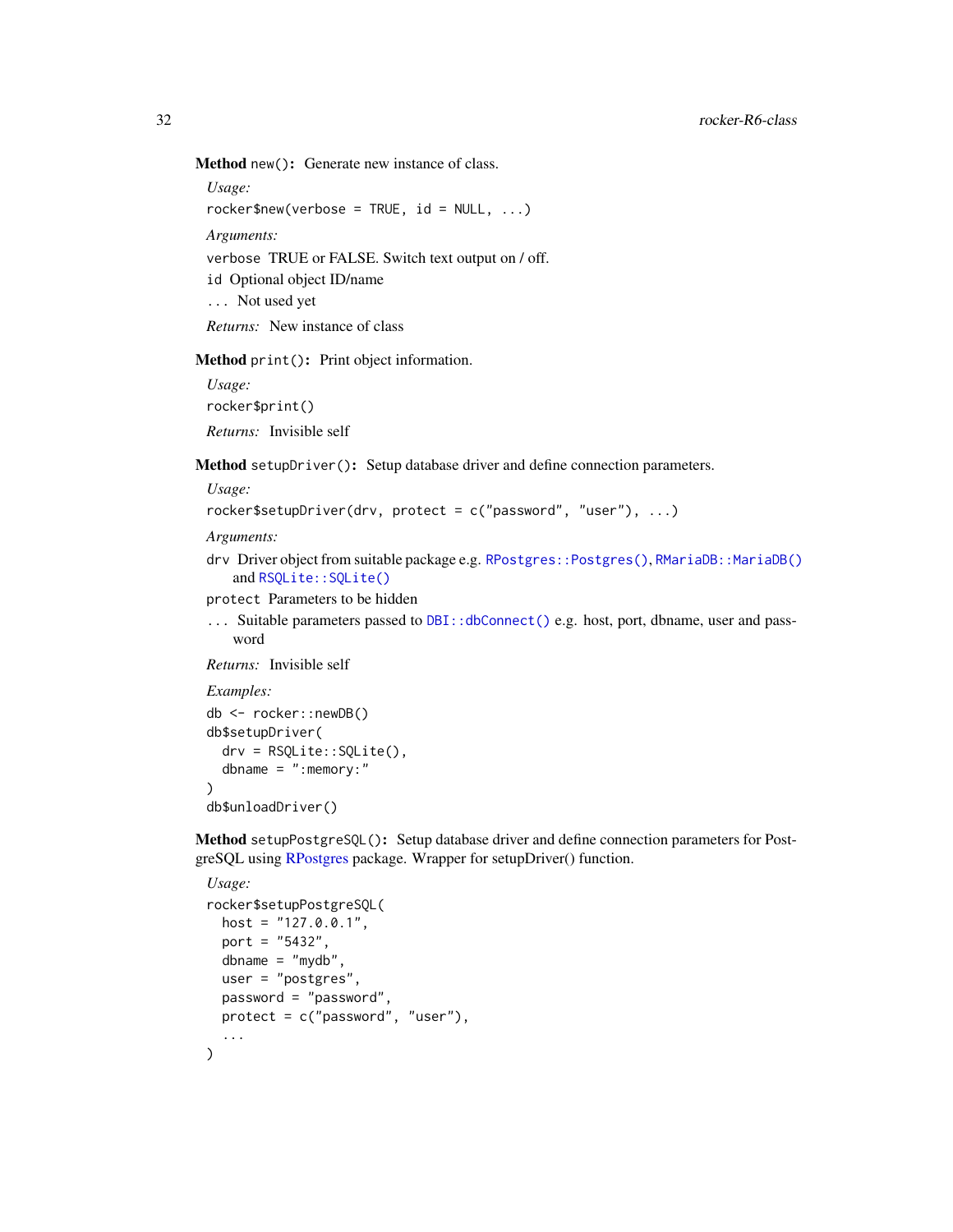```
Arguments:
host Host name or IP number
port Port number
dbname Database name
user User name
password Password
protect Parameters to be hidden
DBI::dbConnect()
Returns: Invisible self
Examples:
db <- rocker::newDB()
db$setupPostgreSQL(
 host = "127.0.0.1", port = "5432", dbname = "mydb",
 user = "postgres", password = "password"
)
db$unloadDriver()
```
<span id="page-32-0"></span>Method setupMariaDB(): Setup database driver and define connection parameters for MariaDB using [RMariaDB](#page-0-0) package. Wrapper for setupDriver() function.

```
Usage:
rocker$setupMariaDB(
 host = "127.0.0.1",
 port = "3306",
 dbname = "mydb",
 user = "root",
 password = "password",
 protect = c("password", "user"),
  ...
\lambdaArguments:
host Host name or IP number
port Port number
dbname Database name
user User name
password Password
protect Parameters to be hidden
DBI::dbConnect()
Returns: Invisible self
Examples:
db <- rocker::newDB()
db$setupMariaDB(
 host = "127.0.0.1", port = "3306", dbname = "mydb",
  user = "root", password = "password"
)
db$unloadDriver()
```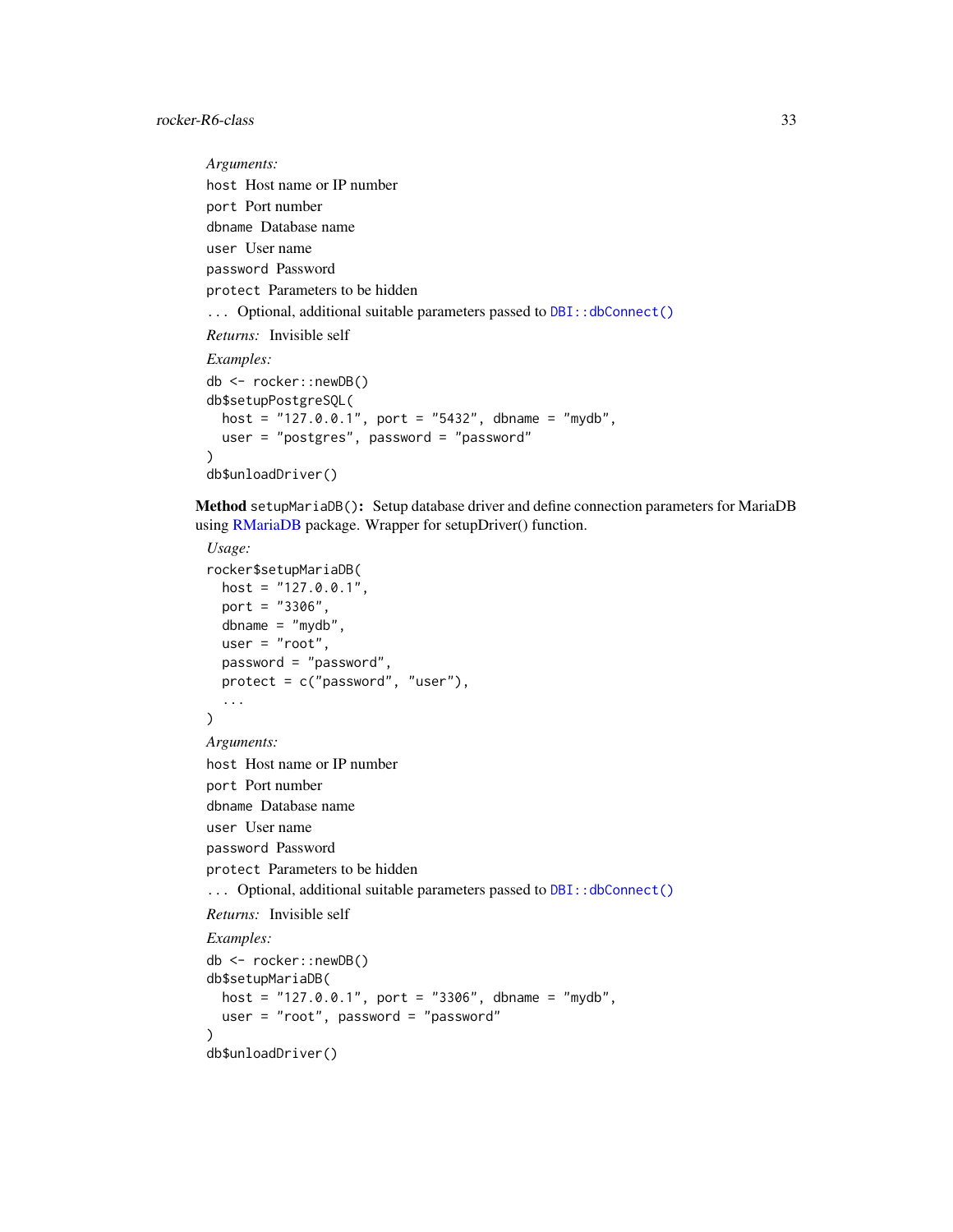Method setupSQLite(): Setup database driver and define connection parameters for SQLite using [RSQLite](#page-0-0) package. Wrapper for setupDriver() function.

*Usage:*

```
rocker$setupSQLite(dbname = ":memory:", protect = c("password", "user"), ...)
```
*Arguments:*

dbname Database name

protect Parameters to be hidden

... Optional, additional suitable parameters passed to [DBI::dbConnect\(\)](#page-0-0)

*Returns:* Invisible self

*Examples:*

db <- rocker::newDB() db\$setupSQLite( dbname =  $"$ : memory: " ) db\$unloadDriver()

<span id="page-33-0"></span>Method unloadDriver(): Reset database driver and connection parameters.

*Usage:*

rocker\$unloadDriver(...)

*Arguments:*

... Optional, suitable parameters passed to DBI:: dbUnloadDriver()

*Returns:* Invisible self

*Examples:*

```
db <- rocker::newDB()
db$setupSQLite()
db$unloadDriver()
```
<span id="page-33-1"></span>Method canConnect(): Test connection parameters.

*Usage:*

rocker\$canConnect(...)

*Arguments:*

... Optional, suitable parameters passed to [DBI::dbCanConnect\(\)](#page-0-0)

*Returns:* TRUE or FALSE

*Examples:*

```
db <- rocker::newDB()
db$setupSQLite()
db$canConnect()
db$unloadDriver()
```
<span id="page-33-2"></span>Method connect(): Establish database connection using stored parameters.

*Usage:* rocker\$connect(...)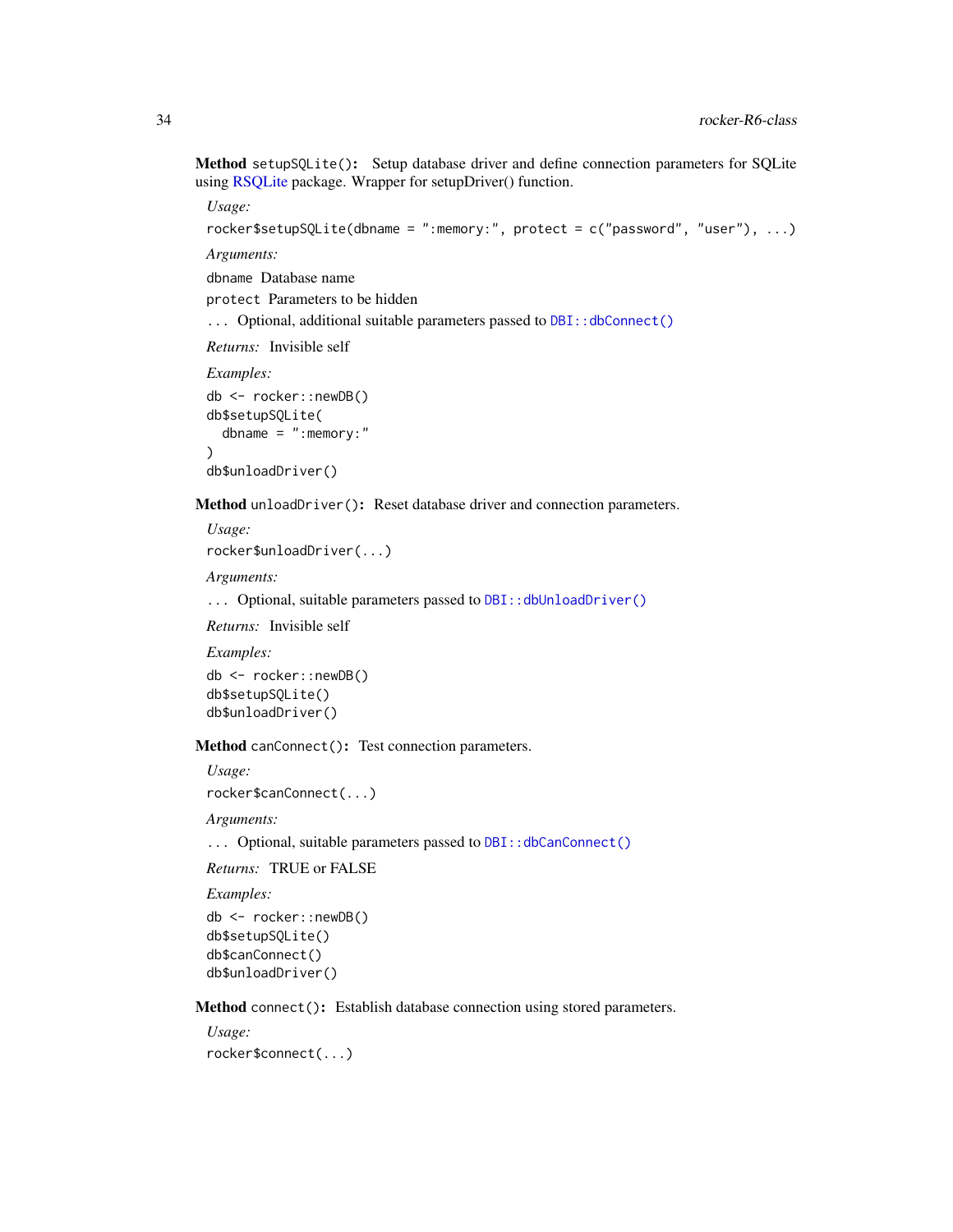*Arguments:*

... Optional, additional suitable parameters passed to [DBI::dbConnect\(\)](#page-0-0)

*Returns:* Invisible self

*Examples:* db <- rocker::newDB() db\$setupSQLite() db\$connect() db\$disconnect() db\$unloadDriver()

<span id="page-34-0"></span>Method disconnect(): Disconnect database.

*Usage:* rocker\$disconnect(...)

*Arguments:*

... Optional, additional suitable parameters passed to [DBI::dbDisconnect\(\)](#page-0-0)

*Returns:* Invisible self

*Examples:*

```
db <- rocker::newDB()
db$setupSQLite()
db$connect()
db$disconnect()
db$unloadDriver()
```
<span id="page-34-1"></span>Method sendQuery(): Send SQL query to database.

```
Usage:
rocker$sendQuery(statement, ...)
Arguments:
statement SQL query (SELECT)
... Optional, additional suitable parameters passed to DBI:: dbSendQuery()
```
*Returns:* Invisible self

# *Examples:*

```
db <- rocker::newDB()
db$setupSQLite()
db$connect()
db$writeTable("mtcars", mtcars)
db$sendQuery("SELECT * FROM mtcars;")
output <- db$fetch()
db$clearResult()
db$disconnect()
db$unloadDriver()
```
<span id="page-34-2"></span>Method getQuery(): Retrieve SQL query from database. Combination of functions send-Query(), fetch() and clearResult(). If required, database is automatically connected and disconnected.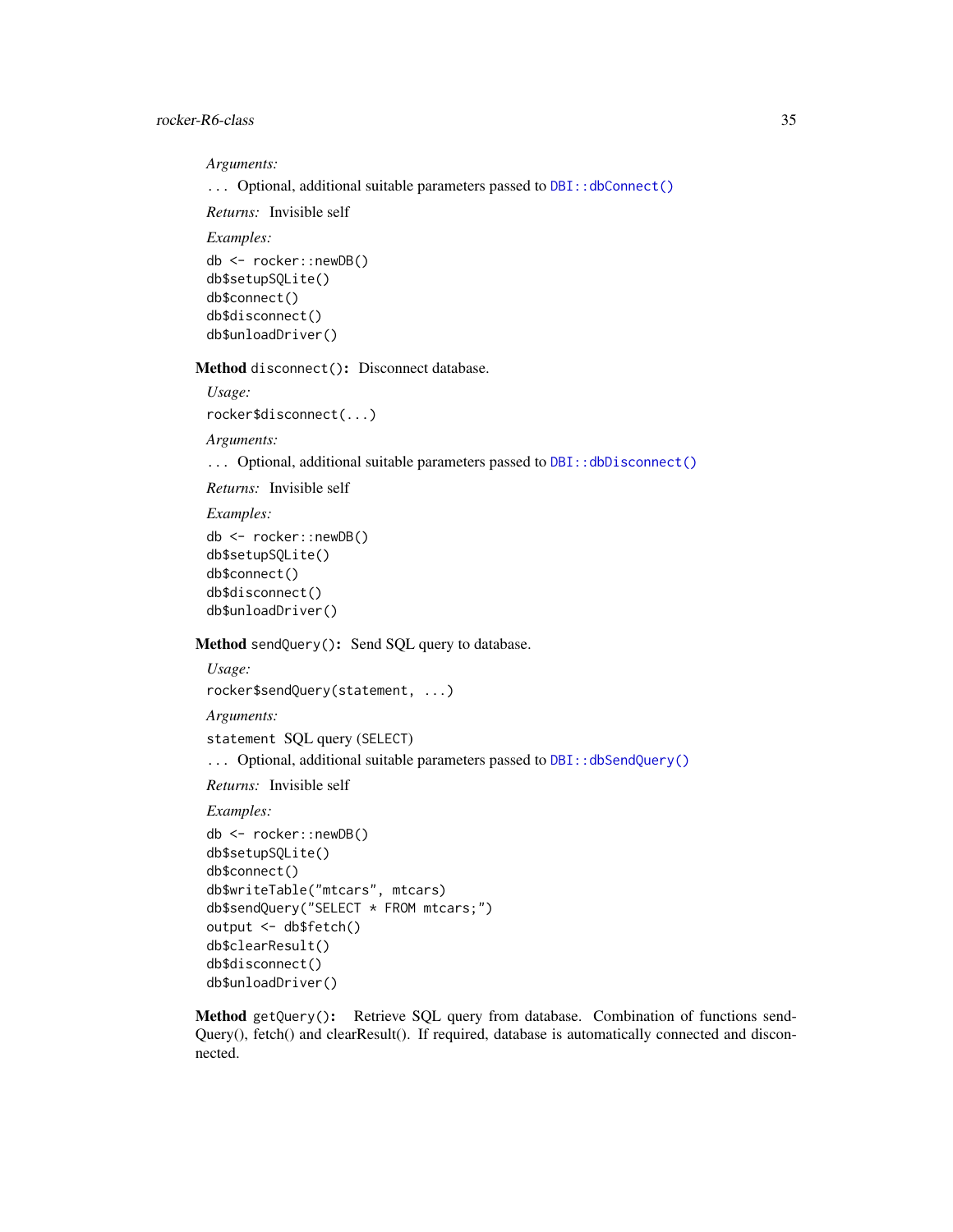*Usage:* rocker\$getQuery(statement,  $n = -1, ...$ )

*Arguments:*

statement SQL query (SELECT)

n Number of record to be fetched at once. All records will be fetched.

... Optional, additional suitable parameters passed to [DBI::dbSendQuery\(\)](#page-0-0)

*Returns:* Records

*Examples:*

```
db <- rocker::newDB()
db$setupSQLite()
db$connect()
db$writeTable("mtcars", mtcars)
output <- db$getQuery("SELECT * FROM mtcars;")
db$disconnect()
db$unloadDriver()
```
<span id="page-35-0"></span>Method sendStatement(): Send SQL statement to database.

*Usage:*

```
rocker$sendStatement(statement, ...)
```
*Arguments:*

```
statement SQL statement (UPDATE, DELETE, INSERT INTO, ...)
```
... Optional, additional suitable parameters passed to [DBI::dbSendStatement\(\)](#page-0-0)

*Returns:* Invisible self

*Examples:*

```
db <- rocker::newDB()
db$setupSQLite()
db$connect()
db$writeTable("mtcars", mtcars)
db$sendStatement("DELETE FROM mtcars WHERE gear = 3;")
db$clearResult()
db$disconnect()
db$unloadDriver()
```
<span id="page-35-1"></span>Method execute(): Execute SQL statement in database. Combination of functions execute and clearResult. If required, database is automatically connected and disconnected.

```
Usage:
rocker$execute(statement, ...)
Arguments:
statement SQL statement (UPDATE, DELETE, INSERT INTO, ...)
... Optional, additional suitable parameters passed to DBI:: dbSendStatement()
Returns: Number of affected rows
```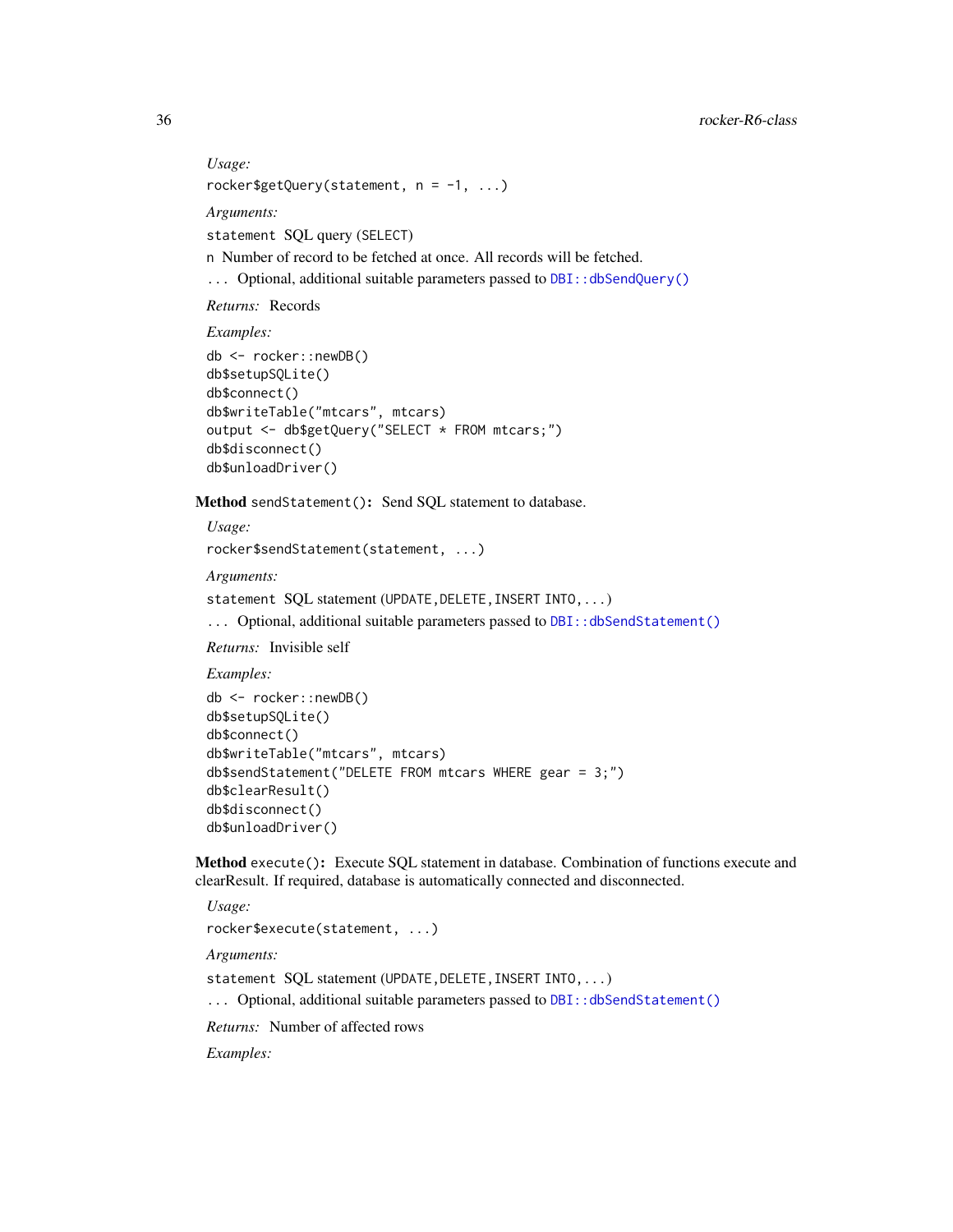```
db <- rocker::newDB()
db$setupSQLite()
db$connect()
db$writeTable("mtcars", mtcars)
db$execute("DELETE FROM mtcars WHERE gear = 3;")
db$disconnect()
db$unloadDriver()
```
Method fetch(): Fetch SQL query result from database.

*Usage:* rocker\$fetch( $n = -1, ...$ )

*Arguments:*

n Number of record to be fetched

... Optional, additional suitable parameters passed to [DBI::dbFetch\(\)](#page-0-0)

*Returns:* Records

*Examples:*

```
db <- rocker::newDB()
db$setupSQLite()
db$connect()
db$writeTable("mtcars", mtcars)
db$sendQuery("SELECT * FROM mtcars;")
output <- db$fetch()
db$clearResult()
db$disconnect()
db$unloadDriver()
```
Method hasCompleted(): Information whether all records were retrieved.

*Usage:*

rocker\$hasCompleted(...)

*Arguments:*

... Optional, additional suitable parameters passed to DBI:: dbHasCompleted()

*Returns:* TRUE or FALSE

*Examples:*

```
db <- rocker::newDB()
db$setupSQLite()
db$connect()
db$writeTable("mtcars", mtcars)
db$sendQuery("SELECT * FROM mtcars;")
output <- db$fetch(5)
db$hasCompleted()
db$clearResult()
db$disconnect()
db$unloadDriver()
```
Method getRowsAffected(): Information on number of affected rows.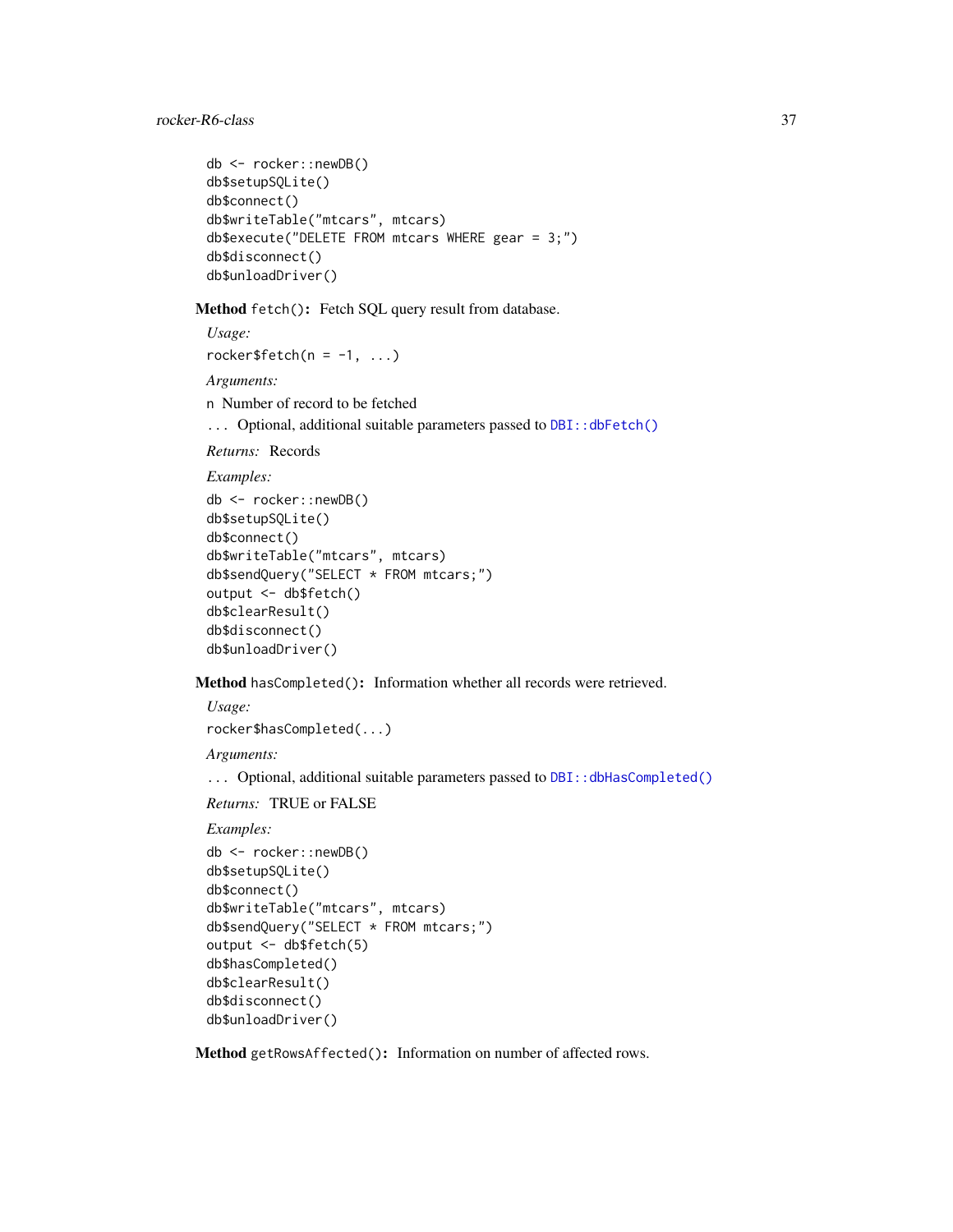*Usage:*

rocker\$getRowsAffected(...)

*Arguments:*

... Optional, additional suitable parameters passed to DBI:: dbGetRowsAffected()

*Returns:* Number of affected rows

*Examples:*

```
db <- rocker::newDB()
db$setupSQLite()
db$connect()
db$writeTable("mtcars", mtcars)
db$sendStatement("DELETE FROM mtcars WHERE gear = 3;")
db$getRowsAffected()
db$clearResult()
db$disconnect()
db$unloadDriver()
```
Method getRowCount(): Information on number of retrieved rows.

*Usage:*

rocker\$getRowCount(...)

*Arguments:*

... Optional, additional suitable parameters passed to [DBI::dbGetRowCount\(\)](#page-0-0)

*Returns:* Number of retrieved rows

*Examples:*

```
db <- rocker::newDB()
db$setupSQLite()
db$connect()
db$writeTable("mtcars", mtcars)
db$sendQuery("SELECT * FROM mtcars;")
output <- db$fetch()
db$getRowCount()
db$clearResult()
db$disconnect()
db$unloadDriver()
```
Method columnInfo(): Information on query result columns.

*Usage:*

rocker\$columnInfo(...)

*Arguments:*

... Optional, additional suitable parameters passed to [DBI::dbColumnInfo\(\)](#page-0-0)

*Returns:* Information table

*Examples:*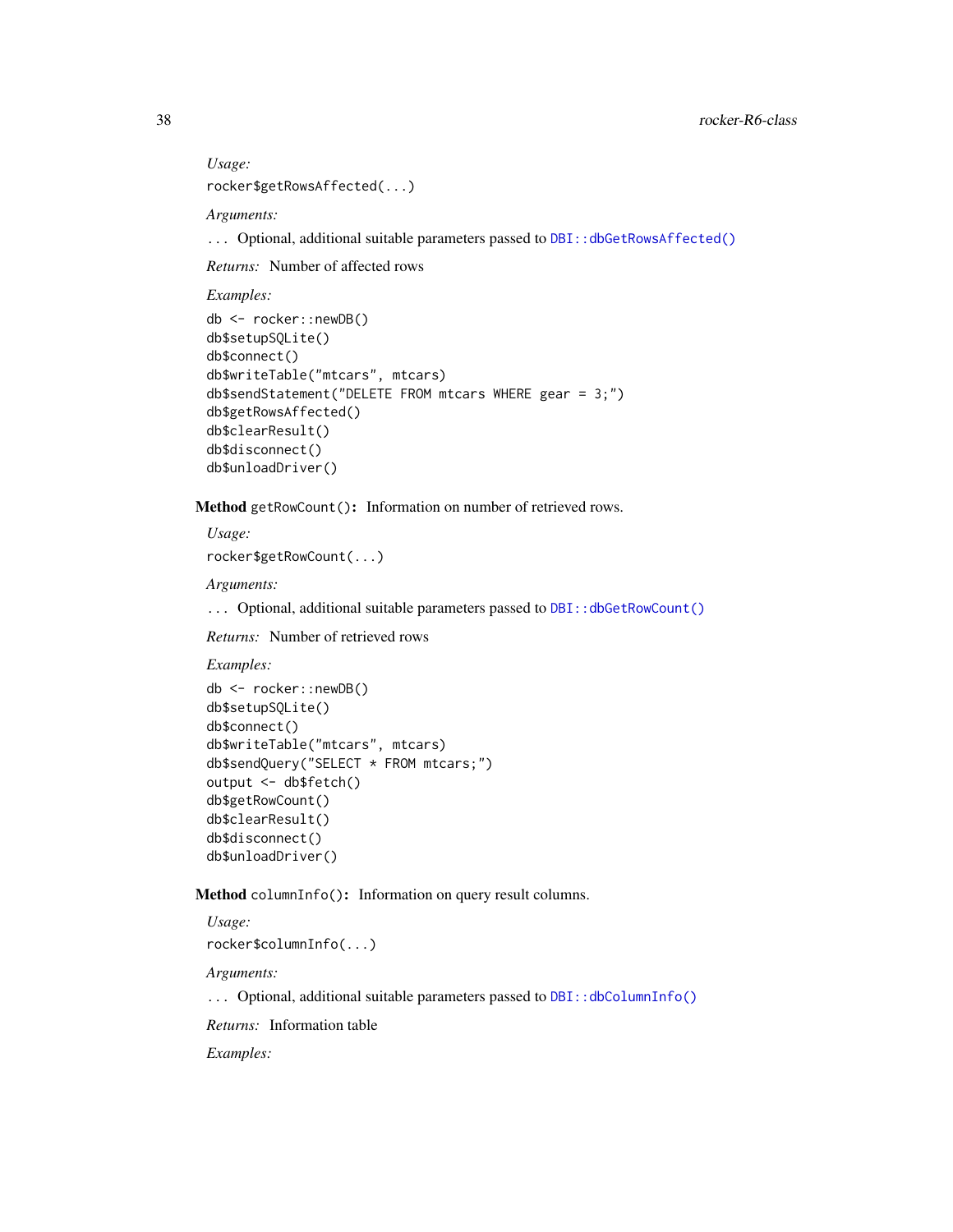```
db <- rocker::newDB()
db$setupSQLite()
db$connect()
db$writeTable("mtcars", mtcars)
db$sendQuery("SELECT * FROM mtcars;")
db$columnInfo()
db$clearResult()
db$disconnect()
db$unloadDriver()
```
Method getStatement(): Information on sent statement.

*Usage:*

rocker\$getStatement(...)

*Arguments:*

... Optional, additional suitable parameters passed to DBI:: dbGetStatement()

*Returns:* Statement text

*Examples:*

```
db <- rocker::newDB()
db$setupSQLite()
db$connect()
db$writeTable("mtcars", mtcars)
db$sendQuery("SELECT * FROM mtcars;")
db$getStatement()
db$clearResult()
db$disconnect()
db$unloadDriver()
```
Method clearResult(): Clear query or statement result.

*Usage:*

rocker\$clearResult(...)

*Arguments:*

... Optional, additional suitable parameters passed to [DBI::dbClearResult\(\)](#page-0-0)

*Returns:* Invisible self

*Examples:*

```
db <- rocker::newDB()
db$setupSQLite()
db$connect()
db$writeTable("mtcars", mtcars)
db$sendQuery("SELECT * FROM mtcars;")
output <- db$fetch()
db$clearResult()
db$disconnect()
db$unloadDriver()
```
Method begin(): Begin transaction.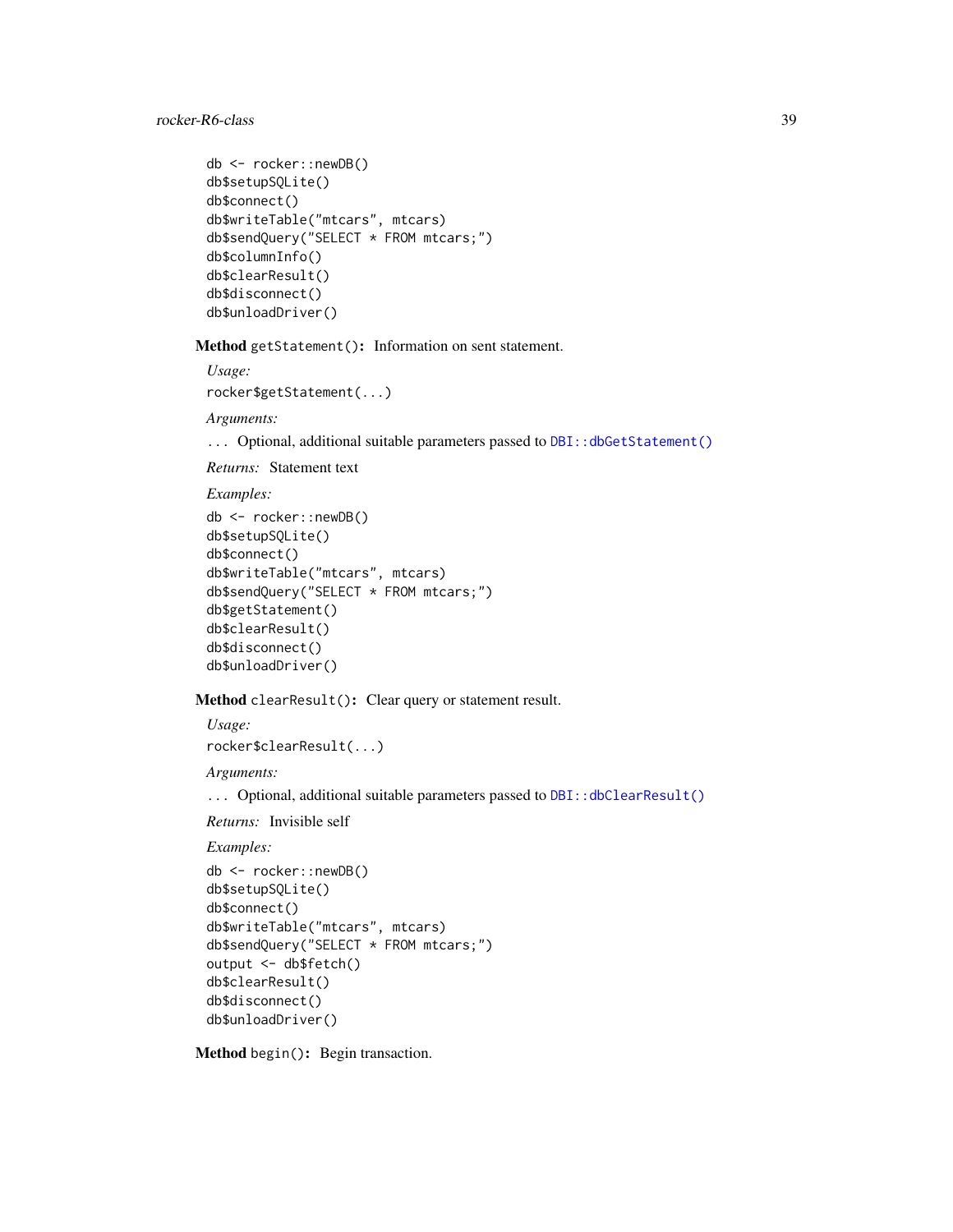*Usage:* rocker\$begin(...)

*Arguments:*

... Optional, additional suitable parameters passed to DBI:: dbBegin()

*Returns:* Invisible self

*Examples:*

```
db <- rocker::newDB()
db$setupSQLite()
db$connect()
db$writeTable("mtcars", mtcars)
db$begin()
db$sendStatement("DELETE FROM mtcars WHERE gear = 3;")
db$clearResult()
db$commit()
db$disconnect()
db$unloadDriver()
```
Method commit(): Commit transaction.

*Usage:* rocker\$commit(...)

*Arguments:*

... Optional, additional suitable parameters passed to DBI:: dbCommit()

*Returns:* Invisible self

*Examples:*

```
db <- rocker::newDB()
db$setupSQLite()
db$connect()
db$writeTable("mtcars", mtcars)
db$begin()
db$sendStatement("DELETE FROM mtcars WHERE gear = 3;")
db$clearResult()
db$commit()
db$disconnect()
db$unloadDriver()
```
Method rollback(): Rollback transaction.

*Usage:* rocker\$rollback(...) *Arguments:* ... Optional, additional suitable parameters passed to DBI:: dbRollback() *Returns:* Invisible self *Examples:*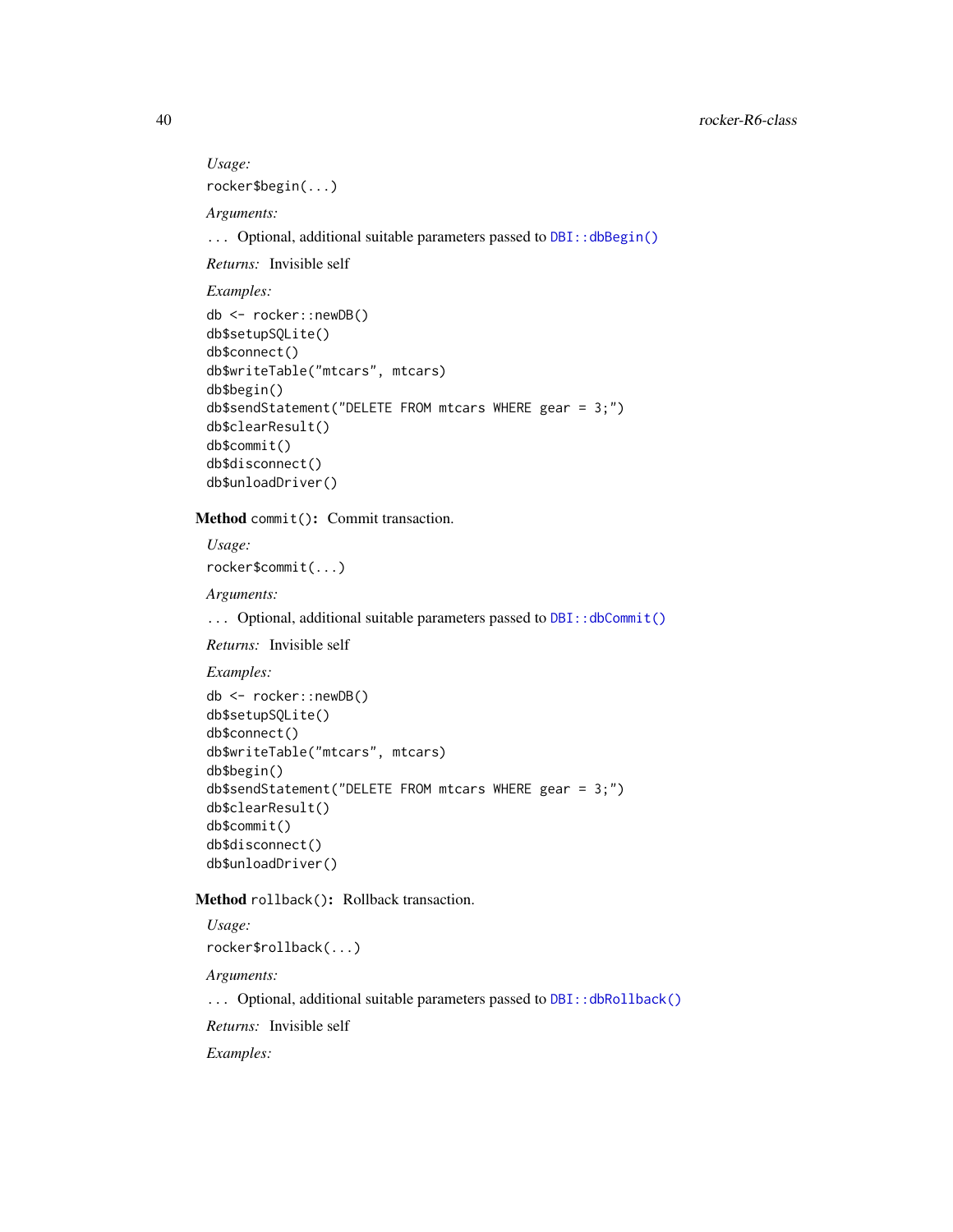```
db <- rocker::newDB()
db$setupSQLite()
db$connect()
db$writeTable("mtcars", mtcars)
db$begin()
db$sendStatement("DELETE FROM mtcars WHERE gear = 3;")
db$clearResult()
db$rollback()
db$disconnect()
db$unloadDriver()
```
Method getInfoDrv(): Information on driver object.

*Usage:*

rocker\$getInfoDrv(...)

*Arguments:*

... Optional, additional suitable parameters passed to DBI:: dbGetInfo()

*Returns:* Information list

*Examples:*

```
db <- rocker::newDB()
db$setupSQLite()
db$getInfoDrv()
db$unloadDriver()
```
Method getInfoCon(): Information on connection object.

```
Usage:
rocker$getInfoCon(...)
```
*Arguments:*

... Optional, additional suitable parameters passed to [DBI::dbGetInfo\(\)](#page-0-0)

*Returns:* Information list

*Examples:*

```
db <- rocker::newDB()
db$setupSQLite()
db$connect()
db$getInfoCon()
db$disconnect()
db$unloadDriver()
```
Method getInfoRes(): Information on result object.

*Usage:*

rocker\$getInfoRes(...)

*Arguments:*

... Optional, additional suitable parameters passed to DBI:: dbGetInfo()

*Returns:* Information list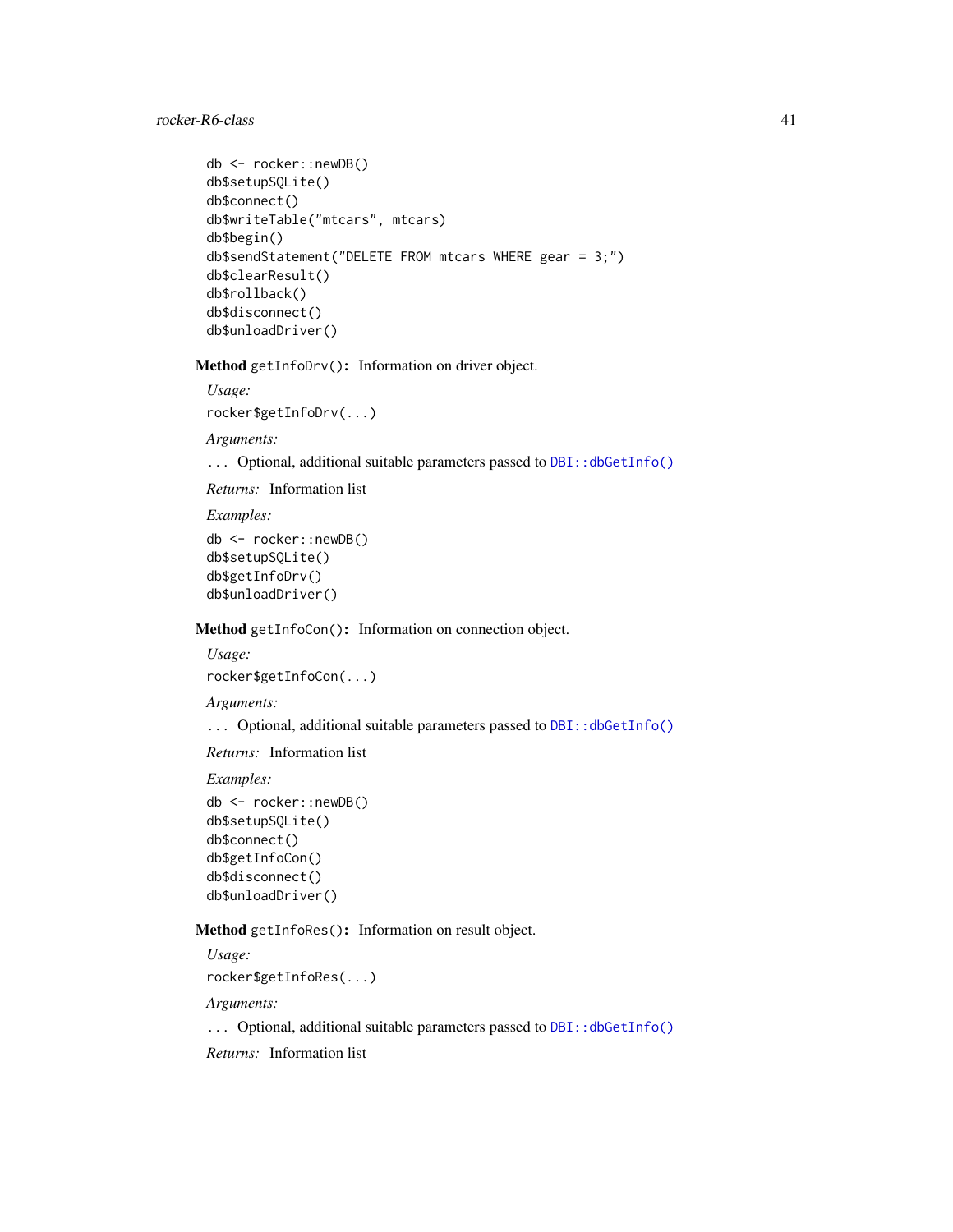```
Examples:
db <- rocker::newDB()
db$setupSQLite()
db$connect()
db$writeTable("mtcars", mtcars)
db$sendQuery("SELECT * FROM mtcars;")
db$getInfoRes()
db$clearResult()
db$disconnect()
db$unloadDriver()
```
Method isValidDrv(): Check driver object.

```
Usage:
rocker$isValidDrv(onLostNull = FALSE, ...)
```
*Arguments:*

onLostNull TRUE or FALSE. If driver lost, set .drv to NULL

... Optional, additional suitable parameters passed to [DBI::dbIsValid\(\)](#page-0-0)

*Returns:* TRUE or FALSE

*Examples:*

```
db <- rocker::newDB()
db$setupSQLite()
db$isValidDrv()
db$unloadDriver()
```
Method isValidCon(): Check connection object.

```
Usage:
```

```
rocker$isValidCon(onLostNull = FALSE, ...)
```
*Arguments:*

onLostNull TRUE or FALSE. If connection lost, set .con to NULL

... Optional, additional suitable parameters passed to [DBI::dbIsValid\(\)](#page-0-0)

*Returns:* TRUE or FALSE

*Examples:*

```
db <- rocker::newDB()
db$setupSQLite()
db$connect()
db$isValidCon()
db$disconnect()
db$unloadDriver()
```
Method isValidRes(): Check result object.

*Usage:* rocker\$isValidRes(onLostNull = FALSE, ...)

*Arguments:*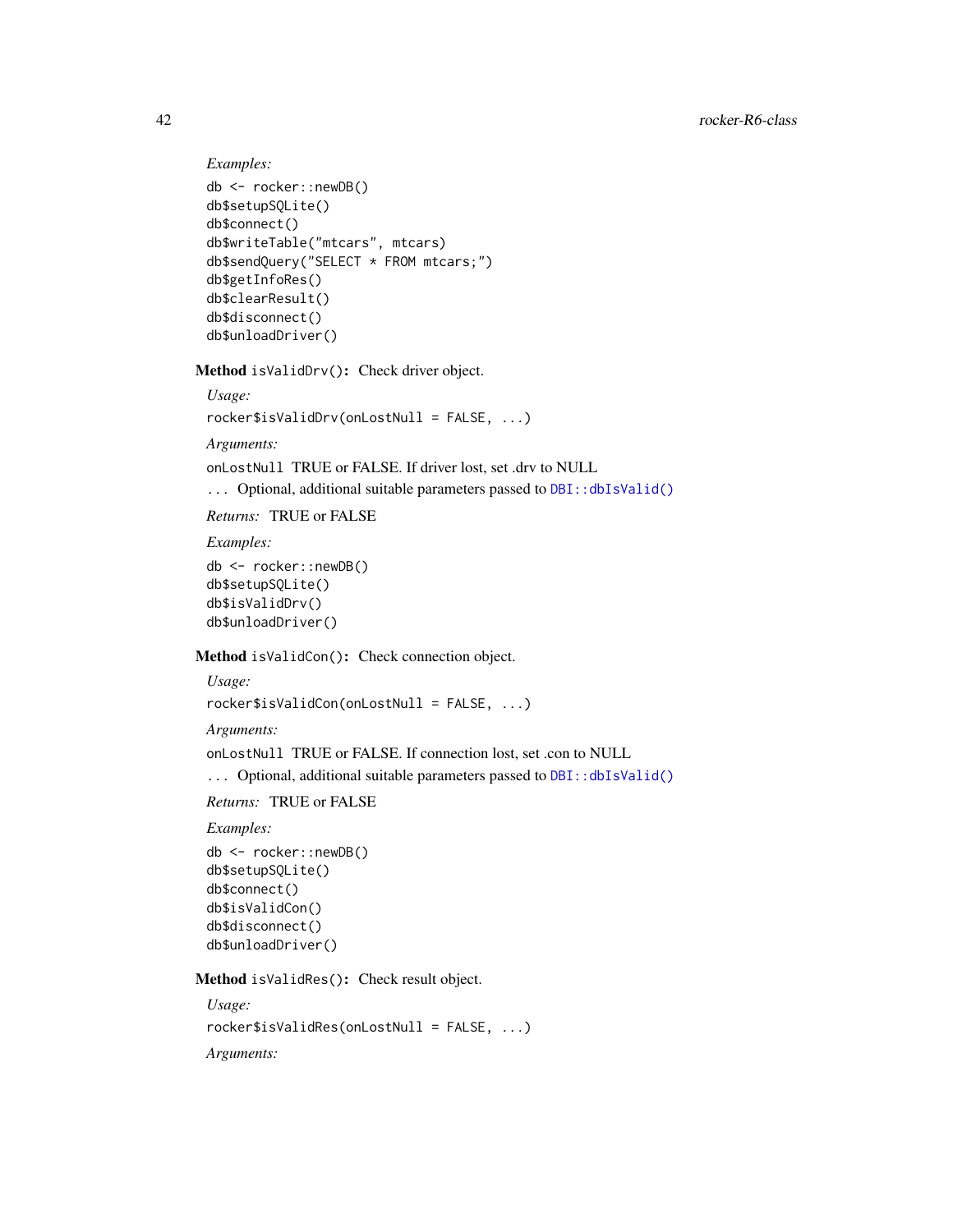```
onLostNull TRUE or FALSE. If result lost, set .res to NULL
DBI::dbIsValid()
Returns: TRUE or FALSE
Examples:
db <- rocker::newDB()
db$setupSQLite()
db$connect()
db$writeTable("mtcars", mtcars)
db$sendQuery("SELECT * FROM mtcars;")
db$isValidRes()
db$clearResult()
db$disconnect()
db$unloadDriver()
```
Method validateCon(): Check if an earlier opened connection is still open.

```
Usage:
```
rocker\$validateCon(statement = NULL, onLostNull = FALSE, ...)

```
Arguments:
```
statement Optional SQL statement. If not set default validateQuery will be used. onLostNull TRUE or FALSE. If connection lost, set .con to NULL

```
... Not used yet
```
*Returns:* TRUE or FALSE

*Examples:*

```
db <- rocker::newDB()
db$setupSQLite()
db$connect()
db$validateCon()
db$disconnect()
db$unloadDriver()
```
db\$unloadDriver()

Method createTable(): Create empty formatted table.

```
Usage:
rocker$createTable(name, fields, ...)
Arguments:
name Table name
fields Template data.frame
DBI::dbCreateTable()
Returns: Invisible self
Examples:
db <- rocker::newDB()
db$setupSQLite()
db$connect()
db$createTable("mtcars", mtcars)
db$disconnect()
```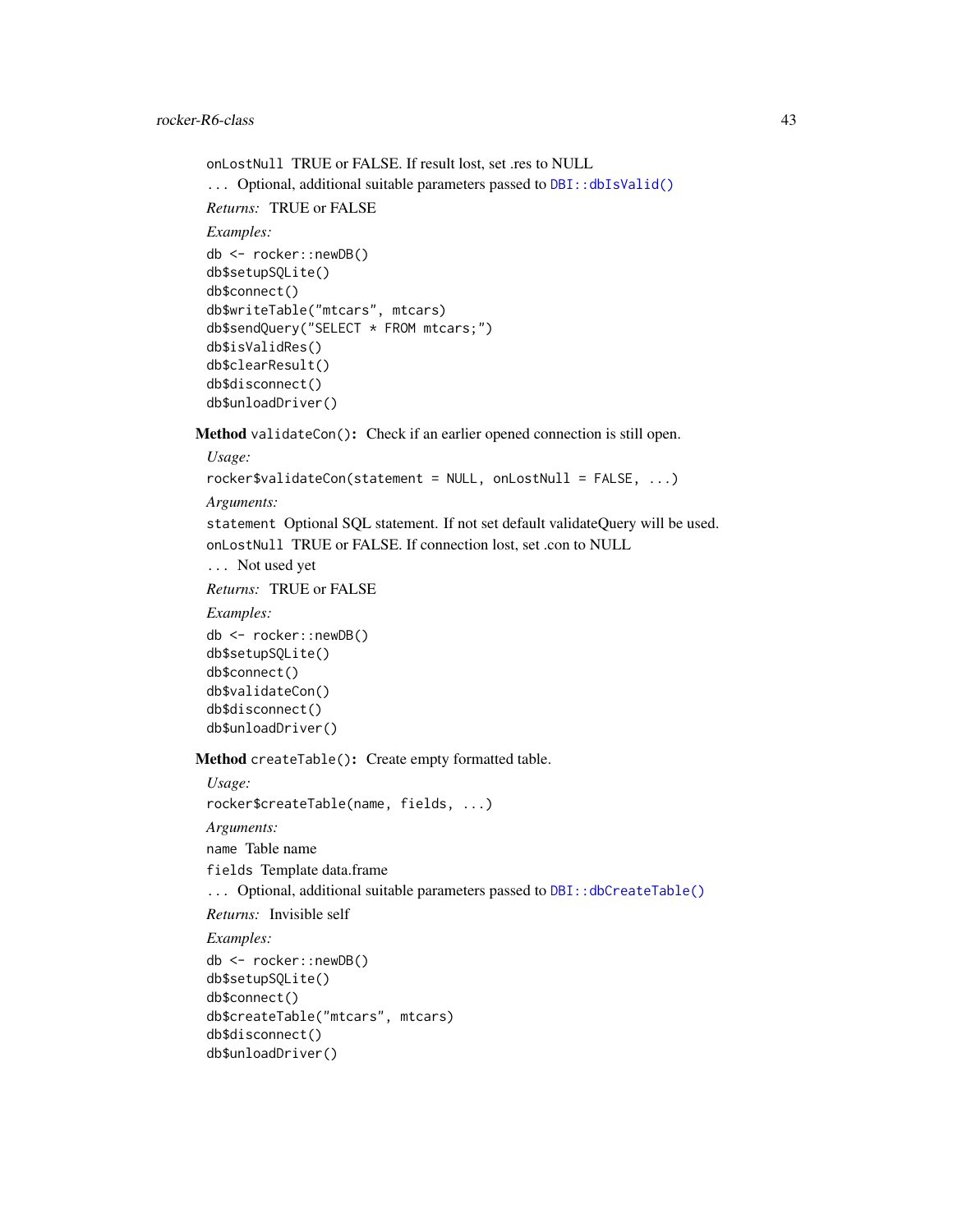Method appendTable(): Append data to table.

*Usage:*

rocker\$appendTable(name, value, ...)

*Arguments:*

name Table name

value Values data.frame

... Optional, additional suitable parameters passed to [DBI::dbAppendTable\(\)](#page-0-0)

*Returns:* Number of appended rows invisibly

*Examples:*

```
db <- rocker::newDB()
db$setupSQLite()
db$connect()
db$createTable("mtcars", mtcars)
db$appendTable("mtcars", mtcars)
db$disconnect()
db$unloadDriver()
```
Method writeTable(): Write data to table.

*Usage:*

rocker\$writeTable(name, value, ...)

*Arguments:*

name Table name

value Values data.frame

... Optional, additional suitable parameters passed to [DBI::dbWriteTable\(\)](#page-0-0)

*Returns:* Invisible self

*Examples:*

```
db <- rocker::newDB()
db$setupSQLite()
db$connect()
db$writeTable("mtcars", mtcars)
db$disconnect()
db$unloadDriver()
```
Method readTable(): Read table.

```
Usage:
rocker$readTable(name, ...)
Arguments:
name Table name
DBI::dbReadTable()
Returns: Table
Examples:
```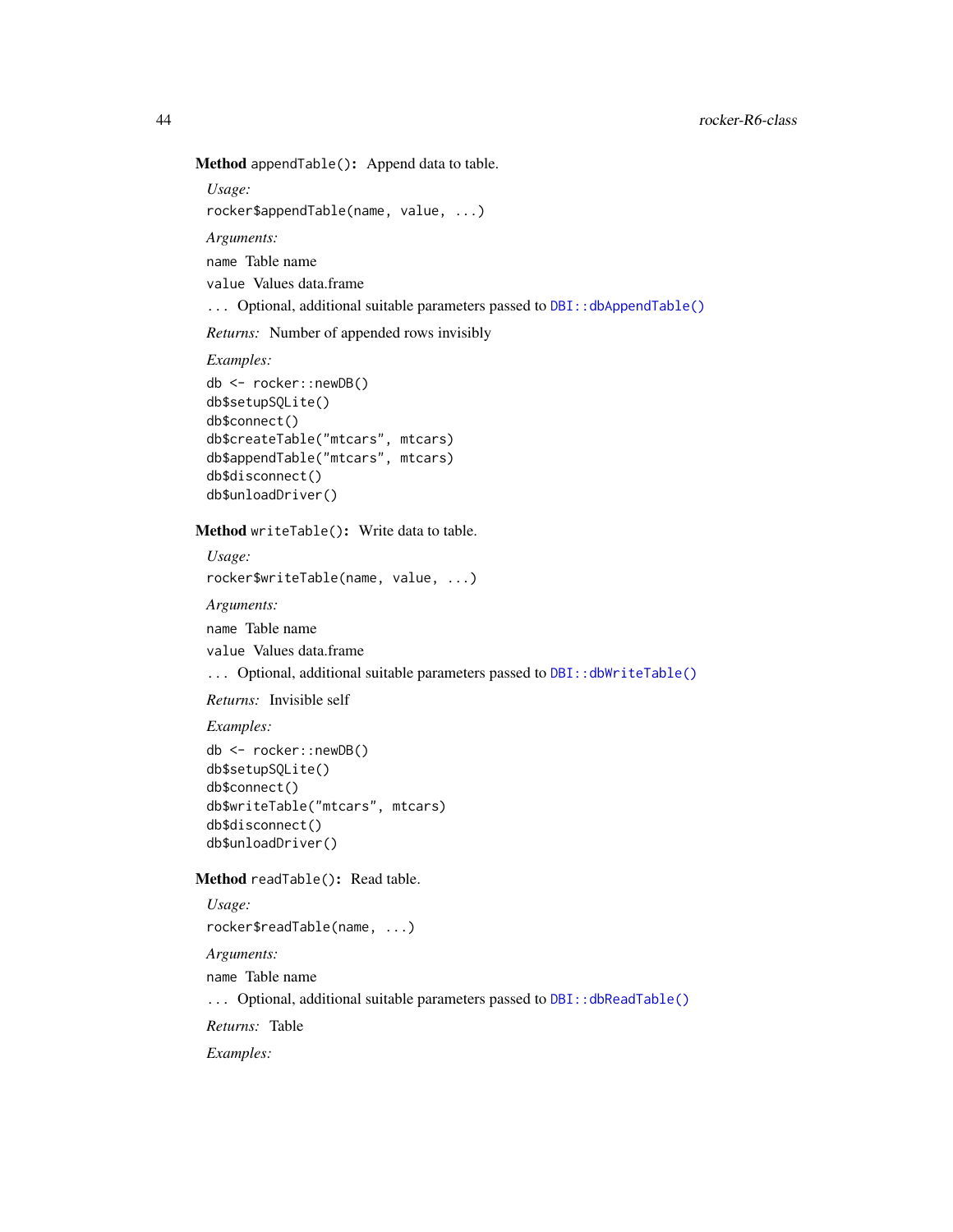```
db <- rocker::newDB()
db$setupSQLite()
db$connect()
db$writeTable("mtcars", mtcars)
output <- db$readTable("mtcars")
db$disconnect()
db$unloadDriver()
```
Method removeTable(): Remove table.

*Usage:* rocker\$removeTable(name, ...) *Arguments:*

name Table name

... Optional, additional suitable parameters passed to DBI:: dbRemoveTable()

```
Returns: Invisible self
```
*Examples:*

```
db <- rocker::newDB()
db$setupSQLite()
db$connect()
db$writeTable("mtcars", mtcars)
db$removeTable("mtcars")
db$disconnect()
db$unloadDriver()
```
Method existsTable(): Check if table exists.

*Usage:* rocker\$existsTable(name, ...) *Arguments:* name Table name ... Optional, additional suitable parameters passed to [DBI::dbExistsTable\(\)](#page-0-0) *Returns:* TRUE or FALSE

### *Examples:*

```
db <- rocker::newDB()
db$setupSQLite()
db$connect()
db$writeTable("mtcars", mtcars)
db$existsTable("mtcars")
db$disconnect()
db$unloadDriver()
```
Method listFields(): List table column names.

*Usage:* rocker\$listFields(name, ...) *Arguments:*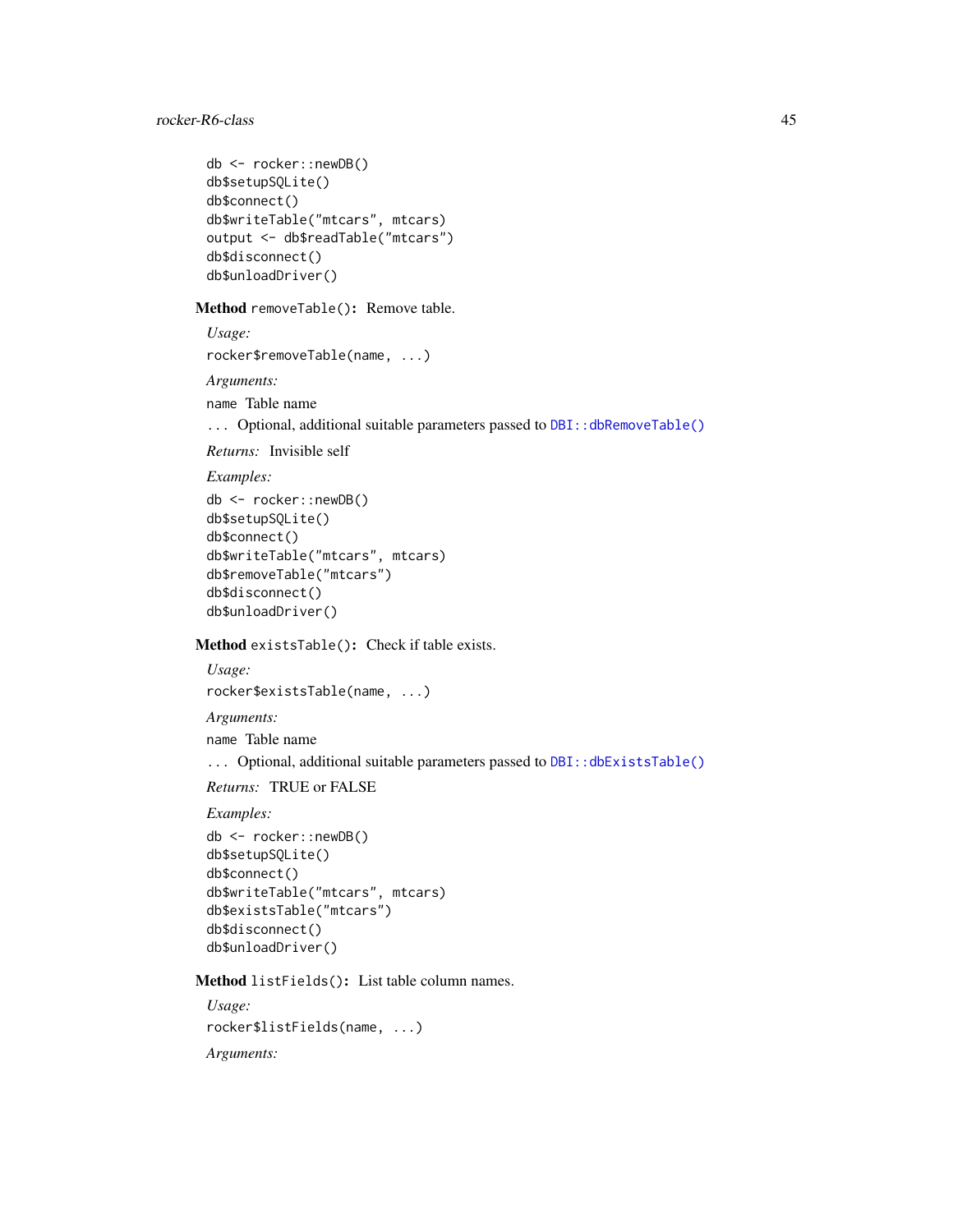```
name Table name
```
... Optional, additional suitable parameters passed to [DBI::dbListFields\(\)](#page-0-0)

*Returns:* Column names

*Examples:*

```
db <- rocker::newDB()
db$setupSQLite()
db$connect()
db$writeTable("mtcars", mtcars)
db$listFields("mtcars")
db$disconnect()
```
Method listObjects(): List database objects.

```
Usage:
rocker$listObjects(...)
```
*Arguments:*

... Optional, additional suitable parameters passed to [DBI::dbListObjects\(\)](#page-0-0)

*Returns:* List of objects

*Examples:*

```
db <- rocker::newDB()
db$setupSQLite()
db$connect()
db$writeTable("mtcars", mtcars)
db$listObjects()
db$disconnect()
```
Method listTables(): List database tables.

*Usage:*

rocker\$listTables(...)

*Arguments:*

... Optional, additional suitable parameters passed to [DBI::dbListTables\(\)](#page-0-0)

*Returns:* List of objects

*Examples:*

```
db <- rocker::newDB()
db$setupSQLite()
db$connect()
db$writeTable("mtcars", mtcars)
db$listTables()
db$disconnect()
```
# See Also

Other rocker: [newDB\(](#page-27-0)), [rocker-README](#page-55-0), [rocker-S3-functions](#page-77-0), [rocker-package](#page-0-0)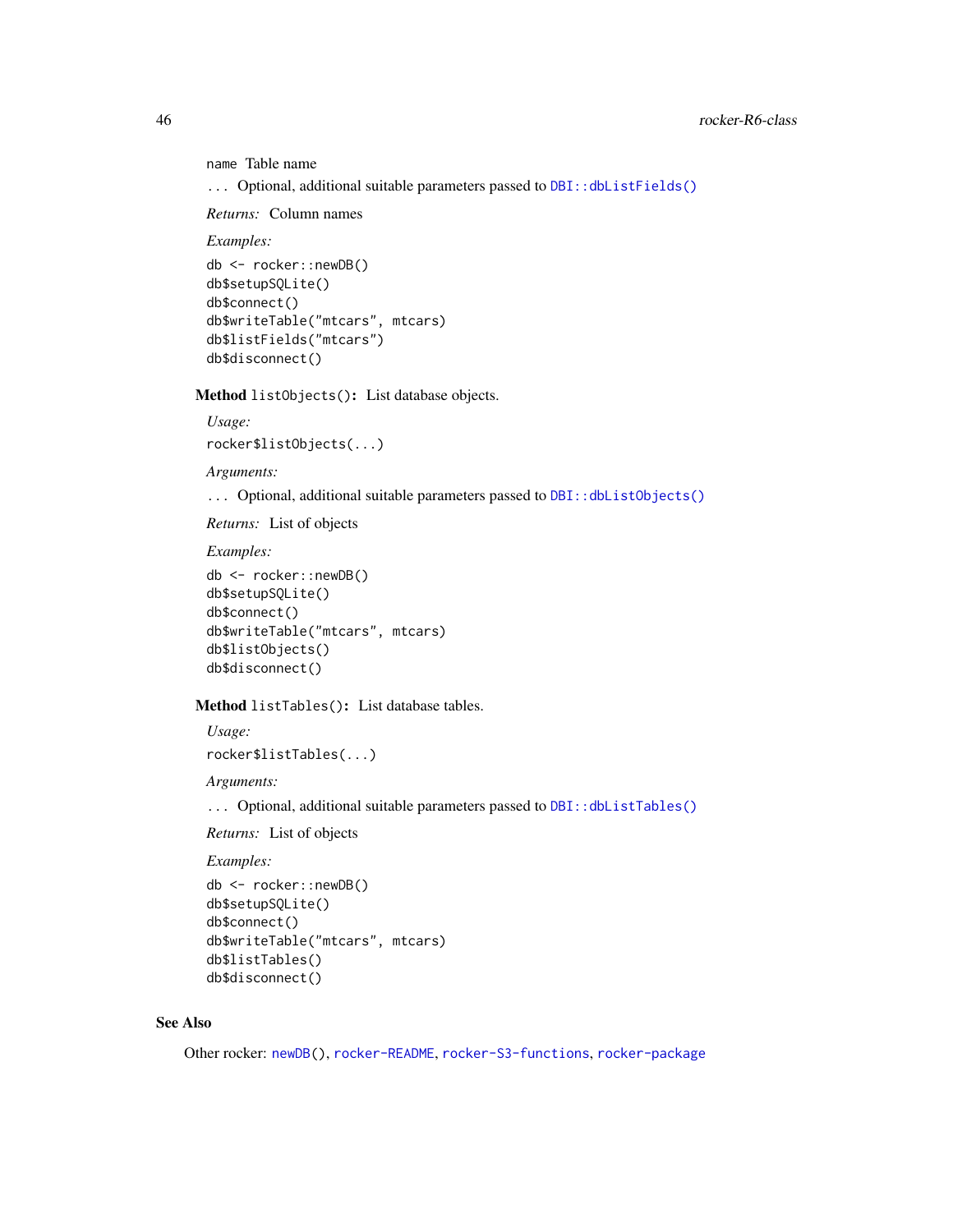### Examples

```
# New database handling object
db <- rocker::newDB()
# Setup SQLite database
db$setupSQLite()
# Open connection
db$connect()
# Write table
db$writeTable("mtcars", mtcars)
# Get query
output <- db$getQuery("SELECT * FROM mtcars;")
# Close connection
db$disconnect()
# Reset database handling object
db$unloadDriver()
## ------------------------------------------------
## Method `rocker$setupDriver`
## ------------------------------------------------
db <- rocker::newDB()
db$setupDriver(
  drv = RSQLite::SQLite(),
  dbname = ":memory:"
)
db$unloadDriver()
## ------------------------------------------------
## Method `rocker$setupPostgreSQL`
## ------------------------------------------------
db <- rocker::newDB()
db$setupPostgreSQL(
  host = "127.0.0.1", port = "5432", dbname = "mydb",
 user = "postgres", password = "password"
)
db$unloadDriver()
## ------------------------------------------------
## Method `rocker$setupMariaDB`
## ------------------------------------------------
db <- rocker::newDB()
db$setupMariaDB(
  host = "127.0.0.1", port = "3306", dbname = "mydb",user = "root", password = "password"
)
db$unloadDriver()
## ------------------------------------------------
## Method `rocker$setupSQLite`
## ------------------------------------------------
```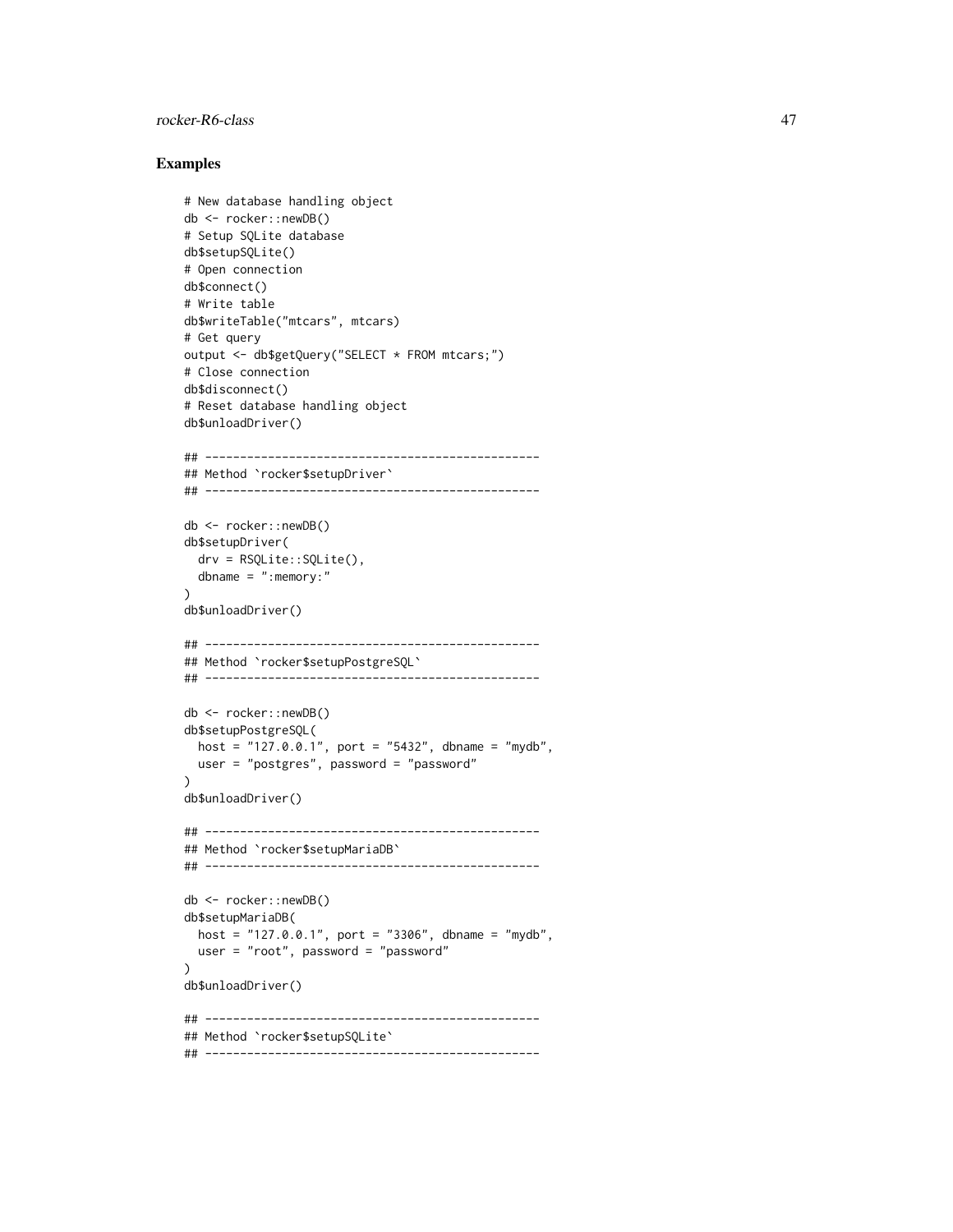```
db <- rocker::newDB()
db$setupSQLite(
 dbname = ":memory:"
)
db$unloadDriver()
## ------------------------------------------------
## Method `rocker$unloadDriver`
## ------------------------------------------------
db <- rocker::newDB()
db$setupSQLite()
db$unloadDriver()
## ------------------------------------------------
## Method `rocker$canConnect`
## ------------------------------------------------
db <- rocker::newDB()
db$setupSQLite()
db$canConnect()
db$unloadDriver()
## ------------------------------------------------
## Method `rocker$connect`
## ------------------------------------------------
db <- rocker::newDB()
db$setupSQLite()
db$connect()
db$disconnect()
db$unloadDriver()
## ------------------------------------------------
## Method `rocker$disconnect`
## ------------------------------------------------
db <- rocker::newDB()
db$setupSQLite()
db$connect()
db$disconnect()
db$unloadDriver()
## ------------------------------------------------
## Method `rocker$sendQuery`
## ------------------------------------------------
db <- rocker::newDB()
db$setupSQLite()
db$connect()
```
db\$writeTable("mtcars", mtcars) db\$sendQuery("SELECT \* FROM mtcars;")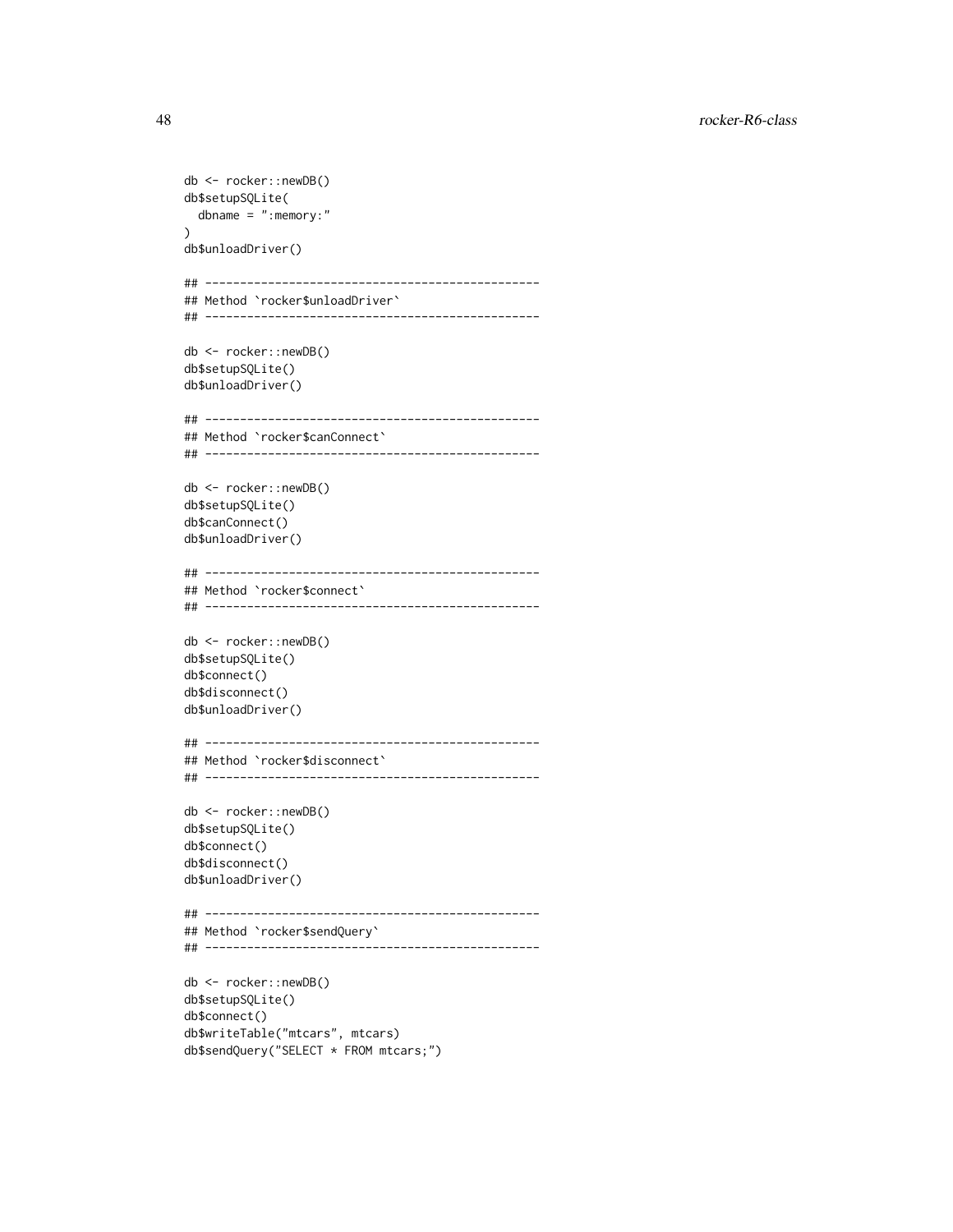```
output <- db$fetch()
db$clearResult()
db$disconnect()
db$unloadDriver()
## ------------------------------------------------
## Method `rocker$getQuery`
## ------------------------------------------------
db <- rocker::newDB()
db$setupSQLite()
db$connect()
db$writeTable("mtcars", mtcars)
output <- db$getQuery("SELECT * FROM mtcars;")
db$disconnect()
db$unloadDriver()
## ------------------------------------------------
## Method `rocker$sendStatement`
## ------------------------------------------------
db <- rocker::newDB()
db$setupSQLite()
db$connect()
db$writeTable("mtcars", mtcars)
db$sendStatement("DELETE FROM mtcars WHERE gear = 3;")
db$clearResult()
db$disconnect()
db$unloadDriver()
## ------------------------------------------------
## Method `rocker$execute`
## ------------------------------------------------
db <- rocker::newDB()
db$setupSQLite()
db$connect()
db$writeTable("mtcars", mtcars)
db$execute("DELETE FROM mtcars WHERE gear = 3;")
db$disconnect()
db$unloadDriver()
## ------------------------------------------------
## Method `rocker$fetch`
## ------------------------------------------------
db <- rocker::newDB()
db$setupSQLite()
db$connect()
db$writeTable("mtcars", mtcars)
db$sendQuery("SELECT * FROM mtcars;")
output <- db$fetch()
db$clearResult()
```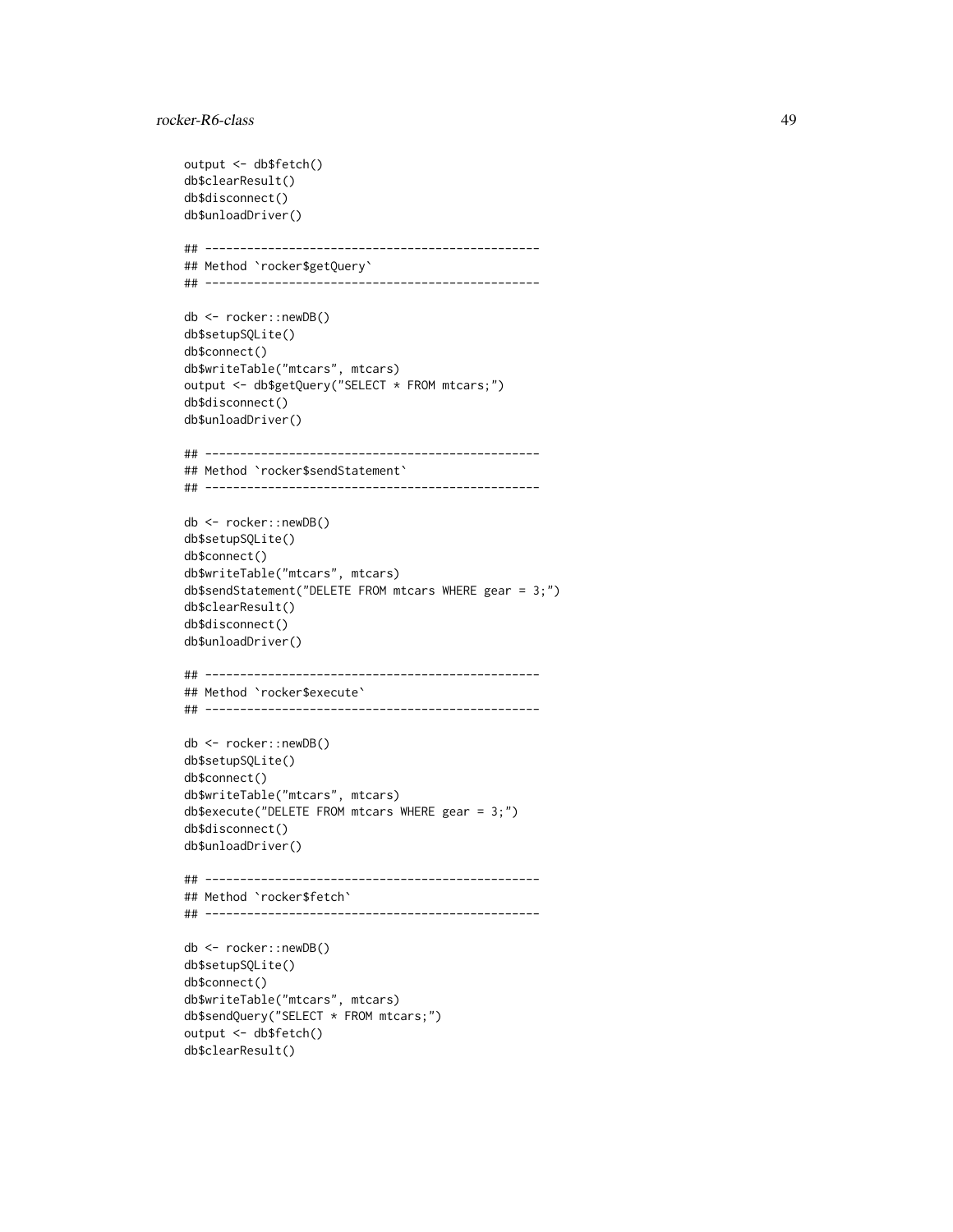```
db$disconnect()
db$unloadDriver()
## ------------------------------------------------
## Method `rocker$hasCompleted`
## ------------------------------------------------
db <- rocker::newDB()
db$setupSQLite()
db$connect()
db$writeTable("mtcars", mtcars)
db$sendQuery("SELECT * FROM mtcars;")
output <- db$fetch(5)
db$hasCompleted()
db$clearResult()
db$disconnect()
db$unloadDriver()
## ------------------------------------------------
## Method `rocker$getRowsAffected`
## ------------------------------------------------
db <- rocker::newDB()
db$setupSQLite()
db$connect()
db$writeTable("mtcars", mtcars)
db$sendStatement("DELETE FROM mtcars WHERE gear = 3;")
db$getRowsAffected()
db$clearResult()
db$disconnect()
db$unloadDriver()
## ------------------------------------------------
## Method `rocker$getRowCount`
## ------------------------------------------------
db <- rocker::newDB()
db$setupSQLite()
db$connect()
db$writeTable("mtcars", mtcars)
db$sendQuery("SELECT * FROM mtcars;")
output <- db$fetch()
db$getRowCount()
db$clearResult()
db$disconnect()
db$unloadDriver()
## ------------------------------------------------
## Method `rocker$columnInfo`
## ------------------------------------------------
db <- rocker::newDB()
db$setupSQLite()
```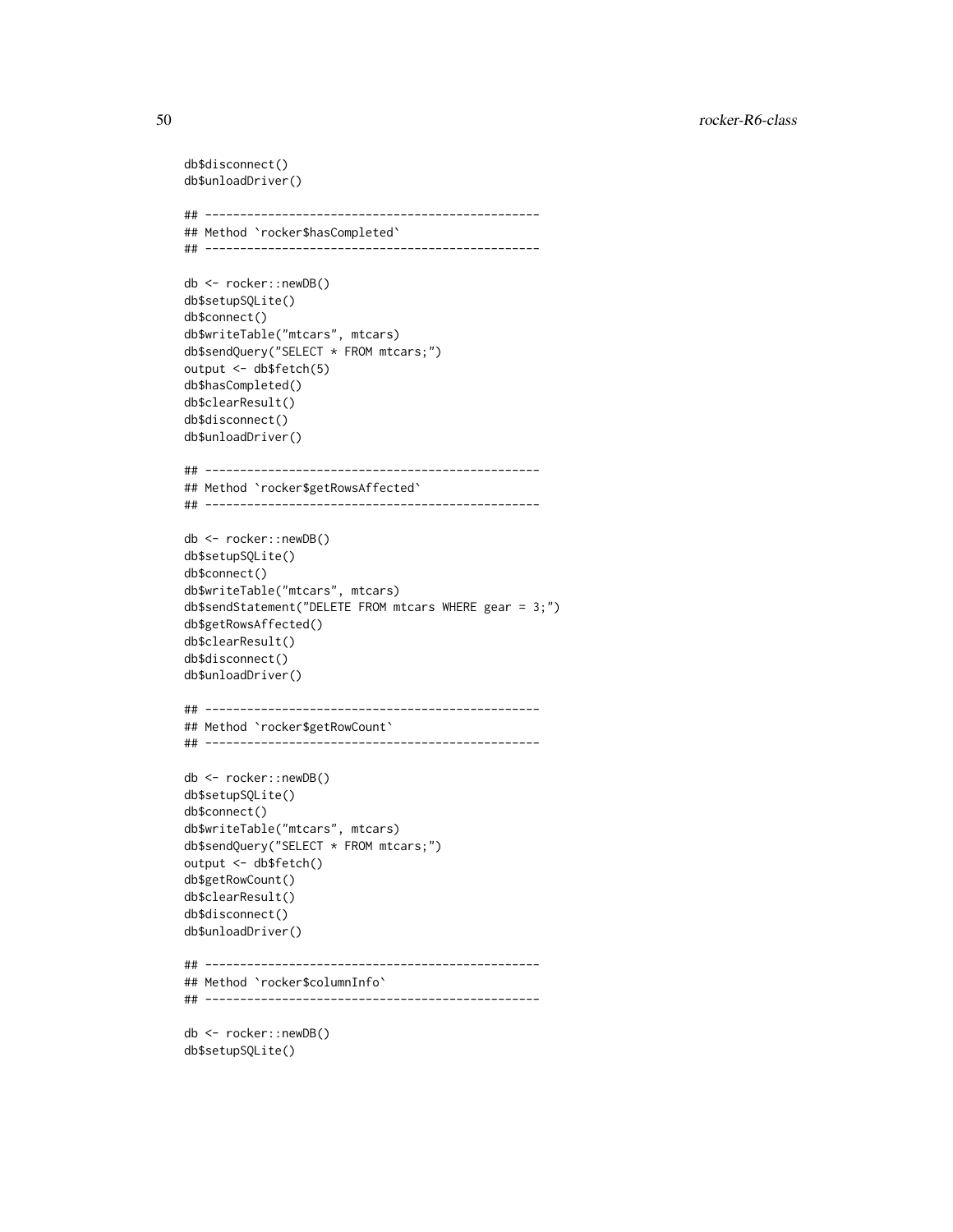```
db$connect()
db$writeTable("mtcars", mtcars)
db$sendQuery("SELECT * FROM mtcars;")
db$columnInfo()
db$clearResult()
db$disconnect()
db$unloadDriver()
## ------------------------------------------------
## Method `rocker$getStatement`
## ------------------------------------------------
db <- rocker::newDB()
db$setupSQLite()
db$connect()
db$writeTable("mtcars", mtcars)
db$sendQuery("SELECT * FROM mtcars;")
db$getStatement()
db$clearResult()
db$disconnect()
db$unloadDriver()
## ------------------------------------------------
## Method `rocker$clearResult`
## ------------------------------------------------
db <- rocker::newDB()
db$setupSQLite()
db$connect()
db$writeTable("mtcars", mtcars)
db$sendQuery("SELECT * FROM mtcars;")
output <- db$fetch()
db$clearResult()
db$disconnect()
db$unloadDriver()
## ------------------------------------------------
## Method `rocker$begin`
## ------------------------------------------------
db <- rocker::newDB()
db$setupSQLite()
db$connect()
db$writeTable("mtcars", mtcars)
db$begin()
db$sendStatement("DELETE FROM mtcars WHERE gear = 3;")
db$clearResult()
db$commit()
db$disconnect()
db$unloadDriver()
## ------------------------------------------------
```
## Method `rocker\$commit`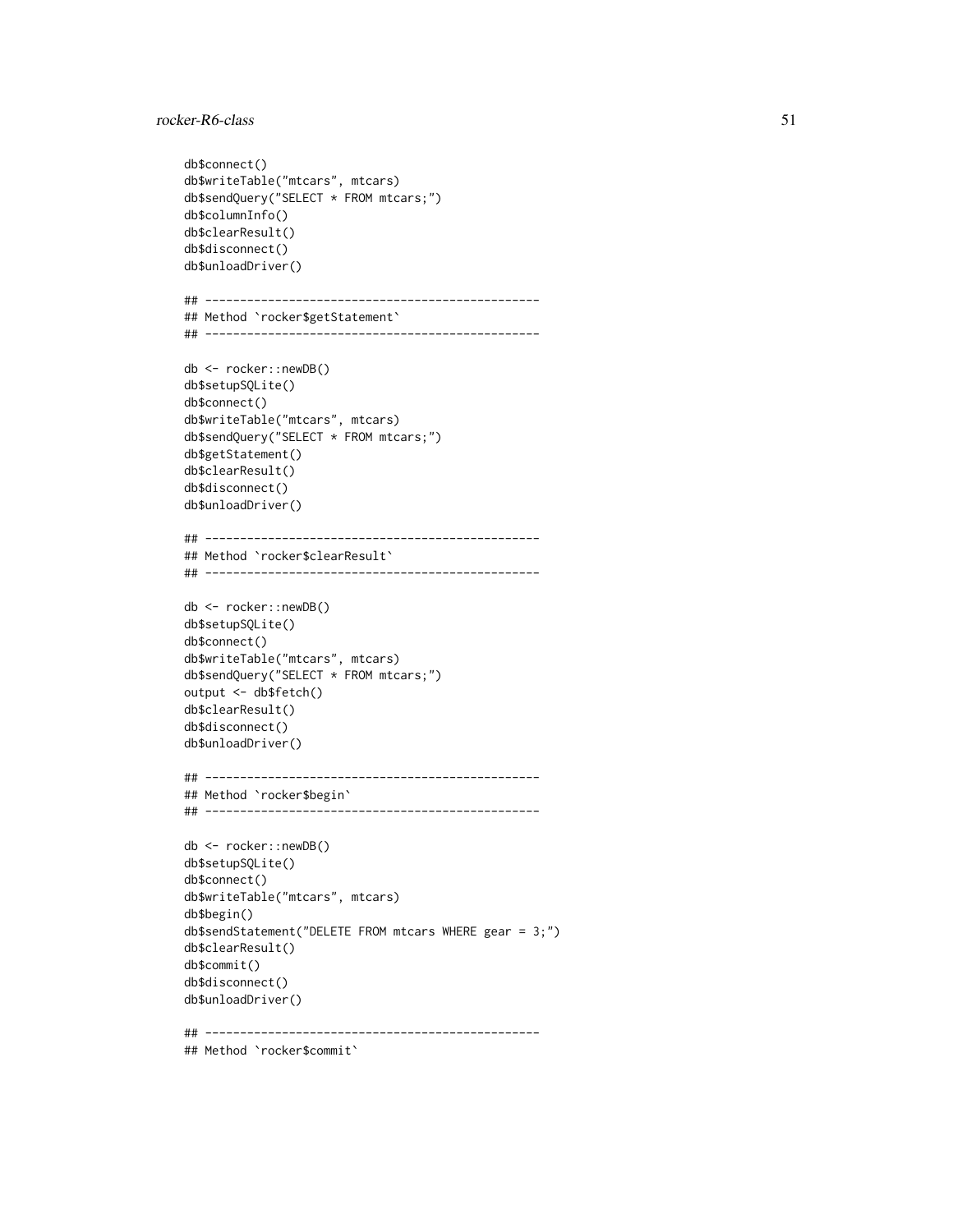```
## ------------------------------------------------
```

```
db <- rocker::newDB()
db$setupSQLite()
db$connect()
db$writeTable("mtcars", mtcars)
db$begin()
db$sendStatement("DELETE FROM mtcars WHERE gear = 3;")
db$clearResult()
db$commit()
db$disconnect()
db$unloadDriver()
```

```
## ------------------------------------------------
## Method `rocker$rollback`
## ------------------------------------------------
```

```
db <- rocker::newDB()
db$setupSQLite()
db$connect()
db$writeTable("mtcars", mtcars)
db$begin()
db$sendStatement("DELETE FROM mtcars WHERE gear = 3;")
db$clearResult()
db$rollback()
db$disconnect()
db$unloadDriver()
```

```
## ------------------------------------------------
## Method `rocker$getInfoDrv`
## ------------------------------------------------
```

```
db <- rocker::newDB()
db$setupSQLite()
db$getInfoDrv()
db$unloadDriver()
```

```
## ------------------------------------------------
## Method `rocker$getInfoCon`
## ------------------------------------------------
```

```
db <- rocker::newDB()
db$setupSQLite()
db$connect()
db$getInfoCon()
db$disconnect()
db$unloadDriver()
```

```
## ------------------------------------------------
## Method `rocker$getInfoRes`
```

```
## ------------------------------------------------
```
db <- rocker::newDB()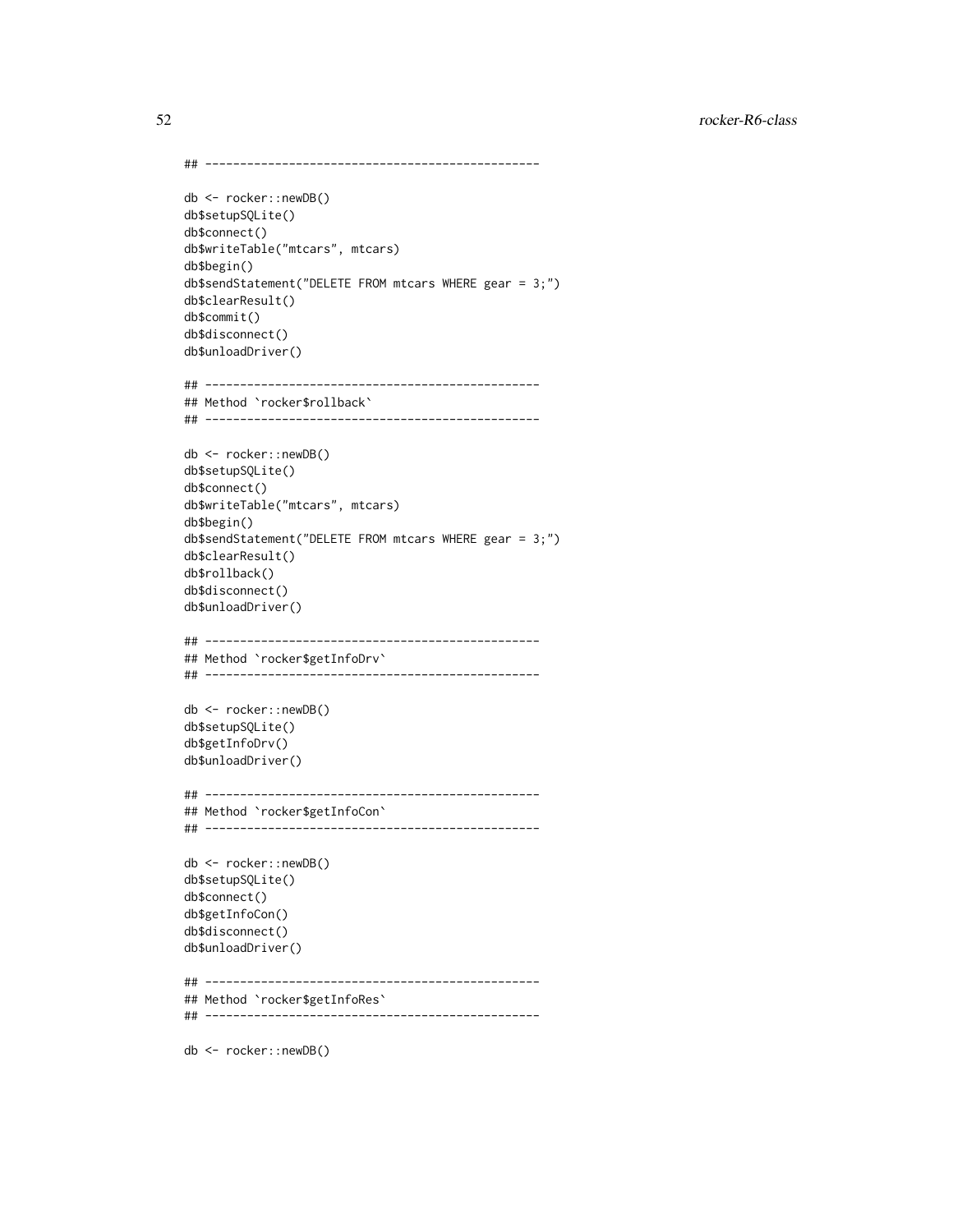```
db$setupSQLite()
db$connect()
db$writeTable("mtcars", mtcars)
db$sendQuery("SELECT * FROM mtcars;")
db$getInfoRes()
db$clearResult()
db$disconnect()
db$unloadDriver()
## ------------------------------------------------
## Method `rocker$isValidDrv`
## ------------------------------------------------
db <- rocker::newDB()
db$setupSQLite()
db$isValidDrv()
db$unloadDriver()
## ------------------------------------------------
## Method `rocker$isValidCon`
## ------------------------------------------------
db <- rocker::newDB()
db$setupSQLite()
db$connect()
db$isValidCon()
db$disconnect()
db$unloadDriver()
## ------------------------------------------------
## Method `rocker$isValidRes`
## ------------------------------------------------
db <- rocker::newDB()
db$setupSQLite()
db$connect()
db$writeTable("mtcars", mtcars)
db$sendQuery("SELECT * FROM mtcars;")
db$isValidRes()
db$clearResult()
db$disconnect()
db$unloadDriver()
## ------------------------------------------------
## Method `rocker$validateCon`
## ------------------------------------------------
db <- rocker::newDB()
db$setupSQLite()
db$connect()
db$validateCon()
db$disconnect()
db$unloadDriver()
```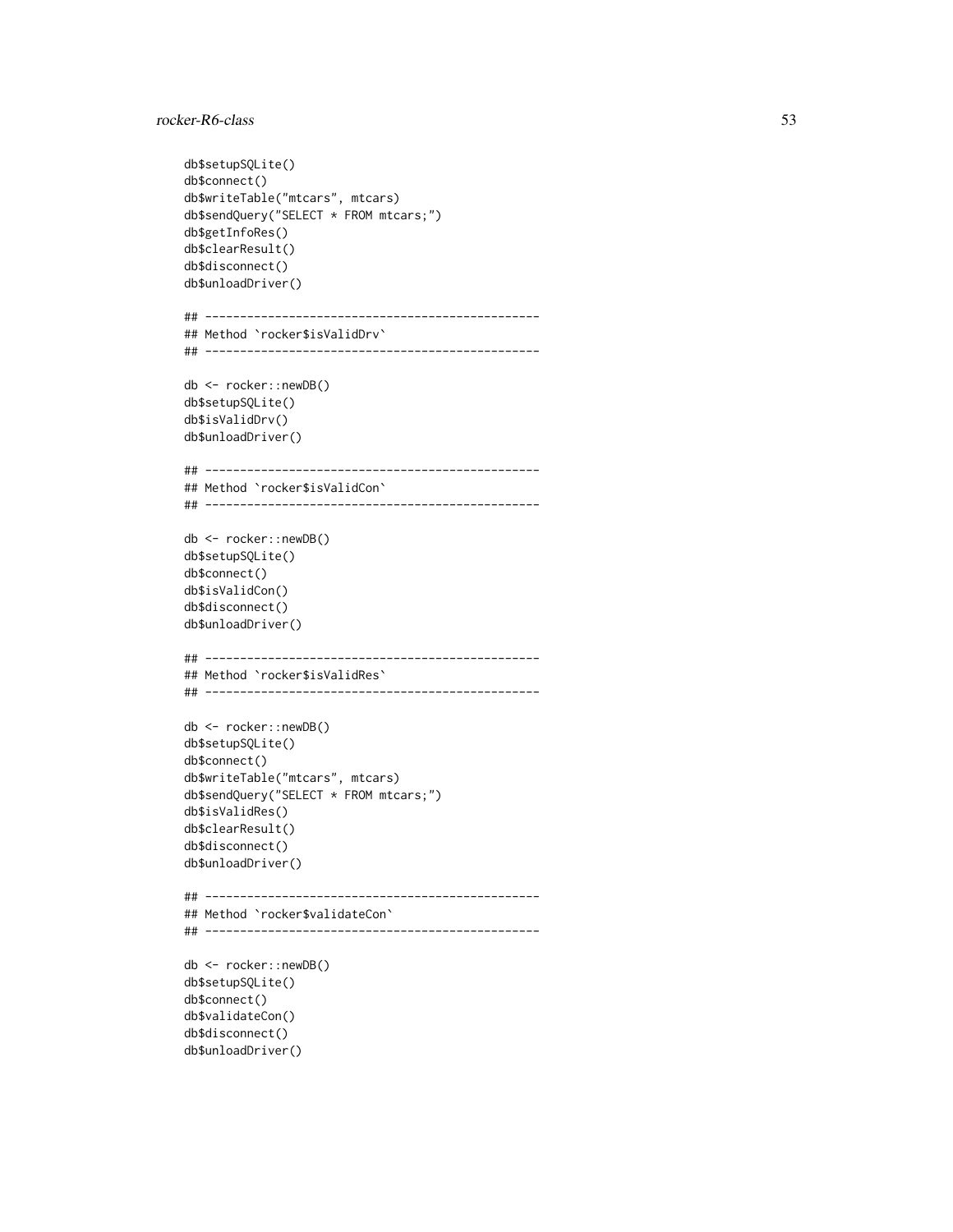```
## ------------------------------------------------
## Method `rocker$createTable`
## ------------------------------------------------
db <- rocker::newDB()
db$setupSQLite()
db$connect()
db$createTable("mtcars", mtcars)
db$disconnect()
db$unloadDriver()
## ------------------------------------------------
## Method `rocker$appendTable`
## ------------------------------------------------
db <- rocker::newDB()
db$setupSQLite()
db$connect()
db$createTable("mtcars", mtcars)
db$appendTable("mtcars", mtcars)
db$disconnect()
db$unloadDriver()
## ------------------------------------------------
## Method `rocker$writeTable`
## ------------------------------------------------
db <- rocker::newDB()
db$setupSQLite()
db$connect()
db$writeTable("mtcars", mtcars)
db$disconnect()
db$unloadDriver()
## ------------------------------------------------
## Method `rocker$readTable`
## ------------------------------------------------
db <- rocker::newDB()
db$setupSQLite()
db$connect()
db$writeTable("mtcars", mtcars)
output <- db$readTable("mtcars")
db$disconnect()
db$unloadDriver()
## ------------------------------------------------
## Method `rocker$removeTable`
## ------------------------------------------------
db <- rocker::newDB()
```
db\$setupSQLite()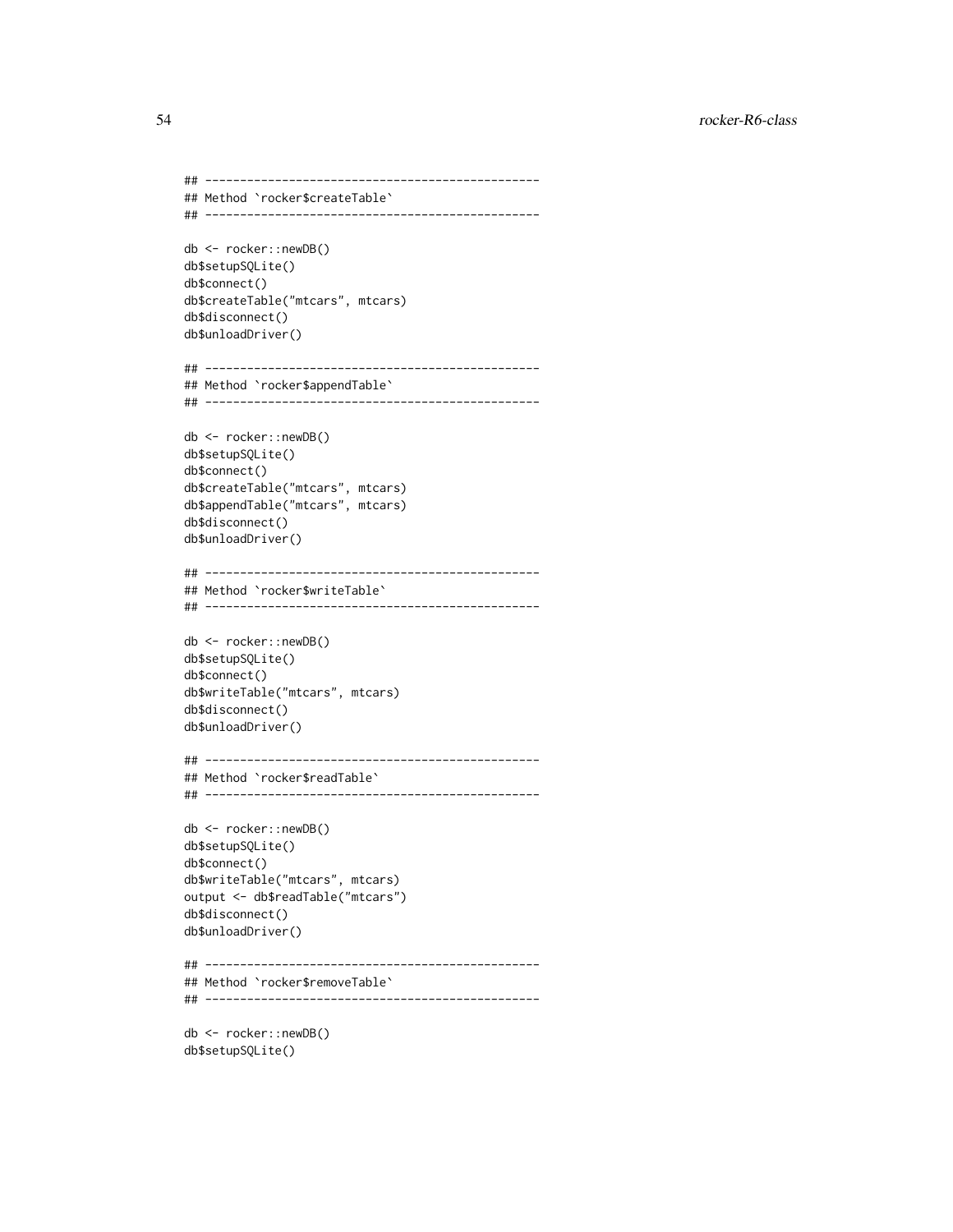```
db$connect()
db$writeTable("mtcars", mtcars)
db$removeTable("mtcars")
db$disconnect()
db$unloadDriver()
## ------------------------------------------------
## Method `rocker$existsTable`
## ------------------------------------------------
db <- rocker::newDB()
db$setupSQLite()
db$connect()
db$writeTable("mtcars", mtcars)
db$existsTable("mtcars")
db$disconnect()
db$unloadDriver()
## ------------------------------------------------
## Method `rocker$listFields`
## ------------------------------------------------
db <- rocker::newDB()
db$setupSQLite()
db$connect()
db$writeTable("mtcars", mtcars)
db$listFields("mtcars")
db$disconnect()
## ------------------------------------------------
## Method `rocker$listObjects`
## ------------------------------------------------
db <- rocker::newDB()
db$setupSQLite()
db$connect()
db$writeTable("mtcars", mtcars)
db$listObjects()
db$disconnect()
## ------------------------------------------------
## Method `rocker$listTables`
## ------------------------------------------------
db <- rocker::newDB()
db$setupSQLite()
db$connect()
db$writeTable("mtcars", mtcars)
db$listTables()
```
db\$disconnect()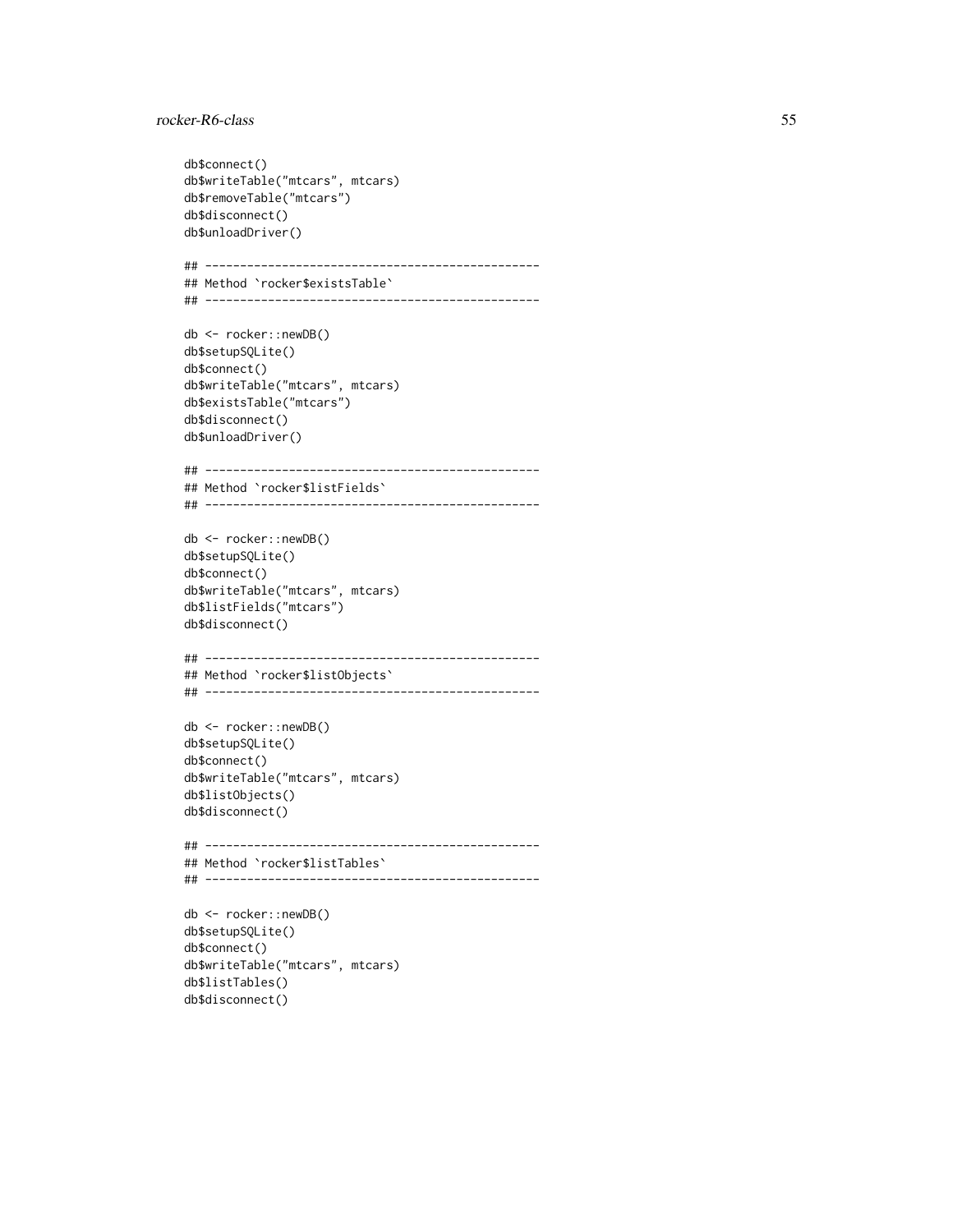<span id="page-55-0"></span>rocker-README *README*

## Description

How-to and examples

## Details

Please read me.

### Installation

Installation of current released version from CRAN

install.packages("rocker")

Installation of current development version from GitHub

```
install.packages("devtools")
devtools::install_github("nikolaus77/rocker")
```
### New *rocker* class object

Create new *rocker* database handling object

Option 1

db <- rocker::newDB() # New database handling object

## dctr | New object

## Option 2

db <- rocker::rocker\$new() # New database handling object

## dctr | New object

# Terminal output

Controlling terminal output

db <- rocker::newDB(verbose = TRUE) # New database handling object

## dctr | New object

db\$setupPostgreSQL()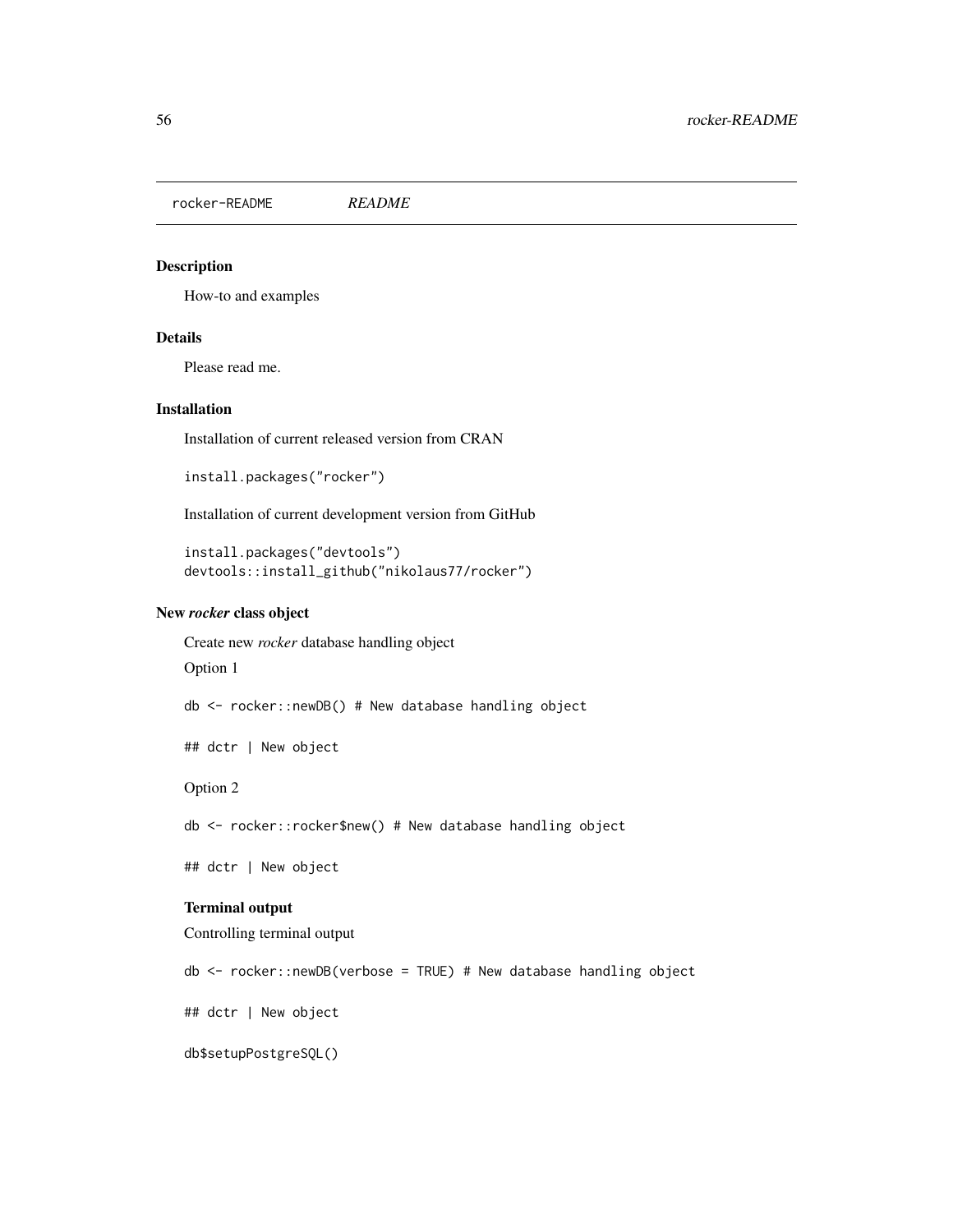```
## Dctr | Driver load RPostgres
db$unloadDriver()
## dctr | Driver unload RPostgres
db$verbose <- FALSE # Terminal output off
db$setupPostgreSQL()
db$unloadDriver()
db$verbose <- TRUE # Terminal output on (default)
db$setupPostgreSQL()
## Dctr | Driver load RPostgres
db$unloadDriver()
## dctr | Driver unload RPostgres
Structure of terminal output
Dctr | Driver load RSQLite
D = Dirier (D = loaded, d = not set)
c = Connection (C = opened, c = closed)
 t = Transation (T = active, t = no tranastion)
  r = Result (R = available, r = no result)
     Driver load RSQLite = Message text
```
## Optional object ID

Optionally, rocker object can be labeled with an ID. This can be helpful in case terminal output of multiple rocker objects need to be distinguished.

```
db1 <- rocker::newDB(id = "myDB 1") # New database handling object with ID
## myDB 1 | dctr | New object id myDB 1
db2 <- rocker::newDB(id = "myDB 2") # New database handling object with ID
## myDB 2 | dctr | New object id myDB 2
db1$setupPostgreSQL()
## myDB 1 | Dctr | Driver load RPostgres
db2$setupMariaDB()
```
## myDB 2 | Dctr | Driver load RMariaDB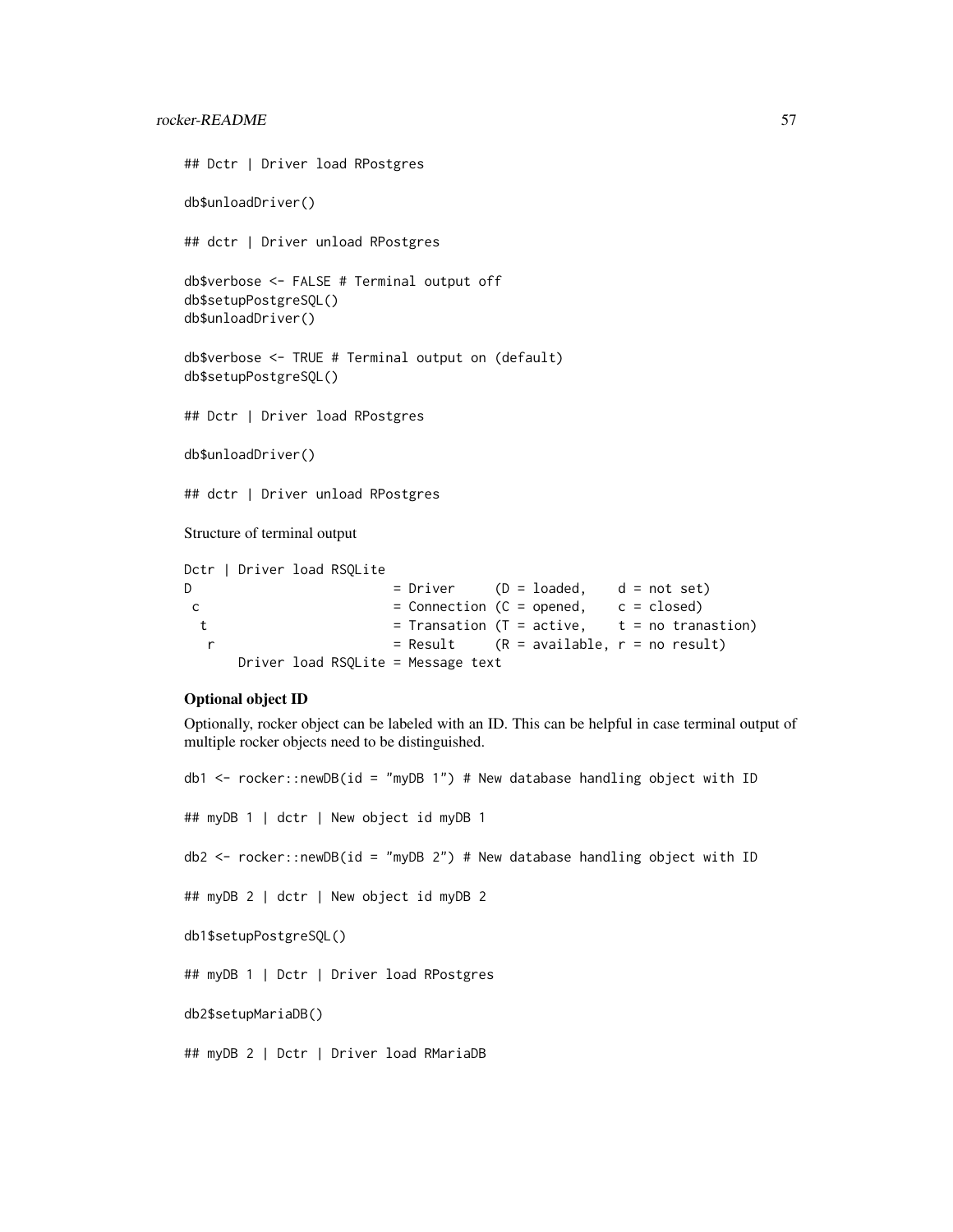58 rocker-README

```
db1$unloadDriver()
## myDB 1 | dctr | Driver unload RPostgres
db2$unloadDriver()
## myDB 2 | dctr | Driver unload RMariaDB
db1$id <- NULL # Remove ID
db1$setupSQLite()
## Dctr | Driver load RSQLite
db1$unloadDriver()
## dctr | Driver unload RSQLite
db1$id <- "newID 1" # Add new ID
db1$setupSQLite()
## newID 1 | Dctr | Driver load RSQLite
db1$unloadDriver()
```
## newID 1 | dctr | Driver unload RSQLite

# Object properties

Object properties are stored in the info field and can be displayed by print function.

```
db <- rocker::newDB() # New database handling object
## dctr | New object
db$setupPostgreSQL()
## Dctr | Driver load RPostgres
db$info
## $package
## [1] "RPostgres"
##
## $host
## [1] "127.0.0.1"
##
## $port
## [1] "5432"
##
## $dbname
## [1] "mydb"
```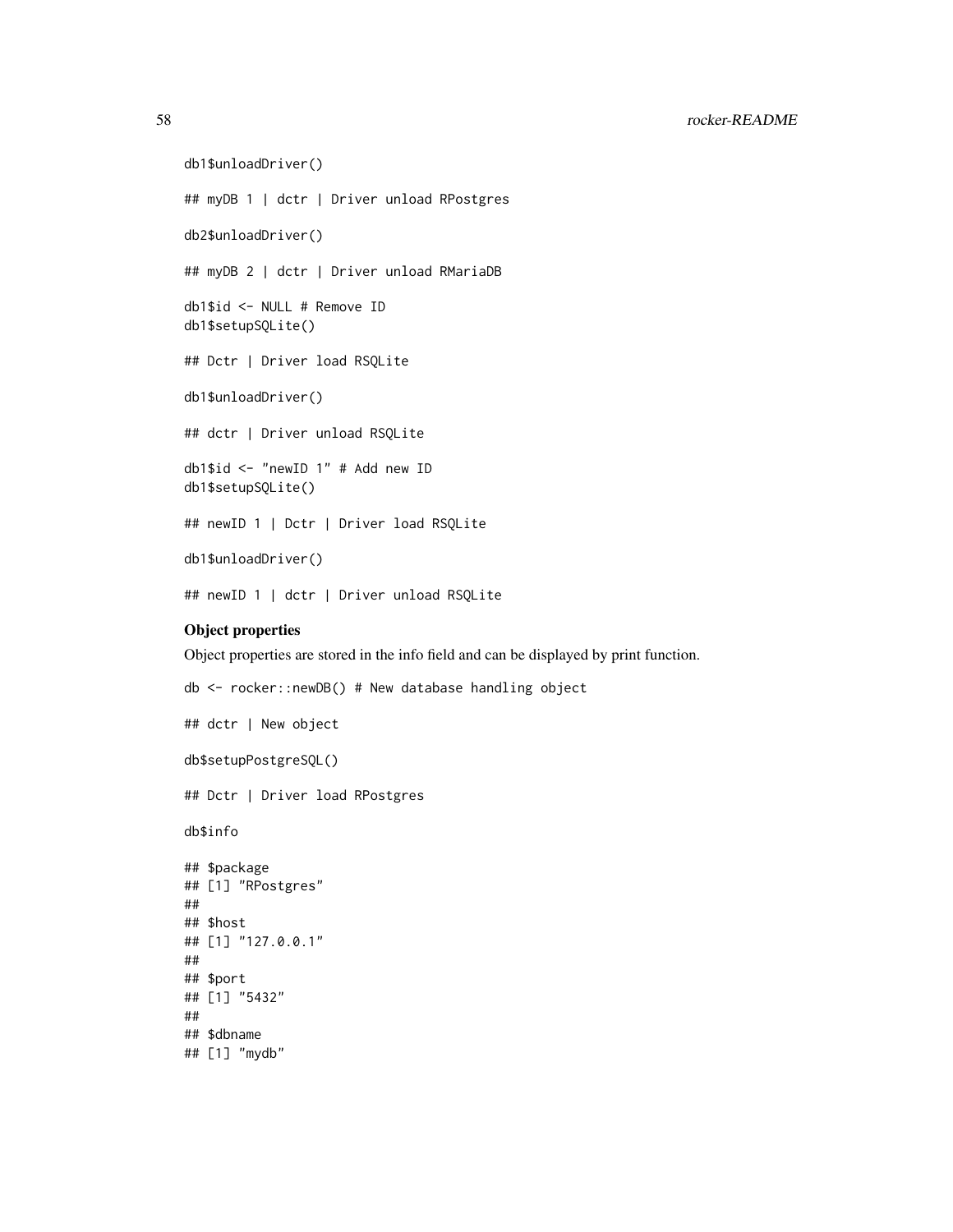db

```
## object
## id null
## verbose true
## validateQuery null
## database
## package RPostgres
## host 127.0.0.1
## port 5432
## dbname mydb
## status
## driver true
## connection false
## transaction false
## result false
db$print()
## object
## id null
## verbose true
## validateQuery null
## database
## package RPostgres
## host 127.0.0.1
## port 5432
## dbname mydb
## status
## driver true
## connection false
## transaction false
## result false
print(db)
## object
## id null
## verbose true
## validateQuery null
## database
## package RPostgres
## host 127.0.0.1
## port 5432
## dbname mydb
## status
## driver true
## connection false
## transaction false
## result false
```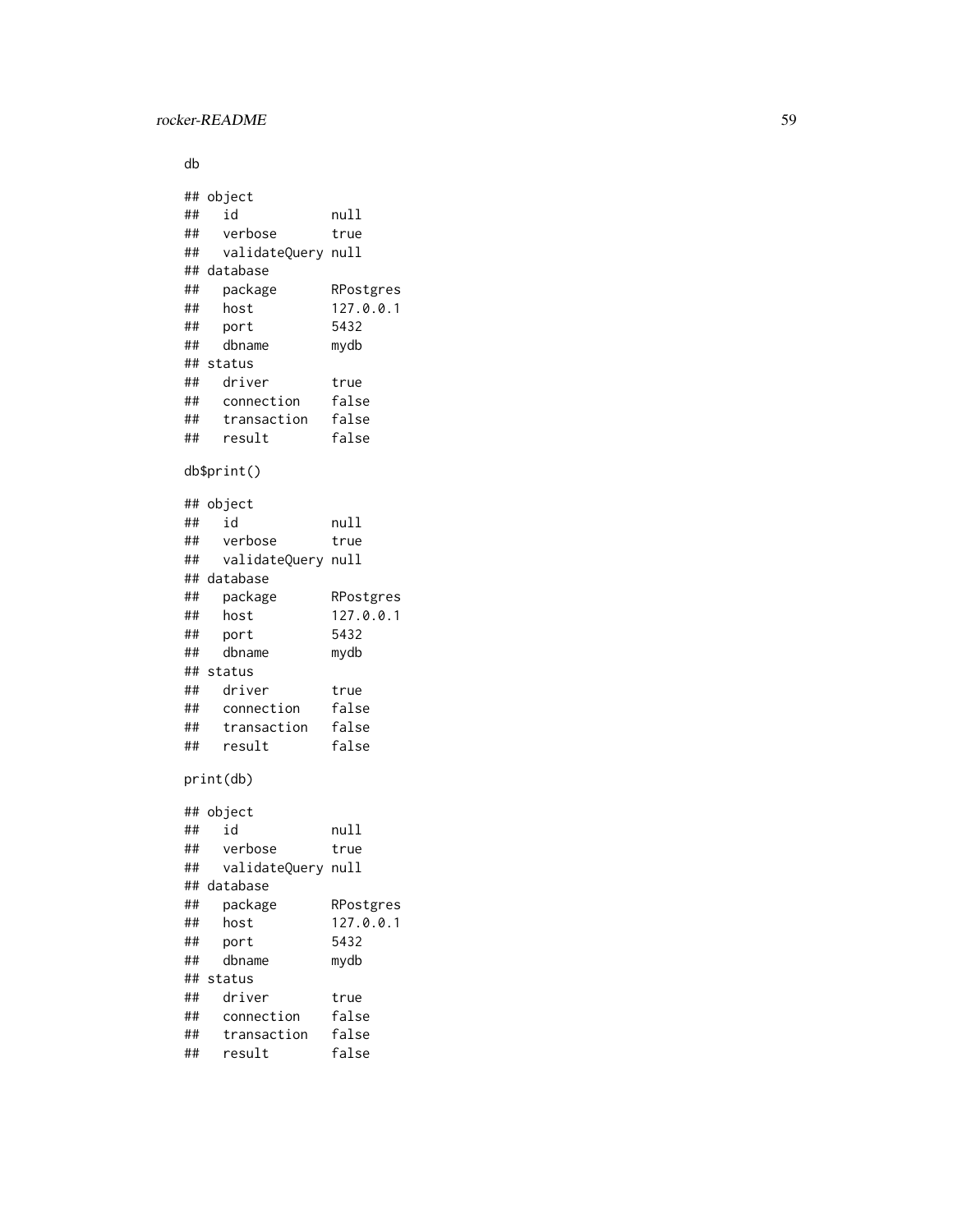```
db$unloadDriver()
```
## dctr | Driver unload RPostgres

# Connection validation – Is the earlier opened database connection still open?

```
db <- rocker::newDB() # New database handling object
## dctr | New object
db$setupSQLite()
## Dctr | Driver load RSQLite
db$print()
## object
## id null
## verbose true
## validateQuery null
## database
## package RSQLite
## dbname :memory:
## status
## driver true
## connection false
## transaction false
## result false
```
During connection setup, a validateQuery is looked up automatically.

```
db$connect()
## DCtr | Database connected
db$print()
## object
## id null
## verbose true
## validateQuery SELECT 1
## database
## package RSQLite
## dbname :memory:
## status
## driver true
## connection true
## transaction false
## result false
```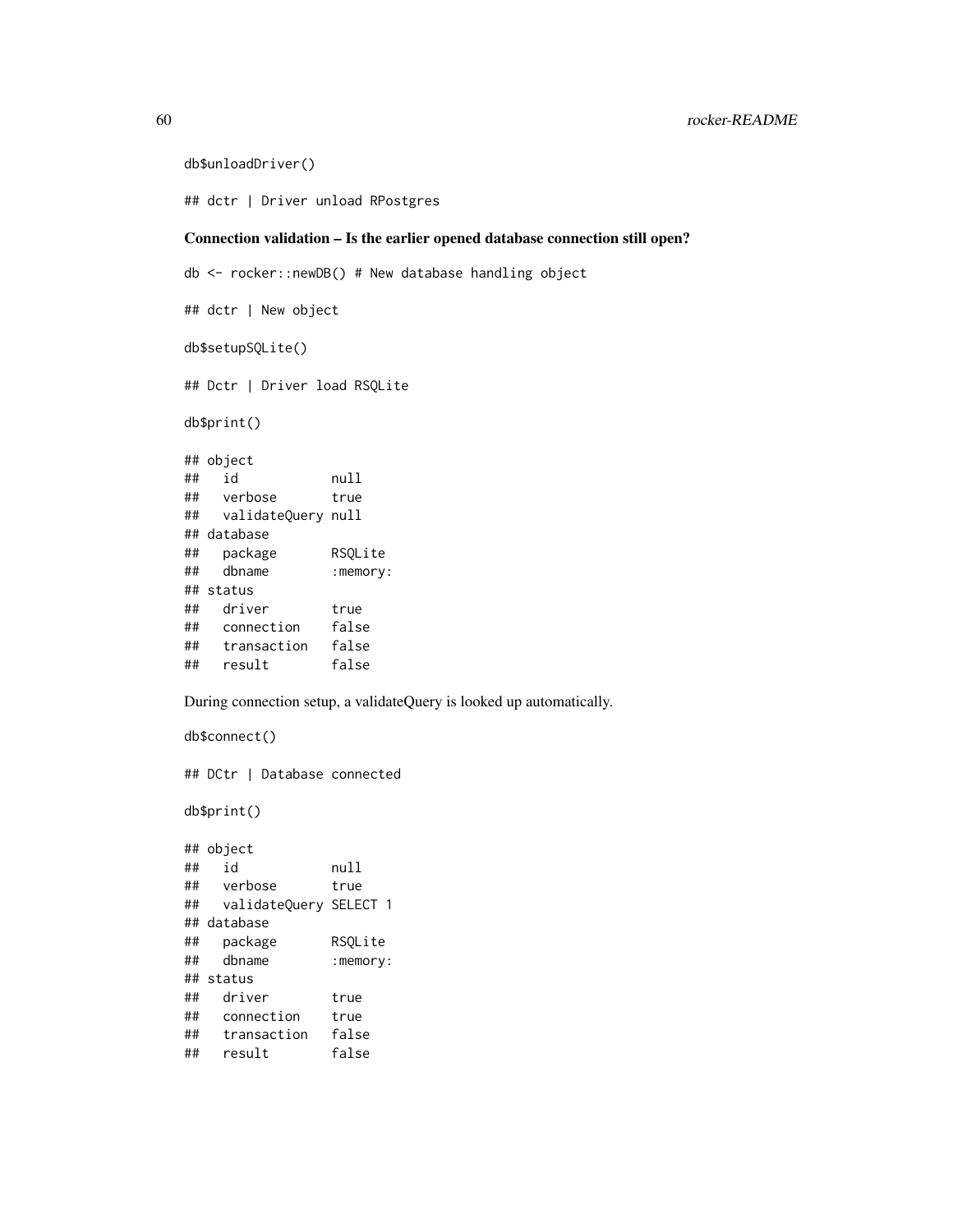```
Discovered validateQuery
db$validateQuery
## [1] "SELECT 1"
Validate connection
db$validateCon()
## DCtr | Connection valid true
## [1] TRUE
If required, validateQuery can be defined manually.
db$validateQuery <- "SELECT 2"
db$validateCon()
## DCtr | Connection valid true
## [1] TRUE
db$print()
## object
## id null
## verbose true
## validateQuery SELECT 2
## database
## package RSQLite
## dbname :memory:
## status
## driver true
## connection true
## transaction false
## result false
Clean up
db$disconnect()
## Dctr | Database disconnected
db$validateCon()
## Dctr | Connection valid false
## [1] FALSE
db$unloadDriver()
## dctr | Driver unload RSQLite
```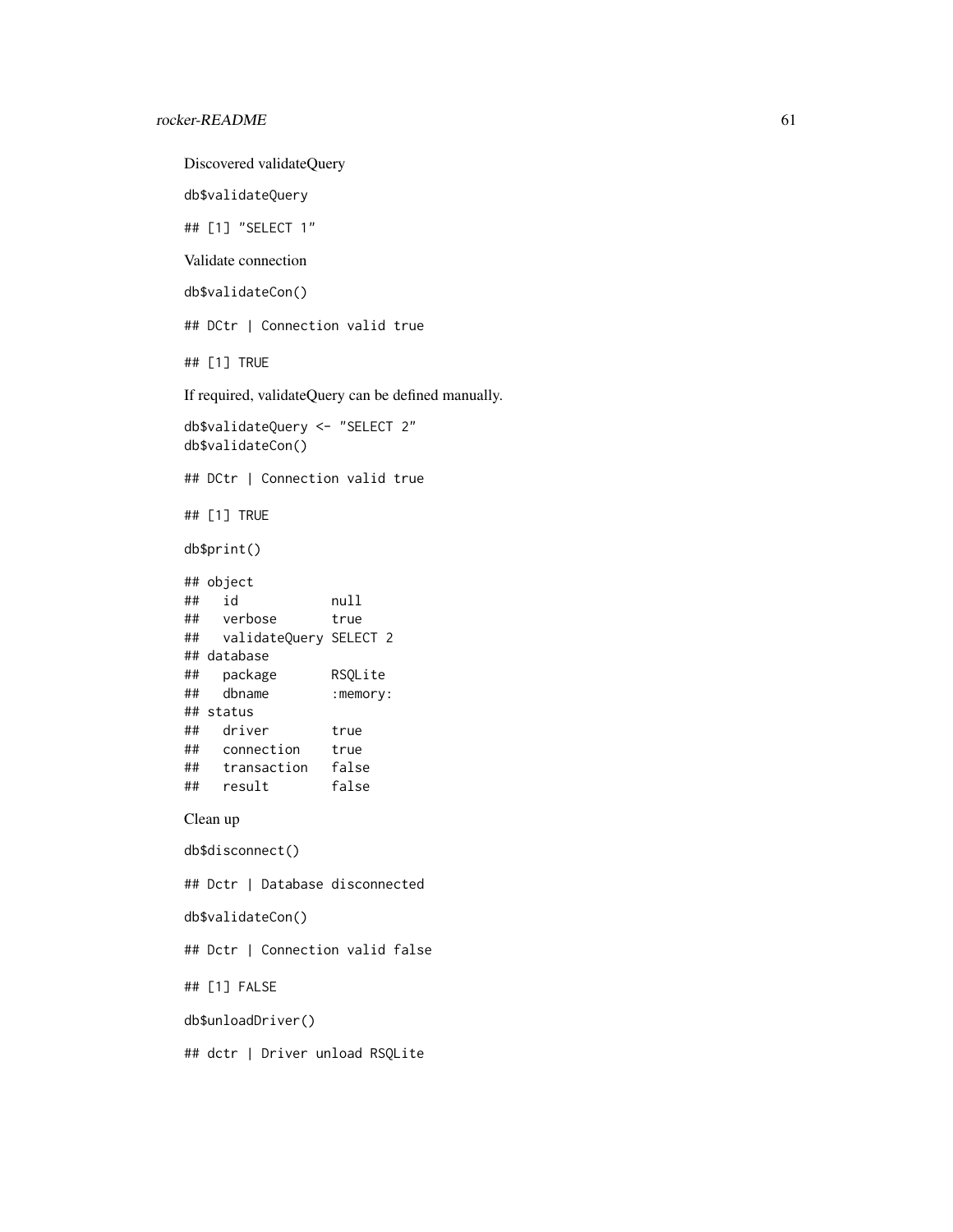### Additional packages and database types

The listed packages are required for some functions of *rocker*.

### *RSQLite* package:

*[RSQLite](https://github.com/r-dbi/RSQLite)* package for handling of SQLite database connections. It is required for the setupSQLite() function of *rocker* class.

```
install.packages("RSQLite")
```
#### Setup database

```
Option 1
db <- rocker::newDB() # New database handling object
## dctr | New object
db$setupSQLite( # Setup SQLite database
  dbname = ": memory: "
\lambda## Dctr | Driver load RSQLite
db$unloadDriver() # Reset database handling object
## dctr | Driver unload RSQLite
Option 2
db <- rocker::newDB() # New database handling object
## dctr | New object
db$setupDriver( # Setup SQLite database
  drv = RSQLite::SQLite(),
  dbname = ": memory: "
)
## Dctr | Driver load RSQLite
db$unloadDriver() # Reset database handling object
## dctr | Driver unload RSQLite
```
# *RPostgres* package:

*[RPostgres](https://github.com/r-dbi/RPostgres)* package for handling of PostgreSQL database connections. It is required for the setup-PostgreSQL() function of *rocker* class.

install.packages("RPostgres")

#### Setup database

Option 1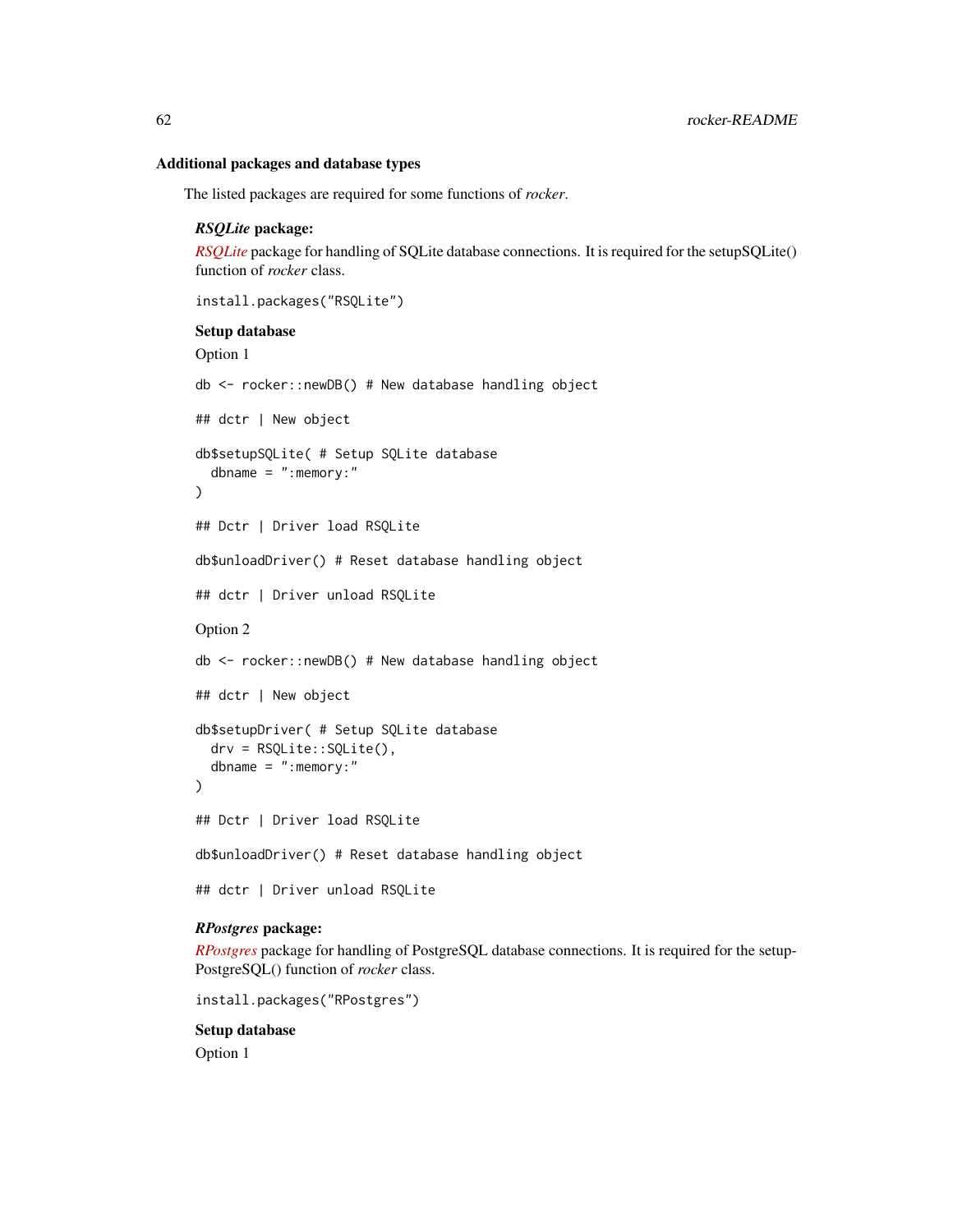# rocker-README 63

```
db <- rocker::newDB() # New database handling object
#> dctr | New object
db$setupPostgreSQL( # Setup PostgreSQL database
  host = "127.0.0.1", port = "5432", dbname = "mydb",
  user = "postgres", password = "password"
)
#> Dctr | Driver load RPostgres
db$unloadDriver() # Reset database handling object
#> dctr | Driver unload RPostgres
Option 2
db <- rocker::newDB() # New database handling object
#> dctr | New object
db$setupDriver( # Setup PostgreSQL database
  drv = RPostgres::Postgres(),
  host = "127.0.0.1", port = "5432", dbname = "mydb",
  user = "postgres", password = "password"
\lambda#> Dctr | Driver load RPostgres
db$unloadDriver() # Reset database handling object
```
## #> dctr | Driver unload RPostgres

## *RMariaDB* package:

*[RMariaDB](https://github.com/r-dbi/RMariaDB)* package for handling of MariaDB and MySQL database connections. It is required for the setupMariaDB() function of *rocker* class.

```
install.packages("RMariaDB")
```
# Setup database

Option 1

```
db <- rocker::newDB() # New database handling object
#> dctr | New object
db$setupMariaDB( # Setup MariaDB database
  host = "127.0.0.1", port = "3306", dbname = "mydb",
  user = "root", password = "password"
\lambda#> Dctr | Driver load RMariaDB
db$unloadDriver() # Reset database handling object
#> dctr | Driver unload RMariaDB
Option 2
```

```
db <- rocker::newDB() # New database handling object
#> dctr | New object
db$setupDriver( # Setup MariaDB database
  drv = RMariaDB::MariaDB(),
  host = "127.0.0.1", port = "3306", dbname = "mydb",
  user = "root", password = "password"
\lambda#> Dctr | Driver load RMariaDB
```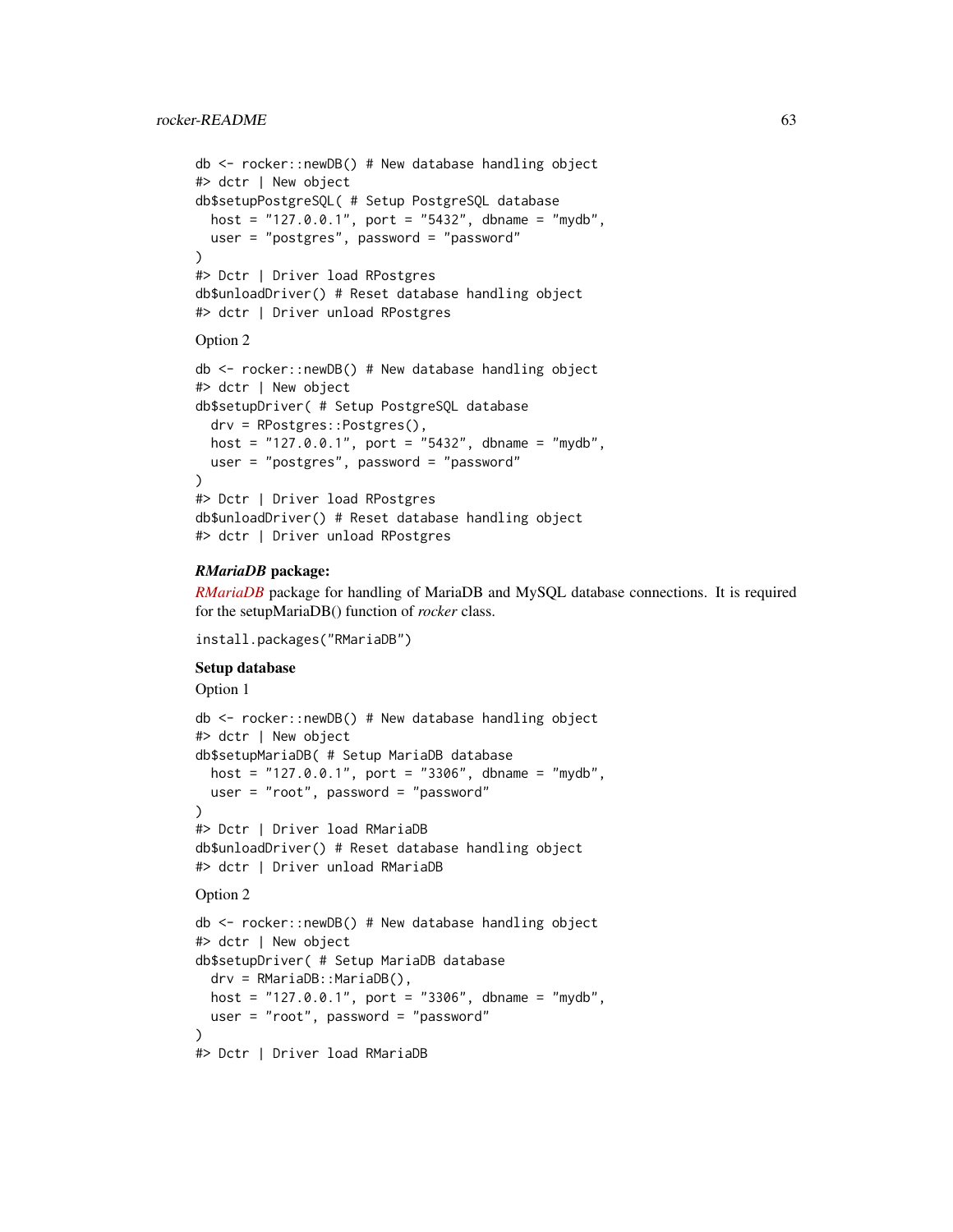```
db$unloadDriver() # Reset database handling object
#> dctr | Driver unload RMariaDB
```
### *crayon* package:

The *[crayon](https://github.com/r-lib/crayon)* package is required for colored terminal output. If missing terminal output is monochrome.

```
install.packages("crayon")
```
## Database connection

There are different ways to open a connection and to get data.

Prepare database with a table

db <- rocker::newDB() # New database handling object

## dctr | New object

db\$setupSQLite(dbname = tempfile()) # Setup SQLite database

## Dctr | Driver load RSQLite

db\$connect() # Open connection

## DCtr | Database connected

db\$writeTable("mtcars", mtcars) # Create table for testing

## DCtr | Write table mtcars columns mpg, cyl, disp, hp, drat, wt, qsec, vs, am, gear, carb rows 32

db\$disconnect() # Close connection

## Dctr | Database disconnected

## Example 1

Get query with automatic connection / disconnection

output <- db\$getQuery("SELECT \* FROM mtcars;") # Get query

```
## DCtr | Database connected
## DCtR | Send query 21 characters
## DCtR | Fetch rows all -> Received 32 rows, 11 columns, 4824 bytes
## DCtR | Rows fetched 32
## DCtR | Has completed yes
## DCtr | Clear result
## Dctr | Database disconnected
```
# Example 2

Get query with manual connection / disconnection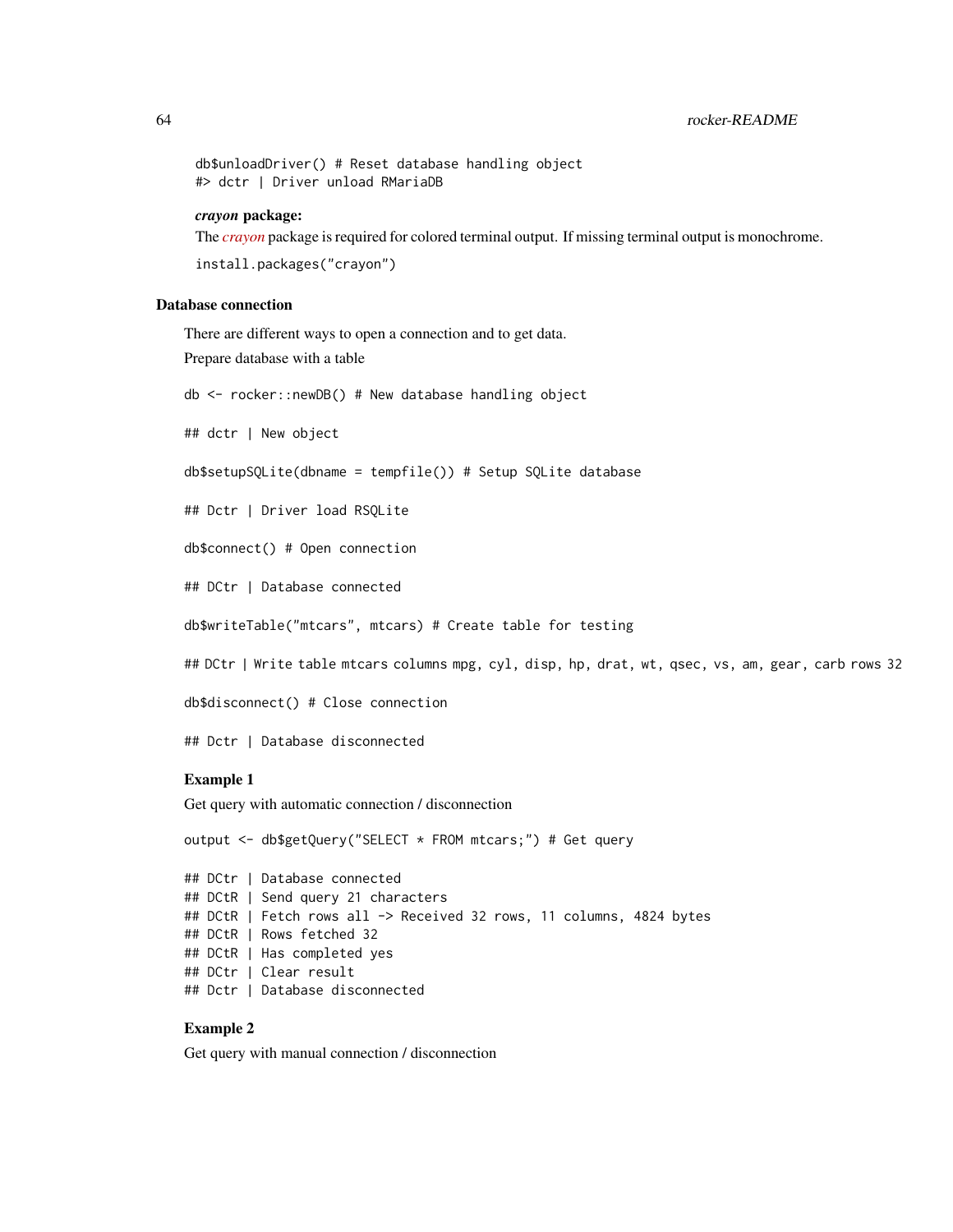```
db$connect() # Open connection
## DCtr | Database connected
output1 <- db$getQuery("SELECT * FROM mtcars;") # Get query 1
## DCtR | Send query 21 characters
## DCtR | Fetch rows all -> Received 32 rows, 11 columns, 4824 bytes
## DCtR | Rows fetched 32
## DCtR | Has completed yes
## DCtr | Clear result
output2 <- db$getQuery("SELECT * FROM mtcars;", 15) # Get query 2
## DCtR | Send query 21 characters
## DCtR | Fetch rows 15 -> Received 15 rows, 11 columns, 3416 bytes
## DCtR | Rows fetched 15
## DCtR | Has completed no
## DCtR | Fetch rows 15 -> Received 15 rows, 11 columns, 3416 bytes
## DCtR | Rows fetched 30
## DCtR | Has completed no
## DCtR | Fetch rows 15 -> Received 2 rows, 11 columns, 2184 bytes
## DCtR | Rows fetched 32
## DCtR | Has completed yes
## DCtr | Clear result
db$disconnect() # Close connection
```
## Dctr | Database disconnected

### Example 3

Function getQuery() is a combination of functions sendQuery(), fetch() and clearResult().

```
db$connect() # Open connection
## DCtr | Database connected
db$sendQuery("SELECT * FROM mtcars;") # Send query
## DCtR | Send query 21 characters
output <- db$fetch() # Fetch result
## DCtR | Fetch rows all -> Received 32 rows, 11 columns, 4824 bytes
db$clearResult() # Clean up result
```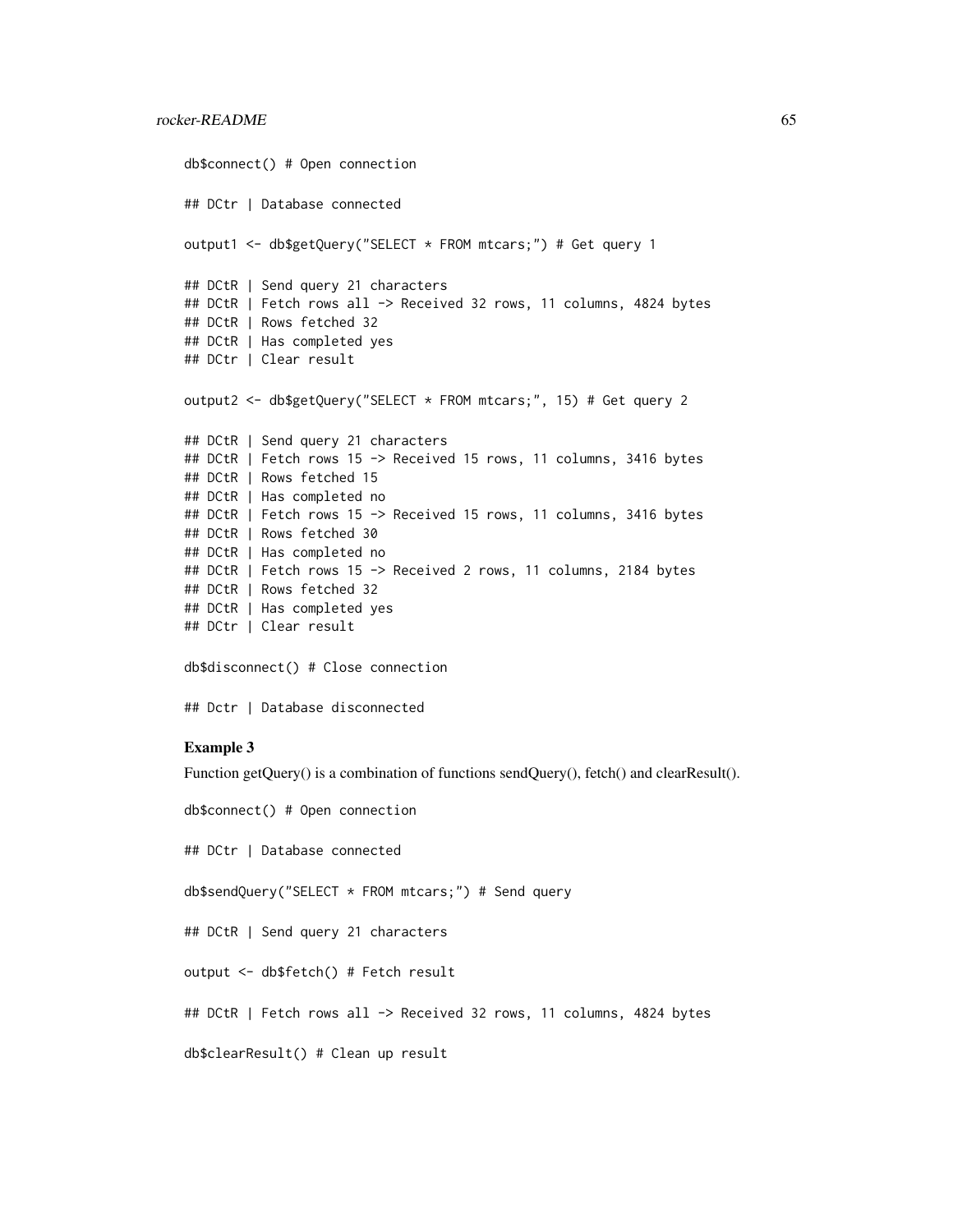```
## DCtr | Clear result
db$disconnect() # Close connection
## Dctr | Database disconnected
Clean up
db$unloadDriver() # Reset database handling object
## dctr | Driver unload RSQLite
```
### Password storage

Some efforts were undertaken to encrypt and to protect the password in the private area of the class. The class stores the password hidden and inaccessible. Please let me know, in case you discover a way how to access the password!

```
db <- rocker::newDB() # New database handling object
#> dctr | New object
db$setupDriver( # Setup PostgreSQL database with stored password (password and user are hidden - default
  RPostgres::Postgres(),
 host = "127.0.0.1", port = "5432", dbname = "mydb",
 user = "postgres", password = "password",
 protect = c("password", "user")
)
#> Dctr | Driver load RPostgres
db$connect() # Open connection 1; Password is stored in the class and does not need to be provided.
#> DCtr | Database connected
output1 <- db$getQuery("SELECT * FROM mtcars;") # Get query 1
#> DCtR | Send query 21 characters
#> DCtR | Fetch rows all -> Received 32 rows, 11 columns, 4824 bytes
#> DCtR | Rows fetched 32
#> DCtR | Has completed yes
#> DCtr | Clear result
db$disconnect() # Close connection 1
#> Dctr | Database disconnected
db$connect() # Open connection 2; Password is stored in the class and does not need to be provided.
#> DCtr | Database connected
output2 <- db$getQuery("SELECT * FROM mtcars;") # Get query 2
#> DCtR | Send query 21 characters
#> DCtR | Fetch rows all -> Received 32 rows, 11 columns, 4824 bytes
#> DCtR | Rows fetched 32
#> DCtR | Has completed yes
#> DCtr | Clear result
db$disconnect() # Close connection 2
#> Dctr | Database disconnected
```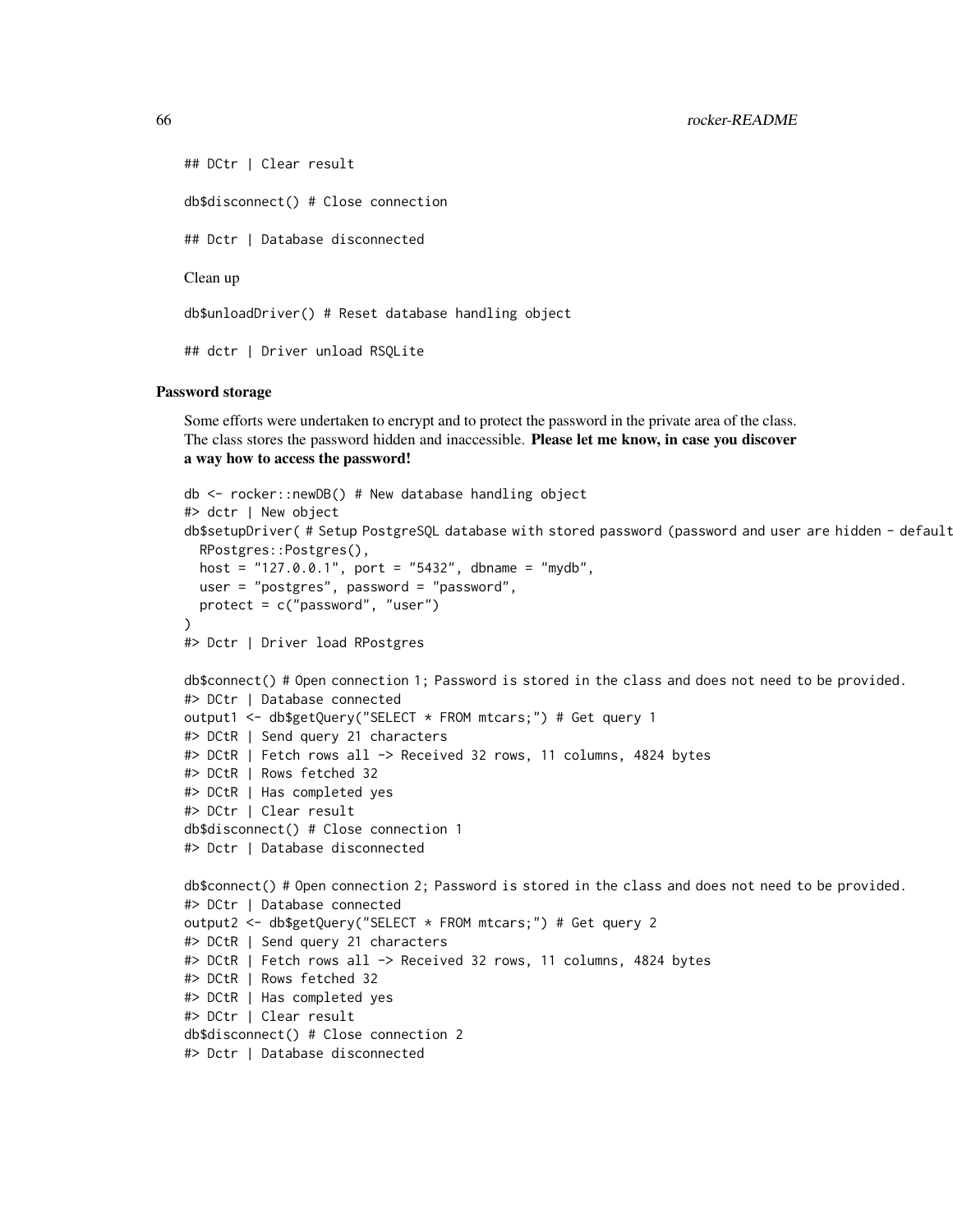```
db$unloadDriver() # Reset database handling object
#> dctr | Driver unload RPostgres
```
In case you do not want to store the password in the class, you will need to provide it each time a connection is opened.

```
db <- rocker::newDB() # New database handling object
#> dctr | New object
db$setupDriver( # Setup PostgreSQL database without stored password
  RPostgres::Postgres(),
 host = "127.0.0.1", port = "5432", dbname = "mydb",user = "postgres"
)
#> Dctr | Driver load RPostgres
db$connect(password = "password") # Open connection 1; Password needs to be provided.
#> DCtr | Database connected
output1 <- db$getQuery("SELECT * FROM mtcars;") # Get query 1
#> DCtR | Send query 21 characters
#> DCtR | Fetch rows all -> Received 32 rows, 11 columns, 4824 bytes
#> DCtR | Rows fetched 32
#> DCtR | Has completed yes
#> DCtr | Clear result
db$disconnect() # Close connection 1
#> Dctr | Database disconnected
db$connect(password = "password") # Open connection 2; Password needs to be provided.
#> DCtr | Database connected
output2 <- db$getQuery("SELECT * FROM mtcars;") # Get query 2
#> DCtR | Send query 21 characters
#> DCtR | Fetch rows all -> Received 32 rows, 11 columns, 4824 bytes
#> DCtR | Rows fetched 32
#> DCtR | Has completed yes
#> DCtr | Clear result
db$disconnect() # Close connection 2
#> Dctr | Database disconnected
db$unloadDriver() # Reset database handling object
```
### *DBI* objects

*rocker* class encapsulates the *DBI* objects driver, connection and result. If required, these objects can be directly used with *DBI* functions. However, it is recommended to use this option with care! Direct usage of *DBI* functions, may disrupt proper function of *rocker* class. Many *DBI* functions are implemented in *rocker* class. Whenever possible, use the *rocker* class functions.

# Prepare object

db <- rocker::newDB() # New database handling object

#> dctr | Driver unload RPostgres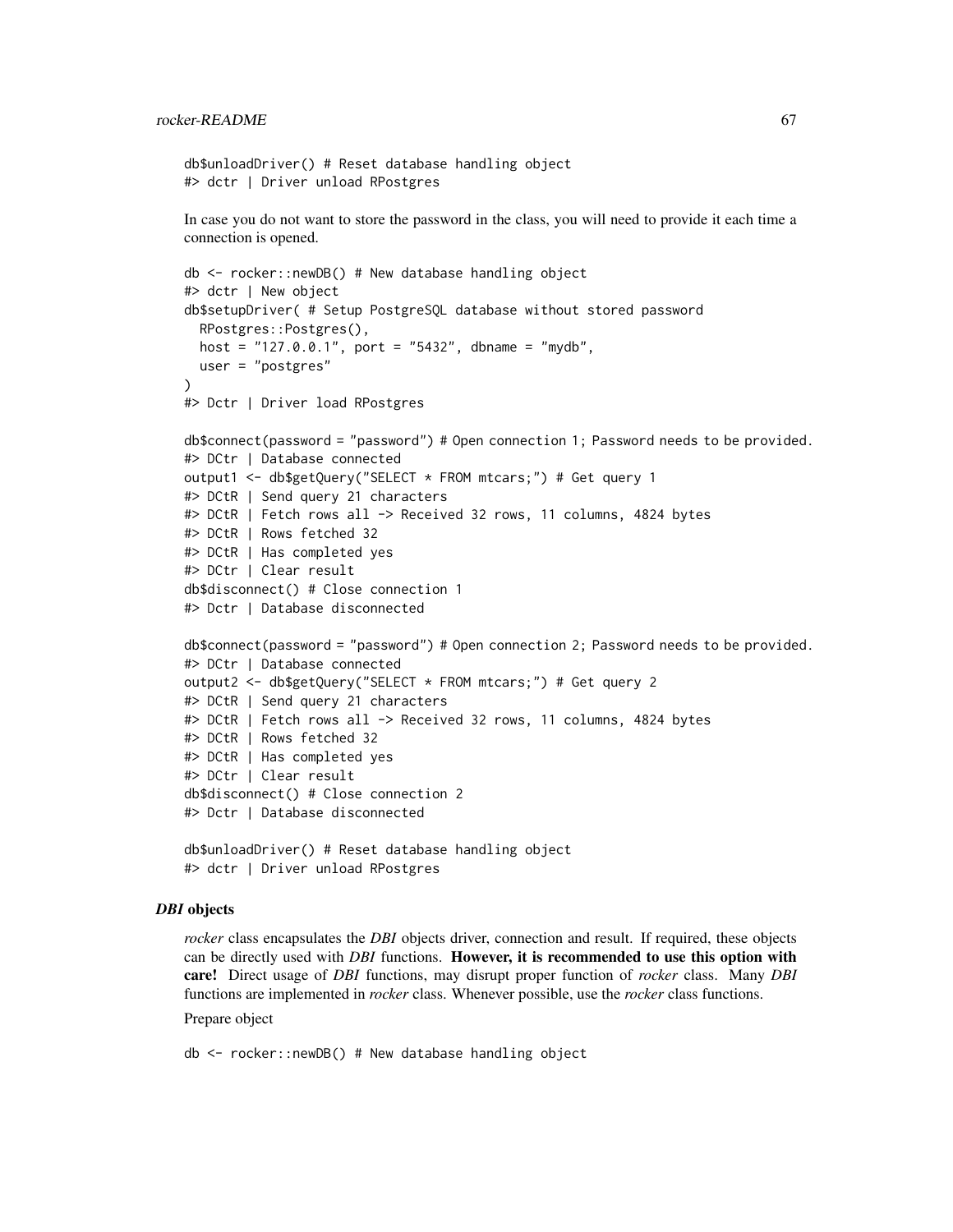```
## dctr | New object
db$.drv # Empty driver
## NULL
db$.con # Empty connection
## NULL
db$.res # Empty result
## NULL
 DBIDriver-class:
 db$setupSQLite() # Setup SQLite database
 ## Dctr | Driver load RSQLite
 db$.drv # 'DBI' DBIDriver-class
 ## <SQLiteDriver>
 db$getInfoDrv() # 'rocker' class function
 ## Dctr | Driver info 2.2.9 (driver.version), 3.37.0 (client.version)
 ## $driver.version
 ## [1] '2.2.9'
 ##
 ## $client.version
 ## [1] '3.37.0'
 DBI::dbGetInfo(db$.drv) # Direct usage of 'DBI' function on 'rocker' class
 ## $driver.version
 ## [1] '2.2.9'
 ##
 ## $client.version
 ## [1] '3.37.0'
 RSQLite::dbGetInfo(db$.drv) # Direct usage of driver package, 'RSQLite', function on 'rocker' class
 ## $driver.version
 ## [1] '2.2.9'
 ##
 ## $client.version
```
## [1] '3.37.0'

## DBIConnection-class:

db\$connect() # Open connection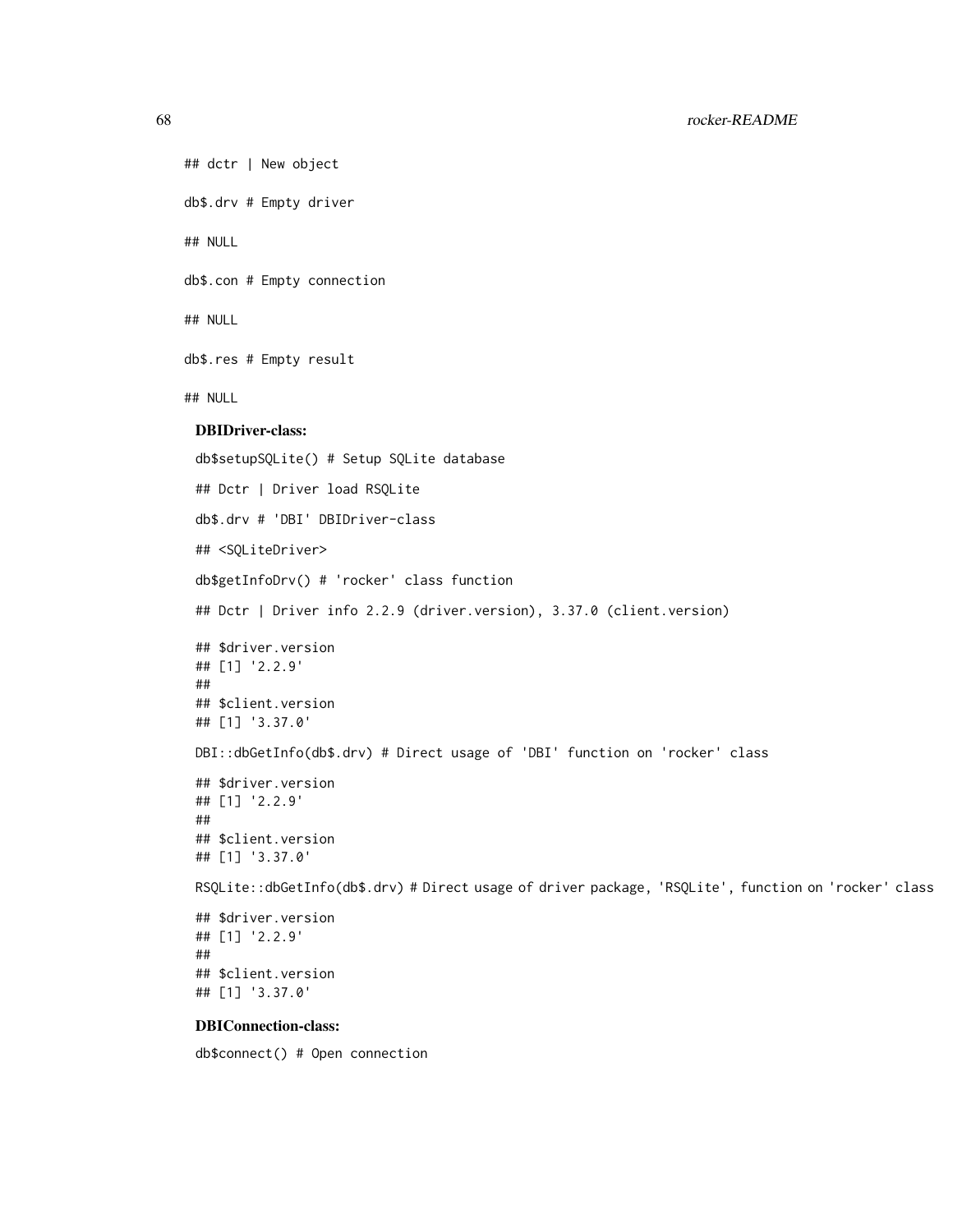## DCtr | Database connected db\$.con # 'DBI' DBIConnection-class ## <SQLiteConnection> ## Path: :memory: ## Extensions: TRUE db\$getInfoCon() # 'rocker' class function ## DCtr | Connection info 3.37.0 (db.version), :memory: (dbname), NA (username), NA (host), NA (port) ## \$db.version ## [1] "3.37.0" ## ## \$dbname ## [1] ":memory:" ## ## \$username ## [1] NA ## ## \$host ## [1] NA ## ## \$port ## [1] NA DBI::dbGetInfo(db\$.con) # Direct usage of 'DBI' function on 'rocker' class ## \$db.version ## [1] "3.37.0" ## ## \$dbname ## [1] ":memory:" ## ## \$username ## [1] NA ## ## \$host ## [1] NA ## ## \$port ## [1] NA RSQLite::dbGetInfo(db\$.con) # Direct usage of driver package, 'RSQLite', function on 'rocker' class ## \$db.version ## [1] "3.37.0" ## ## \$dbname ## [1] ":memory:" ##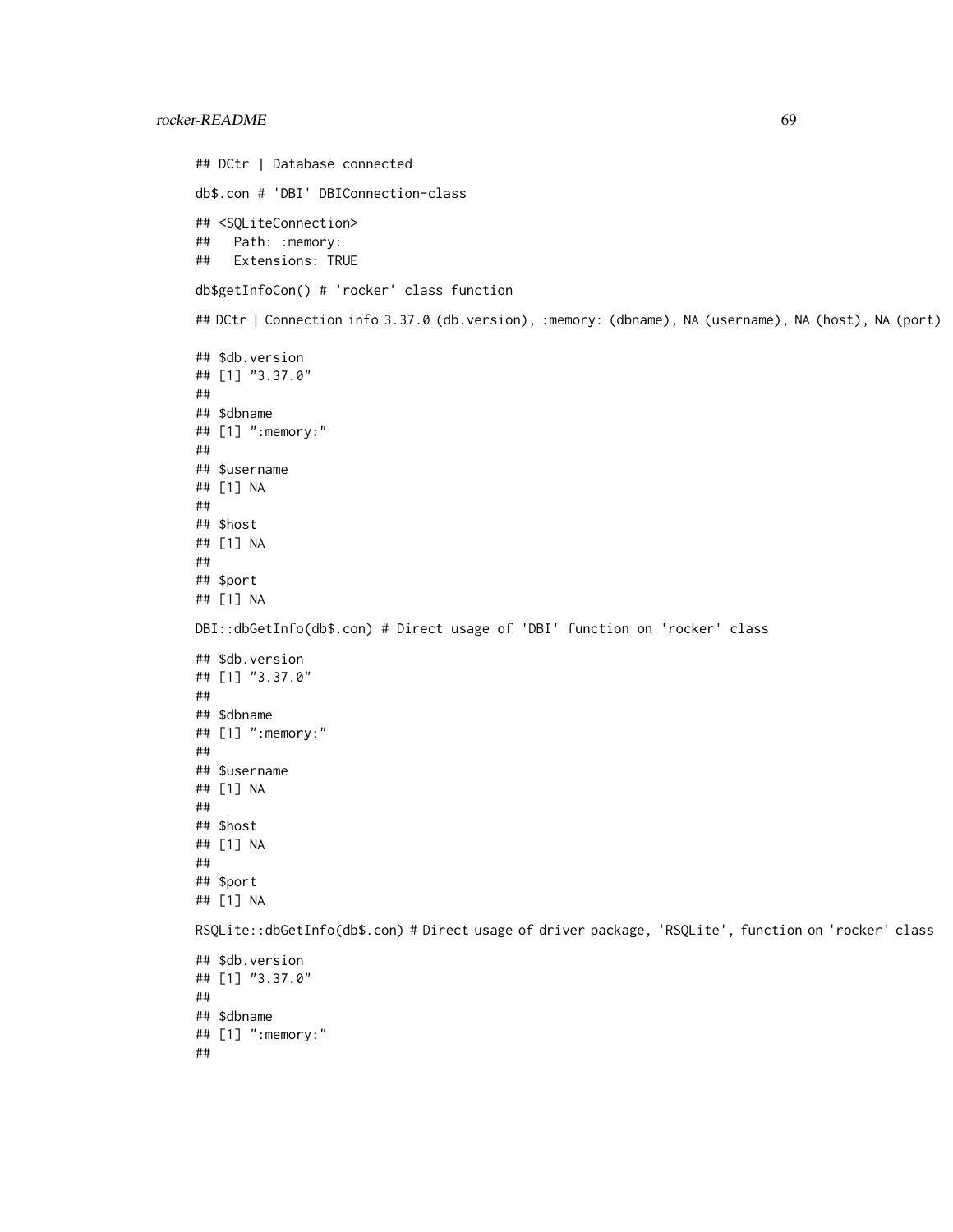```
## $username
## [1] NA
##
## $host
## [1] NA
##
## $port
## [1] NA
```
Prepare table

db\$writeTable("mtcars", mtcars) # Create table for testing

## DCtr | Write table mtcars columns mpg, cyl, disp, hp, drat, wt, qsec, vs, am, gear, carb rows 32

#### DBIResult-class:

```
db$sendQuery("SELECT * FROM mtcars;") # Send query
## DCtR | Send query 21 characters
db$.res # 'DBI' DBIResult-class
## <SQLiteResult>
## SQL SELECT * FROM mtcars;
## ROWS Fetched: 0 [incomplete]
## Changed: 0
db$getInfoRes() # 'rocker' class function
## DCtR | Result info SELECT * FROM mtcars; (statement), 0 (row.count), 0 (rows.affected), FALSE (has.c
## $statement
## [1] "SELECT * FROM mtcars;"
##
## $row.count
## [1] 0
##
## $rows.affected
## [1] 0
##
## $has.completed
## [1] FALSE
DBI::dbGetInfo(db$.res) # Direct usage of 'DBI' function on 'rocker' class
## $statement
## [1] "SELECT * FROM mtcars;"
##
## $row.count
## [1] 0
##
## $rows.affected
```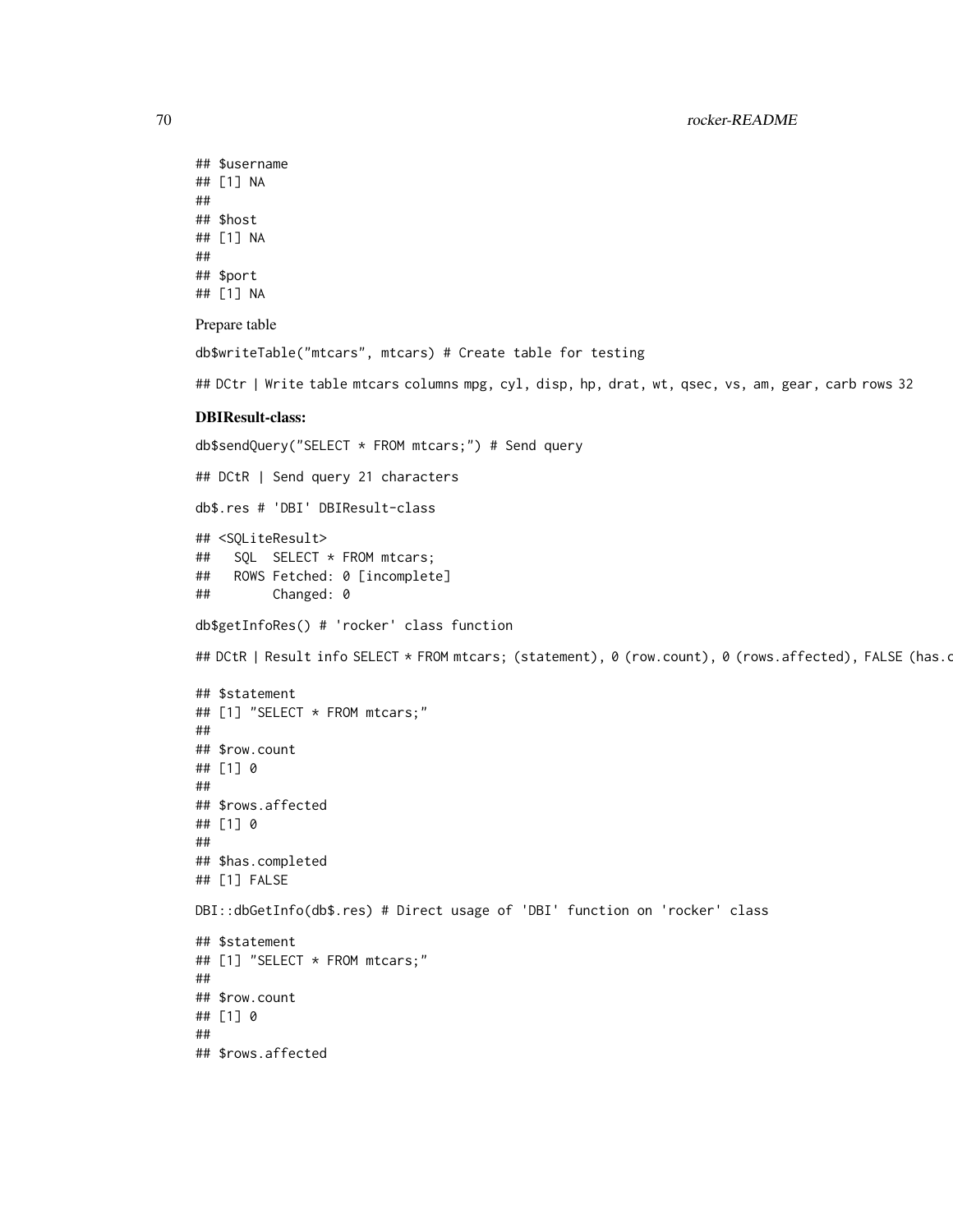## [1] 0 ## ## \$has.completed ## [1] FALSE RSQLite::dbGetInfo(db\$.res) # Direct usage of driver package, 'RSQLite', function on 'rocker' class ## \$statement ## [1] "SELECT \* FROM mtcars;" ## ## \$row.count ## [1] 0 ## ## \$rows.affected ## [1] 0 ## ## \$has.completed ## [1] FALSE Clean up db\$clearResult() # Clean up result ## DCtr | Clear result db\$.res # Empty result ## NULL db\$disconnect() # Close connection ## Dctr | Database disconnected db\$.con # Empty connection ## NULL db\$unloadDriver() # Reset database handling object ## dctr | Driver unload RSQLite db\$.drv # Empty driver ## NULL

### *DBI* functions in *rocker*

Generally, *rocker* function names are related to *DBI* function names. In *rocker* functions, the leading db is removed.

In *DBI* most functions need to be supplied with a driver (drv), connection (conn) or result (res) object. In *rocker*, functions automatically access the corresponding objects (.drv, .con and .res) stored in the class.

## *DBI* example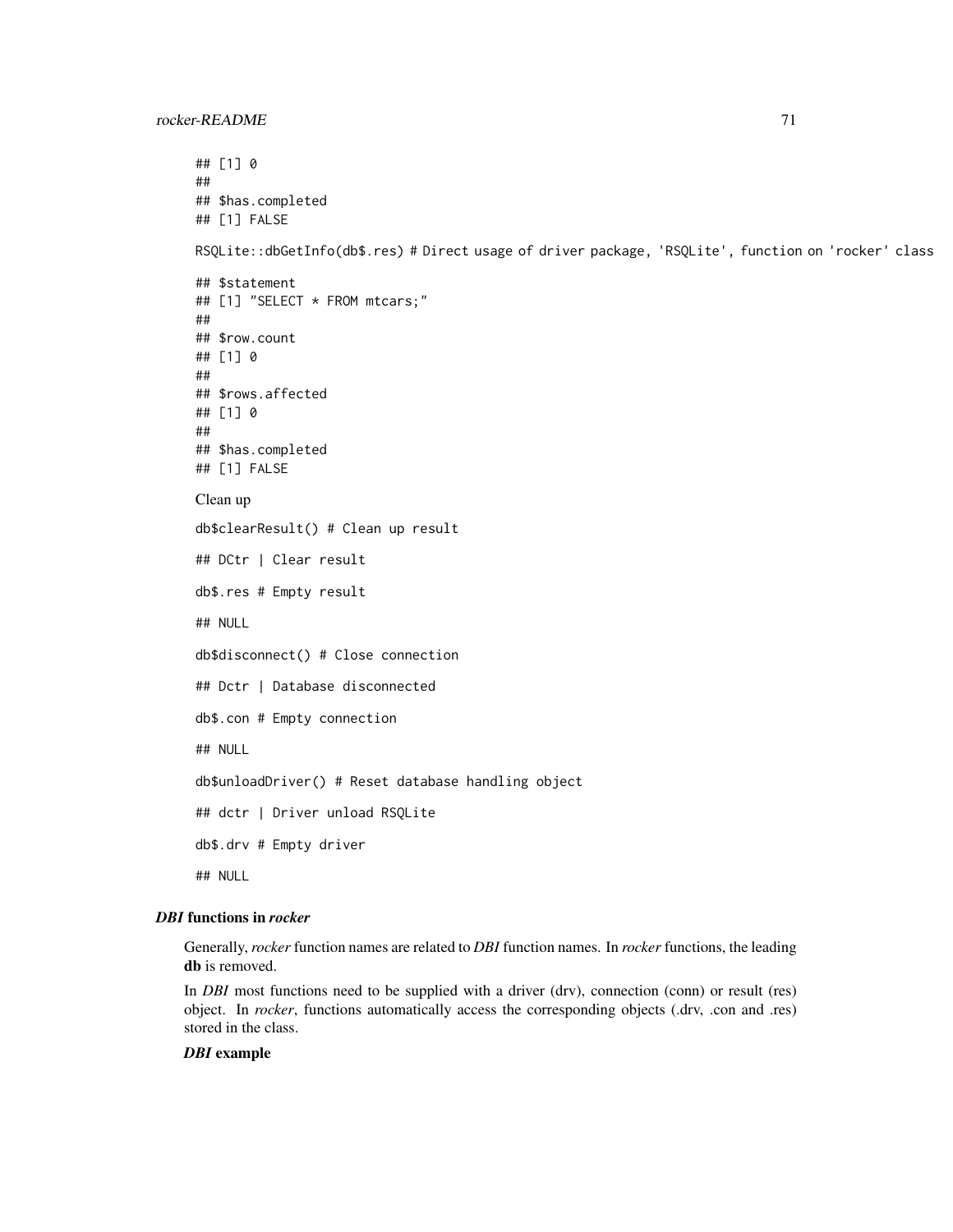```
drv <- RSQLite::SQLite() # SQLite driver
DBI::dbCanConnect( # Test parameter
 \text{drv} = \text{drv},
 dbname = ":memory:"
\lambda## [1] TRUE
con <- DBI::dbConnect( # Open connection
 \text{drv} = \text{drv}.
  dbname = ":memory:"
\lambdaDBI::dbWriteTable(con, "mtcars", mtcars) # Create table for testing
res <- DBI::dbSendQuery(con, "SELECT * FROM mtcars;") # Send query
output <- DBI::dbFetch(res) # Fetch result
DBI::dbClearResult(res) # Clean up result
DBI::dbDisconnect(con) # Close connection
DBI::dbUnloadDriver(drv) # Unload driver
```
### *rocker* example

```
db <- rocker::newDB(verbose = FALSE) # New database handling object
db$setupDriver( # Setup SQLite database
  drv = RSQLite::SQLite(),
 dbname = ": memory: "
\lambdadb$canConnect() # Test parameter
## [1] TRUE
db$connect() # Open connection
db$writeTable("mtcars", mtcars) # Create table for testing
db$sendQuery("SELECT * FROM mtcars;") # Send query
output <- db$fetch() # Fetch result
db$clearResult() # Clean up result
db$disconnect() # Close connection
```
db\$unloadDriver() # Reset database handling object

#### List of functions:

| Corresponding <i>DBI</i> function |                                    | Comment                                            |
|-----------------------------------|------------------------------------|----------------------------------------------------|
| none                              | none                               |                                                    |
| none                              | none                               |                                                    |
| none                              |                                    | Usually, par                                       |
| none                              | none                               | RPostgres::I                                       |
| none                              | none                               | RMariaDB:                                          |
| none                              | none                               | RSQLite::S                                         |
|                                   | driver                             |                                                    |
|                                   | driver                             | Usually, par                                       |
|                                   | dbUnloadDriver()<br>dbCanConnect() | DBI object used<br>driver from appropriate package |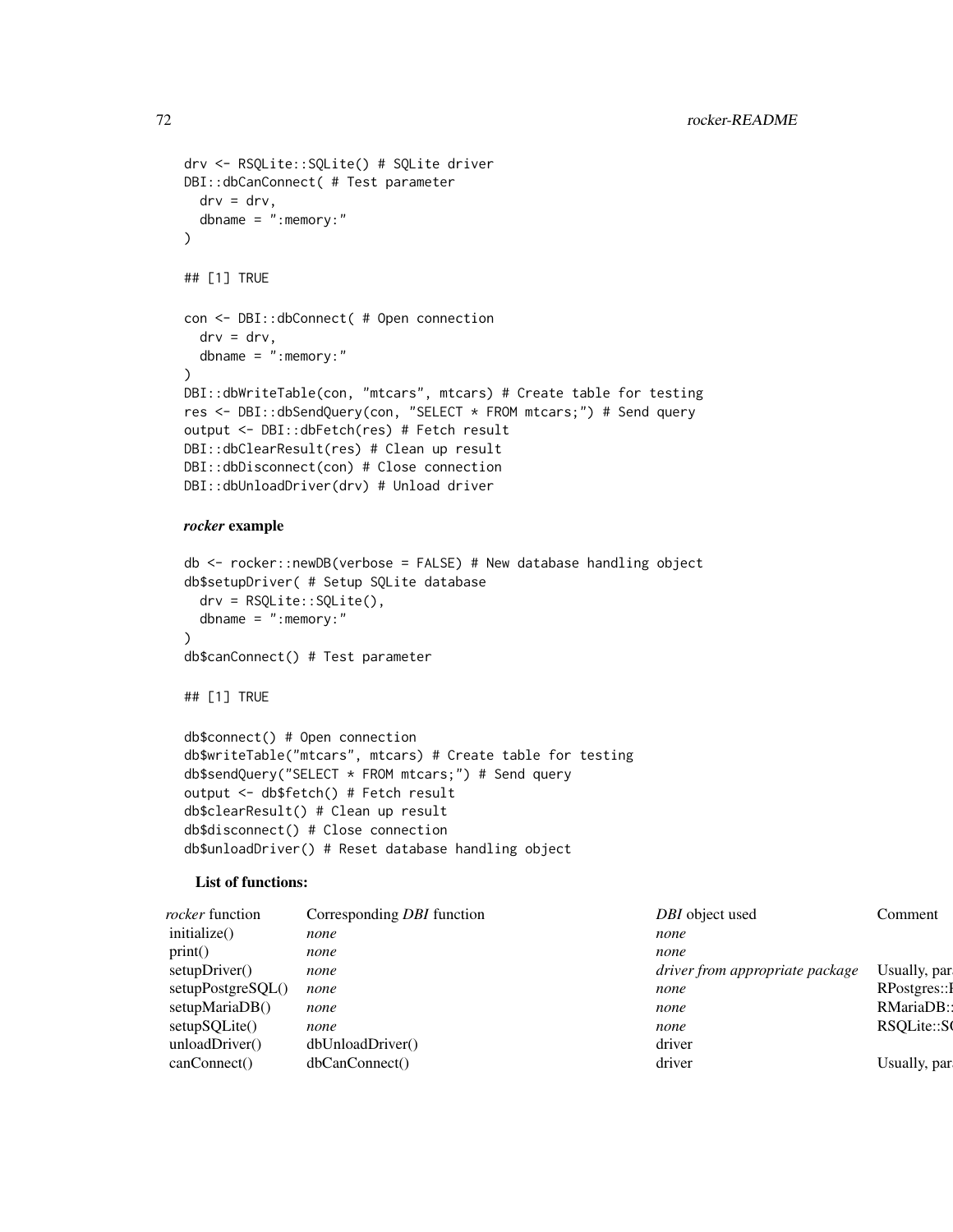| connect()         | dbConnect()                                          | driver     | Usually, par  |
|-------------------|------------------------------------------------------|------------|---------------|
| disconnect()      | dbDisconnect()                                       | connection |               |
| sendQuery()       | dbSendQuery()                                        | connection |               |
| getQuery()        | Is not using dbGetQuery(), but has the same function | connection | Especially, o |
| sendStatement()   | dbSendStatement()                                    | connection |               |
| execute()         | Is not using dbExecute(), but has the same function  | connection | Especially, o |
| fetch()           | dbFetch()                                            | result     |               |
| hasCompleted()    | dbHasCompleted()                                     | result     |               |
| getRowsAffected() | dbGetRowsAffected()                                  | result     |               |
| getRowCount()     | dbGetRowCount()                                      | result     |               |
| columnInfo()      | dbColumnInfo()                                       | result     |               |
| getStatement()    | dbGetStatement()                                     | result     |               |
| clearResult()     | dbClearResult()                                      | result     |               |
| begin()           | dbBegin()                                            | connection |               |
| commit()          | dbCommit()                                           | connection |               |
| rollback()        | dbRollback()                                         | connection |               |
| getInfoDrv()      | dbGetInfo()                                          | driver     |               |
| getInfoCon()      | dbGetInfo()                                          | connection |               |
| getInfoRes()      | dbGetInfo()                                          | result     |               |
| isValidDrv()      | dbIsValid()                                          | driver     |               |
| isValidCon()      | dbIsValid()                                          | connection |               |
| isValidRes()      | dbIsValid()                                          | result     |               |
| createTable()     | dbCreateTable()                                      | connection |               |
| appendTable()     | dbAppendTable()                                      | connection |               |
| writeTable()      | dbWriteTable                                         | connection |               |
| readTable()       | dbReadTable                                          | connection |               |
| removeTable()     | dbRemoveTable()                                      | connection |               |
| existsTable()     | dbExistsTable()                                      | connection |               |
| listFields()      | dbListFields()                                       | connection |               |
| listObjects()     | dbListObjects()                                      | connection |               |
| listTables()      | dbListTables()                                       | connection |               |

# Transaction

Setup database and a table with 32 rows.

db <- rocker::newDB() # New database handling object ## dctr | New object db\$setupSQLite() # Setup SQLite database ## Dctr | Driver load RSQLite db\$connect() # Open connection ## DCtr | Database connected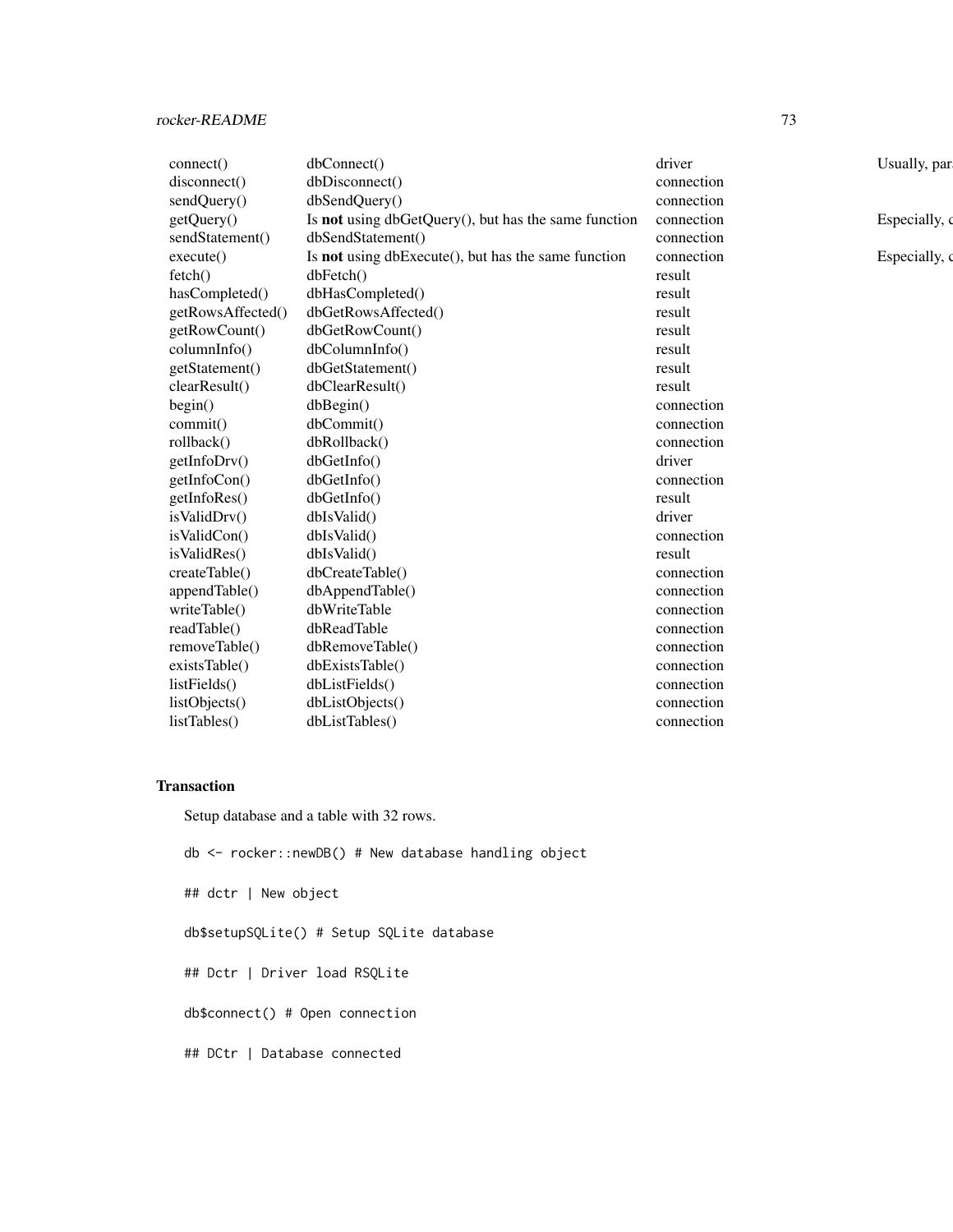```
db$writeTable("mtcars", mtcars) # Create table for testing
## DCtr | Write table mtcars columns mpg, cyl, disp, hp, drat, wt, qsec, vs, am, gear, carb rows 32
output <- db$getQuery("SELECT * FROM mtcars;") # Get query -> 32 rows
## DCtR | Send query 21 characters
## DCtR | Fetch rows all -> Received 32 rows, 11 columns, 4824 bytes
## DCtR | Rows fetched 32
## DCtR | Has completed yes
## DCtr | Clear result
db$transaction # Transaction indicator
## [1] FALSE
Starting with a table with 32 rows, begin transaction 1. Delete 15 rows and commit transaction.
Operations results in a table with 17 rows.
db$begin() # Start transaction 1
## DCTr | Transaction begin
db$transaction # Transaction indicator
## [1] TRUE
AFFECTED <- db$execute("DELETE FROM mtcars WHERE gear = 3;") # Modify table -> 15 rows
## DCTR | Send statement 34 characters
## DCTR | Rows affected 15
## DCTr | Clear result
db$commit() # Commit transaction 1
## DCtr | Transaction commit
db$transaction # Transaction indicator
## [1] FALSE
output <- db$getQuery("SELECT * FROM mtcars;") # Get query -> 17 rows
## DCtR | Send query 21 characters
## DCtR | Fetch rows all -> Received 17 rows, 11 columns, 3504 bytes
## DCtR | Rows fetched 17
## DCtR | Has completed yes
## DCtr | Clear result
```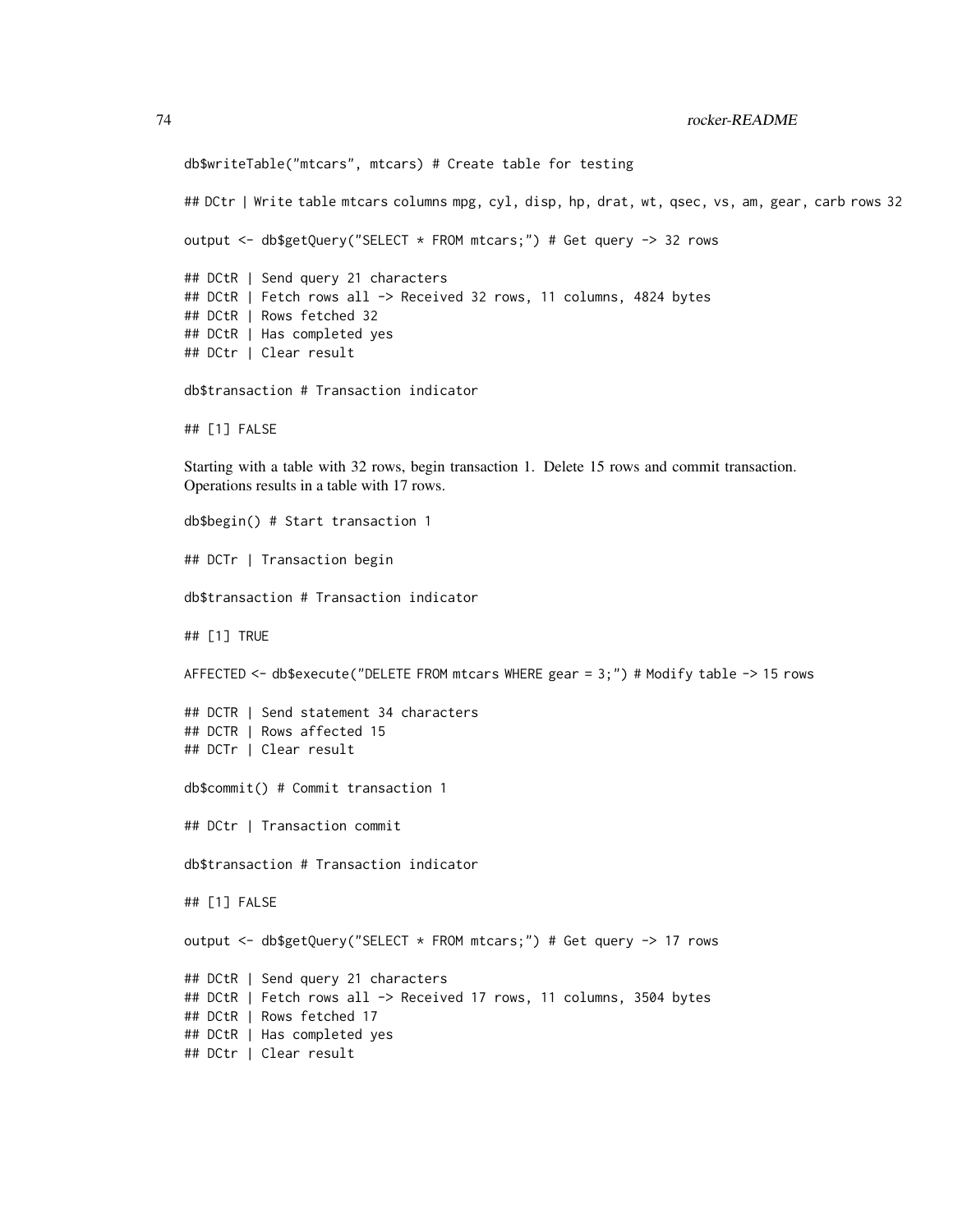Starting with a table with 17 rows, begin transaction 2. Delete 5 rows and rollback transaction. Operations results in a table with 17 rows. db\$begin() # Start transaction 2

```
## DCTr | Transaction begin
db$transaction # Transaction indicator
## [1] TRUE
AFFECTED <- db$execute("DELETE FROM mtcars WHERE gear = 5;") # Modify table -> 5 rows
## DCTR | Send statement 34 characters
## DCTR | Rows affected 5
## DCTr | Clear result
output <- db$getQuery("SELECT * FROM mtcars;") # Get query -> 12 rows
## DCTR | Send query 21 characters
## DCTR | Fetch rows all -> Received 12 rows, 11 columns, 3416 bytes
## DCTR | Rows fetched 12
## DCTR | Has completed yes
## DCTr | Clear result
db$rollback() # Rollback transaction 2
## DCtr | Transaction rollback
db$transaction # Transaction indicator
## [1] FALSE
output <- db$getQuery("SELECT * FROM mtcars;") # Get query -> 17 rows
## DCtR | Send query 21 characters
## DCtR | Fetch rows all -> Received 17 rows, 11 columns, 3504 bytes
## DCtR | Rows fetched 17
## DCtR | Has completed yes
## DCtr | Clear result
Clean up
db$disconnect() # Close connection
## Dctr | Database disconnected
db$unloadDriver() # Reset database handling object
```
## dctr | Driver unload RSQLite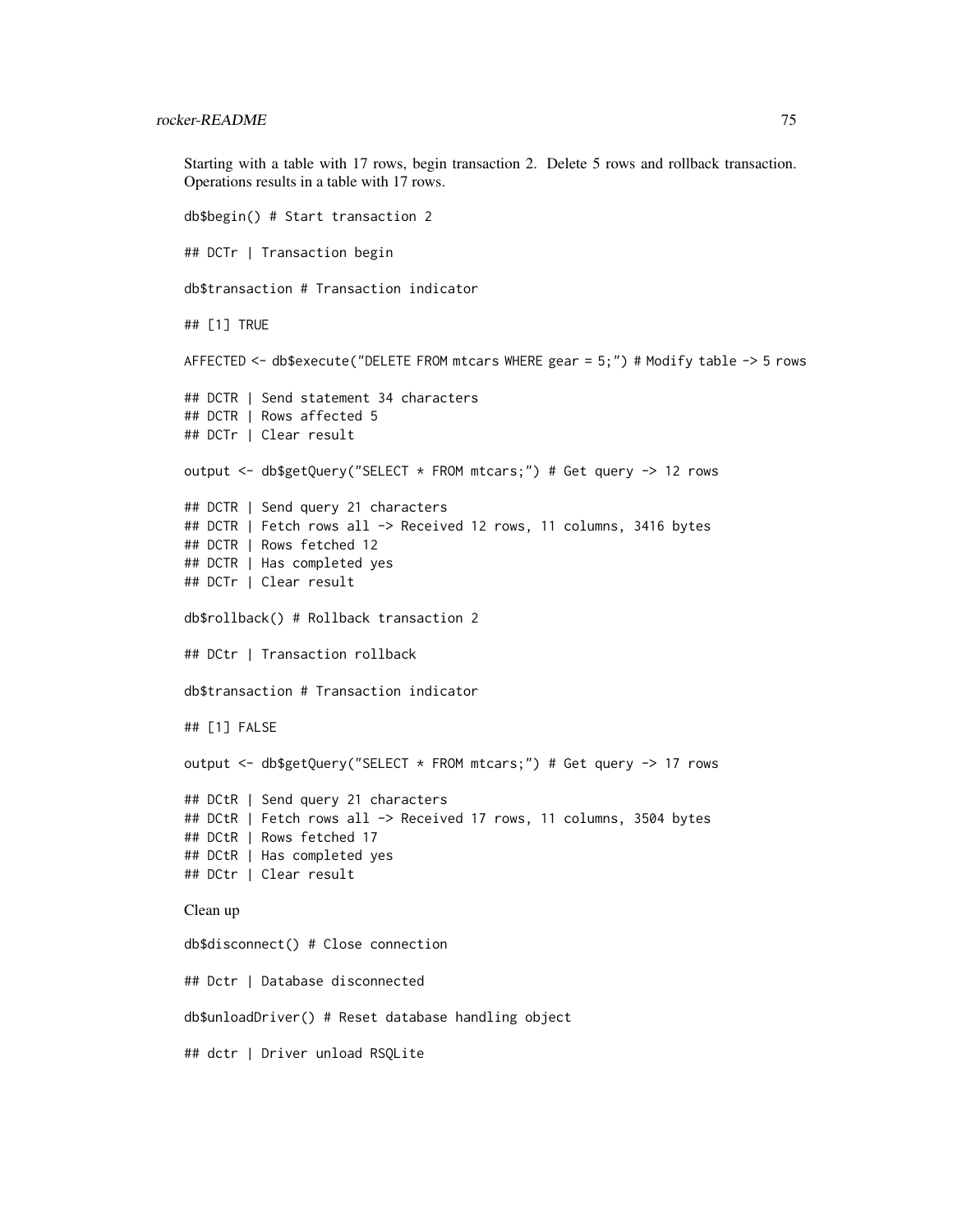# Usage of S3 and R6 functions

Although *rocker* is a *R6* class, functions can be also accesses in classical S3 way.

# S3 example

```
library(rocker)
db \leftarrow newDB()## dctr | New object
setupDriver(db, drv = RSQLite::SQLite(), dbname = ":memory:")
## Dctr | Driver load RSQLite
connect(db)
## DCtr | Database connected
writeTable(db, "mtcars", mtcars)
## DCtr | Write table mtcars columns mpg, cyl, disp, hp, drat, wt, qsec, vs, am, gear, carb rows 32
sendQuery(db, "SELECT * FROM mtcars;")
## DCtR | Send query 21 characters
output <- fetch(db)
## DCtR | Fetch rows all -> Received 32 rows, 11 columns, 4824 bytes
clearResult(db)
## DCtr | Clear result
disconnect(db)
## Dctr | Database disconnected
unloadDriver(db)
## dctr | Driver unload RSQLite
R6 example
db <- rocker::newDB()
## dctr | New object
```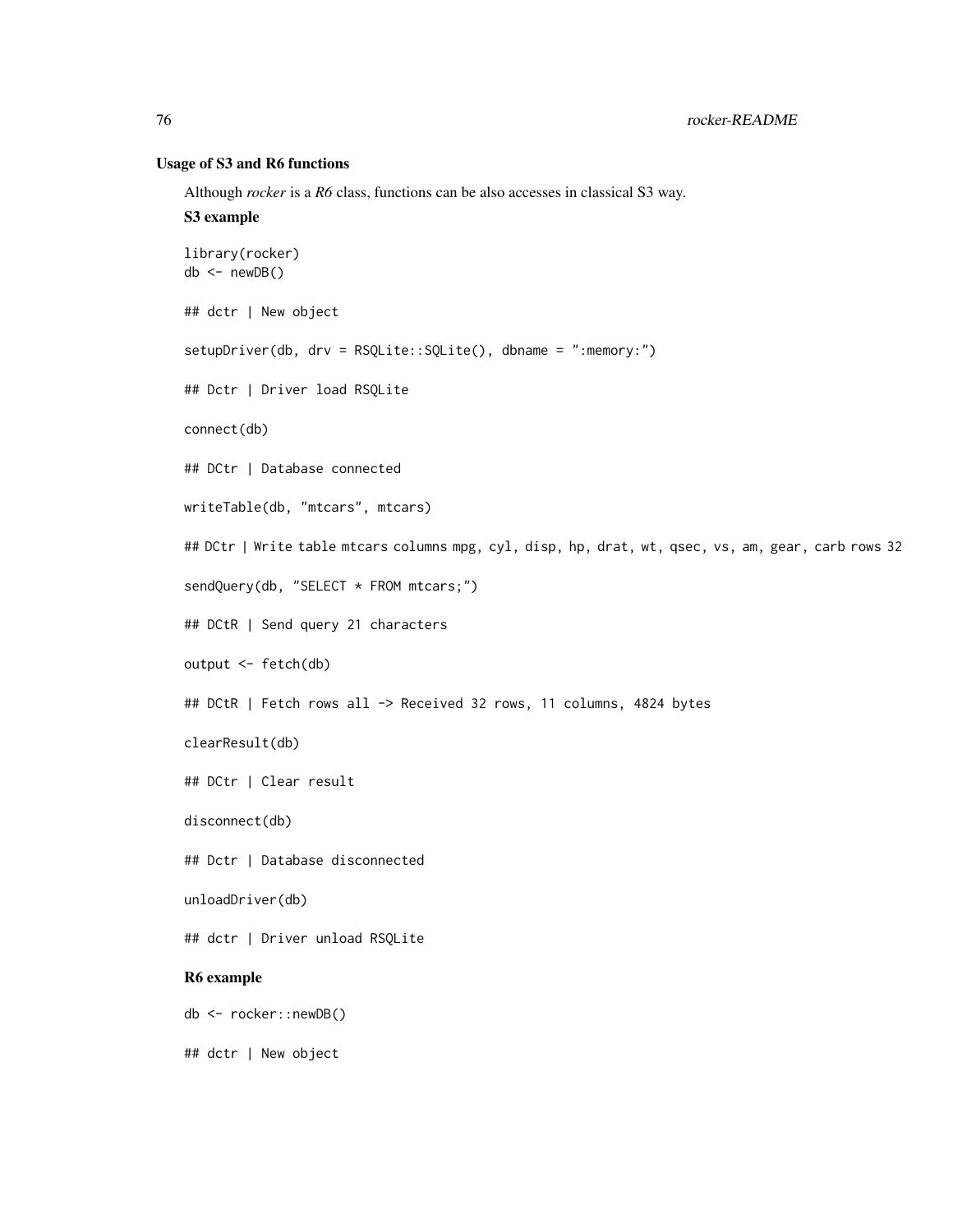# <span id="page-76-0"></span>rocker-README 77

```
db$setupDriver(drv = RSQLite::SQLite(), dbname = ":memory:")
```
## Dctr | Driver load RSQLite

db\$connect()

## DCtr | Database connected

db\$writeTable("mtcars", mtcars)

## DCtr | Write table mtcars columns mpg, cyl, disp, hp, drat, wt, qsec, vs, am, gear, carb rows 32

db\$sendQuery("SELECT \* FROM mtcars;")

## DCtR | Send query 21 characters

output <- db\$fetch()

## DCtR | Fetch rows all -> Received 32 rows, 11 columns, 4824 bytes

db\$clearResult()

## DCtr | Clear result

db\$disconnect()

## Dctr | Database disconnected

db\$unloadDriver()

## dctr | Driver unload RSQLite

#### See Also

Other rocker: [newDB\(](#page-27-0)), [rocker-R6-class](#page-29-0), [rocker-S3-functions](#page-77-0), [rocker-package](#page-0-0)

Other rocker-S3-functions: [appendTable\(](#page-1-0)), [begin\(](#page-2-0)), [canConnect\(](#page-3-0)), [clearResult\(](#page-4-0)), [columnInfo\(](#page-5-0)), [commit\(](#page-6-0)), [connect\(](#page-7-0)), [createTable\(](#page-8-0)), [disconnect\(](#page-9-0)), [execute\(](#page-10-0)), [existsTable\(](#page-11-0)), [fetch\(](#page-12-0)), [getInfoCon\(](#page-13-0)), [getInfoDrv\(](#page-14-0)), [getInfoRes\(](#page-15-0)), [getQuery\(](#page-16-0)), [getRowCount\(](#page-17-0)), [getRowsAffected\(](#page-18-0)), [getStatement\(](#page-19-0)), [hasCompleted\(](#page-20-0)), [isValidCon\(](#page-21-0)), [isValidDrv\(](#page-22-0)), [isValidRes\(](#page-23-0)), [listFields\(](#page-24-0)), [listObjects\(](#page-25-0)), [listTables\(](#page-26-0)), [readTable\(](#page-27-1)), [removeTable\(](#page-28-0)), [rocker-S3-functions](#page-77-0), [rocker-package](#page-0-0), [rollback\(](#page-77-1)), [sendQuery\(](#page-78-0)), [sendStatement\(](#page-79-0)), [setupDriver\(](#page-80-0)), [setupMariaDB\(](#page-81-0)), [setupPostgreSQL\(](#page-82-0)), [setupSQLite\(](#page-84-0)), [unloadDriver\(](#page-85-0)), [validateCon\(](#page-85-1)), [writeTable\(](#page-86-0))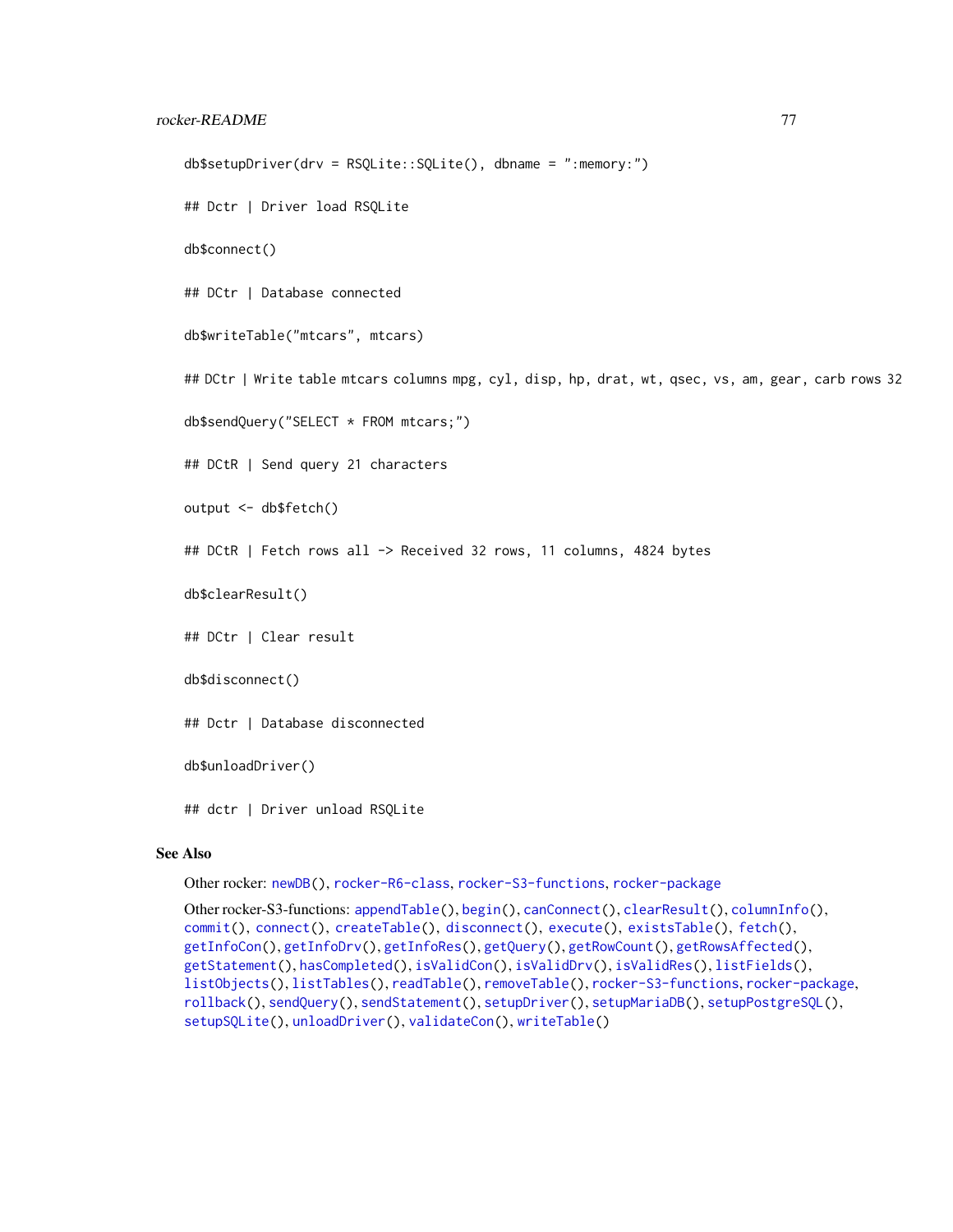<span id="page-77-2"></span><span id="page-77-0"></span>rocker-S3-functions *'rocker' Database Interface R6 Class - S3 functions*

#### Description

[R6](#page-0-0) class interface for handling database connections using [DBI](#page-0-0) package as backend. The class allows handling of connections to e.g. PostgreSQL, MariaDB and SQLite. Although rocker is a R6 class, functions can be also accesses in classical S3 way.

# See Also

```
Other rocker-S3-functions: appendTable(), begin(), canConnect(), clearResult(), columnInfo(),
commit(), connect(), createTable(), disconnect(), execute(), existsTable(), fetch(),
getInfoCon(), getInfoDrv(), getInfoRes(), getQuery(), getRowCount(), getRowsAffected(),
getStatement(), hasCompleted(), isValidCon(), isValidDrv(), isValidRes(), listFields(),
listObjects(), listTables(), readTable(), removeTable(), rocker-README, rocker-package,
rollback(), sendQuery(), sendStatement(), setupDriver(), setupMariaDB(), setupPostgreSQL(),
setupSQLite(), unloadDriver(), validateCon(), writeTable()
```
Other rocker: [newDB\(](#page-27-0)), [rocker-R6-class](#page-29-0), [rocker-README](#page-55-0), [rocker-package](#page-0-0)

#### Examples

```
# New database handling object
db <- rocker::newDB()
# Setup SQLite database
rocker::setupSQLite(db)
# Open connection
rocker::connect(db)
# Write table
rocker::writeTable(db, "mtcars", mtcars)
# Get query
output <- rocker::getQuery(db, "SELECT * FROM mtcars;")
# Close connection
rocker::disconnect(db)
# Reset database handling object
rocker::unloadDriver(db)
```
<span id="page-77-1"></span>

rollback *Rollback transaction.*

# Description

Rollback transaction.

#### Usage

rollback(db, ...)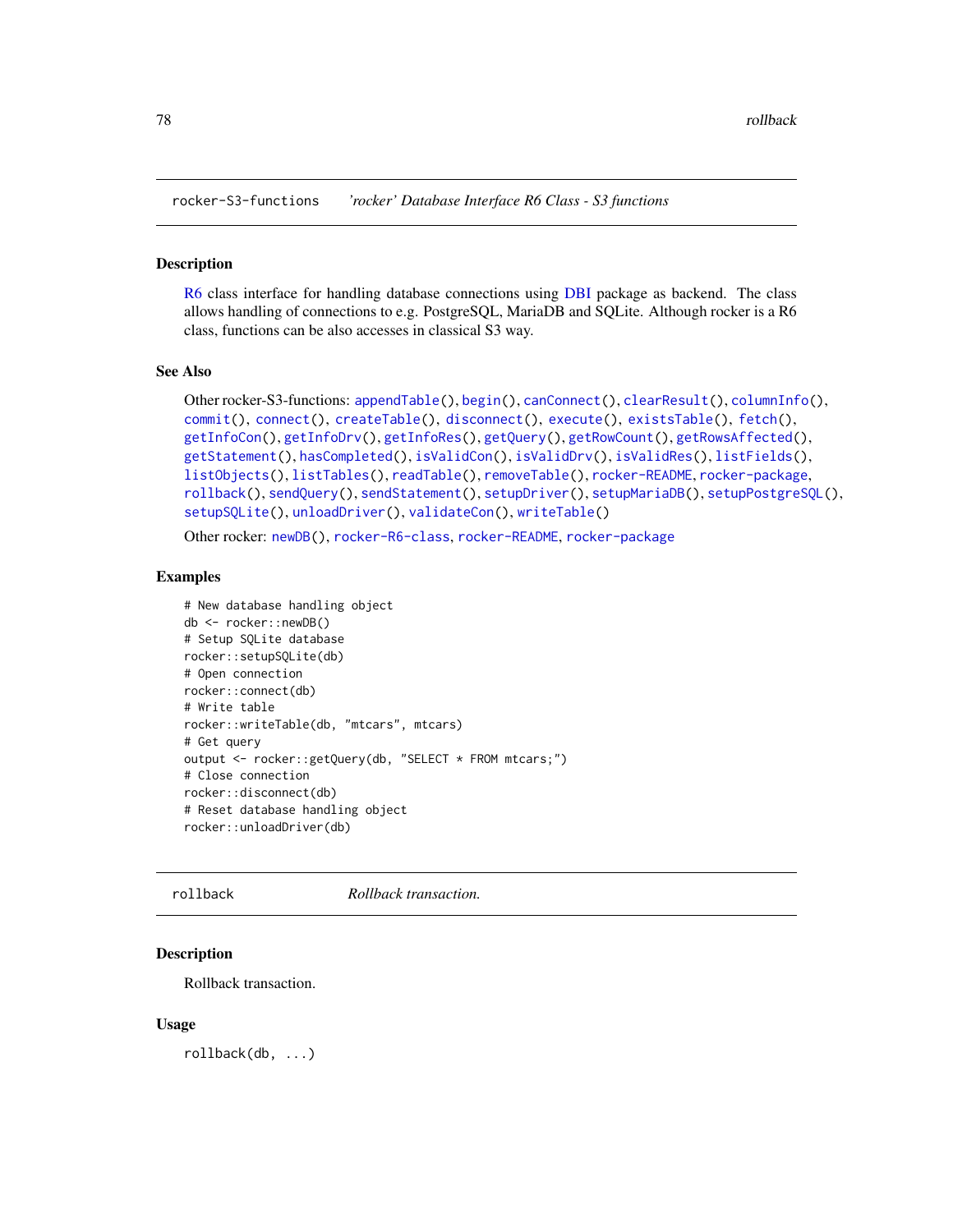#### <span id="page-78-1"></span>sendQuery 79

#### Arguments

| db       | rocker object                                                         |
|----------|-----------------------------------------------------------------------|
| $\cdots$ | Optional, additional suitable parameters passed to DBI:: dbRollback() |

#### Value

Invisible self

# See Also

```
Other rocker-S3-functions: appendTable(), begin(), canConnect(), clearResult(), columnInfo(),
commit(), connect(), createTable(), disconnect(), execute(), existsTable(), fetch(),
getInfoCon(), getInfoDrv(), getInfoRes(), getQuery(), getRowCount(), getRowsAffected(),
getStatement(), hasCompleted(), isValidCon(), isValidDrv(), isValidRes(), listFields(),
listObjects(), listTables(), readTable(), removeTable(), rocker-README, rocker-S3-functions,
rocker-package, sendQuery(), sendStatement(), setupDriver(), setupMariaDB(), setupPostgreSQL(),
setupSQLite(), unloadDriver(), validateCon(), writeTable()
```
# Examples

```
db <- rocker::newDB()
rocker::setupSQLite(db)
rocker::connect(db)
rocker::writeTable(db, "mtcars", mtcars)
rocker::begin(db)
rocker::sendStatement(db, "DELETE FROM mtcars WHERE gear = 3;")
rocker::clearResult(db)
rocker::rollback(db)
rocker::disconnect(db)
rocker::unloadDriver(db)
```
<span id="page-78-0"></span>sendQuery *Send SQL query to database.*

# Description

Send SQL query to database.

# Usage

```
sendQuery(db, statement, ...)
```
# Arguments

| db                      | rocker object                                                          |
|-------------------------|------------------------------------------------------------------------|
| statement               | SQL query (SELECT)                                                     |
| $\cdot$ $\cdot$ $\cdot$ | Optional, additional suitable parameters passed to DBI:: dbSendQuery() |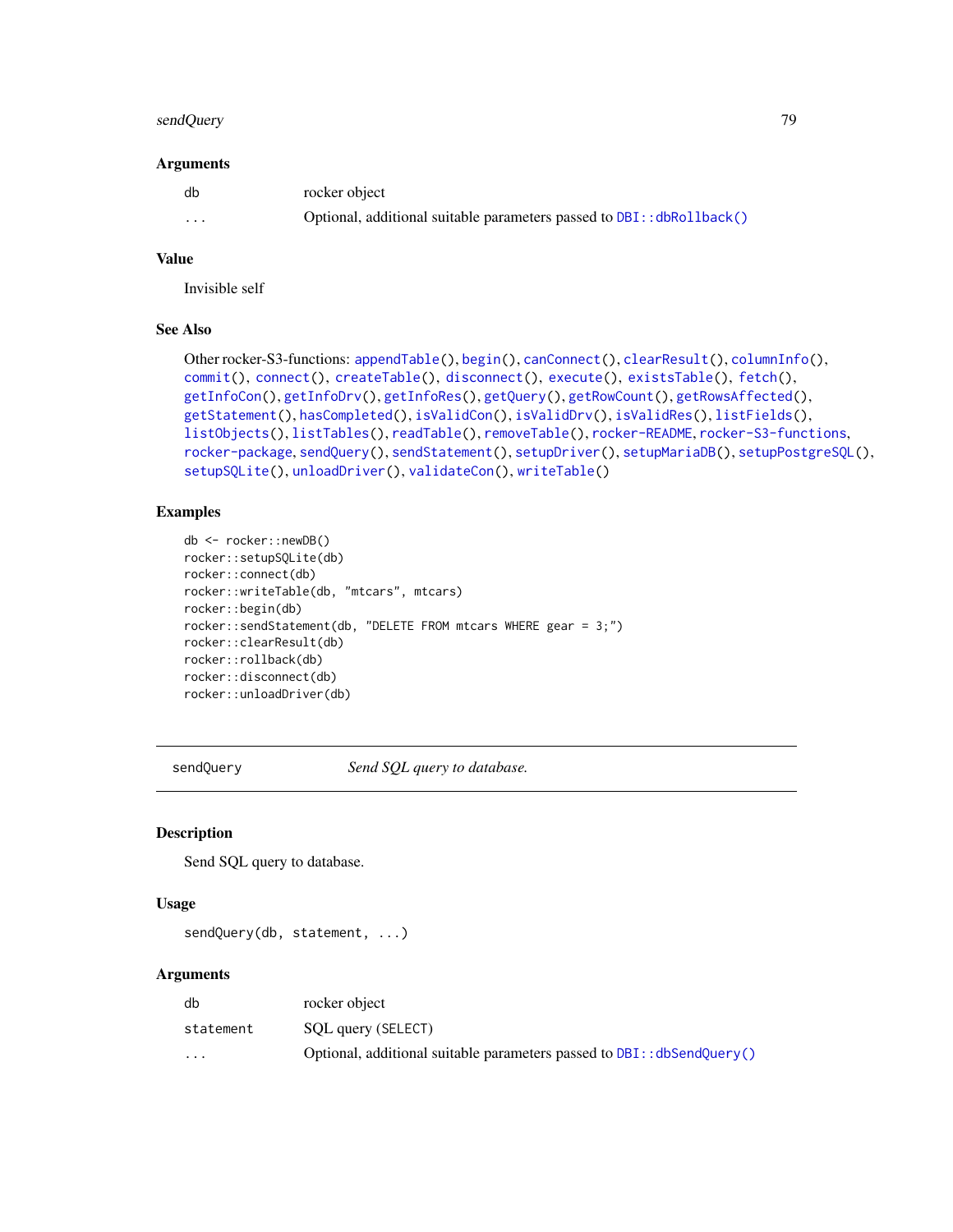# <span id="page-79-1"></span>Value

Invisible self

# See Also

```
Other rocker-S3-functions: appendTable(), begin(), canConnect(), clearResult(), columnInfo(),
commit(), connect(), createTable(), disconnect(), execute(), existsTable(), fetch(),
getInfoCon(), getInfoDrv(), getInfoRes(), getQuery(), getRowCount(), getRowsAffected(),
getStatement(), hasCompleted(), isValidCon(), isValidDrv(), isValidRes(), listFields(),
listObjects(), listTables(), readTable(), removeTable(), rocker-README, rocker-S3-functions,
rocker-package, rollback(), sendStatement(), setupDriver(), setupMariaDB(), setupPostgreSQL(),
setupSQLite(), unloadDriver(), validateCon(), writeTable()
```
#### Examples

```
db <- rocker::newDB()
rocker::setupSQLite(db)
rocker::connect(db)
rocker::writeTable(db, "mtcars", mtcars)
rocker::sendQuery(db, "SELECT * FROM mtcars;")
output <- rocker::fetch(db)
rocker::clearResult(db)
rocker::disconnect(db)
rocker::unloadDriver(db)
```
<span id="page-79-0"></span>sendStatement *Send SQL statement to database.*

# Description

Send SQL statement to database.

# Usage

```
sendStatement(db, statement, ...)
```
# Arguments

| db        | rocker object                                                              |
|-----------|----------------------------------------------------------------------------|
| statement | $SOL$ statement (UPDATE, DELETE, INSERT INTO, $\ldots$ )                   |
| $\cdots$  | Optional, additional suitable parameters passed to DBI:: dbSendStatement() |

# Value

Invisible self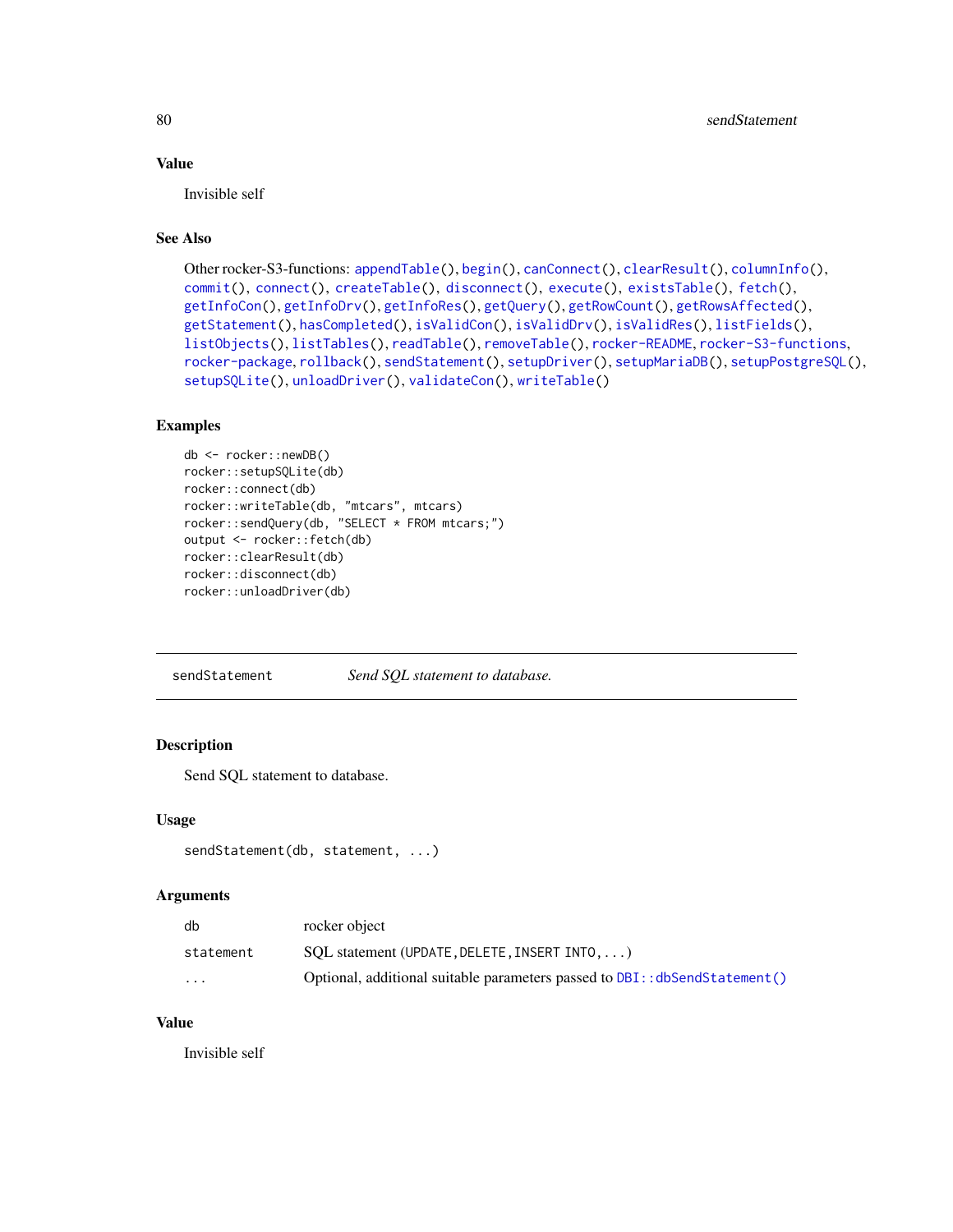# <span id="page-80-1"></span>setupDriver 81

# See Also

```
Other rocker-S3-functions: appendTable(), begin(), canConnect(), clearResult(), columnInfo(),
commit(), connect(), createTable(), disconnect(), execute(), existsTable(), fetch(),
getInfoCon(), getInfoDrv(), getInfoRes(), getQuery(), getRowCount(), getRowsAffected(),
getStatement(), hasCompleted(), isValidCon(), isValidDrv(), isValidRes(), listFields(),
listObjects(), listTables(), readTable(), removeTable(), rocker-README, rocker-S3-functions,
rocker-package, rollback(), sendQuery(), setupDriver(), setupMariaDB(), setupPostgreSQL(),
setupSQLite(), unloadDriver(), validateCon(), writeTable()
```
#### Examples

```
db <- rocker::newDB()
rocker::setupSQLite(db)
rocker::connect(db)
rocker::writeTable(db, "mtcars", mtcars)
rocker::sendStatement(db, "DELETE FROM mtcars WHERE gear = 3;")
rocker::clearResult(db)
rocker::disconnect(db)
rocker::unloadDriver(db)
```
<span id="page-80-0"></span>setupDriver *Setup database driver and define connection parameters.*

# Description

Setup database driver and define connection parameters.

# Usage

```
setupDriver(db, drv, protect = c("password", "user"), ...)
```
#### Arguments

| db        | rocker object                                                                                                  |
|-----------|----------------------------------------------------------------------------------------------------------------|
| drv       | Driver object from suitable package e.g. RPostgres:: Postgres(), RMariaDB:: MariaDB()<br>and RSQLite::SQLite() |
| protect   | Parameters to be hidden                                                                                        |
| $\ddotsc$ | Suitable parameters passed to DBI:: dbConnect () e.g. host, port, dbname, user<br>and password                 |

#### Value

Invisible self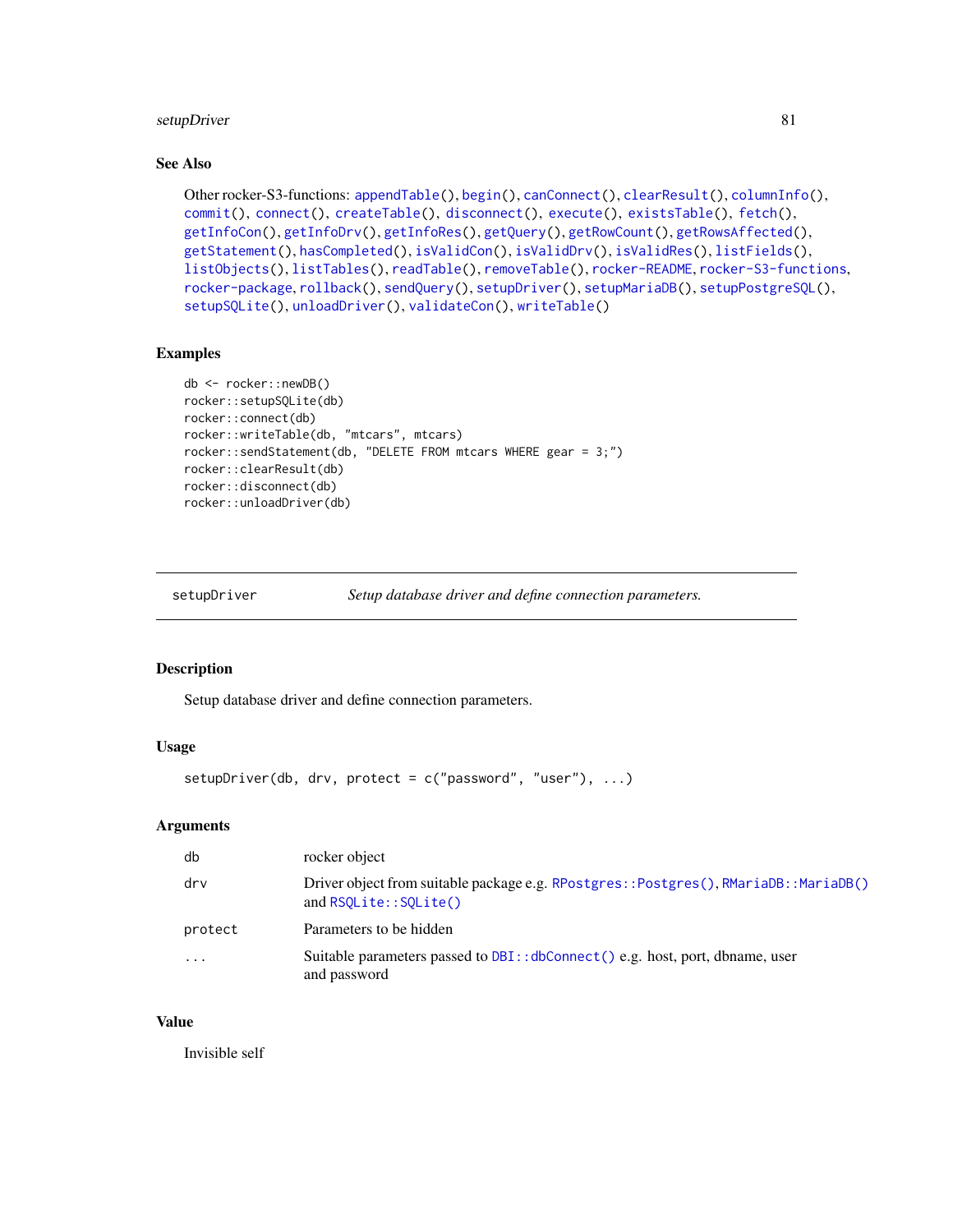# See Also

```
Other rocker-S3-functions: appendTable(), begin(), canConnect(), clearResult(), columnInfo(),
commit(), connect(), createTable(), disconnect(), execute(), existsTable(), fetch(),
getInfoCon(), getInfoDrv(), getInfoRes(), getQuery(), getRowCount(), getRowsAffected(),
getStatement(), hasCompleted(), isValidCon(), isValidDrv(), isValidRes(), listFields(),
listObjects(), listTables(), readTable(), removeTable(), rocker-README, rocker-S3-functions,
rocker-package, rollback(), sendQuery(), sendStatement(), setupMariaDB(), setupPostgreSQL(),
setupSQLite(), unloadDriver(), validateCon(), writeTable()
```
## Examples

```
db <- rocker::newDB()
rocker::setupDriver(
 db,
 drv = RSQLite::SQLite(),
 dbname = ":memory:"
)
rocker::unloadDriver(db)
```
<span id="page-81-0"></span>

| setupMariaDB | Setup database driver and define connection parameters for MariaDB |
|--------------|--------------------------------------------------------------------|
|              | using RMariaDB package. Wrapper for setupDriver() function.        |

# Description

Setup database driver and define connection parameters for MariaDB using [RMariaDB](#page-0-0) package. Wrapper for setupDriver() function.

#### Usage

```
setupMariaDB(
  db,
  host = "127.0.0.1",
  port = "3306",
  dbname = m\gammadb",
  user = "root",password = "password",
  protect = c("password", "user"),
  ...
\lambda
```
## Arguments

| db     | rocker object          |
|--------|------------------------|
| host   | Host name or IP number |
| port   | Port number            |
| dbname | Database name          |

<span id="page-81-1"></span>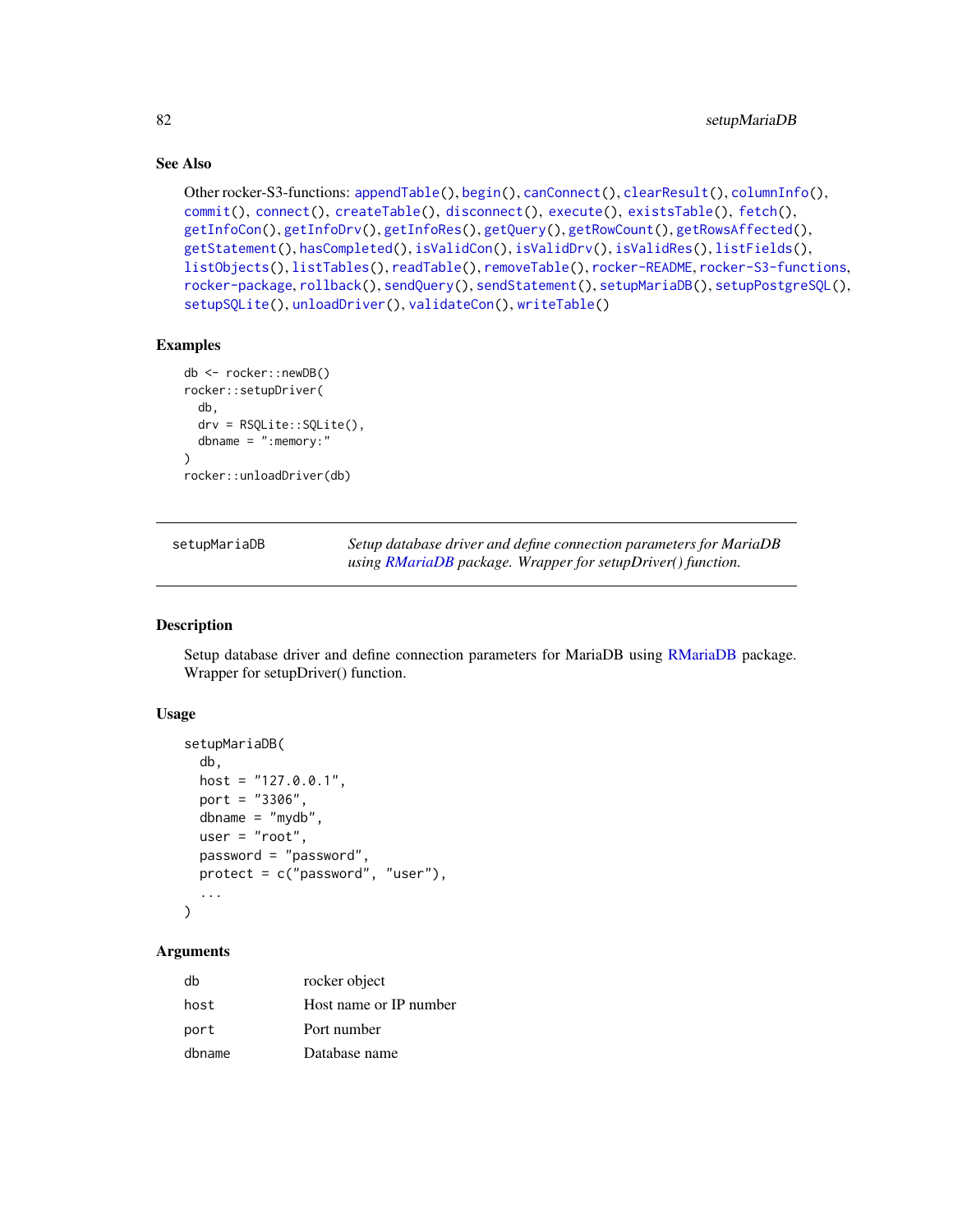# <span id="page-82-1"></span>setupPostgreSQL 83

| user     | User name                                                                |
|----------|--------------------------------------------------------------------------|
| password | Password                                                                 |
| protect  | Parameters to be hidden                                                  |
| .        | Optional, additional suitable parameters passed to $DBI$ : $dbConnect()$ |

#### Value

Invisible self

# See Also

```
Other rocker-S3-functions: appendTable(), begin(), canConnect(), clearResult(), columnInfo(),
commit(), connect(), createTable(), disconnect(), execute(), existsTable(), fetch(),
getInfoCon(), getInfoDrv(), getInfoRes(), getQuery(), getRowCount(), getRowsAffected(),
getStatement(), hasCompleted(), isValidCon(), isValidDrv(), isValidRes(), listFields(),
listObjects(), listTables(), readTable(), removeTable(), rocker-README, rocker-S3-functions,
rocker-package, rollback(), sendQuery(), sendStatement(), setupDriver(), setupPostgreSQL(),
setupSQLite(), unloadDriver(), validateCon(), writeTable()
```
# Examples

```
db <- rocker::newDB()
rocker::setupMariaDB(
 db,
 host = "127.0.0.1", port = "3306", dbname = "mydb",
 user = "root", password = "password"
\mathcal{L}rocker::unloadDriver(db)
```
<span id="page-82-0"></span>

| setupPostgreSQL | Setup database driver and define connection parameters for Post-    |  |
|-----------------|---------------------------------------------------------------------|--|
|                 | greSQL using RPostgres package. Wrapper for setupDriver() function. |  |

#### Description

Setup database driver and define connection parameters for PostgreSQL using [RPostgres](#page-0-0) package. Wrapper for setupDriver() function.

#### Usage

```
setupPostgreSQL(
  db,
 host = "127.0.0.1",
 port = "5432",
  dbname = "mydb",
  user = "postgres",
  password = "password",
```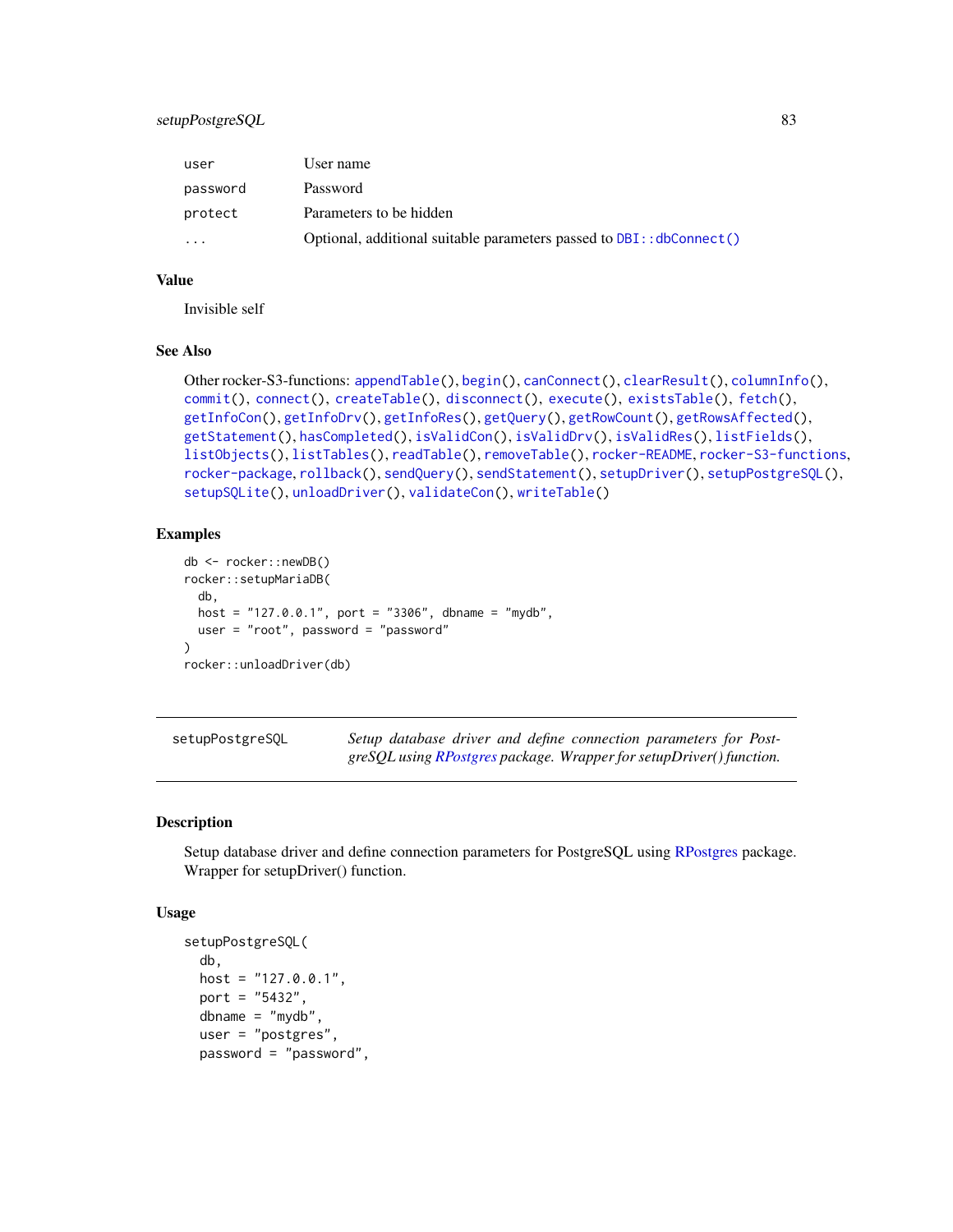```
protect = c("password", "user"),
  ...
\lambda
```
# Arguments

| db        | rocker object                                                        |
|-----------|----------------------------------------------------------------------|
| host      | Host name or IP number                                               |
| port      | Port number                                                          |
| dbname    | Database name                                                        |
| user      | User name                                                            |
| password  | Password                                                             |
| protect   | Parameters to be hidden                                              |
| $\ddotsc$ | Optional, additional suitable parameters passed to DBI:: dbConnect() |

# Value

Invisible self

# See Also

```
Other rocker-S3-functions: appendTable(), begin(), canConnect(), clearResult(), columnInfo(),
commit(), connect(), createTable(), disconnect(), execute(), existsTable(), fetch(),
getInfoCon(), getInfoDrv(), getInfoRes(), getQuery(), getRowCount(), getRowsAffected(),
getStatement(), hasCompleted(), isValidCon(), isValidDrv(), isValidRes(), listFields(),
listObjects(), listTables(), readTable(), removeTable(), rocker-README, rocker-S3-functions,
rocker-package, rollback(), sendQuery(), sendStatement(), setupDriver(), setupMariaDB(),
setupSQLite(), unloadDriver(), validateCon(), writeTable()
```
# Examples

```
db <- rocker::newDB()
rocker::setupPostgreSQL(
 db,
 host = "127.0.0.1", port = "5432", dbname = "mydb",
 user = "postgres", password = "password"
\mathcal{L}rocker::unloadDriver(db)
```
<span id="page-83-0"></span>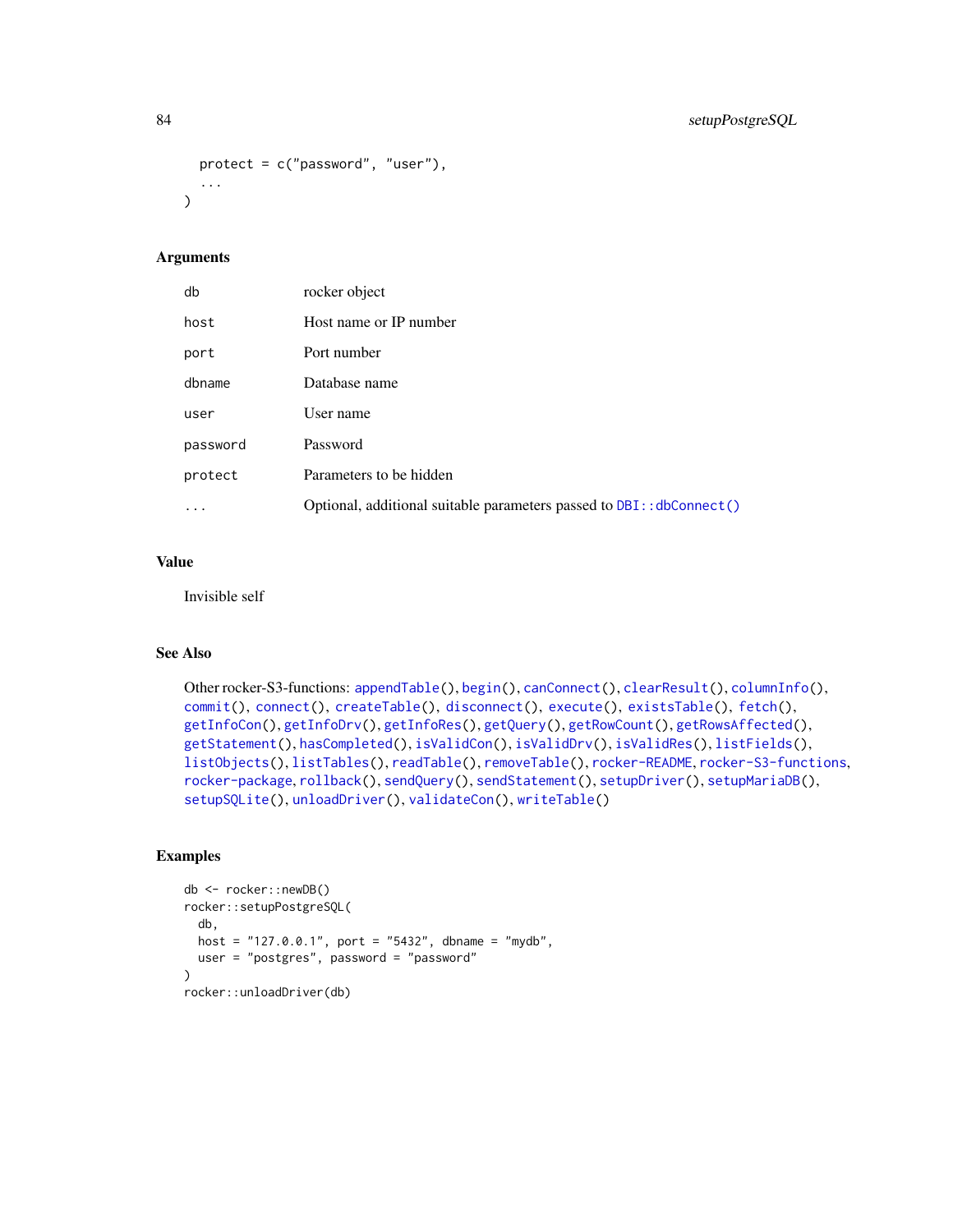<span id="page-84-1"></span><span id="page-84-0"></span>setupSQLite *Setup database driver and define connection parameters for SQLite using [RSQLite](#page-0-0) package. Wrapper for setupDriver() function.*

#### Description

Setup database driver and define connection parameters for SQLite using [RSQLite](#page-0-0) package. Wrapper for setupDriver() function.

#### Usage

```
setupSQLite(db, dbname = ":memory:", protect = c("password", "user"), ...)
```
#### Arguments

| db        | rocker object                                                            |
|-----------|--------------------------------------------------------------------------|
| dbname    | Database name                                                            |
| protect   | Parameters to be hidden                                                  |
| $\ddotsc$ | Optional, additional suitable parameters passed to $DBI$ : : dbConnect() |

# Value

Invisible self

#### See Also

```
Other rocker-S3-functions: appendTable(), begin(), canConnect(), clearResult(), columnInfo(),
commit(), connect(), createTable(), disconnect(), execute(), existsTable(), fetch(),
getInfoCon(), getInfoDrv(), getInfoRes(), getQuery(), getRowCount(), getRowsAffected(),
getStatement(), hasCompleted(), isValidCon(), isValidDrv(), isValidRes(), listFields(),
listObjects(), listTables(), readTable(), removeTable(), rocker-README, rocker-S3-functions,
rocker-package, rollback(), sendQuery(), sendStatement(), setupDriver(), setupMariaDB(),
setupPostgreSQL(), unloadDriver(), validateCon(), writeTable()
```
# Examples

```
db <- rocker::newDB()
rocker::setupSQLite(
 db,
 dbname = ":memory:"
)
rocker::unloadDriver(db)
```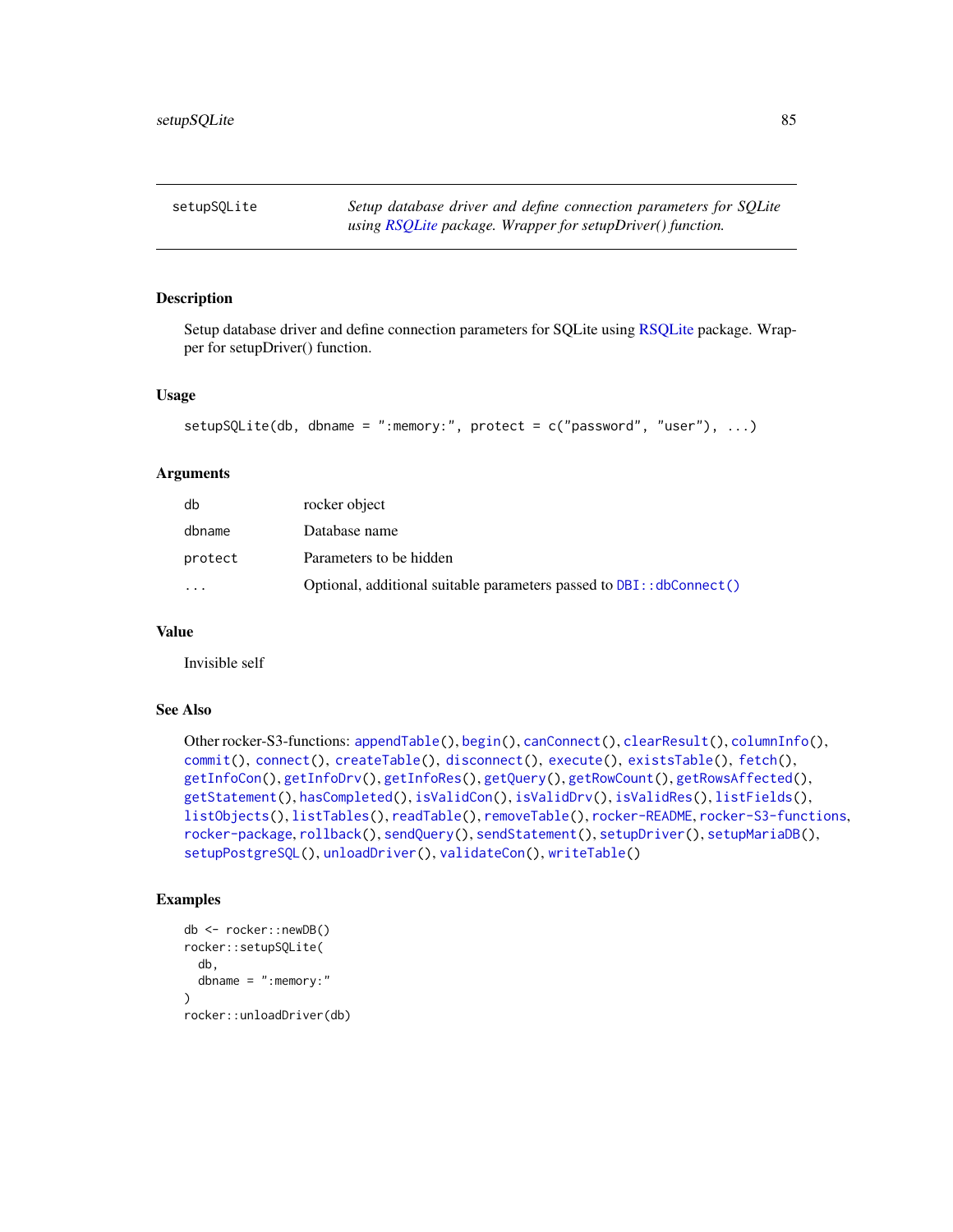<span id="page-85-2"></span><span id="page-85-0"></span>

#### Description

Reset database driver and connection parameters.

#### Usage

unloadDriver(db, ...)

#### Arguments

| db      | rocker object                                                  |
|---------|----------------------------------------------------------------|
| $\cdot$ | Optional, suitable parameters passed to DBI:: dbUnloadDriver() |

# Value

Invisible self

# See Also

```
Other rocker-S3-functions: appendTable(), begin(), canConnect(), clearResult(), columnInfo(),
commit(), connect(), createTable(), disconnect(), execute(), existsTable(), fetch(),
getInfoCon(), getInfoDrv(), getInfoRes(), getQuery(), getRowCount(), getRowsAffected(),
getStatement(), hasCompleted(), isValidCon(), isValidDrv(), isValidRes(), listFields(),
listObjects(), listTables(), readTable(), removeTable(), rocker-README, rocker-S3-functions,
rocker-package, rollback(), sendQuery(), sendStatement(), setupDriver(), setupMariaDB(),
setupPostgreSQL(), setupSQLite(), validateCon(), writeTable()
```
# Examples

```
db <- rocker::newDB()
rocker::setupSQLite(db)
rocker::unloadDriver(db)
```

```
validateCon Check if an earlier opened connection is still open.
```
# Description

Check if an earlier opened connection is still open.

#### Usage

```
validateCon(db, statement = NULL, onLostNull = FALSE, ...)
```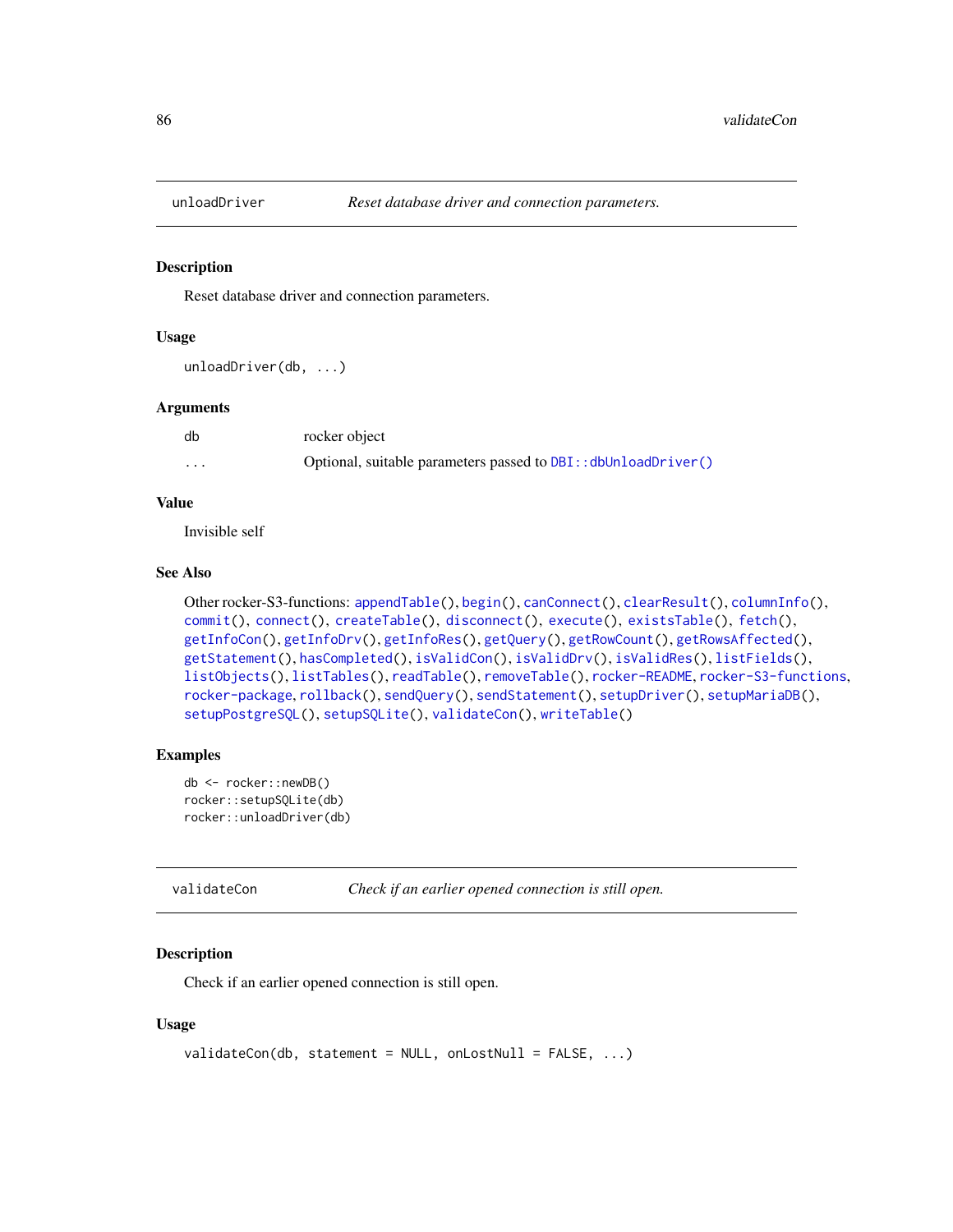#### <span id="page-86-1"></span>writeTable 87

#### Arguments

| db                      | rocker object                                                          |
|-------------------------|------------------------------------------------------------------------|
| statement               | Optional SOL statement. If not set default validateOuery will be used. |
| onLostNull              | TRUE or FALSE. If connection lost, set .con to NULL                    |
| $\cdot$ $\cdot$ $\cdot$ | Not used yet                                                           |

# Value

TRUE or FALSE

# See Also

```
Other rocker-S3-functions: appendTable(), begin(), canConnect(), clearResult(), columnInfo(),
commit(), connect(), createTable(), disconnect(), execute(), existsTable(), fetch(),
getInfoCon(), getInfoDrv(), getInfoRes(), getQuery(), getRowCount(), getRowsAffected(),
getStatement(), hasCompleted(), isValidCon(), isValidDrv(), isValidRes(), listFields(),
listObjects(), listTables(), readTable(), removeTable(), rocker-README, rocker-S3-functions,
rocker-package, rollback(), sendQuery(), sendStatement(), setupDriver(), setupMariaDB(),
setupPostgreSQL(), setupSQLite(), unloadDriver(), writeTable()
```
# Examples

```
db <- rocker::newDB()
rocker::setupSQLite(db)
rocker::connect(db)
rocker::validateCon(db)
rocker::disconnect(db)
rocker::unloadDriver(db)
```
<span id="page-86-0"></span>writeTable *Write data to table.*

#### Description

Write data to table.

# Usage

```
writeTable(db, name, value, ...)
```
# Arguments

| db                      | rocker object                                                           |
|-------------------------|-------------------------------------------------------------------------|
| name                    | Table name                                                              |
| value                   | Values data.frame                                                       |
| $\cdot$ $\cdot$ $\cdot$ | Optional, additional suitable parameters passed to DBI:: dbWriteTable() |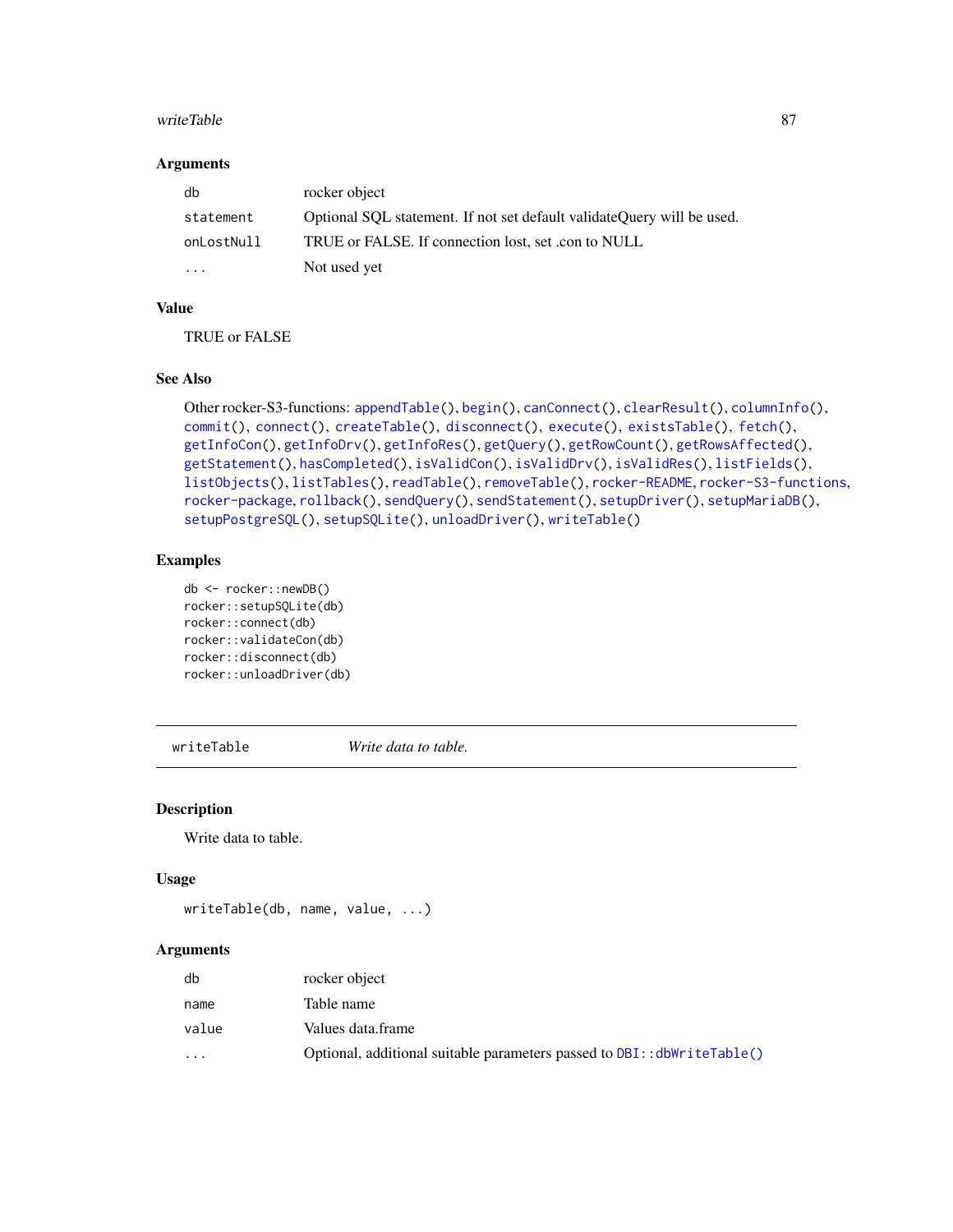# <span id="page-87-0"></span>Value

Invisible self

# See Also

```
Other rocker-S3-functions: appendTable(), begin(), canConnect(), clearResult(), columnInfo(),
commit(), connect(), createTable(), disconnect(), execute(), existsTable(), fetch(),
getInfoCon(), getInfoDrv(), getInfoRes(), getQuery(), getRowCount(), getRowsAffected(),
getStatement(), hasCompleted(), isValidCon(), isValidDrv(), isValidRes(), listFields(),
listObjects(), listTables(), readTable(), removeTable(), rocker-README, rocker-S3-functions,
rocker-package, rollback(), sendQuery(), sendStatement(), setupDriver(), setupMariaDB(),
setupPostgreSQL(), setupSQLite(), unloadDriver(), validateCon()
```
# Examples

```
db <- rocker::newDB()
rocker::setupSQLite(db)
rocker::connect(db)
rocker::writeTable(db, "mtcars", mtcars)
rocker::disconnect(db)
rocker::unloadDriver(db)
```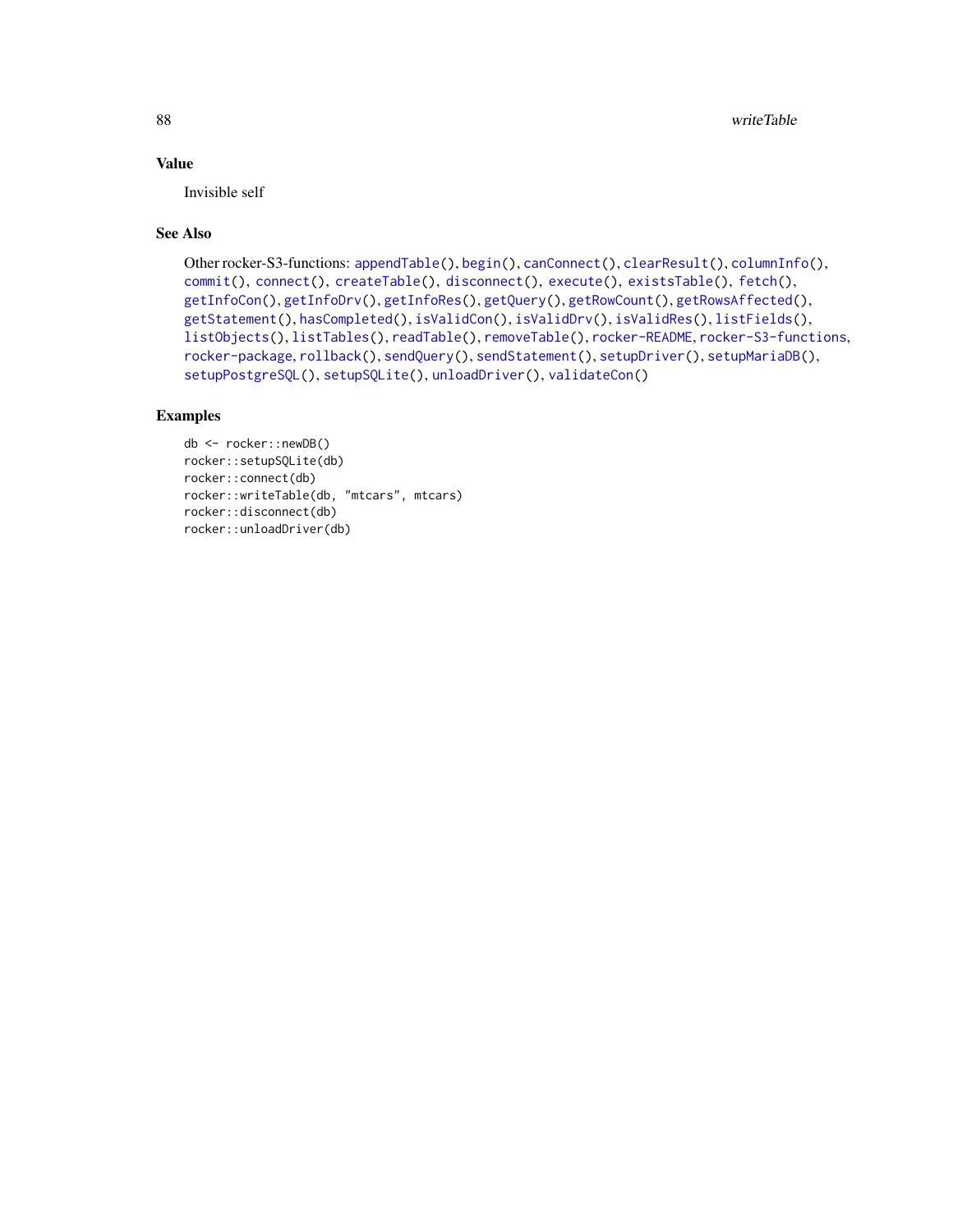# Index

∗ rocker-S3-functions appendTable, [2](#page-1-1) begin, [3](#page-2-1) canConnect, [4](#page-3-1) clearResult, [5](#page-4-1) columnInfo, [6](#page-5-1) commit, [7](#page-6-1) connect, [8](#page-7-1) createTable, [9](#page-8-1) disconnect, [10](#page-9-1) execute, [11](#page-10-1) existsTable, [12](#page-11-1) fetch, [13](#page-12-1) getInfoCon, [14](#page-13-1) getInfoDrv, [15](#page-14-1) getInfoRes, [16](#page-15-1) getQuery, [17](#page-16-1) getRowCount, [18](#page-17-1) getRowsAffected, [19](#page-18-1) getStatement, [20](#page-19-1) hasCompleted, [21](#page-20-1) isValidCon, [22](#page-21-1) isValidDrv, [23](#page-22-1) isValidRes, [24](#page-23-1) listFields, [25](#page-24-1) listObjects, [26](#page-25-1) listTables, [27](#page-26-1) readTable, [28](#page-27-2) removeTable, [29](#page-28-1) rocker-README, [56](#page-55-1) rocker-S3-functions, [78](#page-77-2) rollback, [78](#page-77-2) sendQuery, [79](#page-78-1) sendStatement, [80](#page-79-1) setupDriver, [81](#page-80-1) setupMariaDB, [82](#page-81-1) setupPostgreSQL, [83](#page-82-1) setupSQLite, [85](#page-84-1) unloadDriver, [86](#page-85-2)

validateCon, [86](#page-85-2) writeTable, [87](#page-86-1) ∗ rocker newDB, [28](#page-27-2) rocker-R6-class, [30](#page-29-1) rocker-README, [56](#page-55-1) rocker-S3-functions, [78](#page-77-2) appendTable, [2,](#page-1-1) *[4](#page-3-1)[–27](#page-26-1)*, *[29,](#page-28-1) [30](#page-29-1)*, *[77](#page-76-0)[–88](#page-87-0)* begin, *[3](#page-2-1)*, [3,](#page-2-1) *[5](#page-4-1)[–27](#page-26-1)*, *[29,](#page-28-1) [30](#page-29-1)*, *[77](#page-76-0)[–88](#page-87-0)* canConnect, *[3,](#page-2-1) [4](#page-3-1)*, [4,](#page-3-1) *[5](#page-4-1)[–27](#page-26-1)*, *[29,](#page-28-1) [30](#page-29-1)*, *[77](#page-76-0)[–88](#page-87-0)* clearResult, *[3](#page-2-1)[–5](#page-4-1)*, [5,](#page-4-1) *[6](#page-5-1)[–27](#page-26-1)*, *[29,](#page-28-1) [30](#page-29-1)*, *[77](#page-76-0)[–88](#page-87-0)* columnInfo, *[3](#page-2-1)[–5](#page-4-1)*, [6,](#page-5-1) *[7](#page-6-1)[–27](#page-26-1)*, *[29,](#page-28-1) [30](#page-29-1)*, *[77](#page-76-0)[–88](#page-87-0)* commit, *[3](#page-2-1)[–6](#page-5-1)*, [7,](#page-6-1) *[8](#page-7-1)[–27](#page-26-1)*, *[29,](#page-28-1) [30](#page-29-1)*, *[77](#page-76-0)[–88](#page-87-0)* connect, *[3](#page-2-1)[–7](#page-6-1)*, [8,](#page-7-1) *[9](#page-8-1)[–27](#page-26-1)*, *[29,](#page-28-1) [30](#page-29-1)*, *[77](#page-76-0)[–88](#page-87-0)* createTable, *[3](#page-2-1)[–8](#page-7-1)*, [9,](#page-8-1) *[10](#page-9-1)[–27](#page-26-1)*, *[29,](#page-28-1) [30](#page-29-1)*, *[77](#page-76-0)[–88](#page-87-0)* DBI, *[28](#page-27-2)*, *[30](#page-29-1)*, *[78](#page-77-2)* DBI::dbAppendTable(), *[3](#page-2-1)*, *[44](#page-43-0)* DBI::dbBegin(), *[4](#page-3-1)*, *[40](#page-39-0)* DBI::dbCanConnect(), *[4](#page-3-1)*, *[34](#page-33-0)* DBI::dbClearResult(), *[5](#page-4-1)*, *[39](#page-38-0)* DBI::dbColumnInfo(), *[6](#page-5-1)*, *[38](#page-37-0)* DBI::dbCommit(), *[7](#page-6-1)*, *[40](#page-39-0)* DBI::dbConnect(), *[8](#page-7-1)*, *[32](#page-31-0)[–35](#page-34-0)*, *[81](#page-80-1)*, *[83](#page-82-1)[–85](#page-84-1)* DBI::dbCreateTable(), *[9](#page-8-1)*, *[43](#page-42-0)* DBI::dbDisconnect(), *[10](#page-9-1)*, *[35](#page-34-0)* DBI::dbExistsTable(), *[12](#page-11-1)*, *[45](#page-44-0)* DBI::dbFetch(), *[13](#page-12-1)*, *[37](#page-36-0)* DBI::dbGetInfo(), *[14](#page-13-1)[–16](#page-15-1)*, *[41](#page-40-0)* DBI::dbGetRowCount(), *[18](#page-17-1)*, *[38](#page-37-0)* DBI::dbGetRowsAffected(), *[19](#page-18-1)*, *[38](#page-37-0)* DBI::dbGetStatement(), *[20](#page-19-1)*, *[39](#page-38-0)* DBI::dbHasCompleted(), *[21](#page-20-1)*, *[37](#page-36-0)* DBI::DBIConnection-class, *[30](#page-29-1)* DBI::DBIDriver-class, *[30](#page-29-1)* DBI::DBIResult-class, *[30](#page-29-1)*

DBI::dbIsValid(), *[22](#page-21-1)[–24](#page-23-1)*, *[42,](#page-41-0) [43](#page-42-0)*